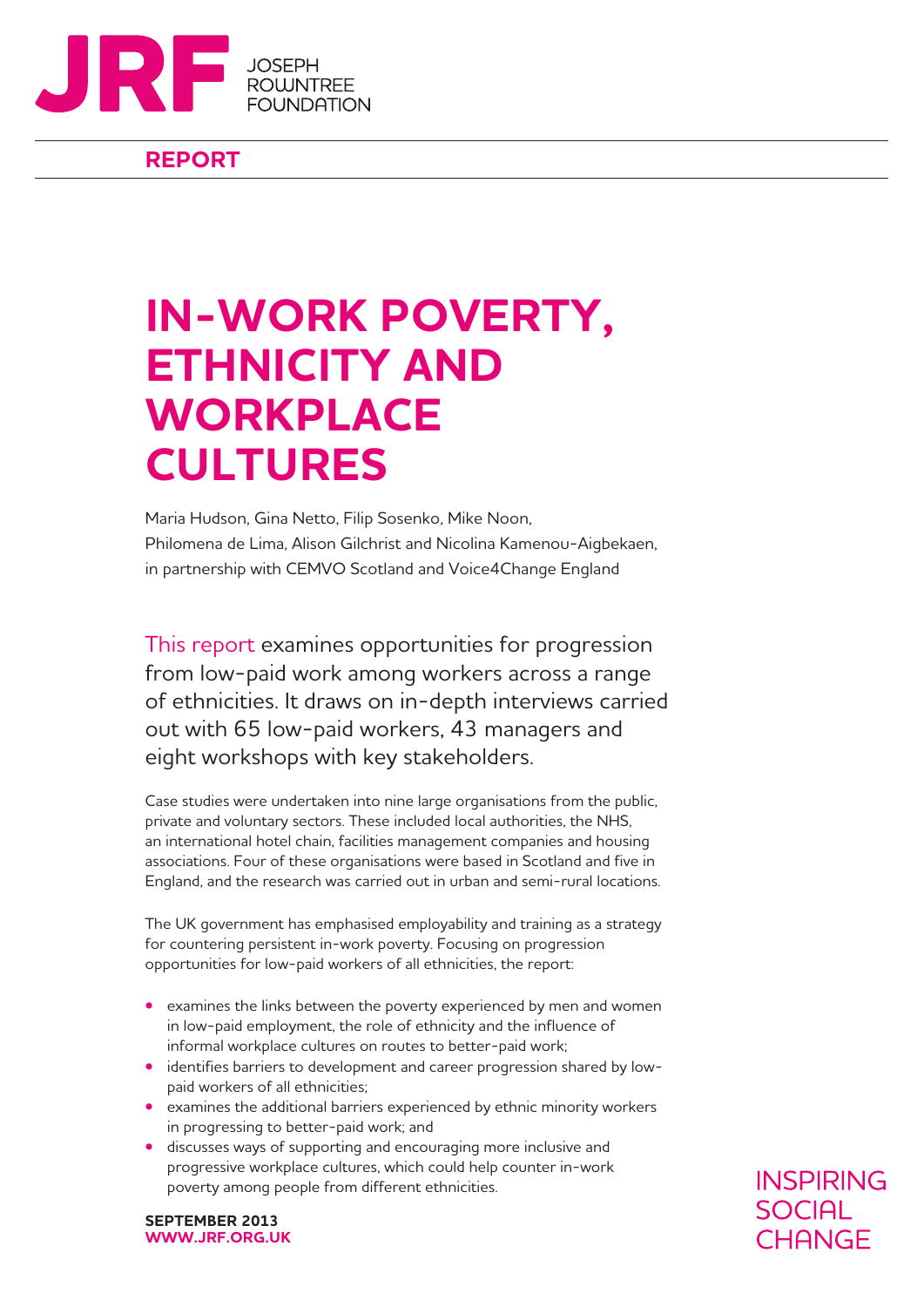## **CONTENTS**

|    | Executive summary                                           | 03 |
|----|-------------------------------------------------------------|----|
| 1  | Introduction                                                | 09 |
|    | 2 Low-paid workers: household circumstances, workplace      |    |
|    | orientations and progression aspirations                    | 19 |
| 3  | Employer initiatives and perceptions of progression         |    |
|    | opportunities for low-paid workers                          | 26 |
|    | 4 Formal and informal workplace practices and opportunities |    |
|    | for low-paid workers                                        | 36 |
|    | 5 Conclusions and the way forward                           | 50 |
| 6. | Recommendations                                             | 63 |
|    | <b>Notes</b>                                                | 68 |
|    | References                                                  | 69 |
|    | Appendix                                                    | 74 |
|    | Acknowledgements                                            | 79 |
|    | About the partners                                          | 80 |
|    | About the authors                                           | 81 |
|    | List of figures                                             |    |
|    | 1 Overview of research design                               | 14 |
|    | 2 The informal culture and realities of low-paid work for   |    |
|    | some workers                                                | 43 |
|    | List of tables                                              |    |
| 1  | The fieldwork areas                                         | 14 |
|    | 2 The employer sample                                       | 15 |
| 3  | Specific initiatives found in the case studies              | 31 |
| 4  | The integration of equality and diversity into workplace    |    |
|    | practices surrounding low-paid jobs                         | 32 |
| 5  | Common barriers to better-paid work experienced by          |    |
|    | low-paid workers and additional barriers experienced        |    |
|    | by ethnic minorities                                        | 51 |
|    |                                                             |    |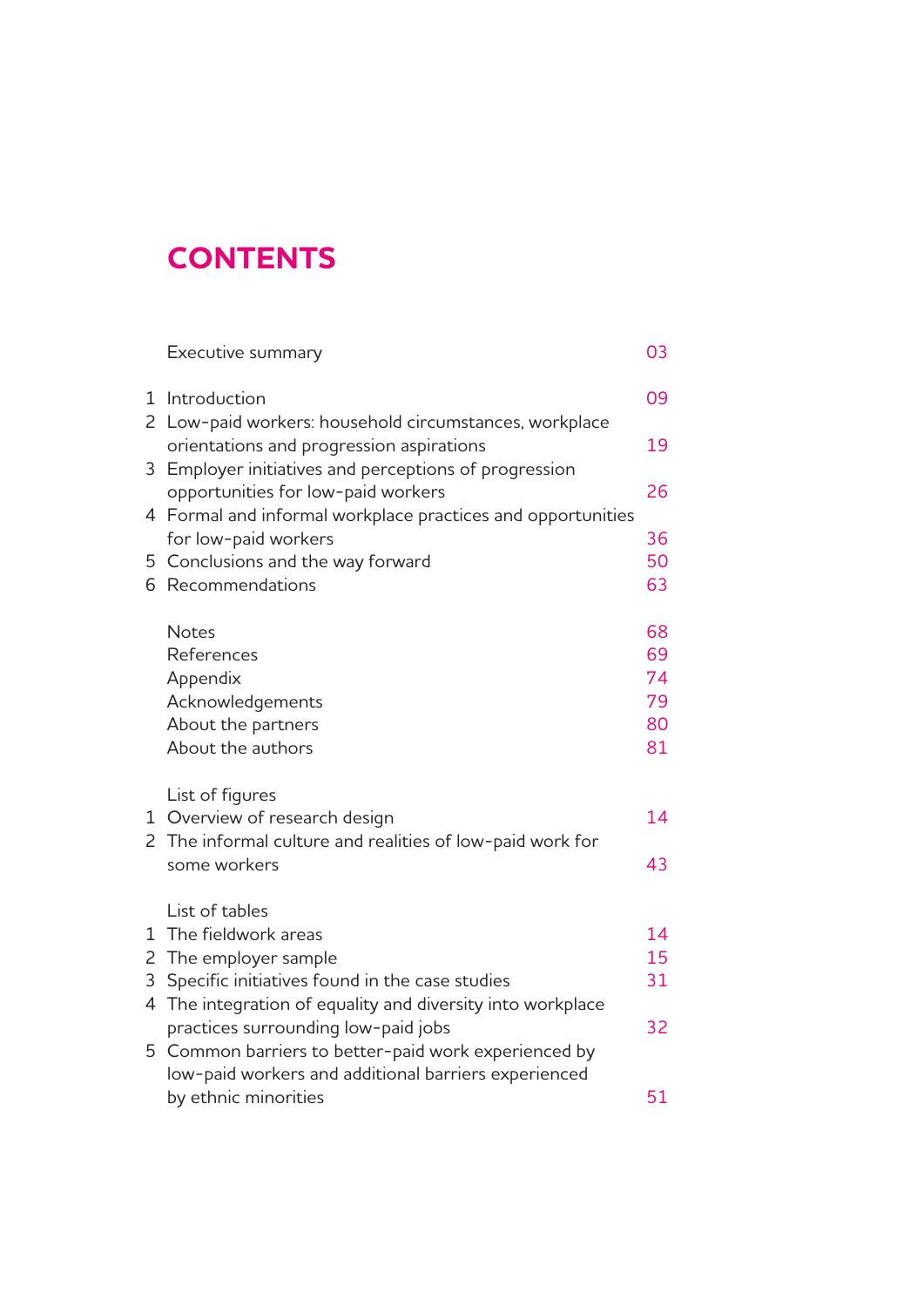# **EXECUTIVE SUMMARY**

This research examines the relationship between low-income households, ethnicity, and the influence of informal workplace practices and behaviours on routes out of poverty.

## **Introduction**

For many families in the UK, paid work does not lift them out of poverty. Low pay is a strong theme in in-work poverty, and several ethnic groups are known to have a high proportion of minimum wage workers – particularly Bangladeshis, Pakistanis and migrant workers. Yet the role of employer attitudes and behaviour in influencing routes out of low-paid work for such populations has been under-researched.

The decline in demand for low-level skills has pulled into sharp focus the imperative for closer scrutiny of how informal work practices influence opportunities for progressing beyond low-paid work. The share of jobs requiring only low-level skills has dropped from 60 per cent to 40 per cent in the last 15 years, and is predicted to fall to 32 per cent by 2020. Historically there has been a dearth of training opportunities for people in low-paid work. Existing training tends to focus only on skills for existing jobs, and so increases the challenge of progressing from low- to betterpaid work.

The research aimed to clarify the links between the poverty experienced by working adults, the role of ethnicity and other identity markers in the workplace, and the contribution of informal workplace cultures to opportunities for progression beyond low-paid work and out of poverty. It also aimed to identify ways of mobilising change towards more inclusive and progressive workplace cultures to help tackle in-work poverty among people from different ethnic communities.

This was a qualitative study. Fieldwork was undertaken in four urban and semi-rural fieldwork areas in England and Scotland, from July 2012 to February 2013. Nine employer case studies were undertaken. In-depth interviews were undertaken with 43 managers and 65 low-paid workers. The workers were from a range of ethnic backgrounds, including ethnic minority groups and White British/Scottish. The employer case studies included four organisations from the public sector (NHS Trusts and local councils), three from the private sector (facilities management and hospitality) and two from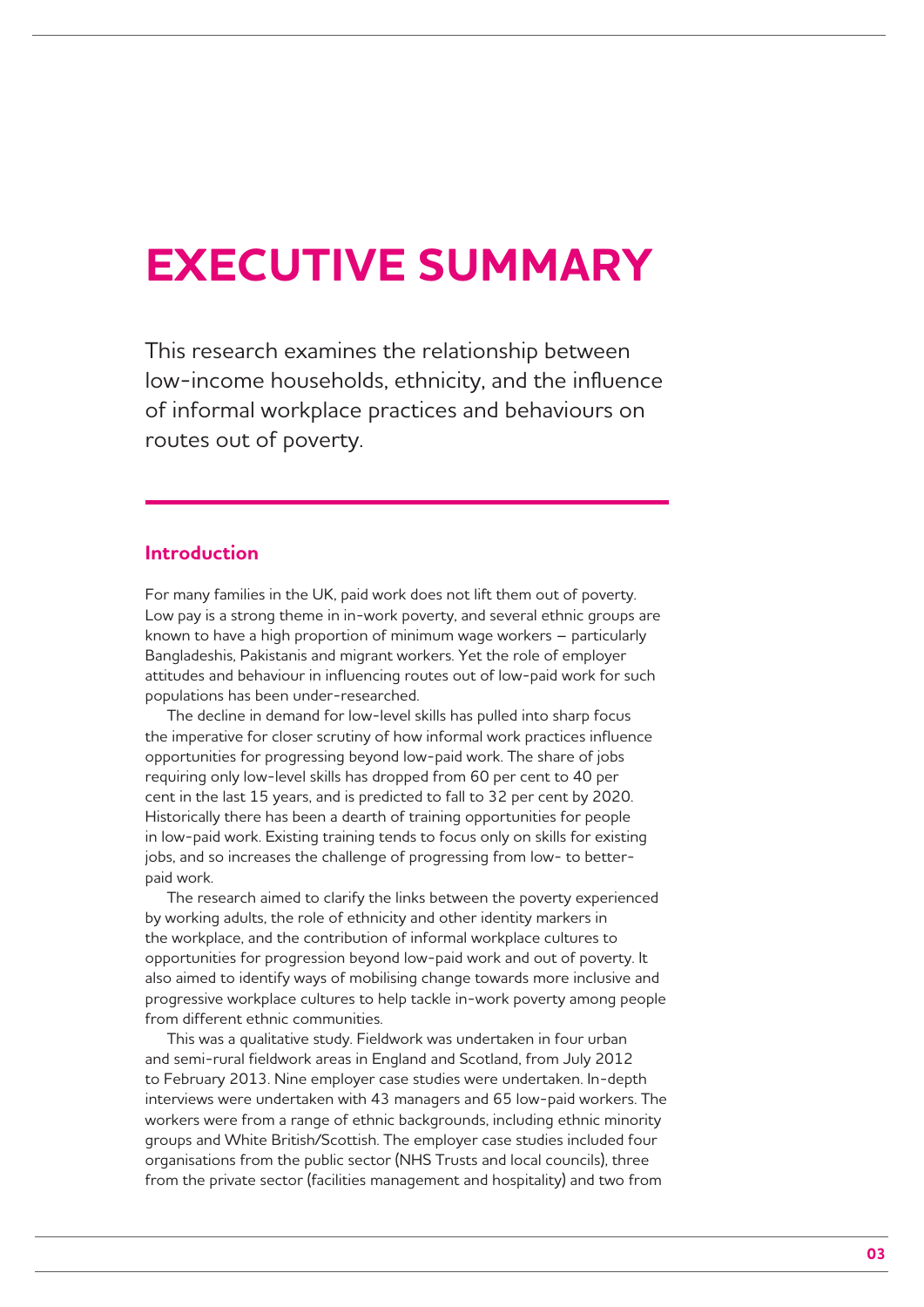the voluntary sector (both housing associations). In addition, stakeholder workshops took place in each area before and after the fieldwork.

## Low-paid workers: household circumstances, workplace orientations and progression aspirations

People in low-paid work across all ethnic groups had many difficulties in common. Ethnic minority groups differed from the majority population in their coping strategies and the challenges they faced in living on a low income. For example, some ethnic minority groups appeared more likely to live with family members, to share housing costs. Recent migrants faced additional expenses in establishing themselves, and among all ethnic minority groups, efforts to support and maintain links with relatives abroad incurred additional expenses.

Many low-paid workers aspired to move up the career ladder, and those whose aspirations were most clearly defined expressed a wish to become a supervisor or team leader. Others had less clearly defined aspirations for progression, some of which were shaped by a wish to explore opportunities for progression within the same organisation or linked to an area of interest.

#### Employer initiatives and perceptions of progression opportunities for low-paid workers

Human Resource (HR) managers and line managers often felt that progression barriers encountered by low-paid workers were the same for minority and majority groups. Low staff turnover, workforce restructuring, and cuts to lower and middle management posts were all described as limiting opportunities for higher-paid work. Lack of line management support for low-paid workers seemed to compound such difficulties. Additional barriers reported for staff from ethnic minority groups included weak English language skills, a lack of self-confidence, a lack of ethnic minority role models in leadership positions and a lack of cultural understanding of those from ethnic minority communities. The use of community language skills and working hours were felt to restrict opportunities to improve English language skills.

Across the case studies there were some good practice examples of initiatives by employers, but few aimed specifically at providing opportunities for routes out of low-paid work. Generally there was a lack of a strategic plan for addressing routes to better-paid work for low-paid workers.

Also important was management's lack of recognition of how unofficial practices might be undermining equal opportunities for low-paid workers. There was evidence of informal, non-sanctioned initiatives taken by individual managers. For example, jobs not being externally advertised, but instead being accessed through family and friends, particularly in the private sector.

## Formal and informal workplace practices and opportunities for low-paid workers

Low-paid workers' accounts of their working lives reinforced the theme of informal practices limiting their chances for career progression, with examples emerging from all sectors. A key factor that facilitated progression, and the forging of pathways out of poverty, was the support of line managers. These managers alerted staff to new opportunities, encouraged them to learn, and provided constructive feedback and support, within and outside of personal development reviews. However many low-paid workers across all ethnicities did not feel that this support was forthcoming. Instead, along with unsupportive line managers, they identified several factors that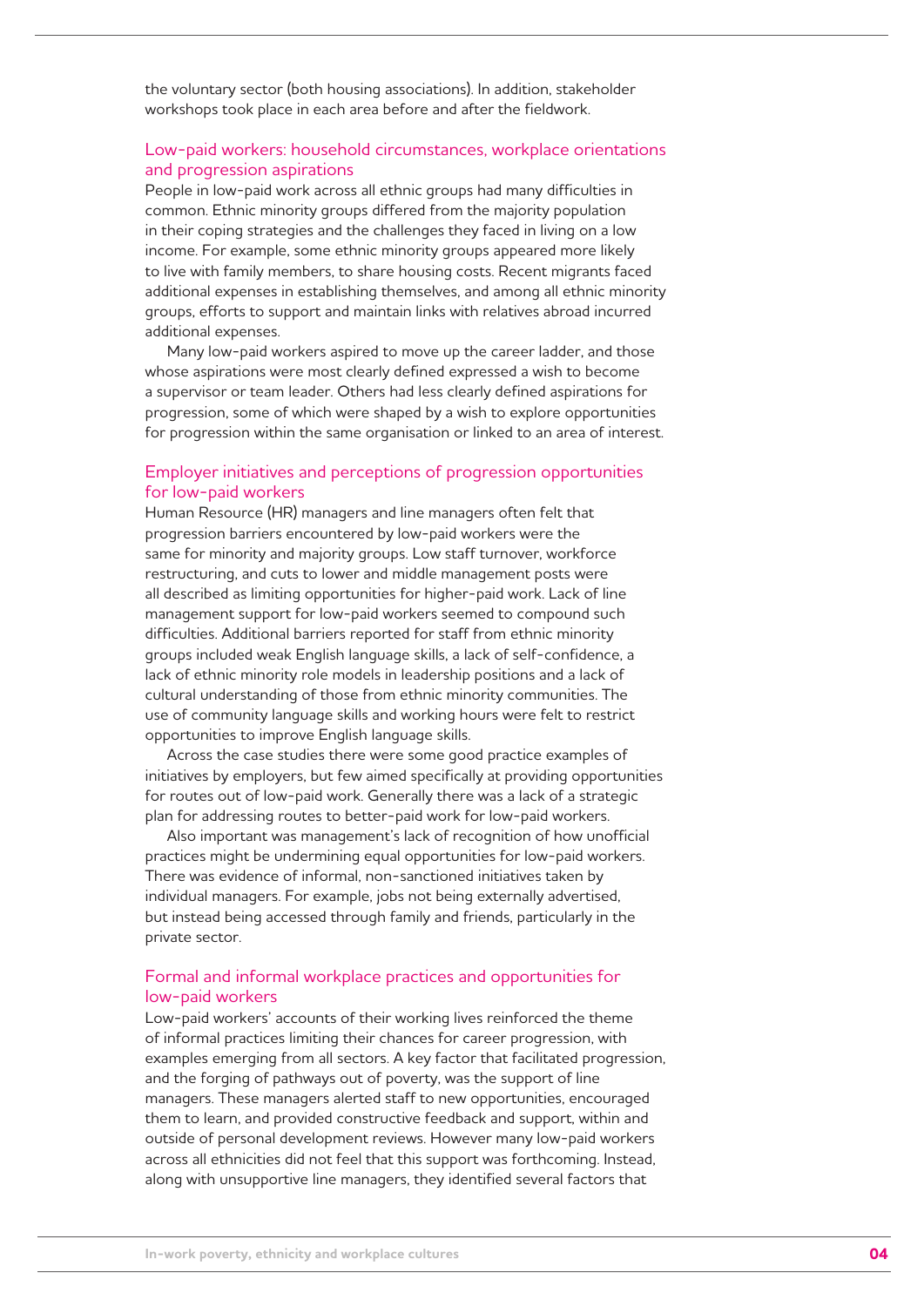contributed to low-wage traps and unfulfilled aspirations. These included the focus of formal training opportunities on the existing job; and the lack of informal developmental opportunities, such as shadowing or being mentored. Given that returns to low-level qualifications are predicted to be diminishing, low-paid and low-skilled workers in restrictive learning environments appear to be particularly disadvantaged.

A range of additional barriers was encountered by low-paid workers from ethnic minority groups. Management mindsets, through their impact on workplace practice, were often complicit in these barriers. Informal behaviour and practices, such as prejudice and stereotyping (including type-casting in certain roles), contributed to workers from ethnic minority communities feeling excluded from developmental opportunities – for example, from training courses that might lead to promotion. Such workers were further disadvantaged by a lack of transparency in information on training opportunities. UK-born employees from ethnic minority groups faced under-recognition of their skills and experience, while recent migrants encountered non-recognition of their overseas qualifications.

Across all ethnicities, worker accounts reinforced management examples of unofficial workplace practices that were not formally sanctioned (and might be frowned upon if more visible). Accounts of those from ethnic minority groups suggested that recruitment in the form of job referrals through social networks appeared to be a double-edged sword. While they operated to the advantage of some workers from ethnic minority groups, they also contributed to perceptions of favouritism and distrust of recruitment and promotion procedures, and locked some workers from ethnic minority groups into low-paid jobs.

Overall, worker accounts suggested that employers' pockets of negative informal practice in their organisations were undermining formal equal opportunities policies and procedures. These unofficial organisational norms of behaviour affected ethnic minority workers disproportionately and strengthened low-wage traps. In turn, this contributed to underemployment and wasted potential. Unequal treatment was often hidden and under-reported because of workplace contexts that bred a reluctance to complain to management or trade unions.

## **Conclusions and recommendations**

The research maps the various ways in which informal workplace practices can trap some workers in low-paid work and contribute to persistent in-work poverty. It also shows that such processes can undermine equal opportunities policies and processes, and so affect low-paid workers from ethnic minority groups disproportionately. Power imbalances between managers and low-paid workers shape patterns of daily workplace interactions in which some workers are recognised and included, while others are marginalised. These practices are often hidden from the view of HR managers, who feel that equal opportunities policies are working well in practice across their organisations. People from ethnic minority communities are the disproportionate 'losers' in these processes. However, like other low-paid workers, they are by no means always victims of circumstance. They may, for example, actively contribute to organisational goals or pursue further education. However, management recognition is needed for such self-motivated efforts to result in career advancement. In many cases, that recognition is unevenly distributed between people from different ethnic backgrounds, contributing to a sense of social exclusion.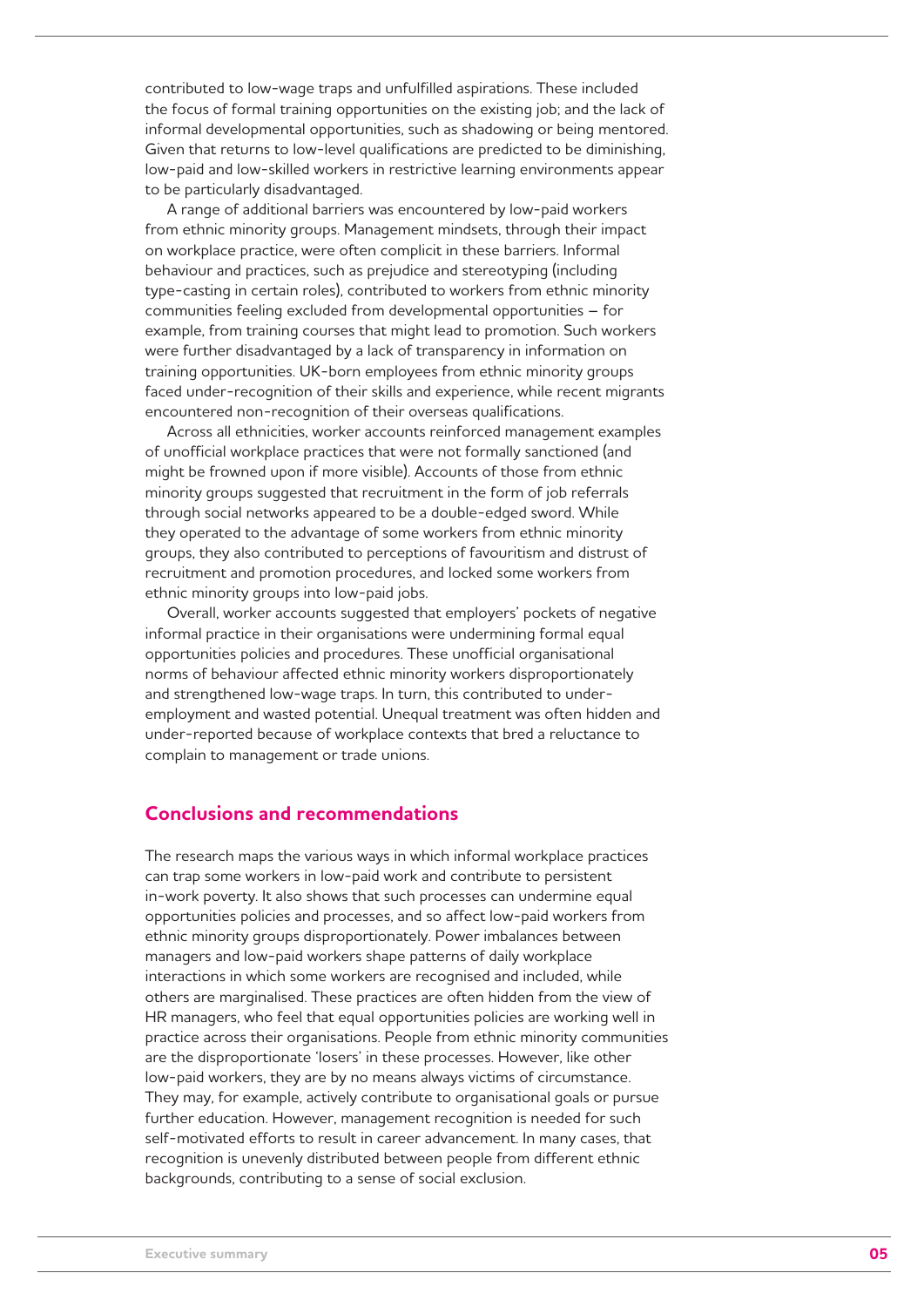The research recommends that a range of stakeholders, including employers, take action to improve progression opportunities for low-paid workers. Some of the key recommendations are as follows:

## Employers' action

**•** Employers need to take a more strategic approach towards supporting career progression among low-paid workers from diverse ethnic backgrounds. Leadership from the top and clear organisational commitment is essential.

## Addressing the barriers common to all low-paid workers

- Even those employers that have made considerable progress with equal opportunities and practices may need to address the issue of pockets of informal workplace culture within their organisation. This could be done by raising awareness of the potential for exclusionary behaviour that might limit developmental opportunities for all-low paid staff, and particularly ethnic minority groups.
- **•**  Providing developmental opportunities for all low-paid workers needs to be mainstreamed in performance management systems. Managers' performance objectives should include developing their team and ensuring that they take an inclusive approach that supports the development of all team members.
- Employers need to pay greater attention to building working-to-learn cultures. Opportunities for work shadowing, coaching and mentoring are important in supporting cultures of progression for staff of all ethnicities.
- **•** Procurement is an important tool for ensuring that low-paid workers providing outsourced services are supported to progress out of poverty. Policies that support progression and equal opportunities policies (and the Living Wage) should be cascaded through supply chains, accompanied by advice, support and appropriate enforcement.

## Addressing additional barriers for ethnic minority workers

- Employers need to address the over-representation of ethnic minority groups among low-paid workers. They need to be strongly encouraged to adopt bench marking and monitoring. This pivotal activity needs to take place not only on recruitment, but also on progression, retention and development. Others need to refine what they are doing, for example distinguishing between White British and Central and Eastern European migrant workers in ethnic monitoring data. On the basis of the data collected, clear actions plans should be formulated to address workplace inequalities and disadvantage.
- Employers should be aware of the potential for unequal access to both formal and informal development opportunities among employees; they should take measures to ensure transparency of access to such opportunities.
- Employers can take positive action to enable individuals from disadvantaged and ethnically diverse backgrounds to compete for more highly paid jobs on an equal footing. While some employers are taking positive action in some parts of their organisation, other employers do not understand, or engage with, such action. Equalities training should address this issue, increasing awareness of the value of positive action in the workplace, accompanied by effective communication to all staff on the reasons for such action.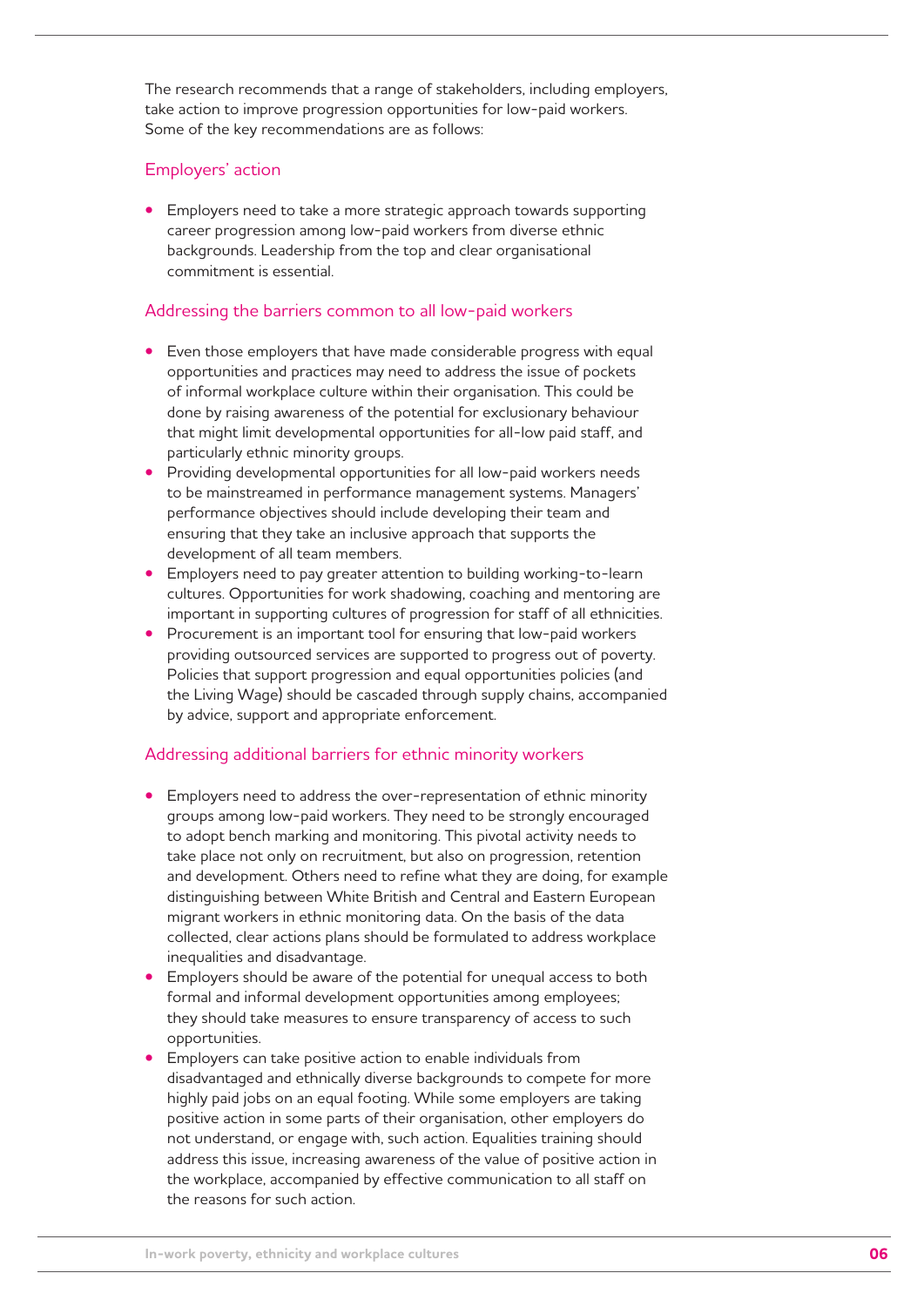- There is a need for ongoing training in equal opportunities policies, rather than such training being provided on an ad hoc basis. Hidden practices, such as the stereotyping that disproportionately impacts on some ethnic minority workers, should be addressed – perhaps using toolkits.
- Employers should ensure ongoing vigilance and responsiveness to bullying and harassment, and other discriminatory practices in the workplace – for example, by ensuring confidential and safe mechanisms for reporting. Dignity at Work policies and related practices might be a vehicle for a wider organisational engagement with negative aspects of workplace personal relationships.
- Employers should consider setting up staff groups and networks within the workplace, including for low-paid workers and equality groups. These can provide a forum for discussion on organisational policies and processes, where staff can build a collective voice on issues of concern. These groups should be adequately resourced and include mechanisms for communicating with senior managers. Also, where trade unions have a workplace presence, they have the potential to foster and support this activity.
- Community engagement activity beyond the workplace should be supported to build sustainable links with local communities and promote engagement in decision-making processes. This activity should involve managers. This may contribute to better workplace understanding and relationships between managers and staff from different ethnic backgrounds.

## Government agencies and equalities organisations

- **Organisations such as the Advisory, Conciliation and Arbitration Service,** the Equality and Human Rights Commission, Race for Opportunity and Jobcentre Plus need to be supported in the equalities work that they do with employers, including deepening understanding of the relationship between workplace cultures and progression opportunities.
- Employer awareness of good practice in benchmarking and monitoring, for example through the work of Business in the Community's Race for Opportunity, should be supported. This would help organisations review the extent to which the different levels of the workforce reflect the local labour force.
- In Scotland, greater attention to the position of low-paid workers, including those from ethnic minority groups, could be recognised as a ministerial priority, to be reviewed by the Scottish Parliament's Equal Opportunities Committee.

## National and local government

- **•** Closer links are needed between anti-poverty strategies and equality practices at the national level.
- The Ethnic Minority Stakeholder Group acts as a critical friend to the Department for Work and Pensions (DWP) at Westminster. Specifically, the Group can scrutinise actions the DWP might take to ensure there are no disproportionate barriers to achievement in the labour market for people from ethnic minority communities. Building on the work of this group, there needs to be greater joint planning and action between policy teams that focus on anti-poverty strategies and those that focus on equality strategies.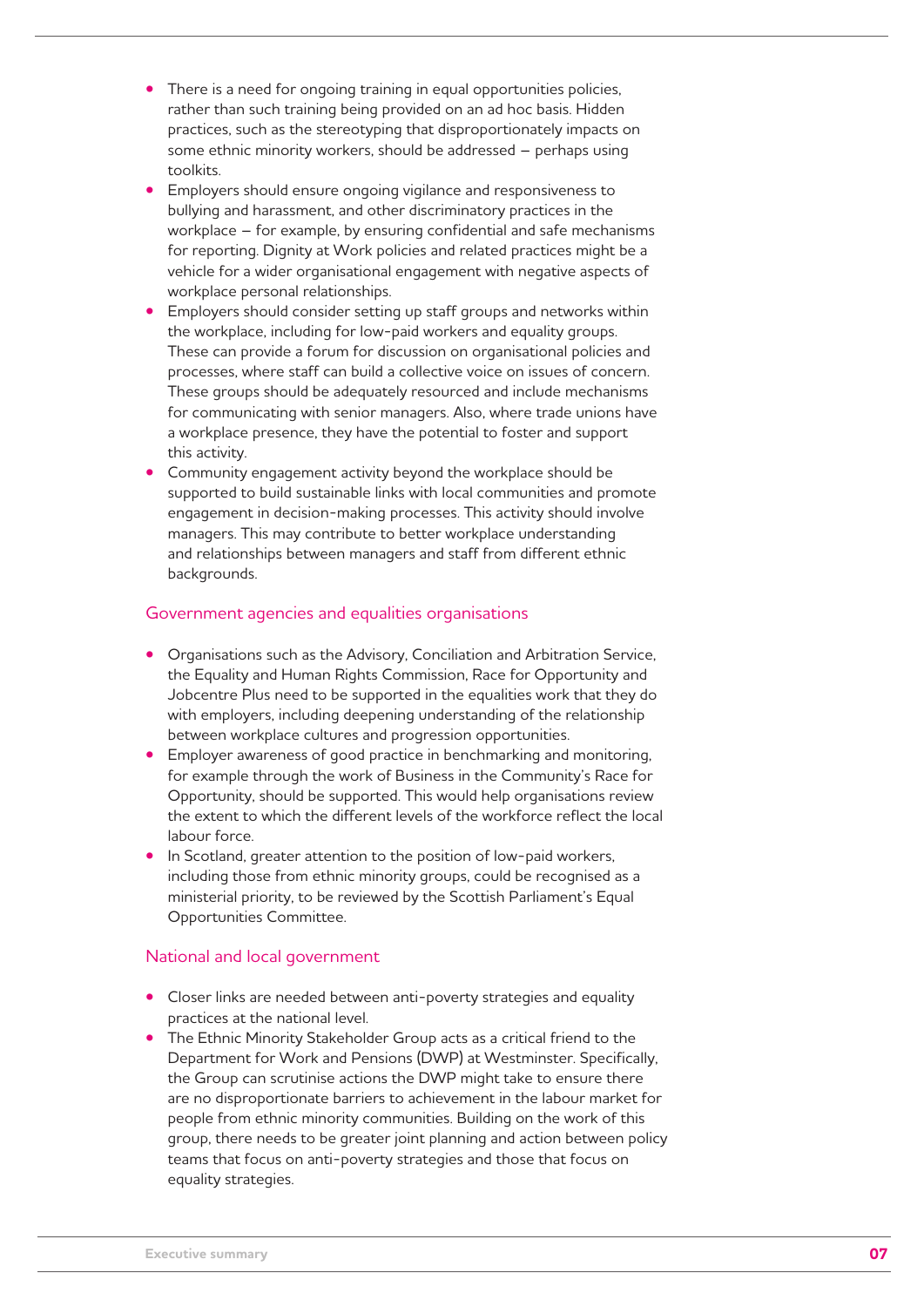- **•**  Jobcentre Plus and Work Programme providers should monitor outcomes – including sustainability and progression in work – for customers from different ethnic backgrounds, and publish their data.
- There should also be greater focus and transparency around the take-up of apprenticeship schemes by those from ethnic minority communities, as this is an important way of engaging with issues of labour market progression.
- Government has a role to play in addressing the gap in provision for an adult careers service that might support employer efforts to develop working-to-learn workplace cultures and practices. This should include support with language learning, through adequate English for Speakers of Other Languages course provision. Alongside this, support for women should involve access to culturally appropriate childcare.
- At the local level, there is potential for local authorities to work with stakeholders in Local Economic Partnerships to develop a focus on tackling in-work poverty. Drawing on this research, they can engage with employers (and employers' organisations), raising awareness of the realities of low-paid work for some workers, and solutions to in-work poverty locally.

## Trade unions and community organisations

- Pursuit of the living wage remains an important collective strategy for improving the position of low-paid workers. Similar community mobilisation around wider terms and conditions for ethnic minority workers and other low-paid workers is needed, to support an agenda of closing the gap between workplace equal opportunities policy and practice.
- Drawing on their considerable skills, experience and networks, the Council of Ethnic Minority Voluntary Sector Organisations (Scotland) and Voice4Change (England) have a continuing role to play in working with national and local stakeholders, raising awareness of in-work poverty in ethnic minority communities as a key issue to be addressed and regularly reviewed.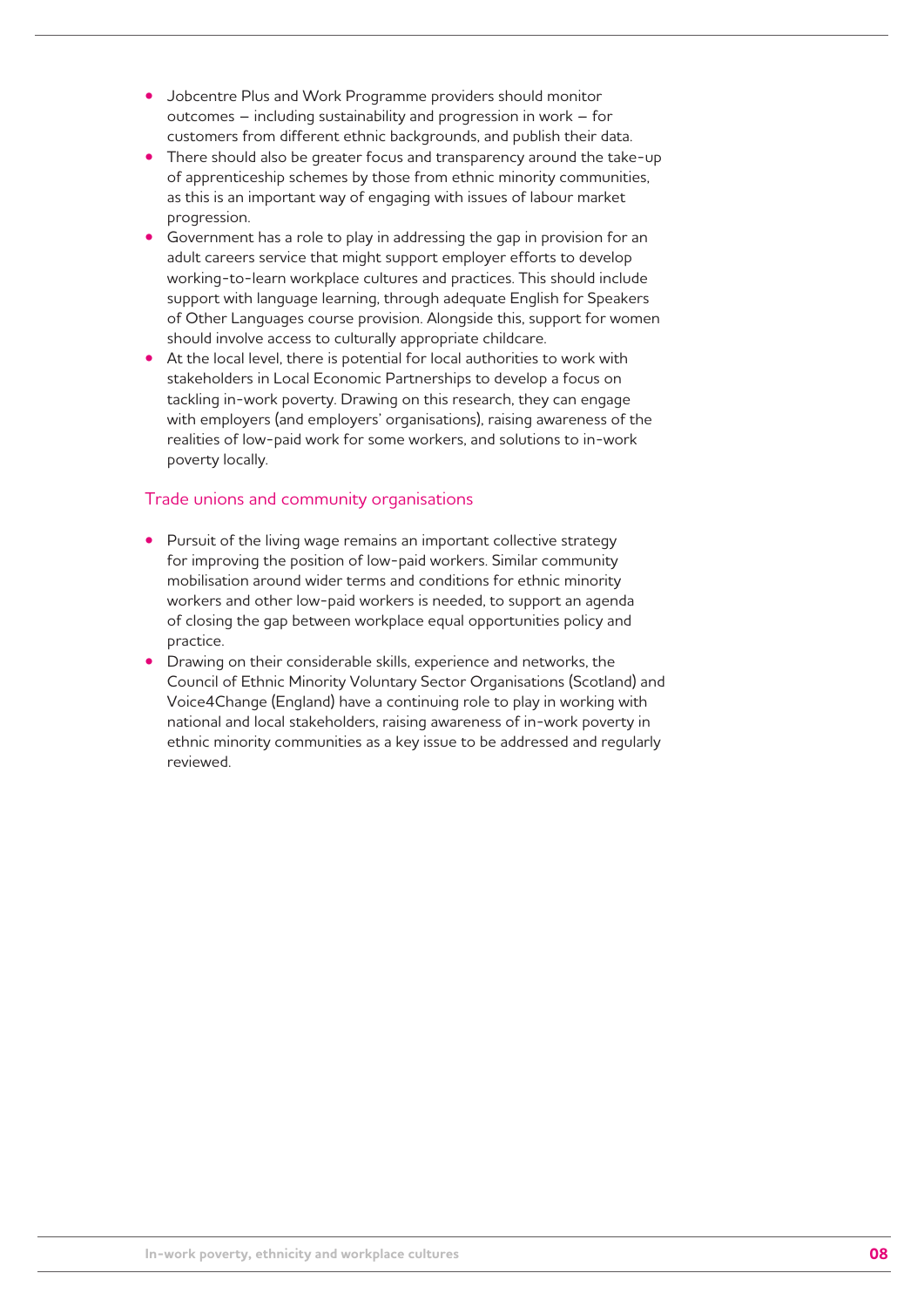## **1 INTRODUCTION**

Levels of in-work poverty in the UK have been rising steadily for a decade, with certain ethnic groups more likely to be affected by persistent in-work poverty than others. The introduction examines the relationship between in-work poverty, ethnicity and workplace cultures, and supporting mechanisms for enabling routes out of poverty; it also discusses the research aims and design.

## **The research background and aims**

## In-work poverty, ethnicity and workplace cultures – the need to make the links

In-work poverty has been defined as that experienced by working families whose employment does not lift them out of poverty (Tripney *et al*., 2009). While successive governments have emphasised employment as a route out of poverty, the recent Joseph Rowntree Foundation (JRF)-supported research paper *Monitoring Poverty and Social Exclusion* showed that there were 6.1 million people in poverty in working households in 2010/11 (Aldridge *et al*., 2012). These figures reinforce evidence that low- to middleincome families are struggling to keep up with the rising costs of essentials (Poinasamy, 2011; Whittaker, 2013). Alongside evidence of an ethnic pay penalty (Platt, 2007; Heath and Cheung, 2006), several ethnic groups are known to have a high proportion of minimum-wage workers, particularly Bangladeshis, Pakistanis and migrant workers (Low Pay Commission, 2013). Furthermore, income-based measures of poverty reveal significantly higher poverty rates for Bangladeshis, Pakistanis and blacks (including black Africans and black Caribbeans) than other ethnic groups in both Scotland and England (Netto *et al*., 2011). In this report, the term 'ethnic minority' is used to describe all workers whose ethnic origins are not White British/Scottish, including those born in the UK and those who migrated to the country several years ago or more recently.

The experience of multiple layers of disadvantage – sometime referred to as intersectionality – where ethnicity interacts with other elements of a person's identity including gender, religion, disability, age and sexuality is also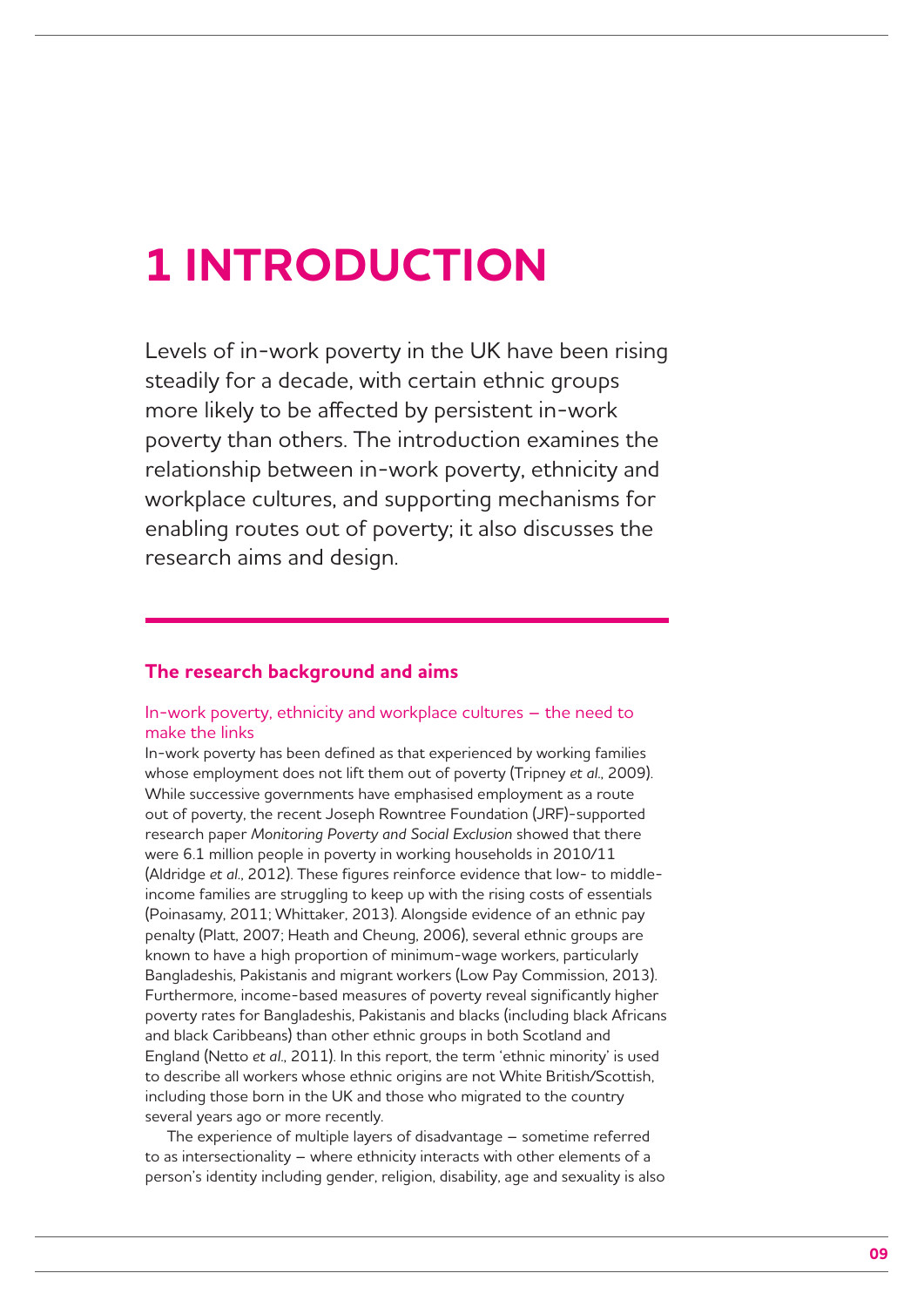likely to shape their workplace experience and amplify disadvantage (Hudson, 2012). Despite this, anti-poverty strategies focusing on employability, finding work and re-training do not appear to have been assessed for their impact in terms of countering ethnic inequalities. This led Clark and Drinkwater (2007) to question the extent to which such strategies have been tailored to accommodate the heterogeneity of ethnic minority groups.

The Macpherson inquiry into the death of the black teenager Stephen Lawrence has increased understanding of the role of institutional racism in organisational cultures (Macpherson, 1999: House of Commons Home Affairs Committee, 2009; Bhavnani *et al*., 2005). Institutional racism can be detected in processes, attitudes or behaviour that amount to discrimination and marginalisation through unwitting prejudice or racist stereotyping. Similarly, studies on labour market discrimination and disadvantage have revealed overt and more subtle acts of workplace race discrimination: racist banter, bullying and harassment (Ogbonna and Harris, 2006; Hudson *et al*., 2007). However, the role of employer attitudes and behaviour in influencing progression among people who are most likely to be experiencing in-work poverty has been under-researched (Hudson and Radu, 2011). Furthermore, too little attention has been paid to the experiences of those engaged in low-paid work, including those from ethnic minority communities. Since it is important not to assume that people living in in-work poverty are simply victims of circumstance, it is important to consider the capacity for individuals in such work across a broad range of ethnicities to navigate routes out of poverty. Yet detailed knowledge about how people of all ethnicities, but particularly those in low-paid work and from ethnic minority groups, make decisions and respond to progression opportunities and constraints is lacking (Barnard and Turner, 2011). The aim of our research is to help fill these gaps in knowledge.

#### Research aims and questions

This research had two broad aims. The first was to explore the relationship (if any) between in-work poverty, workplace cultures and people from different ethnicities. The second focused on increasing an understanding of the balance between employer actions and attitudes, and employee actions and attitudes in explaining this relationship. These aims raised questions about how people actually experience workplace cultures and structures, and the relationship between these experiences, ethnicity and other aspects of social identity. These considerations have shaped our research questions:

- **•** How do informal work practices and biases influence workplace opportunities? Who wins? Who loses?
- **•** How are discriminatory attitudes and behaviours reflected in the workplace?
- **•**  How do the attitudes and actions of employees affect their experiences?
- What can be done to effect change? How can low-paid workers and communities be mobilised to combat discrimination and achieve change?

Given the focus of the research on informal workplace practices and lowpaid work, it is important to consider both the nature of such practices and the changes in the demand and contractual arrangements for low-paid work.

## Informal work practices and changes in the demand, nature and distribution of low-paid work

Informal work practices and cultures involve a spectrum of organisational activity that extends beyond recruitment procedures. Inclusion or exclusion in training opportunities, mentoring, progression planning, networking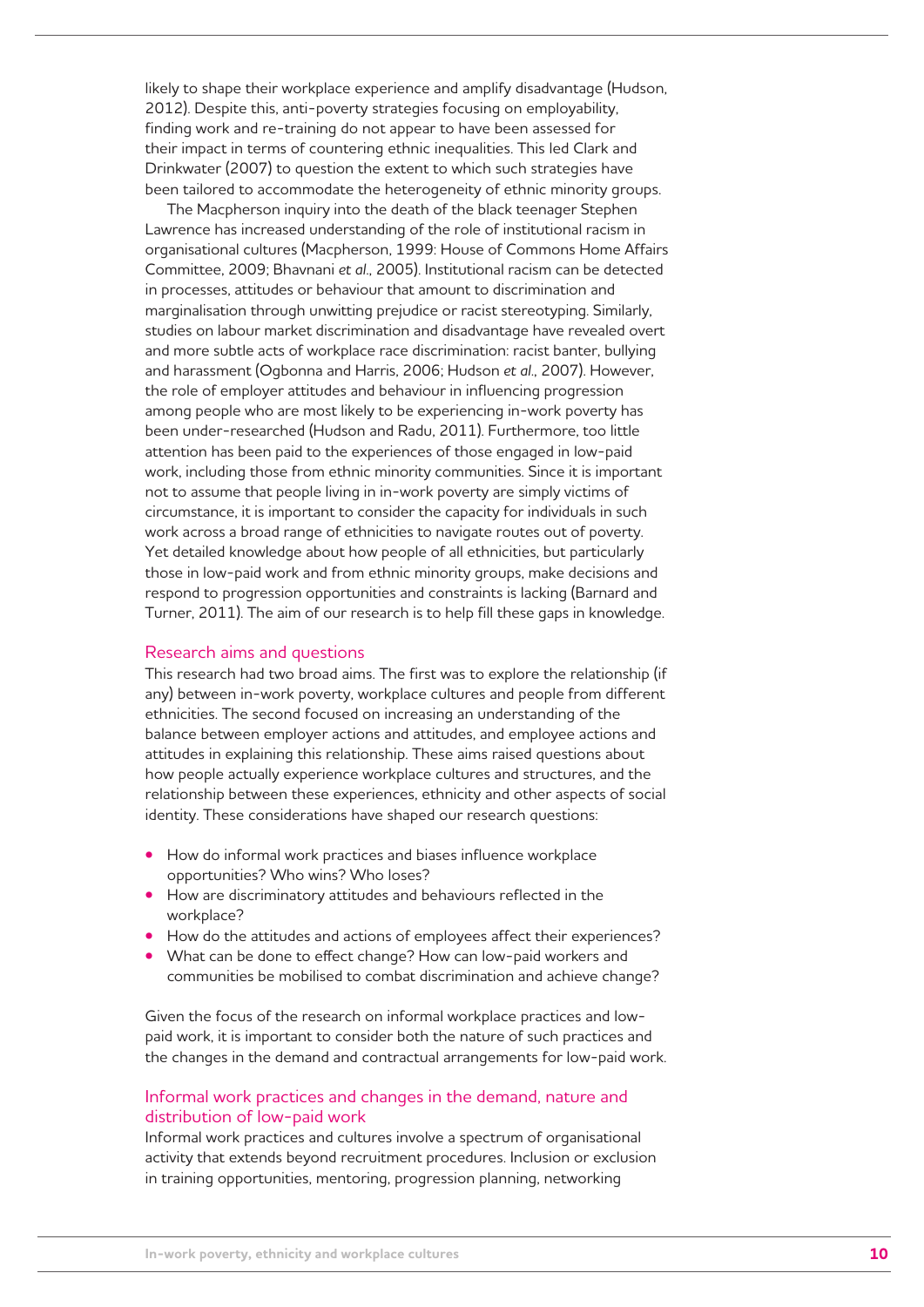opportunities and social activities can be influenced by informal dynamics. More insidiously, they can include intentionally or unintentionally racist and exploitative practices, such as the concentration of certain groups in low-status tasks and underpaid work, with lack of opportunities for career progression. Such practices are closely related to employer attitudes, as revealed by studies providing insights into stereotypes of the aspirations and capabilities of ethnic minority men and women (Essed, 1996; Equal Opportunities Commission, 2007; Bradley *et al*., 2007; Kamenou *et al*., 2012). Moreover, such practices increasingly feature in debates about the implications of the rise in labour market share of low-skilled migrant labour from the EU, and the potential for younger workers to be crowded out (Lucchino and Portes, 2012; Chartered Institute of Personnel and Development, 2013). Discriminatory workplace practices have also been reported to contribute to the self-'deselection' of ethnic minority women from the jobs market (Yaojun Li, cited in All Party Parliamentary Group on Race and Community, 2012).

The imperative for closer scrutiny of how informal work practices influence opportunities for progressing beyond low-paid work is made more compelling by the falling demand for low-level skills. Amid ongoing debate around the contours of occupational polarization (Holmes, 2011; Cedefop, 2011), the share of jobs requiring only low-level skills has been estimated to have declined from 60 per cent to 40 per cent in the last 15 years. It is predicted to decline to 32 per cent by 2020 (Cambridge Econometrics/ Warwick Institute for Education research, cited in CBI, 2010). Traditional low-skilled areas of employment (e.g. elementary manual jobs) are shrinking, while other areas of employment growth (e.g. retailing) are requiring higher levels of skill, or higher minimum qualifications than previously (Hasluck, 2011). In this context, people with low or undervalued skills are particularly disadvantaged. Therefore, more attention needs to be paid to developing the skills of low-paid workers within workplaces. Historically there has been a dearth of training opportunities for people in low-waged work (Ray *et al*., 2010). The current focus of employer training interventions on skills only for existing jobs makes this a challenging prospect (Felstead *et al*., 2011). Currently, this trend sustains the job segregation of low-paid workers into undervalued, entry-level roles. It also reinforces the growing evidence that under-utilisation of skills by employers is an issue that needs to be addressed (Wright and Sissons, 2012).

The ongoing restructuring of low-paid work is also relevant to examining how workplace cultures affect those experiencing in-work poverty. Outsourcing is now commonplace, accompanied by a blurring of control and responsibility for employees (Overall, 2012; Huws and Podro, 2012). This means that delivering services increasingly involves a complex, often multi-national, web of organisations, contractors and sub-contractors. The evidence suggests that labour markets are undergoing greater divisions into 'core' and 'non-core', 'talent' and 'non-talent' (Overall, 2012). These processes have a strong ethnicity dimension. In particular, the emergence of divisions of labour according to migrant status is linked to the twin processes of subcontracting and increased international migration that have been central to contemporary processes of globalisation; this has been most closely explored in urban conurbations (Wills *et al*., 2010). Temporary, agency and part-time work all feature in these developments (Trades Union Congress Commission on Vulnerable Workers, 2008). There has been a marked growth in people in part-time employment who want to work full time; the number of people in this position is now 1.4 million – the highest in 20 years – signifying working hours under-employment (Aldridge *et al*.,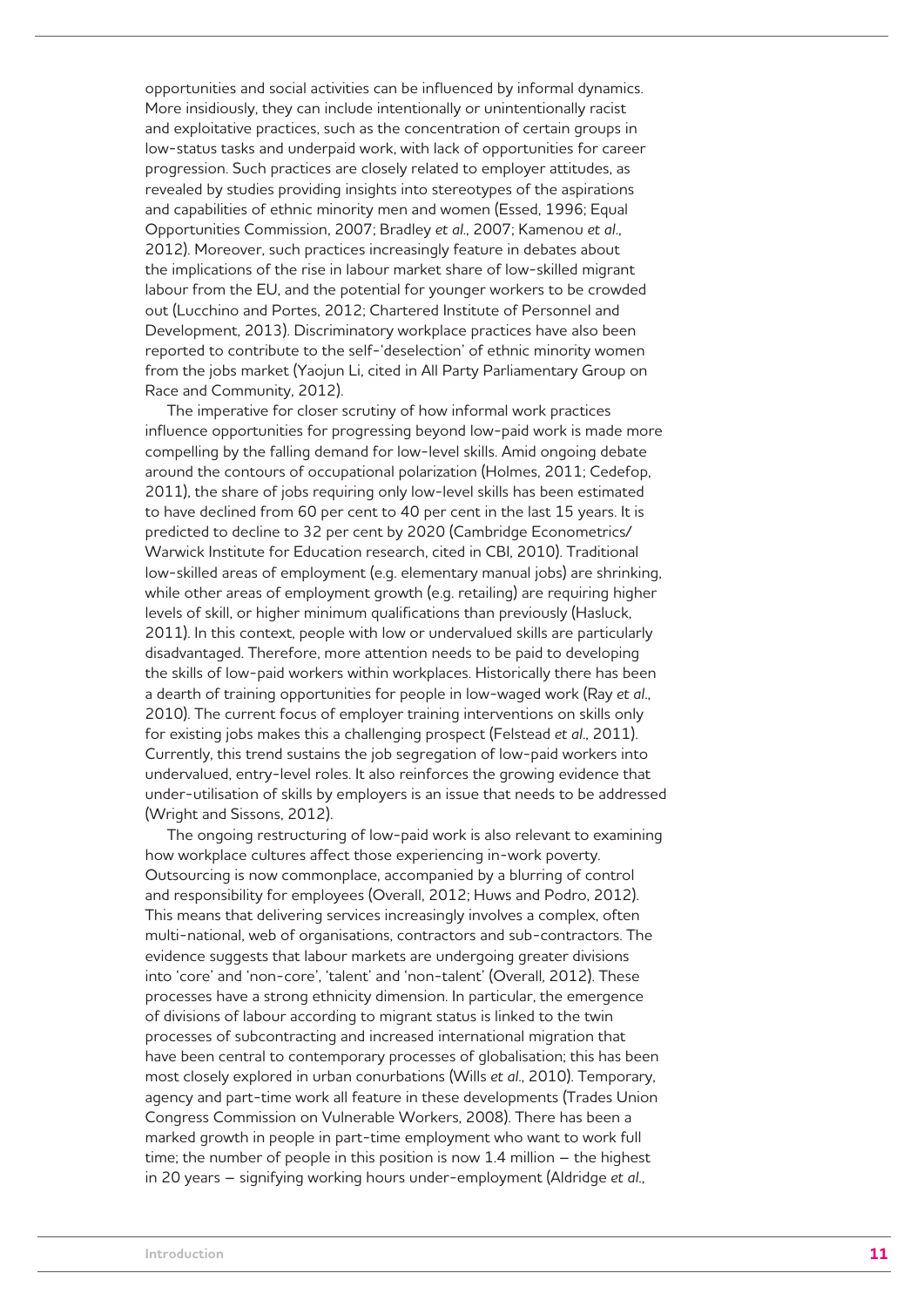2012). Under-employment in a different form has also been observed in highly skilled and well-qualified migrant workers who have come to the UK and have had to take lower-paid jobs (IOM, 2012; Green *et al*., 2005). Given both the significant representation of ethnic minority communities in lowpaid work, and the growth of in-work poverty, it is pertinent to consider arguments for equality of opportunity in the workplace.

## Arguments for equality of opportunity in the workplace and the Living Wage

Employers have a pivotal role to play in engaging with hidden, as well as more visible, workplace processes that may impact on equal opportunities. Over the last decade, this employer role has been couched in terms of the 'business case for diversity'. Using the language of diversity rather than equality, it focuses on the benefits to employers of ensuring fairness at work and the need to increase employers' awareness of the potential gains. This approach argues that by employing a diverse range of people including, for example, those from minority groups, women and older people, businesses will benefit from valuable human resources and the opportunity to serve a broader range of customers. In so doing, social justice arguments for equality are downplayed in favour of economic incentives. However, concerns have been expressed that such a shift in emphasis is dangerous for social justice (Noon, 2007; Dickens, 1999). Critics of the business case argue that shorttermism often governs business decision-making, and they express scepticism as to whether employers will always see sufficient economic benefit in having a diverse workforce. Moreover, issues surrounding the power relations and structural inequalities that govern employment relationships are overlooked (Noon, 2007). This suggests the importance of supplementing the business case arguments for diversity with a case for equal opportunities based on social justice, corporate social responsibility and the need for effective equalities legislation. In so doing, it implies the need for a more nuanced approach in policy debates about voluntary employer action on equal opportunities versus legislative requirements that might support good practice, such as ethnic monitoring, review and follow-up action (IPPR, 2004; The Business Commission on Race Equality in the Workplace, 2007).

The Equality Act 2010 places requirements on public sector organisations to monitor and report on actions across their diversity strands. It continues to outlaw discriminatory behaviour on the basis of ethnicity. The Act incorporates a public sector duty to advance equality (see Box 1 below). It is, potentially, a powerful tool for ensuring that public bodies promote equality, for all residents and staff, in both their employment and service provision, but it is currently undergoing a process of review by the Coalition Government, as an outcome of its 'red tape challenge' in 2012. Entering into the spirit of the duty requires organisational leadership, as well as a commitment to address societal inequalities in the planning and delivery of services, and within the workplace. It has been argued that there is some ambivalence in the legislation. This is because the emphasis is on public sector employers to 'have due regard' to equality, not to take steps or achieve equality (Fredman, 2011).

In addition to arguments supporting equality of opportunity in the workplace, including among those facing in-work poverty, it is also worth noting another response to ensuring that work provides sufficient income through the Living Wage campaigns (Wills *et al*., 2010). Assessing National Minimum Wage rates as inadequate, Living Wage campaigns involve collective pursuit of pay rates that reflect the amount needed to live and support any dependents (assuming full benefit take-up) (Davis *et al*., 2012).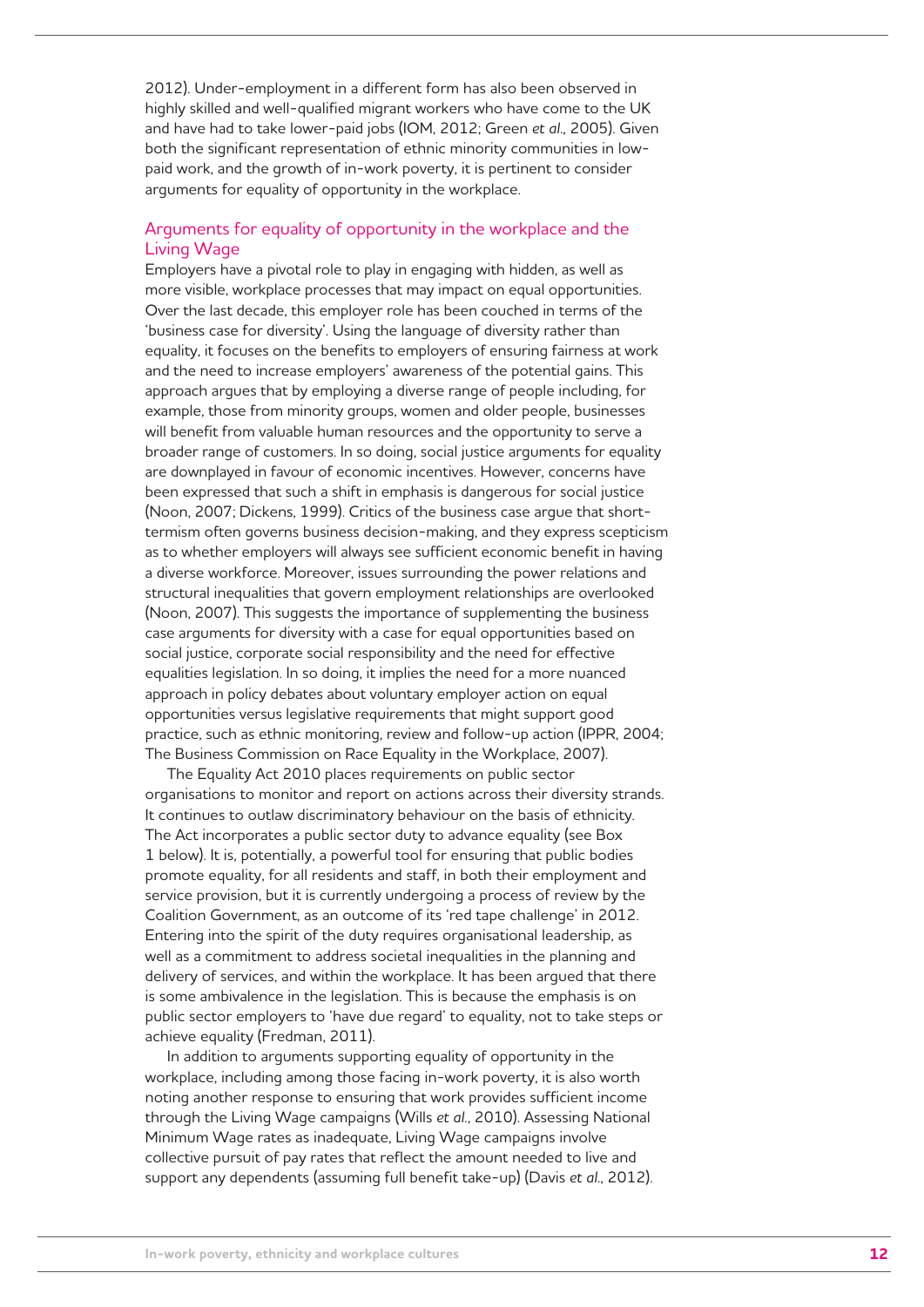About one in five workers in the UK earns less than the Living Wage. While lower turnover and reputational benefits are among the advantages employers report in paying a Living Wage (Wills and Linnekar, 2012), this arguably only partially engages with the labour market disadvantage of the working poor. It does not address the scope for low-paid workers to progress to better-paid work through the gaining of skills and experience, the focus of the current research to which we now turn.

## **Box 1: The public sector Equality Duty**

The public sector Equality Duty set out in the Equality and Human Rights Act 2010 requires public authorities to have due regard to equality in four main areas:

- **1** Eliminate unlawful discrimination, harassment and victimisation, and other conduct prohibited by the Act.
- **2** Advance equality of opportunity between people who share a protected characteristic and those who do not.
- **3** Foster good relations between people who share a protected characteristic and those who do not.
- **4** Assess the impact on equality of decision-making, and policies and practices.

The protected characteristics include age, race (including colour, nationality and ethnic origins), religion and belief, gender, disability, sexual orientation, gender reassignment, marriage and civil partnership.

## **Research design**

Given the research questions above, the experiences and expectations of employers and their employees regarding low-paid jobs and in-work poverty were a key focus of inquiry. We particularly wanted to explore cultures of employee progression and chose qualitative case studies of large employers (defined as those with more than 1,000 employees). We were keen to include a range of organisations so that we could capture the perceptions and experiences of low-paid workers in the public, private and social enterprise sectors.

An overview of the research design is provided in Figure 1. In the initial stage, community events were used to raise awareness of the research and to make links with local employers. Employer recruitment was difficult and time-consuming, with many employers deciding not to participate. Reasons for this included, for example, workforce restructuring taking place and it being too busy a business period.

However, following the agreement of a sufficient range of employers we enlisted their support in recruiting a sample of low-paid workers, across a range of ethnicities, who were likely to be experiencing in-work poverty. Employers often did not have details of the ethnic composition of low-paid workers to hand, so had to search their workforce data. Managers were then asked to release workers for interview. In addition to low-paid workers, HR managers, line- and senior managers and supervisors (some of whom were low-paid) were also interviewed. The final fieldwork stage involved deliberative workshops, feeding back the emerging research findings and providing an opportunity for discussion of the findings and learning points.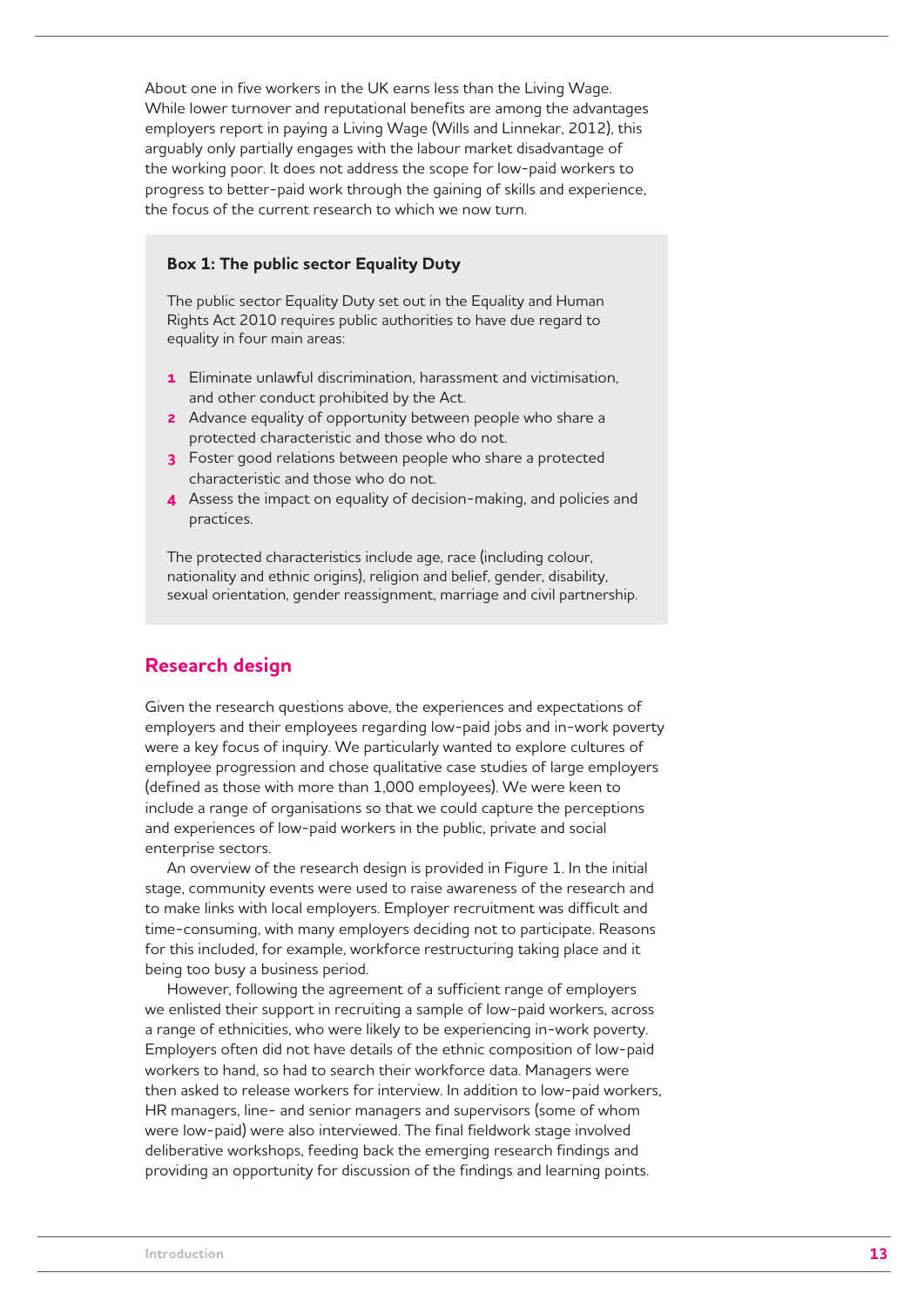Both the community events and deliberative workshops provided an opportunity to engage with a wide range of stakeholders. All workshops were organised by the ethnic minority third sector organisations Voice4Change England and CEMVO Scotland. Both were partners in the research, with a view to supporting community engagement and capacity building.

#### **Figure 1: Overview of research design**



## **The research sample**

## The case study areas

Four research areas were included, two in England and two in Scotland. They were selected for their potential to explore the extent to which geographical location (specifically semi-rural and urban dimensions) shapes employer– employee relations and workplace practices, attitudes and behaviours. The area characteristics are captured in Table 1. Areas 1, 2 and 3 have longstanding ethnic minority populations. Urban Area 1 has seen a stark growth in the diversity of its ethnic minority population in recent years and can be described as super-diverse (Vertovec, 2007). Semi-rural Area 4 has been historically, and predominantly, White Scottish, but has seen a growth in the migrant worker population over the last decade.

| <b>ID</b> label | Area characteristics                                                                                                                             |  |
|-----------------|--------------------------------------------------------------------------------------------------------------------------------------------------|--|
| Area 1          | Urban area in England with significant pockets of deprivation and a<br>super-diverse population                                                  |  |
| Area 2          | Semi-rural area in England with significant pockets of deprivation and a<br>diverse population clustered into the area's more urban conurbations |  |
| Area 3          | Urban area in Scotland with significant pockets of deprivation and a<br>multi-ethnic population                                                  |  |
| Area 4          | Semi-rural area in rural Scotland that has recently become more diverse,<br>as migrant workers have sought employment in the area                |  |

#### **Table 1: The fieldwork areas**

## The case study employers

Broad characteristics of the workplace sample are summarised in Table 2, presented anonymously. There were nine employers in total: four in Scotland and five in England. All were in the service sector and had directly employed low-paid workers from a range of ethnic backgrounds. Two were global companies, one UK-wide, while others were local and provided health, housing and local government services. In no case study did the ethnic composition of the workforce reflect that in the local area, and all had 'snowy peaks', that is, a lack of ethnic minority workers at higher levels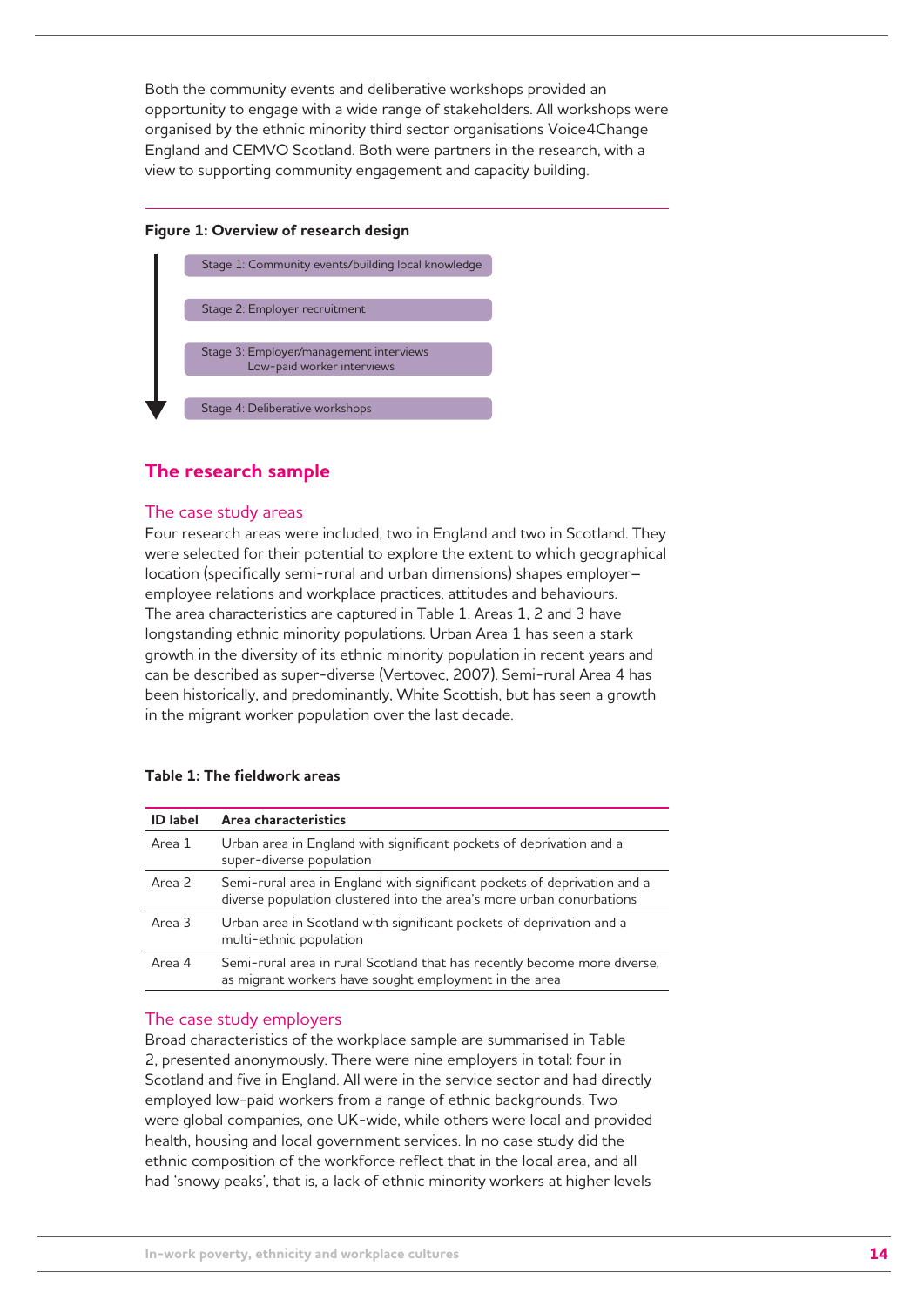in the organisation (Runnymede Trust, 2010). This theme will be explored in Chapter 3.

| <b>Employer name</b> | <b>Broad sector</b>  | Type of organisation, workplace and area ethnic diversity                                                                                                                             | Area           |
|----------------------|----------------------|---------------------------------------------------------------------------------------------------------------------------------------------------------------------------------------|----------------|
| Council1             | Public sector        | A council in an urban area with a high proportion of ethnic minority staff,<br>now almost reflecting the proportion of minorities in the local area                                   | 1              |
| NHS1                 | Public sector        | An NHS Trust in an urban area with a high proportion of ethnic minority<br>staff, but yet to fully reflect the diversity of the local population                                      | 1              |
| FacilitiesCo1        | Private sector       | A global facilities management company in an urban area with a high<br>proportion of ethnic minority staff, particularly migrant workers in low-<br>paid jobs                         |                |
| Housing1             | Social<br>enterprise | A housing association in a semi-rural area. Ten per cent of the workforce is<br>from an ethnic minority background                                                                    | 2              |
| Council <sub>2</sub> | Public sector        | A council in a semi-rural area with a high proportion of ethnic minority<br>staff, though not reflecting the proportion of minorities in the local area                               | $\overline{c}$ |
| HotelCo              | Private sector       | An international hotel chain in an urban area with a high proportion of<br>ethnic minority staff, particularly migrant workers                                                        | 3              |
| Housing <sub>2</sub> | Social<br>enterprise | A housing association in an urban area with a very small proportion of<br>ethnic minority staff, including low-paid workers                                                           | 3              |
| NHS <sub>2</sub>     | Public sector        | An NHS Trust in a semi-rural area with a low proportion of ethnic minority<br>staff, but a high proportion of ethnic minority staff in low-paid work areas,<br>mostly migrant workers | 4              |
| FacilitiesCo2        | Private sector       | A large UK company that operates in a semi-rural area and employs a large<br>number of migrant workers                                                                                | 4              |

#### **Table 2: The employer sample**

Many of the case studies had outsourced areas of low-paid work, including the public sector cases in the NHS and local authority. The housing associations also had a mix of directly employed staff and outsourced activity. The core services of the private sector facilities management companies (FacilitiesCo1 and FacilitiesCo2) involved the provision of cleaning, security and catering to other firms, including one of our public sector case studies. A high proportion of their workforces were migrant workers, concentrated in low-paid areas of work. Their inclusion provided an opportunity to gain insights into workplace practices, and experiences of organisations delivering outsourced services and reliant on low-paid workers.

Across the case studies, interviews took place with 43 managers. Where possible, these were sampled to provide perspectives of managers at different levels in the organisation, and tapped into debates about HR, supervision, management and senior leadership roles. Those interviewed included: 11 HR Managers, 13 line managers and a range of senior managers.

In addition to the nine case studies, an NHS training organisation that supported pre-employment and apprenticeship schemes was included to explore good practice in labour market progression. It involved interviews exploring the employment journeys of six workers who had gained NHS employment via these schemes.

## The low-paid worker sample

#### *Low pay and in-work poverty*

Many factors contribute to in-work poverty, including the nature and size of household, number of household members who are economically active/ inactive, level of household income, type and nature of work, including work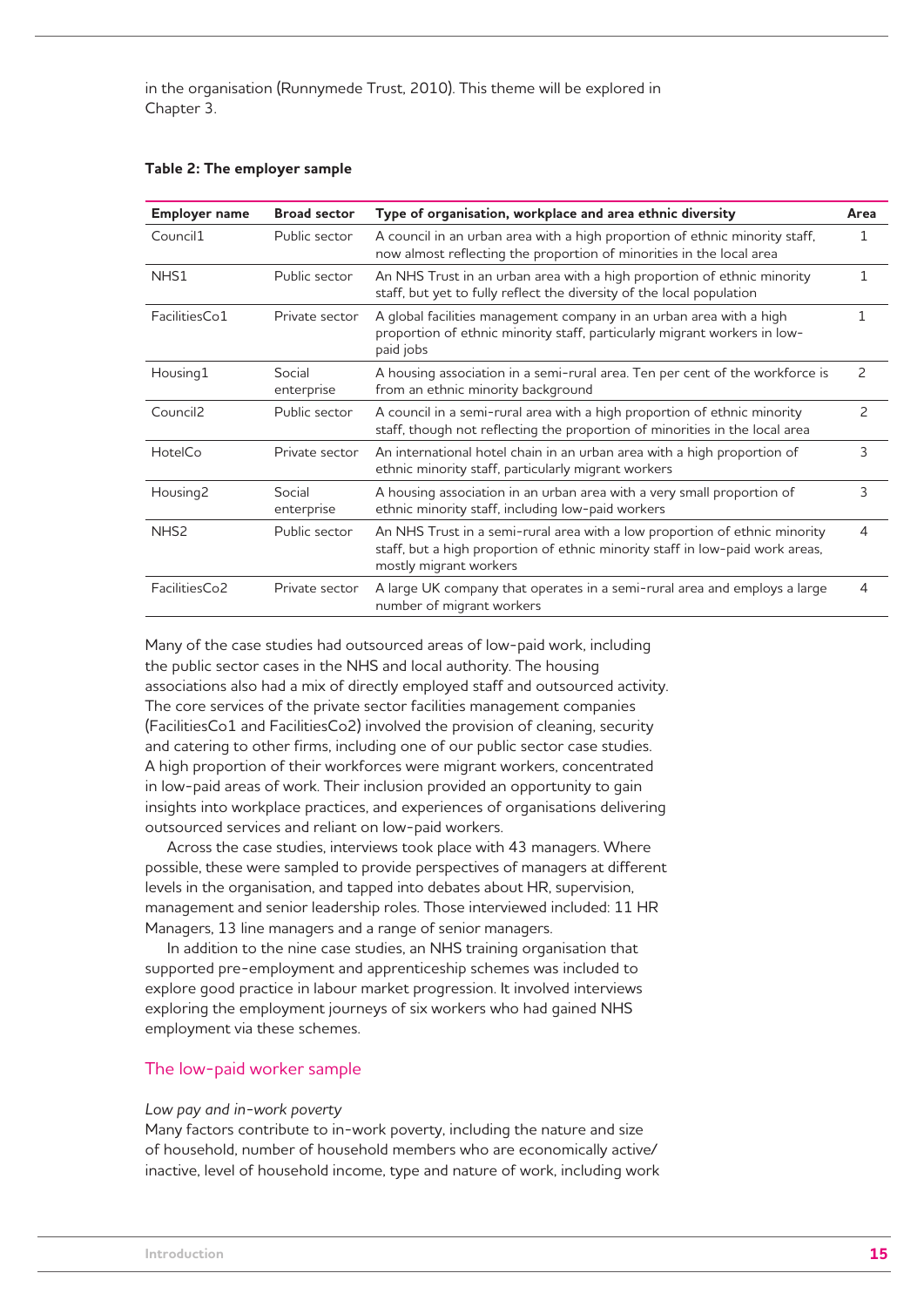intensity/under-employment, and pay and conditions. While not all low-paid workers are poor, low pay is a key factor in poverty. The low-paid in this study were defined as workers earning less than £25,000 per annum and with household income eligible to be subsidised by in-work tax credits.

Interviews were undertaken with 65 low-paid workers, 30 in Scotland and 35 in England. More than half of the respondents fell into very low income brackets (less than £5,000; £5,000–£9,999; £10,000–£14,999) with 3, 13 and 22 respondents, respectively. Fourteen individuals were earning between £15,000 and £19,999, and 13 fell into the £20,000–£24,999 bracket.

Of those workers reporting household income, the largest number of households (25) had income between £20,000 and £24,999, while the two brackets immediately below (£10,000–£14,999 and £15,000–£19,999) were also significantly represented (17 individuals in total). Seven households reported an income of less than £9,999 per annum. The remaining ten households were earning above £30,000.

Nineteen workers were in households claiming at least one benefit (excluding child benefit). There appeared to be significant under-claiming of benefits in the sample, especially among migrant workers, a group among which benefits take-up is known to be an issue (Radu *et al*., 2011). Immigration status was not an issue for our sample, with the exception of a couple of students who had the right to work but not the right to claim inwork benefits.

#### *Demographic characteristics across the 65 workers*

Of the 65 workers, there were slightly more women (54 per cent) than men (46 per cent). In terms of age, the respondents were fairly evenly represented in 18–25, 26–35, 36–45 and 46–55 age brackets, with fewer respondents aged more than 55 years. Nearly one-third of respondents were aged 46 or older; such respondents provided narratives of long-term employment trajectories.

The sample was very reflective of super-diverse Britain (Vertovec, 2007), with nearly 40 different ethnic identities. While it is common to talk in terms of ethnic 'groups', ethnic categorisations are not fixed. Identities can reflect ties of culture, ethnicity, religion or race. They are also crosscut by age, life-course position and length of time in a neighbourhood or country, giving rise to overlapping identities that are fluid and contextual in nature (Platt, 2007). Closely related to the focus of this study on workplace cultures, it is also important to note that there is increasing recognition of the *negotiated* nature of ethnic identities within social relationships (Netto, 2011; Kenny and Briner, 2013). Therefore, the main concern of this report is not to identify differences between ethnic groups, but to examine the key role that ethnicity plays in influencing workplace dynamics and informal work practices.

Slightly more than half of respondents were born or brought up in Britain, this group being evenly split between those minorities who were born or grew up in the UK (17 respondents) and 'White British/Scottish/ Irish' (17 respondents). 'British Bangladeshi' was the most represented (7 per cent or 11 per cent) of self-reported ethnic identities reported by ethnic minority respondents, followed by 'British Muslim' (3), 'British Asian' (3) and 'Black British'. The sample included a significant cohort of long-term migrants (23 respondents or just over a third of the sample) and a smaller group of short-term migrants (8 respondents). The migrant cohort was equally divided between non-European Union (15) and European Union (16) nationals. The latter group was dominated by Eastern European migrants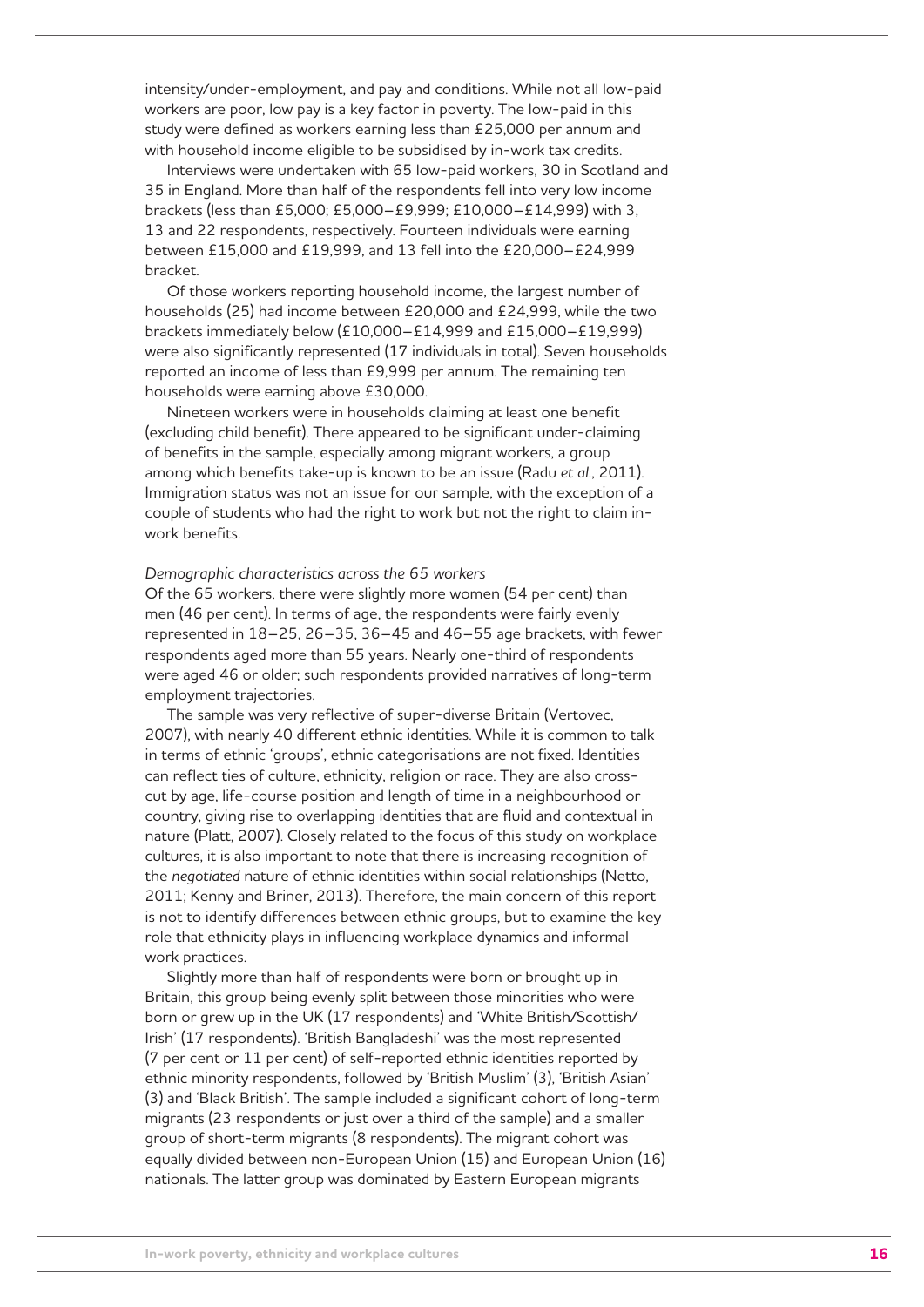(14 individuals), with Poles being the most numerous ethnic group (8). This is unsurprising, since Poles are the second largest overseas-born ethnic group in England and the largest in Scotland (ONS, 2012). The non-EU cohort was dominated by respondents of African origin (8), followed by migrants from Asia (4). A high proportion of the interviews in Scotland were with migrant workers.

Half of the respondents did not report a religion. Among those who had a religion, Catholics were the most numerous group (17 individuals, mainly migrants) followed by Muslims (11 respondents). Three respondents declared having a disability.

More details of the demographic characteristics of the low-paid worker sample are provided in the Appendix.

#### *Qualifications and labour market position*

Most of those low-paid workers interviewed were on permanent contracts of employment. Thirty-nine were full-time workers and 26 part-time workers (17 women, 9 men).

The largest group of respondents were those with a low level of qualification.1 Twenty-six (or 40 per cent) of the sample had a low level of qualification, defined as level 2 or below. This group included eight workers with few or no qualifications and 18 with level 2 qualifications. Eighteen had level 3 qualifications, signalling an intermediate level of skill. A further 18 were highly skilled (14 were at level 4 and four at level 5). The majority of those with UK qualifications were UK born or raised and, of this group, slightly more had a low level of qualifications rather than an intermediate or higher level. People from ethnic minority groups who had recently migrated were, on average, educated to a higher level than the other two groups. The majority of those workers with overseas qualifications appeared to have an intermediate or high level of qualification, though there were issues around the recognition of qualifications. Half had a first degree, Masters degree or incomplete higher education. These findings are consistent with earlier research, which revealed significant mismatches in educational attainment among migrant workers, and the nature and types of their employment (Markova and Black, 2007; IOM, 2012).

The overwhelming majority of our respondents (59 out of 65) were at the lowest position in the organisational hierarchy. A further three were supervisors, while another three were slightly higher up as assistant managers/area supervisors.

The largest sub-group of respondents (26) were employed in administrative roles, followed by cleaning positions (15 respondents, mainly migrants) and catering (11). Seven respondents worked as carers, four as receptionists or concierges, and two had basic manual jobs.

## **The structure of this report**

- **Chapter 2** discusses the living situation and workplace orientations of low-paid workers. It explores experiences of living on a low income and making ends meet, as well as labour market aspirations.
- **Chapter 3** explores employer perceptions of progression opportunities for low-paid workers, including additional barriers for ethnic minority workers. The chapter also considers employer engagement with policies and initiatives linked to low pay and workplace equal opportunities.
- **Chapter 4** examines formal and informal workplace practices and opportunities for low-paid workers, drawing on worker accounts of their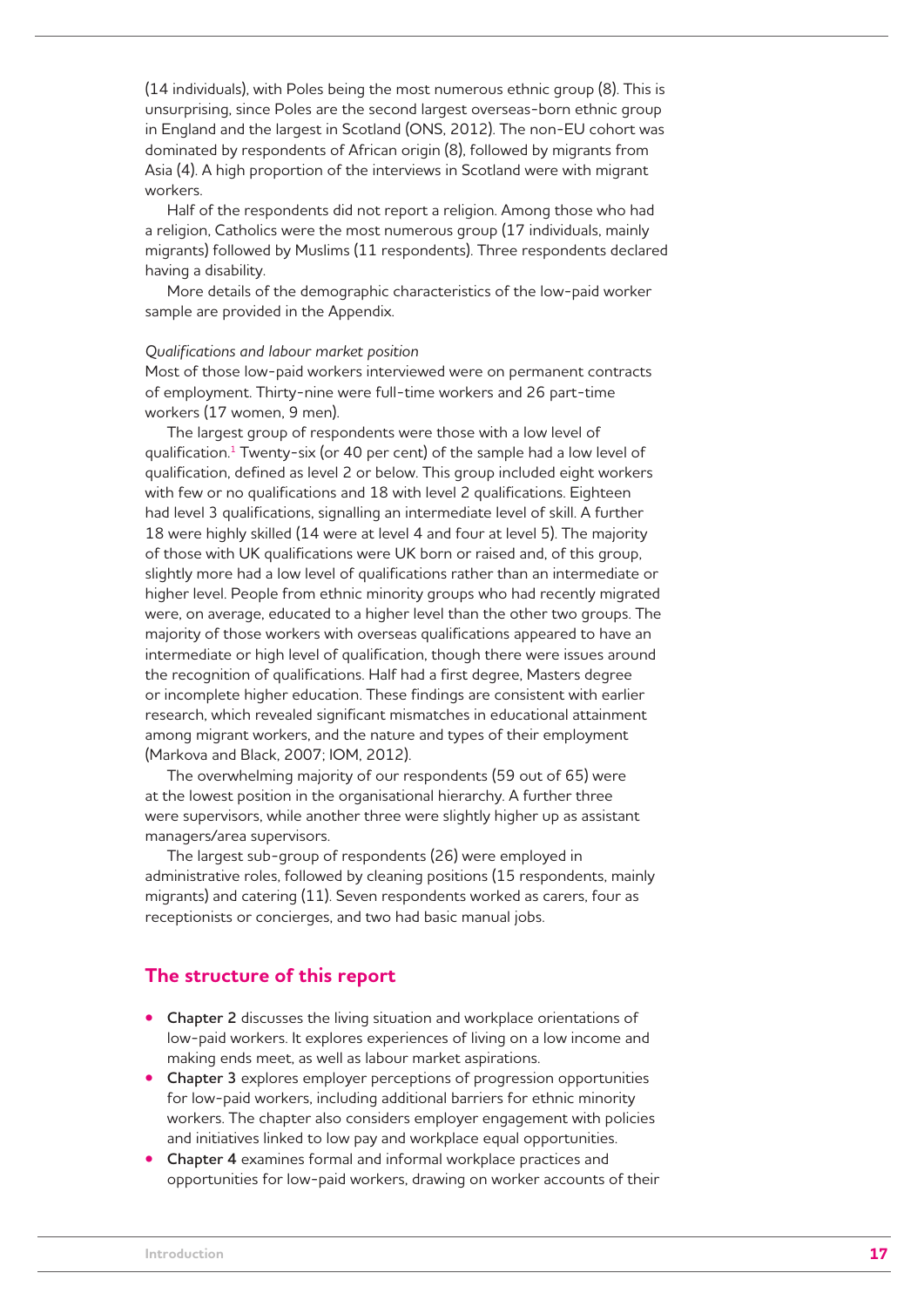working lives. It reviews their perceptions and experiences of steps and challenges in career progression, before turning to an exploration of the informal, and more hidden, sides of organisational life.

- **Chapter 5** draws together the findings of the research. It considers what can be learnt from manager and low-paid worker perceptions and experiences, and presents learning points and possible strategies for promoting more inclusive and progressive workplace practices.
- **Chapter 6** outlines recommendations on the actions and support needs of employers in addressing in-work poverty.

In what follows, all case studies and interviewees are presented anonymously. Usually, quotations provide an indication of the ethnic origin of the individual, their role in the case study organisation, and the sector in which the organisation operates. However, in some instances these details are not given, to protect the anonymity of respondents.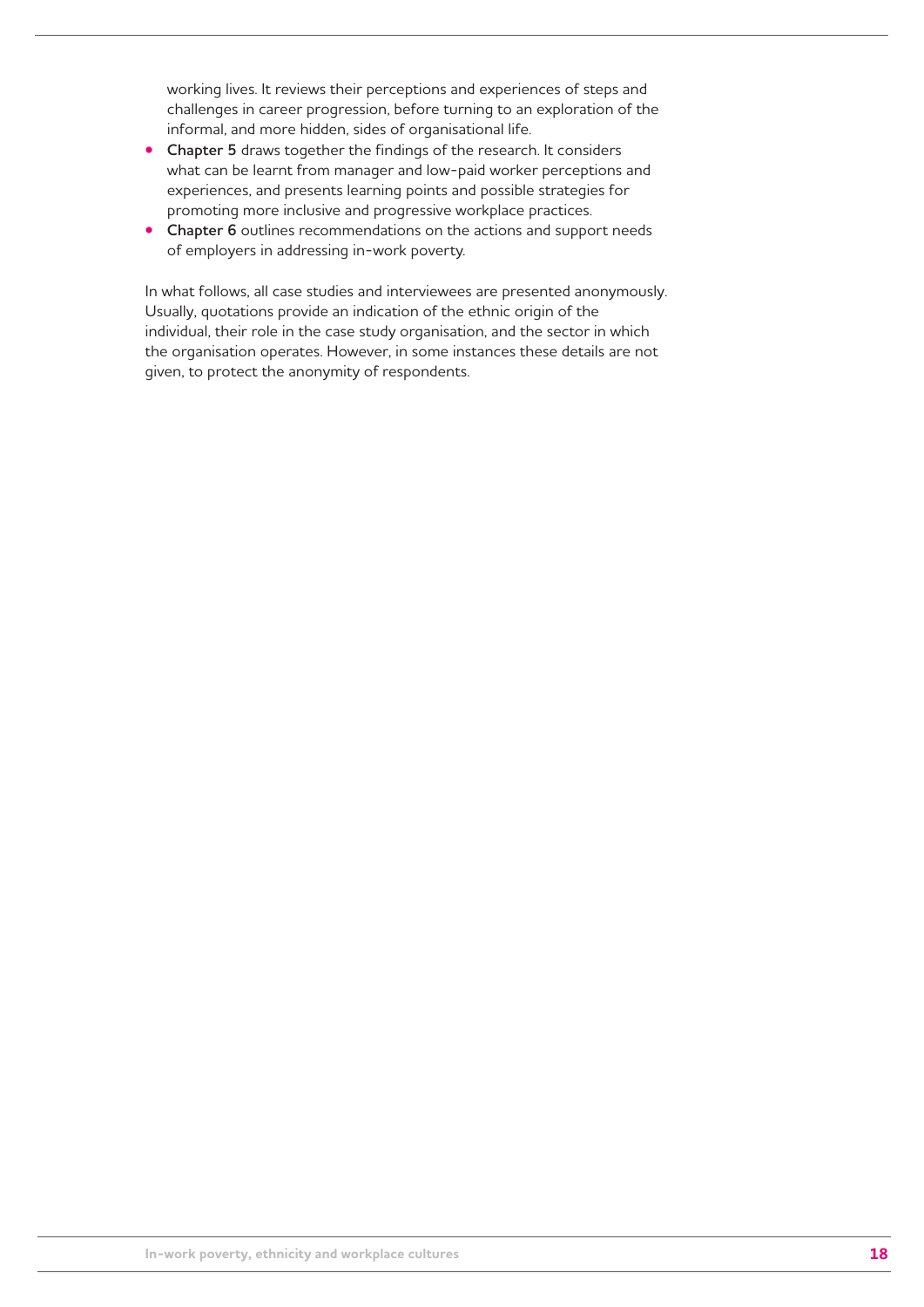## **2 LOW-PAID WORKERS: HOUSEHOLD CIRCUMSTANCES, WORKPLACE ORIENTATIONS AND PROGRESSION ASPIRATIONS**

This chapter provides insights into the living situations of low-paid workers in relation to income management, and also explores their aspirations and attitudes to progression opportunities. This discussion provides the context for considering employer attitudes to low-paid workers and their actions to progress them to better-paid work.

## **Living on a low income**

The majority of low-paid workers in our study lived in (social or private) rented accommodation. Many of those from ethnic minority groups were living with family members to minimise housing costs and to pool resources. In a few cases this was part of a cultural tradition of mutual support. However, in others, living with family members appeared to be largely motivated by the need to share housing-related costs. In some cases, this gave rise to overcrowding and confirmed other research that had revealed links between low income and constrained housing choices, including hidden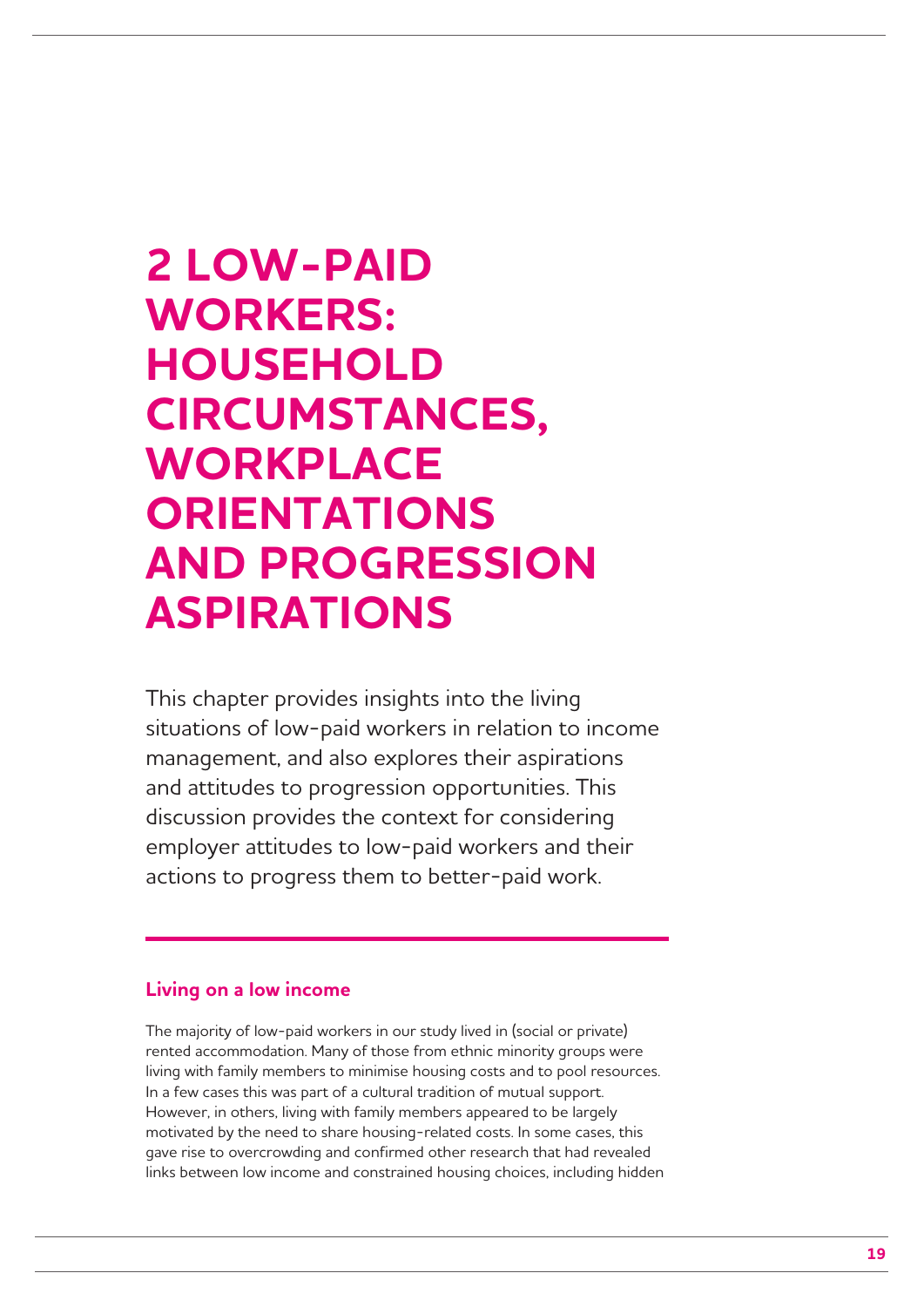homelessness (Netto, 2006). This indicates that, in some respects, the ways in which ethnic minority groups manage on a low income may differ considerably from the majority population.

The working patterns of many participants indicated little time for leisure or further education to enhance career opportunities. Many participants supplemented income from a full-time job with either overtime or part-time work for another organisation. Many worked long hours, and some worked either six or seven days a week, in some cases, on split shifts. For most, their wages appeared to be their sole source of income, revealing the importance of job security, and providing support for Living Wage campaigns. Underclaiming of benefits was significant, particularly for migrant workers, again underscoring the reliance on wages to make ends meet and the importance of Living Wage campaigns. This suggests that individuals from different ethnic groups may vary in terms of access to material resources.

#### Making ends meet on a low income

Making ends meet on a low income was clearly difficult, with the rising costs of essential items such as utilities, transport costs and food posing a formidable challenge. Public transport was a major item of expenditure for those living in large cities while fuel costs figured prominently in more rural areas, confirming earlier research on the contribution of 'place' specific factors to poverty (de Lima, 2011). Of particular concern to ethnic minorities familiar with warmer climates was the cost of heating, which in some cases was dealt with by using heating only when it was unbearably cold.

Revealing the lack of disposable income in many households across a range of ethnicities, most reported that they managed household finances through careful budgeting and doing without non-essential items and luxuries, appearing only to 'get by'. Common strategies included prioritising payment of rent, council tax, utility bills and monthly bus passes. Other cost-cutting measures included not taking holidays, reducing the number of trips to see relatives living either in this country or abroad, shopping in cheaper supermarkets, staying in rather than going out for entertainment, reducing car journeys and, in the case of people from ethnic minority groups, not sending money abroad. Cumulatively, this reinforces the finding that individuals from different ethnic groups may vary in budgetary strategies for managing on a low income. Only a few participants reported being able to save, take regular holidays or improve their standard of living over time, reinforcing the lack of resources to invest in personal or career development.

#### Inequalities of household circumstances

Participants' ability to manage on their individual income varied according to the number of economically active adults and young children in the household, length of residence in the country, and whether or not they owned their own home and had caring responsibilities. Individuals who were most likely to be experiencing financial hardship included those who were the sole earners in a household with two or more young children, with recent arrival to the country also contributing to difficulties. In contrast, single adults who had progressed in their jobs and those whose earnings were supplemented by another working adult in the same household with no children were less likely to report financial difficulties and more likely to save on a regular basis. Such inequalities in household circumstances indicate that individuals on the same income may vary in their ability to move out of poverty through work. It also suggests that they face varying degrees of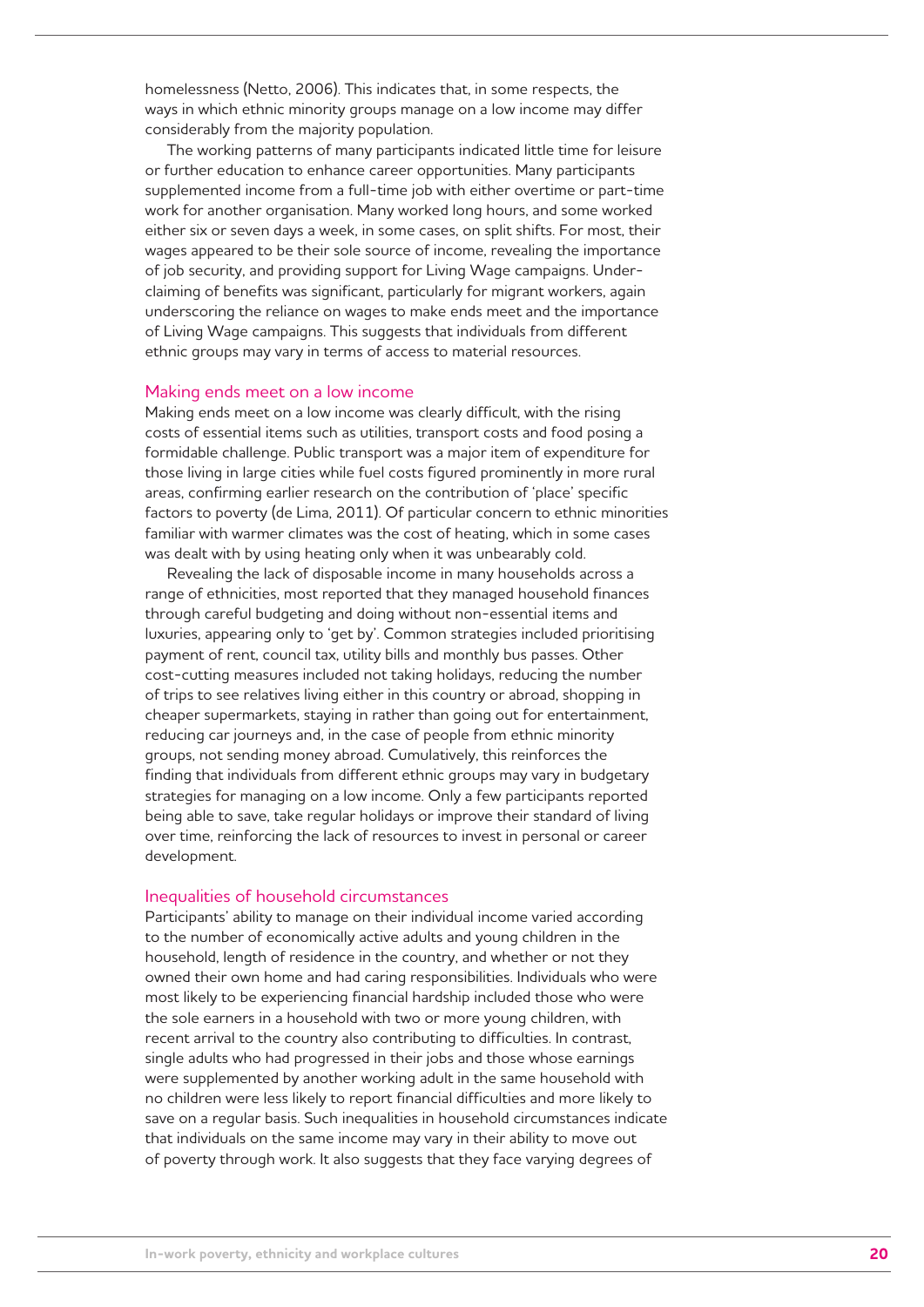difficulty in investing in further or higher education as a means of furthering career progression.

These inequalities were further compounded by caring responsibilities, which curtailed the time and energy available for other activities outside paid work. Typically, women combined caring for young children with part-time work or both parents took turns to look after their children:

#### "I am working day duties and she is working the nights."

#### Indian man, catering assistant

In the case of some people from an ethnic minority group, the wish and obligation to care for one or more dependent adults living abroad added financial pressure:

## "My parents are still alive, my wife's parents are alive, and they need support, so it's an extended family that needs attention."

#### Zimbabwean man, manager

Those who were more directly involved in looking after disabled children or elderly parents faced added pressures on their time and resources.

## Low-paid workers' self-perceptions, and career orientations and aspirations

Progression to a higher-paid job was important to many, and linked to family commitments or achieving a better standard of living. This suggests a contrast to the findings of earlier research funded by the Department for Work and Pensions (DWP) on low-paid workers where the results were not ethnically disaggregated, but which revealed that only a quarter were seeking better-paid work (Marsh *et al*., 1999).

Many had clear career goals and aspired to progress to the next step up the career ladder, typically the post of supervisor or team leader. Others had less clearly defined aspirations due to a perception that opportunities for progression were limited or unattractive. For instance, many had no wish to take up the post of supervisor, either because they did not want to take on additional responsibilities, or because they did not think the post was sufficiently well remunerated. In contrast, those already in a supervisory or managerial role often aspired to progress higher up the organisational hierarchy. Others clearly wished to progress but had less defined goals, beyond a desire to stay with their current employer and to explore opportunities that might arise:

## "[If] I can work in different areas within the organisation and get my skills up and then find where the progression lies and what I am better at doing, then that's something I'd probably be looking at."

#### Muslim man, housing association

This was particularly the case among those individuals who were involved in apprenticeship schemes, which was viewed as a major route into permanent employment, better-paid work and wider options:

## "I would like really, really to concentrate on the traineeship, completing it successfully … Get my experience, get my degree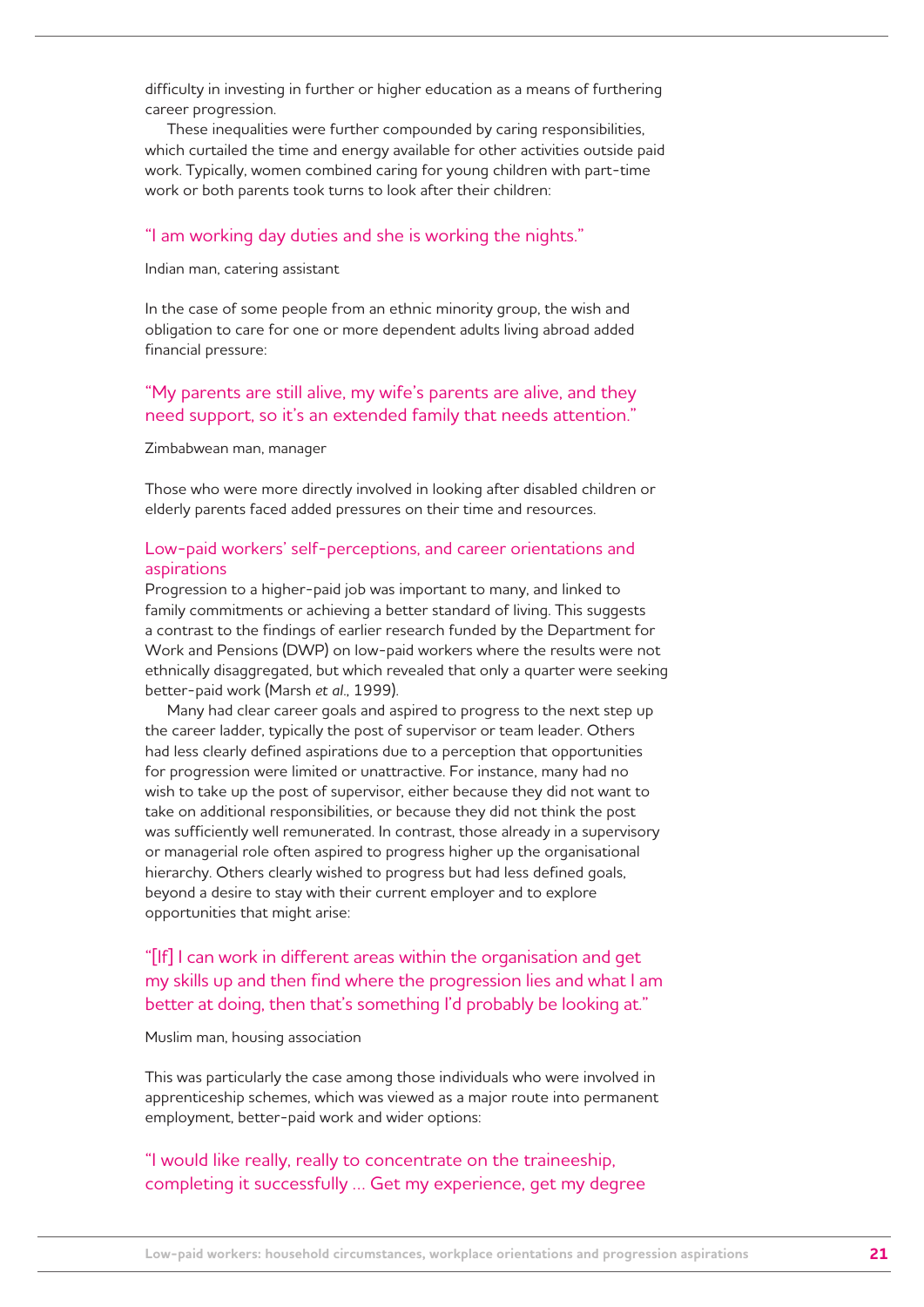and see if I can secure a job which can be a better paid job … That's what I want for the future, be in a position where I can actually progress in the work and have much more responsibility."

#### Black African man

"… and then [after completing the apprenticeship], ideally, there will be jobs offered here, and if you get taken on with [organisation], you are pretty secure in the future, aren't you really? But if there wasn't any jobs, then obviously try somewhere else or go self-employed. So I do have … more options than I would have had, had I not taken up this scheme."

#### White British man, apprentice, housing association

Yet others expressed a desire to work within a broad area of interest, for example, in hospitality, housing or youth work. Recent migrants felt that they had to increase their fluency in English before considering better-paid roles that involved more communication with colleagues or members of the public. Other individuals expressed a reluctance to explore progression to new posts that might disappear with restructuring, with job security overriding their willingness to take risks by seeking new opportunities. Yet others, notably those working as cleaners, sought an increase in working hours and to be paid the Living Wage, rather than a change in role. A small minority expressed a wish to get involved in work that was entirely different from what they were currently doing, for instance, creative activity or setting up their own business.

Yet others did not have any career-oriented aspirations, either because they were content with the work they were currently doing or because they felt that it was not possible to consider changes to their role due to other priorities such as child-rearing:

## "I don't wish to be promoted, I just like to come in and do my job and at the end of the day go home, because the hours suit me and basically I need the hours for my son."

#### White Scottish woman

The latter findings indicate that despite recent initiatives designed to support 'return to/staying in work', mothers of young children and carers across all ethnic groups continue to face barriers in the labour market, while others are forced to either reduce or change the nature of their labour market participation (Yeandle and Buckner 2007; Stewart *et al.*, 2012). One of the main barriers to furthering career-oriented aspirations among women who were low-paid workers appeared to be the time available for work outside the home. Much low-paid work involved limited opportunities for working from home, which would allow individuals to more easily combine paid work with other responsibilities. This provided further evidence that jobs requiring a high degree of 'presenteeism' were difficult to combine with caring responsibilities (Equality and Human Rights Commission, 2012a), a problem exacerbated by low pay. There was a perception that progression to supervisory roles would extend the time that such workers, many of whom were currently engaged in part-time work, would spend outside the home.

Among some women there were indications that willingness to prioritise their careers might change as childcare demands decreased, while others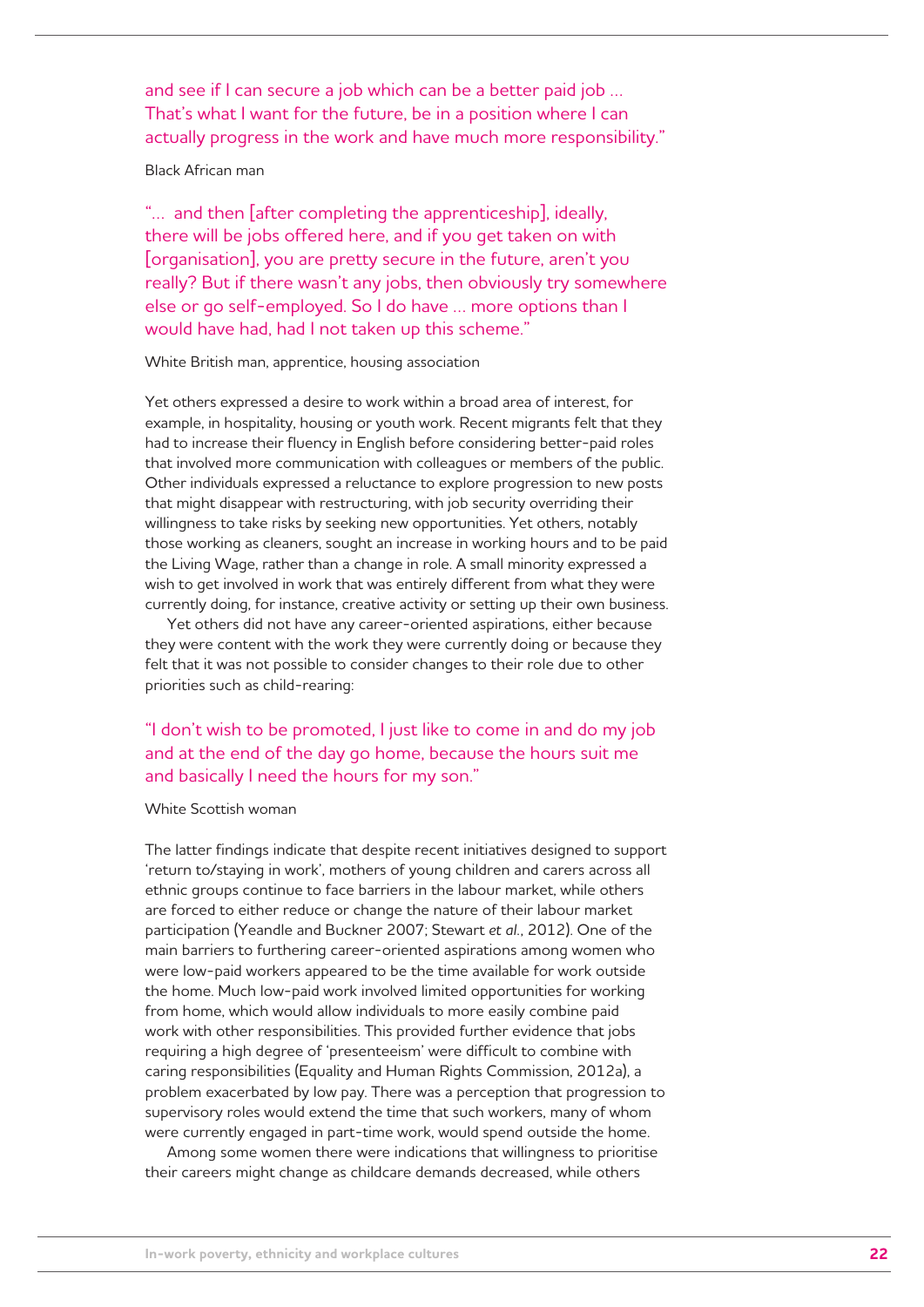signalled that they were now ready to take on more career-related challenges:

"I'll always be a mum, four children, but now I feel I'm a career woman … I've got something to offer and I want to make a difference to other people's lives. I've got the experience, and I can relate to other people … whilst I'm at work, I'm definitely a professional but I do see myself as a mum as well."

## British Muslim woman

Our research suggests that the lack of culturally appropriate childcare for women from diverse ethnicities evidenced in other research (de Lima *et al*., 2011; Moosa and Woodroffe, 2009) is likely to increase the challenges faced by ethnic minority women, many of whom do not have access to relatives in this country to provide informal care. Further, while the small numbers of individuals from diverse ethnic groups in our sample do not allow us to point to differences between ethnic groups, the younger age structure of ethnic minority populations indicates that ethnic minority women are more likely to be involved in childcaring responsibilities than their White Scottish/British counterparts. Combined with the lack of affordable and appropriate childcare, this suggests that ethnic minority women face additional challenges in progressing to better-paid work and fulfilling their potential.

Age was also identified as influencing attitudes towards career progression, with some older people reporting that they were content to stay in their current job until their retirement:

## "I hope to stay [in my current post] until I retire now. That's only about 5 years. So that's what I am looking for."

#### White Scottish man

Self-perception played an important role in influencing career aspirations. For example, low or modest aspirations were attributed to 'not being ambitious', while others saw themselves as determined, resilient, selfconfident and optimistic:

## "I knew I didn't come here to clean rooms. I wanted to be somebody and so I tried to get a promotion and [I secured a job] working in a bar."

#### Woman, recent migrant

Many individuals linked their aspirations to their academic background, parental encouragement, the influence of siblings and other relatives, and the school they went to:

## "I've been brought up … a state of my mind, you are able to do anything."

Woman, member of an ethnic minority group

In contrast, low expectations were attributed to poor educational experiences and outcomes, as well as to growing up in areas of deprivation.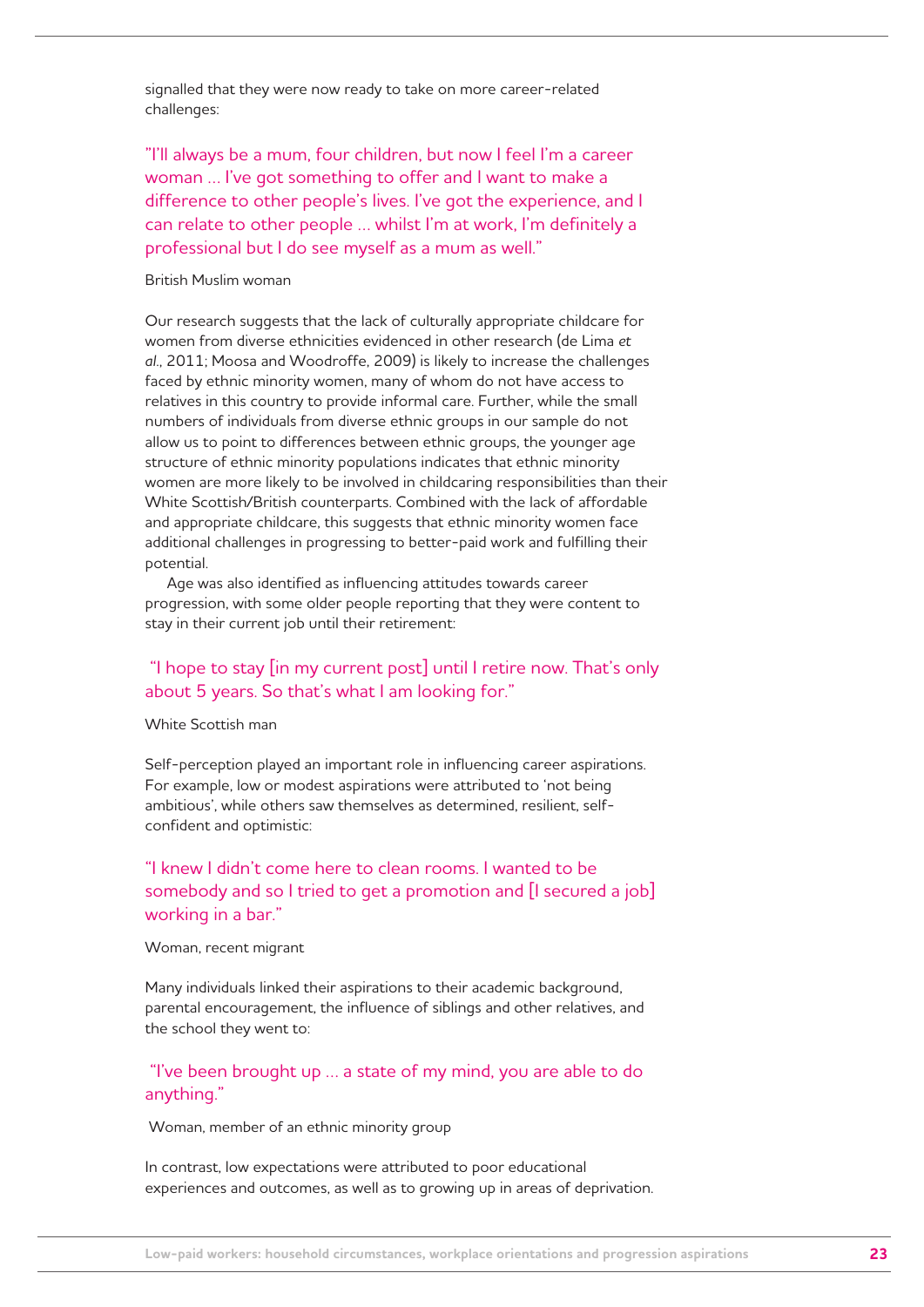Such experiences were more likely to be articulated by people from ethnic minority groups who were born in the UK to parents who had migrated to the country, and who had struggled to establish themselves.

Harmonious relationships with colleagues were also valued, encouraging some participants to remain in the same organisation. Decisions to stay on in the same organisation were also related to workplace proximity and the low cost of travel and, among uniformed staff, clothes for work.

To sum up, this chapter reveals that while people in low-paid work across all ethnicities shared many common difficulties in living on a low income, ethnic minority groups differed from the majority population in their coping strategies for living on a low income and their use of resources, including both material resources and support from families. Recent migrants faced additional expenses in establishing themselves, and among all ethnic minority groups, efforts to support and maintain links with relatives abroad incurred additional expenses, which might have to be cut back. Ethnic minority groups were also likely to face additional pressures in combining caring responsibilities with low-paid work due to the lack of affordable and culturally appropriate available childcare, from both formal and informal sources. All of these factors were likely to influence career aspirations and the opportunities for fulfilling them.

The next chapter explores employers' views on the scope for enabling low-paid workers to progress to better-paid work. Within that, we consider attitudes towards, and actions taken, to support low-paid workers from ethnic minority communities.

#### Key points

- **•** Participants' ability to manage on their individual income varied according to a number of factors, including: number of economically active adults in the household; number of young children; whether or not they owned their own home; whether or not they had caring responsibilities; and length of residence in the country. Individuals from ethnic minority groups are likely to employ different coping strategies from the majority population, for example by living with members of the extended family.
- Sole earners in a household with young children were most likely to be experiencing financial hardship, and least likely to be able to invest in further or higher education to support career progression. Many appeared to be managing on a very tight budget and just 'getting by', with only a few participants reported as being able to save, take regular holidays or improve their standard of living over time. This reinforced the limited resources available for investment in career development. Individuals from some ethnic minority groups may face additional expenses related to supporting and maintaining links with relatives living abroad.
- Many low-paid workers aspired to move up the career ladder, with those whose aspirations were most clearly defined expressing a wish to become a supervisor or team leader. Others had less clearly defined aspirations for progression, some of which were shaped by a wish to explore opportunities for progression within the same organisation, or linked to an area of interest.
- Women in low-paid work who had children, and carers of disabled or older adults, faced particular difficulties in finding progression opportunities that would allow them to fulfil their caring responsibilities. This was due to the extended hours outside the home that such work would typically involve. Women from ethnic minority groups were more likely to be involved in the care of young children due to the younger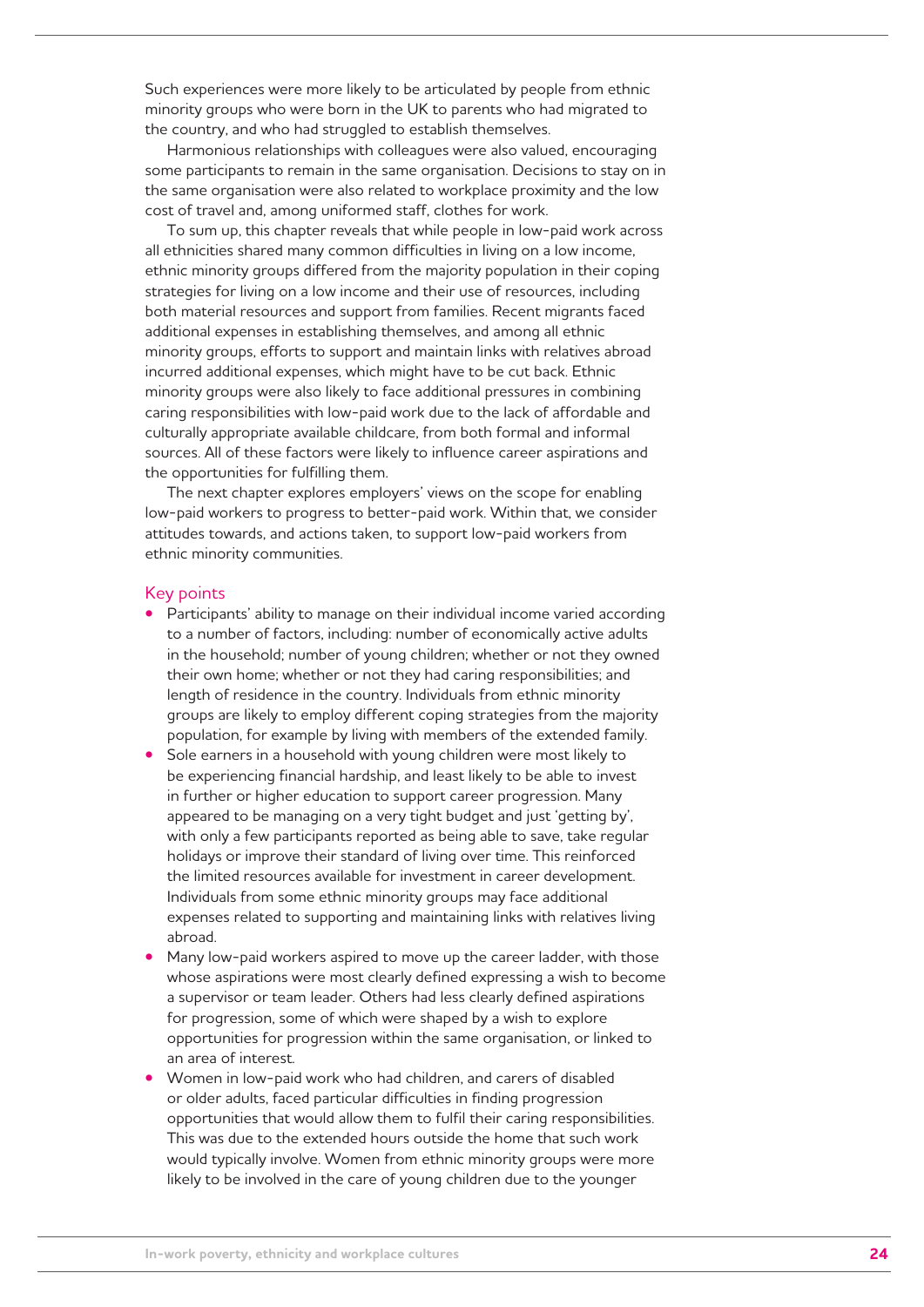demographic structure of the ethnic minority population. This was at least partly because of the lack of affordability and availability of culturally appropriate childcare.

**•** Self-perception played an important role in influencing career aspirations. Low or modest career aspirations were attributed to 'not being ambitious', while others attributed their desire for progress to being determined, resilient, self-confident and optimistic.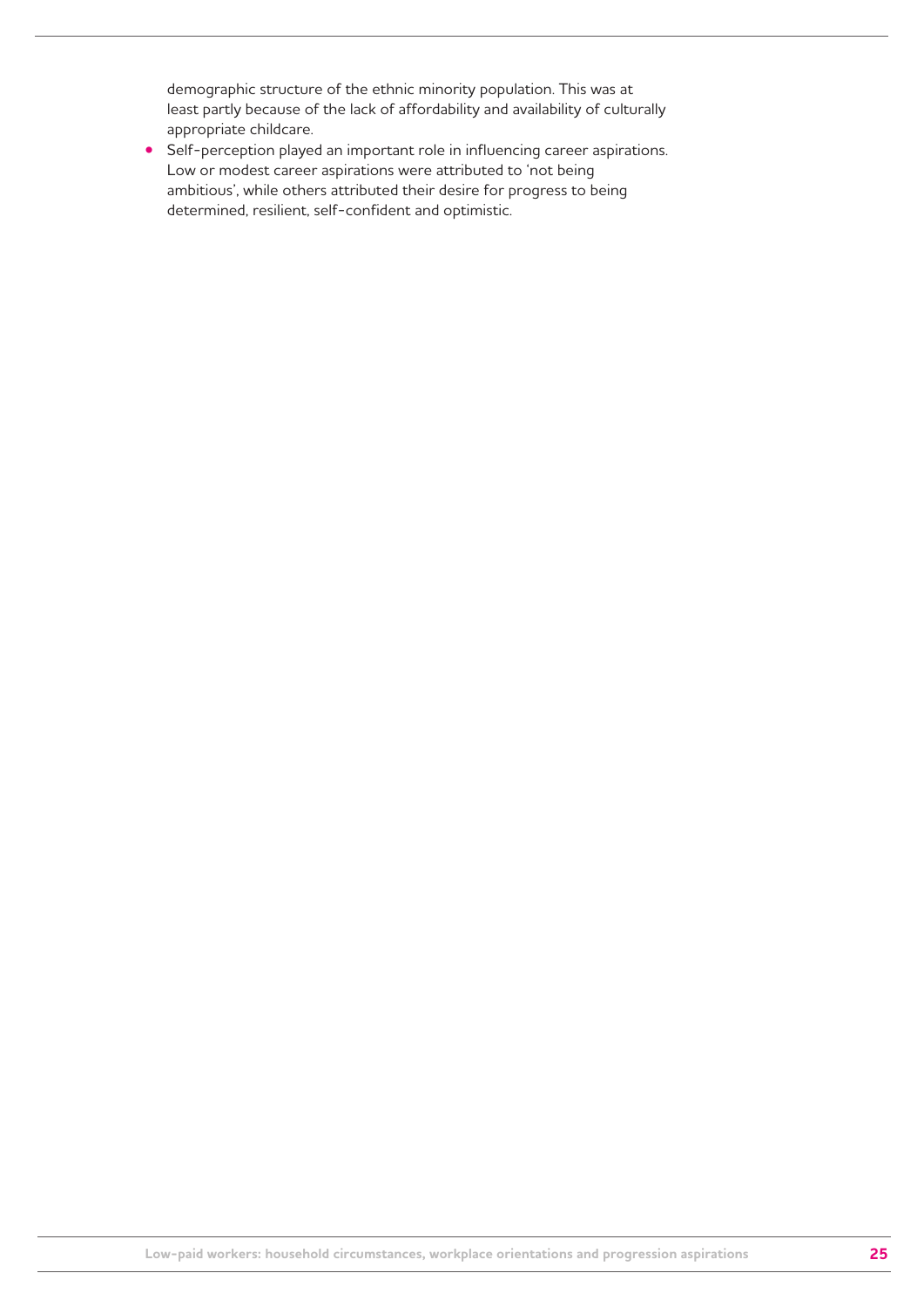# **3 EMPLOYER INITIATIVES AND PERCEPTIONS OF PROGRESSION OPPORTUNITIES FOR LOW-PAID WORKERS**

Employers' policies and initiatives play a central role in determining the opportunities for workers to progress out of lower-paid jobs. Our research focused on the extent to which these progression opportunities were influenced by an employee's ethnicity. We examined this by assessing the overall climate of equality opportunity within the case studies and the general and specific initiatives currently in place. This provides the context for more detailed analysis later.

The chapter begins by examining management views about the barriers to progression for low-paid workers. It then compares the case studies, in terms of the development of initiatives to address low pay and equal opportunities, before evaluating the extent to which such initiatives are embedded within working practices. The chapter brings to the fore the lack of a strategic employer approach to tackling barriers to progression for low-paid workers.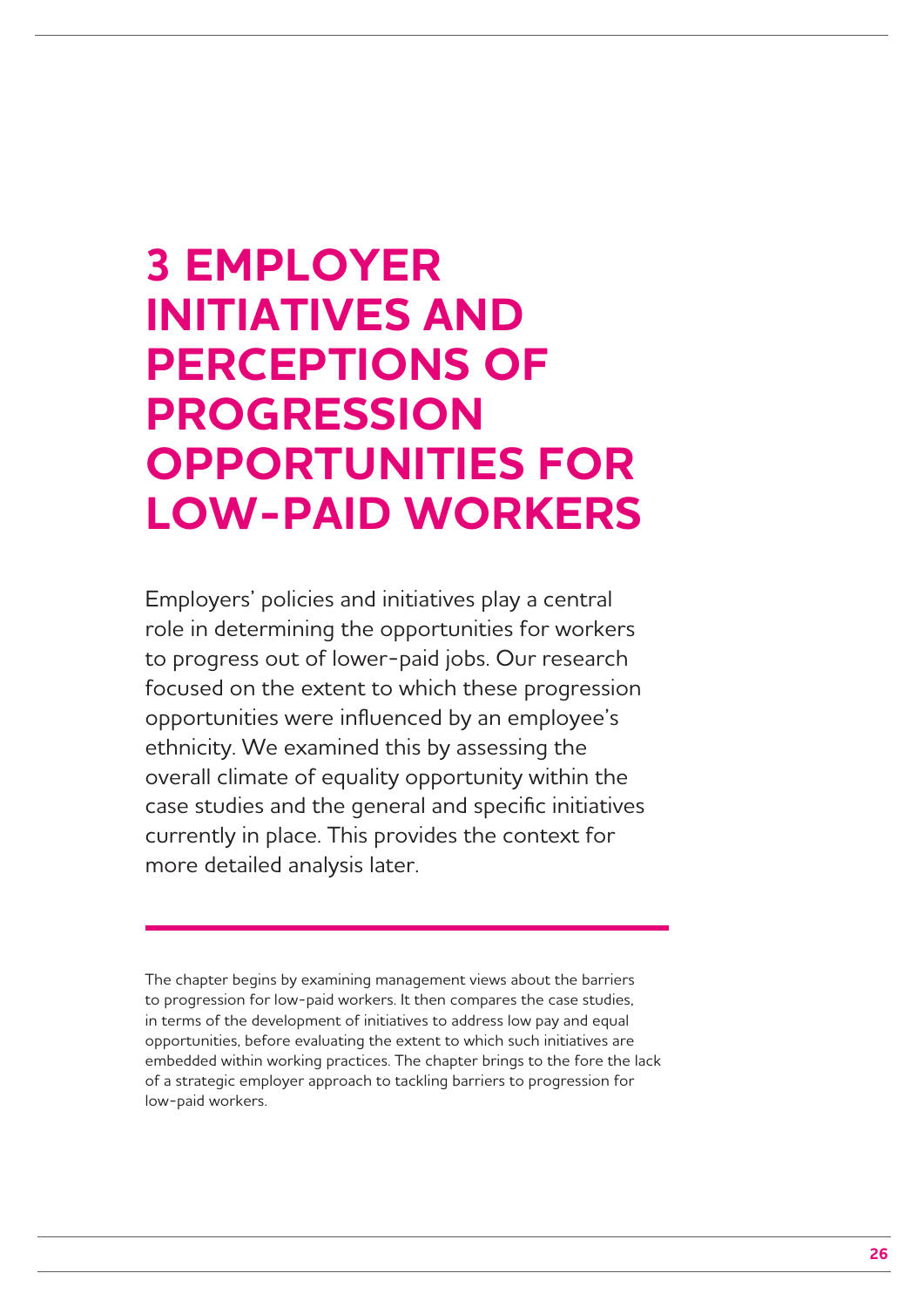## **Management perceptions of barriers to career progression for low-paid workers**

HR managers and line managers were asked what they thought might be the barriers to low-paid workers progressing in the workplace. While most felt that any barriers encountered by low-paid workers were irrespective of their ethnic background, some managers suggested additional barriers for ethnic minority groups, sometimes suggestive of stereotypes of ethnic minority workers – for example, low confidence or career-related aspirations among ethnic minority women (Essed, 1996; Equal Opportunities Commission, 2007). Their perceptions of barriers varied both within and across the case studies. More generally, action to address the barriers often appeared limited; though as will be seen later in this report (Chapter 5), there were examples of good practice.

#### General barriers to progression for low-paid staff

Recent research funded by the UK Commission for Employment and Skills (UKCES) reported planned approaches to low-paid worker progression (UKCES, 2012). In contrast to the current research, this was undertaken largely by interviewing HR staff from 30 organisations, and did not include low-paid worker perspectives. Managers saw growth as a major enabler of progression as it created opportunities for individuals to progress at work.

In the present research, which included a wider range of managers, in the public sector and social housing case studies, at least some management interviewees discussed a lack of progression pathways for low-paid staff. Low staff turnover, workforce restructuring, job losses (including removal of lower and middle management posts) were all described as limiting job opportunities. In several case studies there was a recurring theme around the challenges of a stagnant economy, austerity and related pressure on services and staffing numbers. Such accounts often also noted the presence of critical points within grading systems beyond which it was difficult for staff to move. For example, in the NHS there was a recurring theme of a progression ceiling at one of the lowest-paid grades. In several case studies, managers perceived a lack of proactivity in establishing progression pathways for low-paid staff. This was acknowledged as reflecting weaknesses in training and development. It was also seen in accounts of too little management focus on progression planning and too much rigidity in the criteria used for job progression.

A further theme, across all sectors but not all case studies, captured criticisms of the quality of line management support for low-paid workers. For example, public sector managers spoke of colleagues using resource pressures as a justification for not releasing staff for training and development. There were also several public and private sector management references to flaws in performance management systems that should be supporting staff development, for example managers not challenging poor performance or engaging with staff potential.

Therefore, while large organisations ostensibly have bigger HR departments, a greater breadth of roles and a steady rate of turnover (UKCES, 2012), there appear to be numerous factors shaping the extent of, and access to, workplace progression opportunities across and within industrial sectors. The picture seems to be further complicated by the role of ethnicity.

#### Management perceptions of ethnicity and workplace progression

Weak English language skills were frequently identified as a potential barrier to progression for some ethnic minority staff, typically for first generation migrants. This was sometimes cited as an obstacle to entering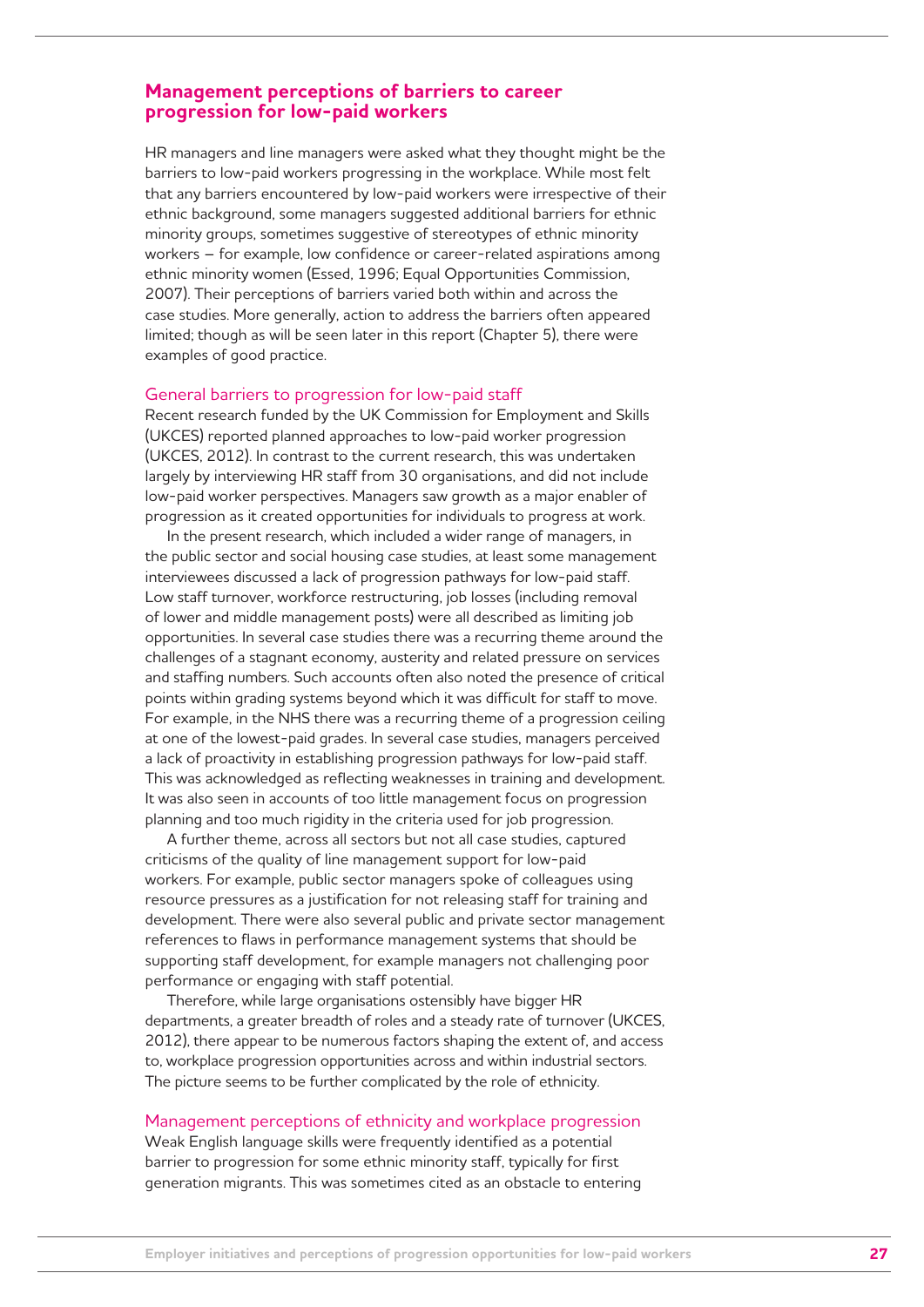the organisation at all, but more often as something that prevented moving beyond a certain level.

A related theme was that ethnic minority staff lacked, or might lack, selfconfidence. This contributed to fewer staff from minority groups applying for promotion. Several factors were felt to be operating, including a shortage of ethnic minority role models in leadership positions and poor English language skills. Some line managers felt that ethnic minority staff perceived their English to be worse than it was. The following quotation from a manager in HotelCo conveys this view of potentially complex, and misplaced, perceptions helping to shape ethnic minority attitudes to workplace opportunities. The focus is on migrant workers:

"I think [promotion opportunities] would equally be there for everybody. Maybe some people would be less confident in thinking themselves... maybe because of their English, or they just think, maybe, they would be thinking, they are going to give it to Scottish people, they are going to give it to the British people, do you know what I mean? Maybe they would think that, in themselves, and that would, maybe, hold them back from going forward. But definitely, it would be above board, it would be, they could go on the same training courses as me. I could go on the same training courses as them. The training is there for everybody."

#### HotelCo, line manager

Particularly in public sector organisations, some HR, senior and line managers were concerned that managers and organisational leaders were not sufficiently in tune with minority communities. This 'distance' was felt to contribute to a lack of cultural understanding which, in turn, might be influencing management interactions with minority staff, in recruitment, promotion and more generally. Therefore, there were some perceptions of a relationship between being a 'community employer', engaging with workers from minority communities, and having a workplace climate for the empowerment and progression of ethnic minority staff. This was a key driver for the community engagement initiatives noted earlier in this chapter.

A few managers suggested that the organisation of work could be a contributory factor in preventing English language needs being addressed, but there was some ambivalence here. On the one hand, employees who could draw on their community language skills in front-line service delivery were regarded as assets for work in diverse communities. On the other hand, there were some concerns that where this limited the ethnic diversity of social networks it restricted potential improvements in spoken English. Long working hours and shift patterns also limited opportunities to attend English for Speakers of Other Languages (ESOL) classes, for example, through workers combining several jobs with the same or different employers in order to earn a living, or doing routine night work.

Having begun to tackle a long-standing issue of minority worker concentration in low-paid jobs, some HR managers felt that it was easier to support (younger) staff entering organisations via a structured route such as apprenticeships or positive action schemes, but the number of places on these limited work in this area.

There was some recognition that poor line management support could partly be related to a lack of awareness and/or implementation of equalities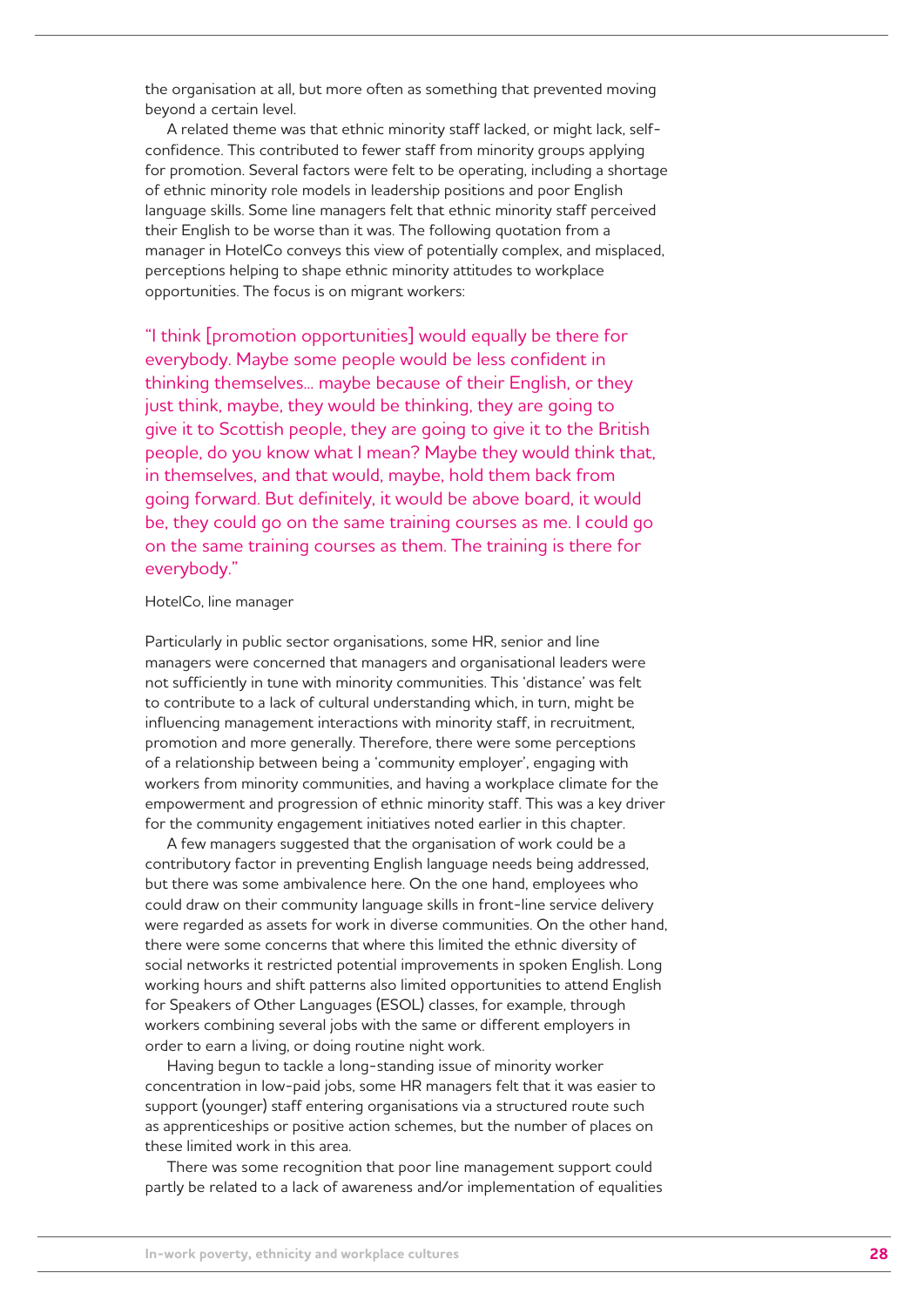(Jewson and Mason, 1986; Colling and Dickens, 1989). This was seen as contributing, potentially, to unwitting bias. Few references were made to conscious bias. Interestingly, it was ethnic minority line managers who expressed concerns about a climate of management favouritism that helped to shape access to job opportunities. Most HR managers considered acts of discrimination, bullying and harassment to be rare because of preventative policies and procedures. A more critical perspective was provided by the following HR manager, who felt that these acts were not rare and raised the issue of a need to change management mindsets around equalities issues:

"… [a manager] … was arguing … we have got a diverse workforce so isn't it expected there is going to be issues anyway associating diversity with reports of bullying and harassment? I was like, no, we do have organisations that sit in even more diverse areas with more diverse workforces and they have lesser numbers of reported incidences of bullying and harassment. And he was like, 'Oh will you show me next time?' I was like, 'yes, I would'. But it is a journey, and people's mindsets differs."

#### NHS1, HR manager

We will return to the important theme of management mindsets, and their links to informal workplace cultures, in the next chapter. As will be seen, perspectives of some HR managers seemed a little complacent in the light of what low-paid workers had to say about their workplace experiences.

## **The development of initiatives**

#### Adoption of a Living Wage

In recent years, the Living Wage had been adopted by three of the case study employers, one of the facilities management companies and both councils. While the Living Wage was being paid across the board for directly employed staff of both councils, adherence to the Living Wage was more uneven in the facilities management company. An HR interviewee in this company discussed the difficulty of paying it across the board. He explained that some workers were paid below the Living Wage, depending on the type of contract they worked on. When organisations with whom they wanted to secure contracts said they were unable to factor the Living Wage into the contract price, for example citing the impact of austerity and budget cuts, contractors were powerless. The consequence for some of our interviewees was that although working for the same Living Wage facilities management employer, payment of the Living Wage to cleaners and catering staff varied by contract. Cleaners felt that this was a key issue in improving their working lives and household circumstances. The Living Wage currently stands at £8.55 per hour in London and £7.45 in the wider UK. The national minimum wage is £6.19 per hour.

These themes reinforce the continued importance of pushing for wider employer buy-in to Living Wage campaigns in the UK. The councils saw it as part of their corporate social responsibility to encourage all businesses and services with which they dealt to adopt a Living Wage. This is a theme that will be returned to in Chapter 5.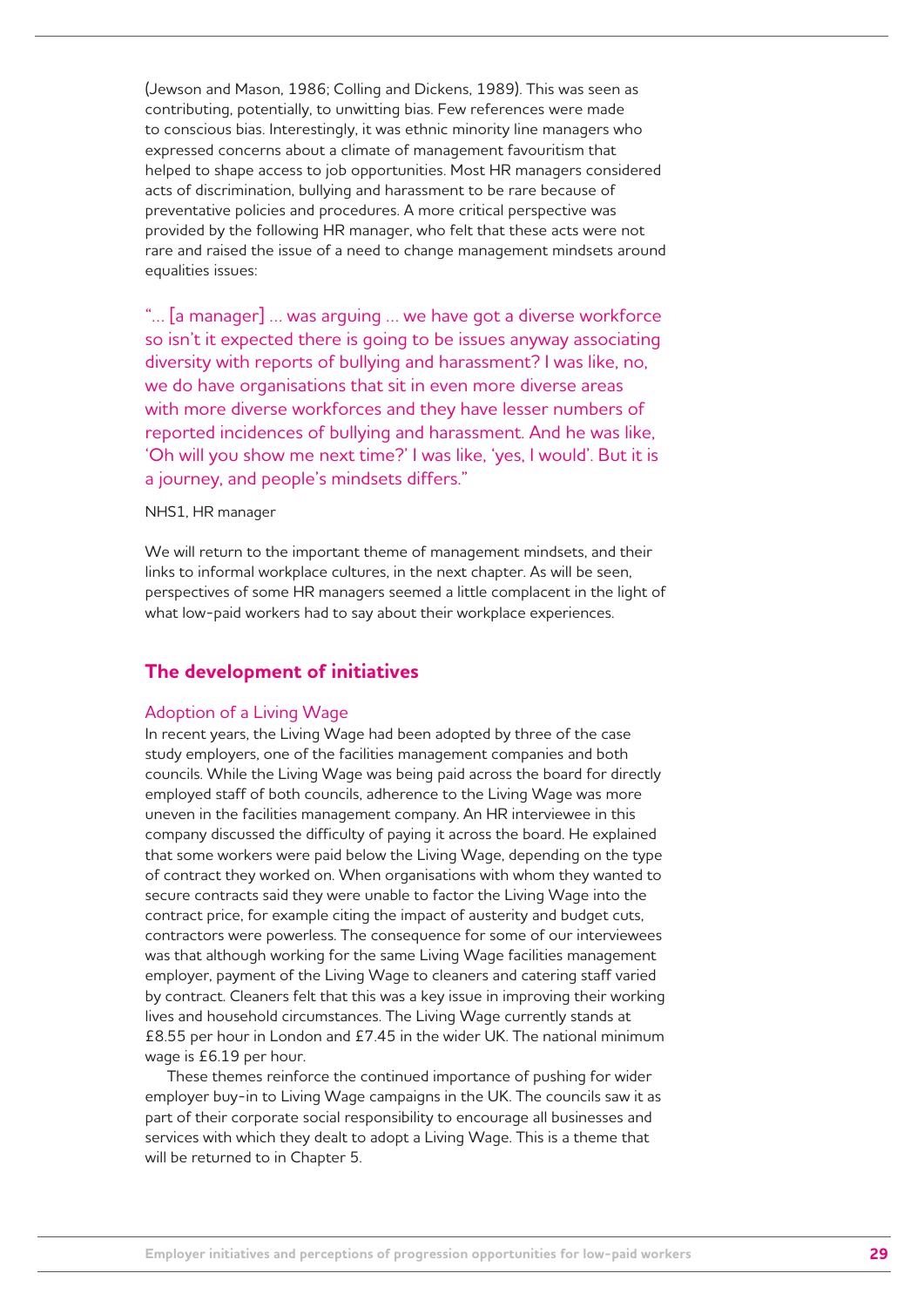## Initiatives engaging with wider workplace opportunities

A case-by-case analysis of initiatives, intended to provide opportunities generally for employees and specifically for workers from ethnic minority groups, reveals considerable variation. Based on the evidence acquired through the interviews with managers, the least developed in terms of the number and range of initiatives were the three private sector organisations.

- FacilitiesCo1 was only at an early stage of developing initiatives.
- FacilitiesCo2's managers articulated a clear business case rationale for diversity. However, the HR manager argued that although equal opportunities was important to them, they did not have to manage this actively or strategically as the organisation naturally attracted a diverse workforce due to the nature of the work and locations in which it operated.
- From the interviews with HotelCo managers, there was little evidence of progression-related initiatives, although some effort was made to celebrate the ethnic diversity of staff through social events. This was despite ethnic diversity having been cited as essential for service delivery to guests.

It is not surprising that the development of initiatives is greater within the public sector organisations because they have been legally charged with a general duty to promote equality and specific duties to take certain actions to support the achievement of equality (see Chapter 1). The most developed in terms of the specific initiatives targeted towards equality and diversity are the two urban-based cases in Area 1 (Council1 and NHS1).

- Council1 had several initiatives. The commitment behind the initiatives had been political and driven by the strong objective of having a workforce that mirrors local demographics in terms of ethnicity.
- NHS1 had both a clearly articulated business case for diversity and welldeveloped initiatives to deliver it. In this sense, it probably represented the strongest evidence within the cases of employer commitment to diversity that was based on a business rationale.

The current research evidence indicated that the two public sector organisations in semi-rural areas (Council2 and NHS2 in Area 2) were less developed. Given that they are subject to the same public sector equality duties, this suggests a lower prioritisation of equality issues than might be required.

- In NHS2, managers gave the impression that although equality was embedded in the processes, the Equality Act 2010 had given impetus to develop greater awareness among line managers. Nevertheless, evidence showed more advanced good practice initiatives than in the private sector cases.
- Council2 was the least developed of the public sector cases. The impression was that there was minimal compliance but diversity was not on the main organisational agenda. This was despite a clearly articulated business case based around service delivery.

The two social enterprises (Housing1 and Housing2) both had clearly articulated business cases for diversity, based on their service provision requirements, but differed regarding the development of their initiatives. This seemed to reflect their respective stages of development in terms of identifying the importance of diversity, rather than a lack of commitment.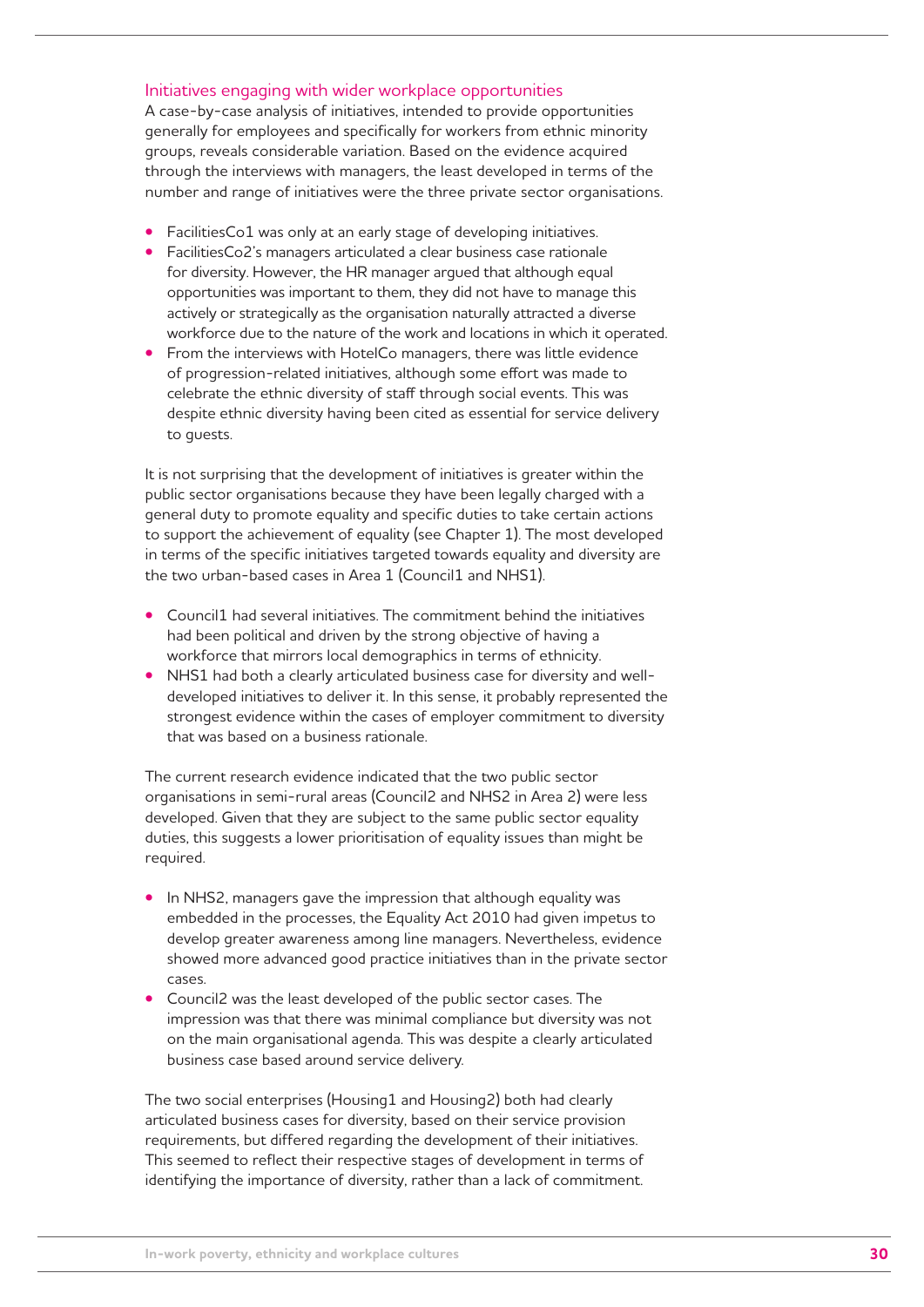- **•**  Housing1 had a broad range of training and development initiatives that assisted progression through the organisation, reflecting awareness among managers that individual development is an important aspect of ensuring employee engagement. Some of the initiatives were specifically focused on achieving diversity objectives. A strong, formal staff development culture seemed to be linked to the presence of diversity initiatives.
- **Housing2** was at an earlier stage of development in terms of diversity initiatives. The HR manager described the organisation as trying to 'catch up'. Clear initiatives had been put into place and, notably, the senior management team was leading the developments.

Generally, across the case studies there were some good practice examples of initiatives by employers (see Table 3), but few aimed specifically at providing opportunities to progress out of low-paid work. However, those initiatives that focused on progression and support might have a positive effect for some lower-paid staff from ethnic minority backgrounds.

| Focus of the equality/<br>diversity intervention | <b>Examples of specific initiatives</b>                                                                                                           |  |
|--------------------------------------------------|---------------------------------------------------------------------------------------------------------------------------------------------------|--|
| Recruitment into the                             | An initiative for women returners                                                                                                                 |  |
| organisation                                     | A focus on local recruitment for entry-level jobs (to<br>reflect local demographics)                                                              |  |
|                                                  | A campaign to recruit local graduates (to reflect local<br>demographics)                                                                          |  |
|                                                  | A targeted programme to offer opportunities for the<br>long-term unemployed                                                                       |  |
|                                                  | Outreach work that has targeted care-givers to consider<br>employment opportunities                                                               |  |
|                                                  | Work placements for the unemployed through working<br>with job centres                                                                            |  |
|                                                  | Apprenticeship schemes                                                                                                                            |  |
| Progression within the<br>organisation           | Various programmes targeted at progressing employees<br>from ethnic minority backgrounds through the early<br>stages of their career development  |  |
|                                                  | Targeted individual mentoring and coaching                                                                                                        |  |
|                                                  | Talent spotting of high achievers from ethnic minority<br>backgrounds, followed by targeted development in<br>preparation for higher-grade jobs   |  |
| Support within the<br>organisation               | A consultation forum based around protected<br>characteristics                                                                                    |  |
|                                                  | The recognition of ethnic minority networks as a staff-<br>development tool                                                                       |  |
| Awareness raising<br>within the organisation     | Regular free lunches with a discussion focused around<br>specific topics on the theme of ethnicity, culture and<br>religion                       |  |
|                                                  | Use of an e-learning package on diversity for line<br>managers                                                                                    |  |
| Awareness raising<br>beyond the organisation     | Wider community engagement to build community<br>capacity and encourage involvement in decision-making<br>processes relating to service provision |  |

#### **Table 3: Specific initiatives found in the case studies**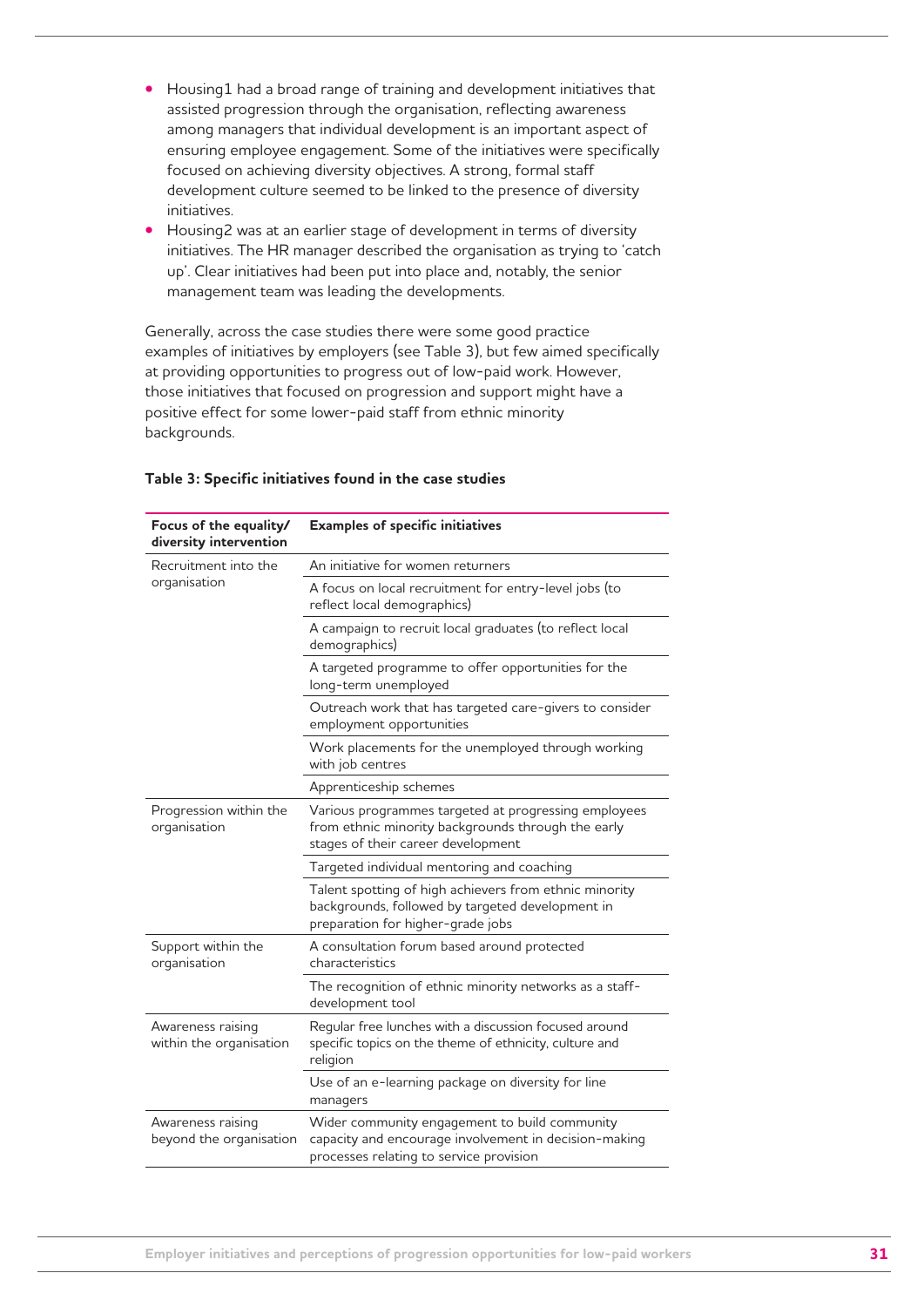## **Employer policies and their everyday integration at the workplace**

The case study employers varied in the degree to which they recognised a gap between equal opportunities intentions (the policy and initiatives) and the action needed to avoid those policies being 'empty shells' (Hoque and Noon, 2004). Across the case studies some managers either explicitly stated or implied there was a need for improvement in everyday workplace practice, but views were mixed. As noted in Chapter 1, of our four research areas, Area 4 had historically, been the least ethnically diverse but had experienced a growth of migrant communities. So in NHS2, HR had gradually begun to adapt its equality and diversity policies to reflect the changing ethnic composition of the workforce. This case study is illustrative of the mixed management views on the need for change evident in all the case studies.

While accepting the variety of views, it is possible to find examples of how policy intentions have been put into practice, and examples where they have not. These findings are summarised in Table 4 and are simply illustrative of the types of equality and diversity initiative in use.

We can use the term 'everyday integration' to signify where initiatives designed to improve opportunities are more than simply words on a

| <b>Policy intention</b>                                                                           | Evidence of 'everyday integration' in<br>the workplace                                                                                                                                                   | Evidence of a lack of integration in<br>the workplace                                                                                                                                                                                                    |
|---------------------------------------------------------------------------------------------------|----------------------------------------------------------------------------------------------------------------------------------------------------------------------------------------------------------|----------------------------------------------------------------------------------------------------------------------------------------------------------------------------------------------------------------------------------------------------------|
| Encourage employees to apply for<br>promotions                                                    | • Assistance in CV writing and<br>application forms given by senior<br>staff                                                                                                                             | . No support with CV or application<br>forms<br>· Good workers discouraged from<br>applying by line manager and co-<br>workers (the manager and the team<br>do not want to 'lose' them)<br>• Line managers showing favouritism,<br>nepotism and cronyism |
| Encourage development opportunities<br>(skills training beyond the employee's<br>current role)    | • Line managers proactive in drawing<br>these to attention of their staff<br>· Emphasis on annual personal<br>development reviews                                                                        | • Line managers not releasing<br>employees from their jobs to go on<br>training (due to time pressures)<br>· Personal development reviews not<br>taking place<br>· Opportunities dependent on the<br>interpersonal relationship with the<br>line manager |
| Improve integration with language<br>classes for employees whose first<br>language is not English | • Funding by the employer<br>. Time off given to attend                                                                                                                                                  | · Encouraged only at employees' own<br>expense and outside working hours                                                                                                                                                                                 |
| Ensure equal opportunity in<br>recruitment                                                        | • External and internally advertising<br>all jobs<br>· Use of ethnic monitoring at each<br>stage in the recruitment process                                                                              | · Systematic favouring of internal<br>candidates by using 'acting up' status<br>as an argument for appointment<br>• Absence of ethnic monitoring<br>· Failure to make full use of ethnic<br>monitoring data                                              |
| Accommodate religious/cultural needs                                                              | · Flexible hours arranged individually<br>· Prayer spaces provided                                                                                                                                       | · Using 'no special treatment'<br>arquments                                                                                                                                                                                                              |
| Promote inclusiveness/belonging                                                                   | . Making the effort to know and<br>correctly pronounce names<br>· Inviting everyone to social events<br>• Arranging some events to be<br>sensitive to cultural preferences and<br>religious requirements | · Making assumptions about someone<br>based on their ethnicity<br>· Exclusion from conversations/social<br>gatherings<br>· Some ethnic groups intentionally<br>separating themselves (e.g. canteen<br>areas)                                             |

#### **Table 4: The integration of equality and diversity into workplace practices surrounding low-paid jobs**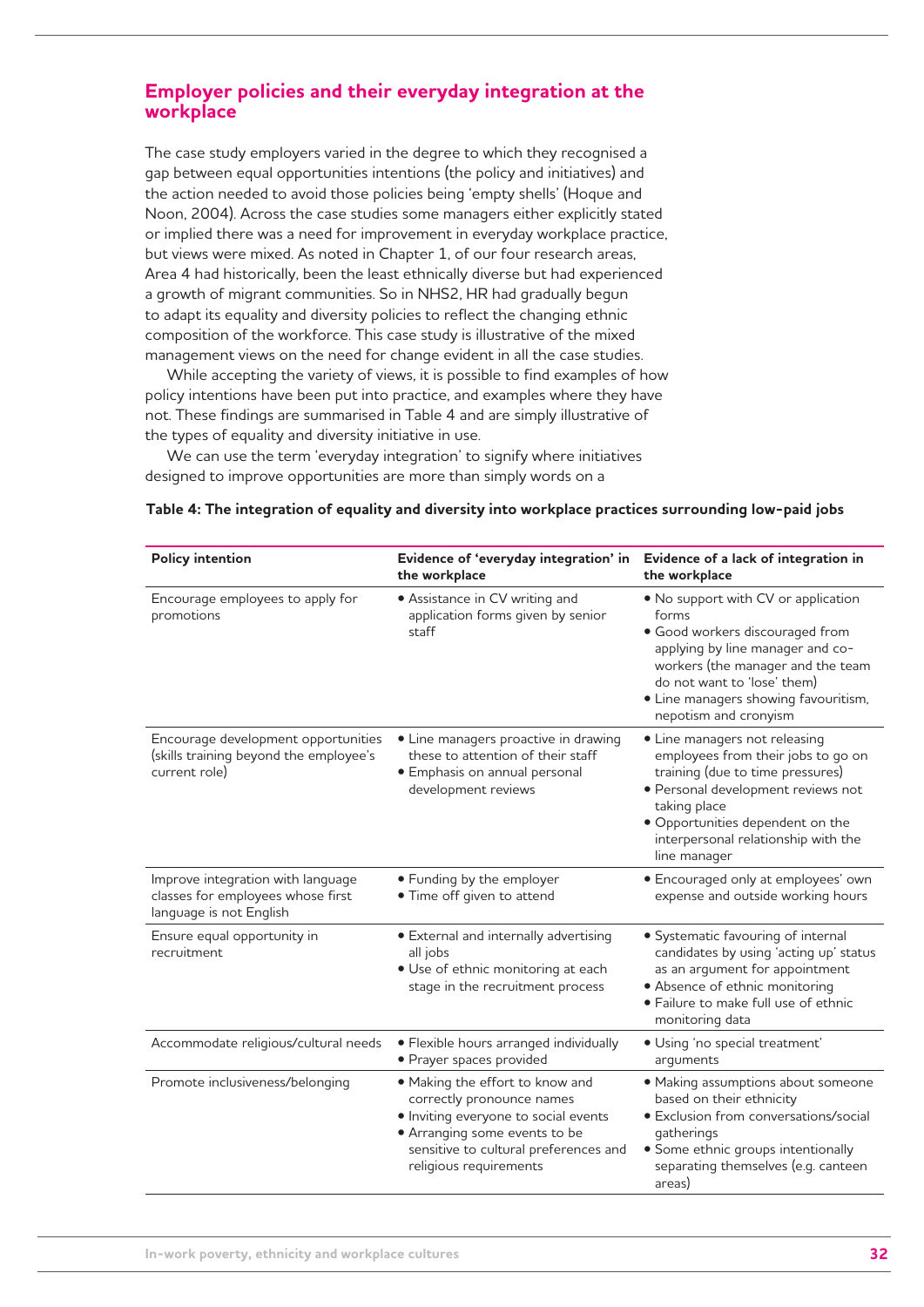document. By looking down the second column in Table 4 it is possible to see what 'everyday integration' of such initiatives would truly look like. Of course, no single case study organisation matched up to such a high standard of integration, but all displayed some of these elements. Generally, what was lacking in the case studies was an overall strategy to address barriers to lowpaid worker progression. Only NHS1 seemed to be taking a more strategic position on low-paid worker progression issues, for example through training initiatives based on an understanding of barriers to career progression, and engaging with disadvantaging workplace cultures.

#### Ethnic monitoring at work

The lack of a strategic approach to low-paid worker progression was reflected in weaknesses in ethnic monitoring across the case studies. HR and senior manager interviewees discussed the extent to which the diverse ethnic groups in the community were represented in the workforce. The case studies revealed varying degrees of progress. Nearly all the HR managers emphasised a need to improve ethnic minority representation through action on recruitment.

There was more evidence of the ethnic monitoring of community representation in the workforce in the public sector, compared with the private sector. The public sector organisations made their workforce equalities data and action plans available online and were also often able to provide examples of initiatives to raise community representation in the workforce, for example, through open evenings, visiting students in colleges and job advertisement strategies.

While managers in the private sector cases articulated a business case for diversity that reflected attention to community representation, there was little evidence to indicate a strategic engagement with ensuring that their workforces were representative of the communities they served and the areas in which they operated. Moreover, there was no explicit private sector acknowledgement of the importance of monitoring data on key areas, such as ethnicity, gender and age, let alone a monitoring strategy. One organisation, Facilitiesco1, had just started to look at the equalities dimensions of workforce composition. While Central and Eastern European migrant workers had a substantial presence in the lower tiers of the FacilitiesCo1 workforce, as it pulled together data on workforce composition, it included a 'White' category that did not distinguish White British and migrant workers. Council1 had a similar issue of hidden minority presence in ethnic monitoring data in the context of a growth of Eastern Europeans in the workforce not identified by the White category in monitoring data.

The monitoring of ethnic minority workplace progression was the exception rather than the rule, even though managers in several case studies recognised that ethnic minority men and women were over-represented in lower-paid work. Only one of the case studies (Council1) reported the presence of targets to increase representation of ethnic minority groups at managerial levels, although progression towards these targets was reported as being slow.

The comments from some managers revealed an awareness of the challenges of ethnic monitoring, such as overcoming staff reluctance to complete equal opportunities questionnaires or ethnic monitoring forms. Generally, there were worrying signs of a lack of rigour in – and action on – equalities monitoring data across all sectors. This raises a query as to the extent of meaningful engagement with the spirit of the Equality Act 2010. It also reflects the continued relevance of ongoing policy discussion around whether private sector organisations will voluntarily engage in ethnic monitoring activity and action plans to help tackle labour market inequalities (see Chapter 1).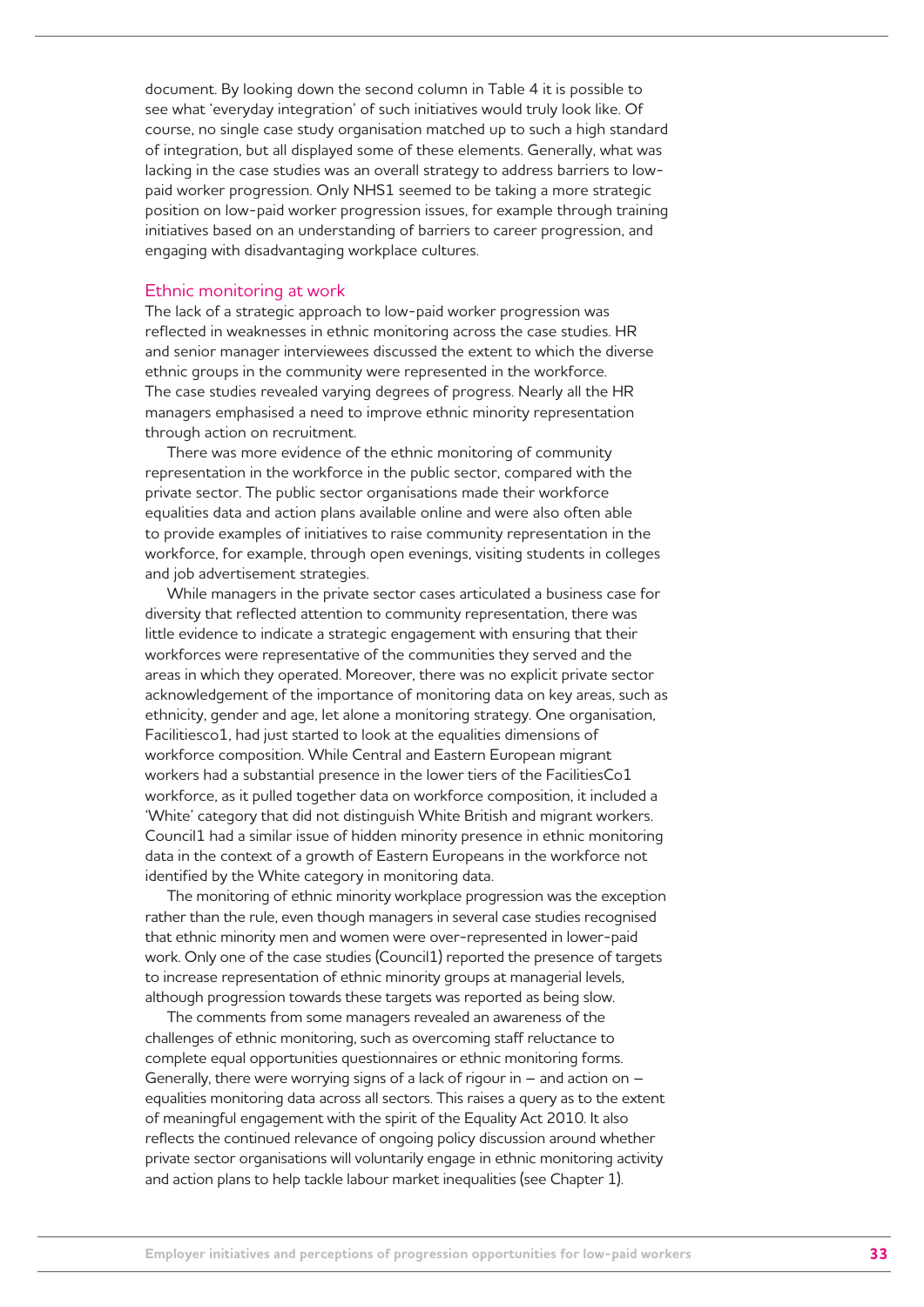#### Informal initiatives/practices of managers' work

While there were formal initiatives, and varied success in embedding these, a further phenomenon was the development of informal, non-sanctioned initiatives taken by individual managers. Worryingly, among the case studies there were instances of potentially discriminatory informal recruitment practices, as the examples below illustrate.

- **•** In one public sector organisation an HR manager recognised that advantages were conferred on those who had existing connections within the organisation through family and friends, in terms of getting work experience opportunities.
- In one private sector case a manager reported how recruitment at one particular site was not a problem and normally did not require external advertising because people within the organisation would pass on news of the vacancies to family and friends.

Both examples can be associated with the Extended Internal Labour Market (EILM) (Manwaring, 1984). This term describes people who are not inside the organisation, but whose knowledge of the organisation and its workplace culture through their social networks privileges them above those in the external labour market. The underlying issue is that while it can facilitate transition into the organisation, using the EILM also goes against the principle of drawing from a wide and diverse pool of talent. Indeed, in facilities management (prevalent in out-sourced work), informal, word-ofmouth recruitment processes were extensive for low-paid work, though there was some recognition of how this might result in ethnic clustering. However, formalisation of procedures was felt to be a challenge and difficult to enforce:

"… we've policies and guidance and advice and training and a lot of the training that we're doing for people, in equal opportunities for instance and NVQ's and stuff and that, that we do … It's a very different one to manage and control to ensure the people have done it. We can look at who they've recruited and see what the mix is, it doesn't tell you everything though. It doesn't tell you what they've done behind that, I think, and I think, for any organisation this size, I think that's a challenge."

#### FacilitiesCo1, HR manager

The HR manager in FacilitiesCo2 argued that equal opportunities is important but 'not one of our top priorities'. The manager felt strongly that the organisation did not discriminate, even if they did not pay attention to ethnicity at the recruitment and selection process.

Reassuringly, some managers resist using the EILM. For example, one manager explained how there was a 'Polish network' that led to inquiries being made before the job was advertised, but the manager would tell anyone inquiring to apply formally through the job centre.

There were also examples of informal practices associated with promotion opportunities that potentially undermined equal opportunities and everyday integration. For instance, informal talent spotting was identified by one HR manager as a route to promotion, while opportunities to work shadow at another organisation were given on an ad hoc basis – both led to accusations of favouritism.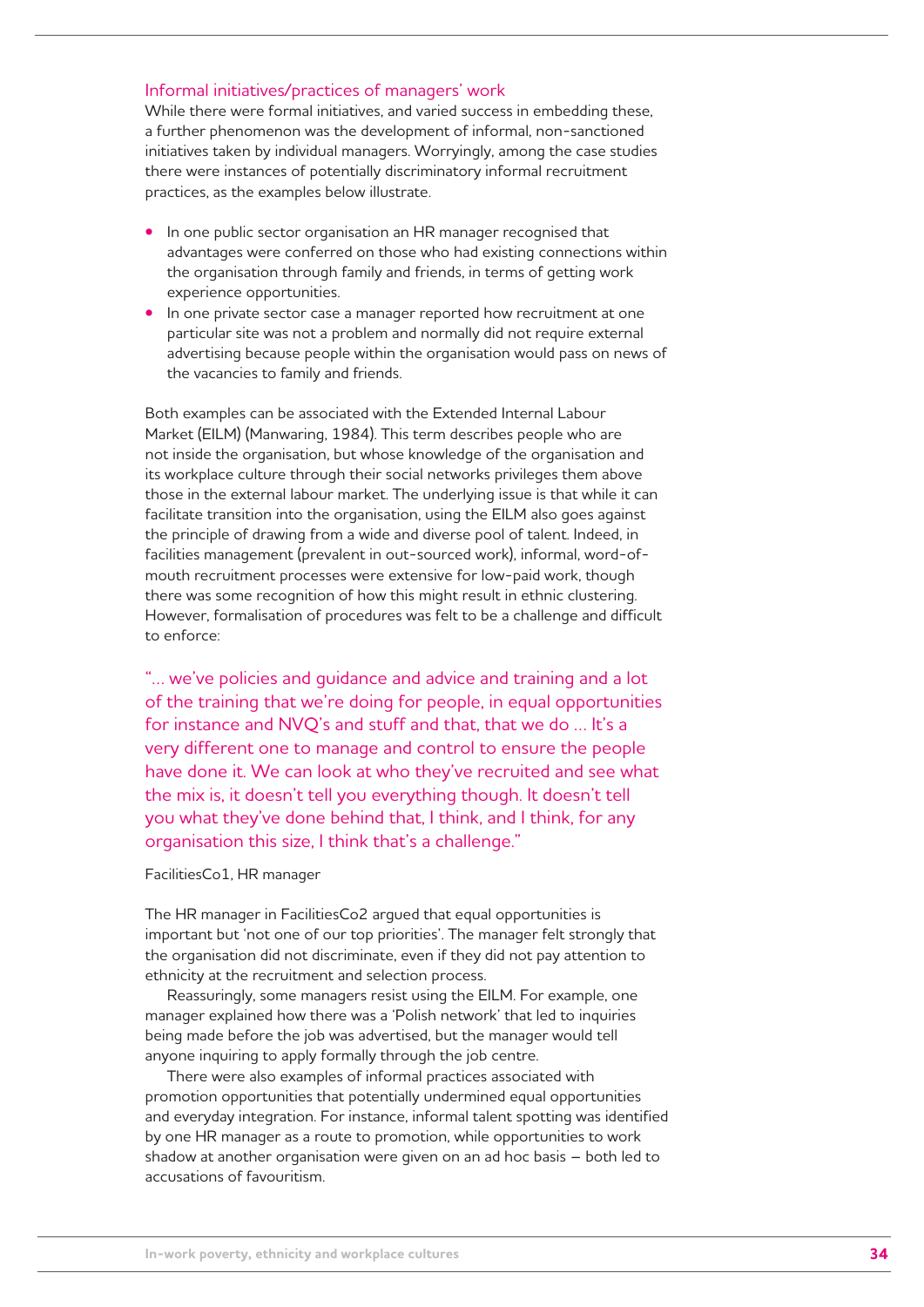This blend of formal and informal initiatives and practices enacted by managers, and the resultant consequences for employees from ethnic minority backgrounds, is explored in detail in the next chapter. It has a notable impact on determining opportunities to move out of low-paid work.

#### Key points

- **HR** and other managers often felt that progression barriers encountered by low-paid workers were the same for minority and majority groups. Low staff turnover, workforce restructuring and cuts to lower and middle management posts were all described as limiting opportunities for higher paid work. A lack of line management support for low-paid workers seemed to compound such difficulties. Additional barriers reported for ethnic minority staff included weak English language skills, lack of selfconfidence, too few ethnic minority role models in leadership positions and little cultural understanding of ethnic minority communities. The use of community language skills and working hours were felt to restrict opportunities to improve English language skills.
- While there was some HR and line manager awareness of barriers to progression for low-paid workers, and signs of initiatives to improve equality of opportunity, there was a lack of a strategic plan for addressing routes to better-paid work for low-paid workers.
- There was uneven progress on ethnic monitoring, with evidence of greater monitoring in the public sector. Greatest use of monitoring data seems to have been around ethnic minority recruitment rather than progression within the organisation.
- Employers varied in the degree to which they recognised a gap between equality opportunities policy and practice, and action that needed to be taken to avoid those policies being 'empty shells'.
- There was some evidence that those who had existing social connections in the workforce gained work experience or jobs through family and friends. Informal recruitment practices appeared routine in one of the facilities management companies delivering outsourced services.
- Most HR managers considered acts of discrimination, bullying and harassment to be rare because of their preventative policies and procedures. However, their perceptions appear to be complacent. While there was some evidence of the everyday integration of equality and diversity policies into the workplace contexts of low-paid workers, there was also evidence of a lack of recognition of unofficial practices undermining equal opportunities for those workers.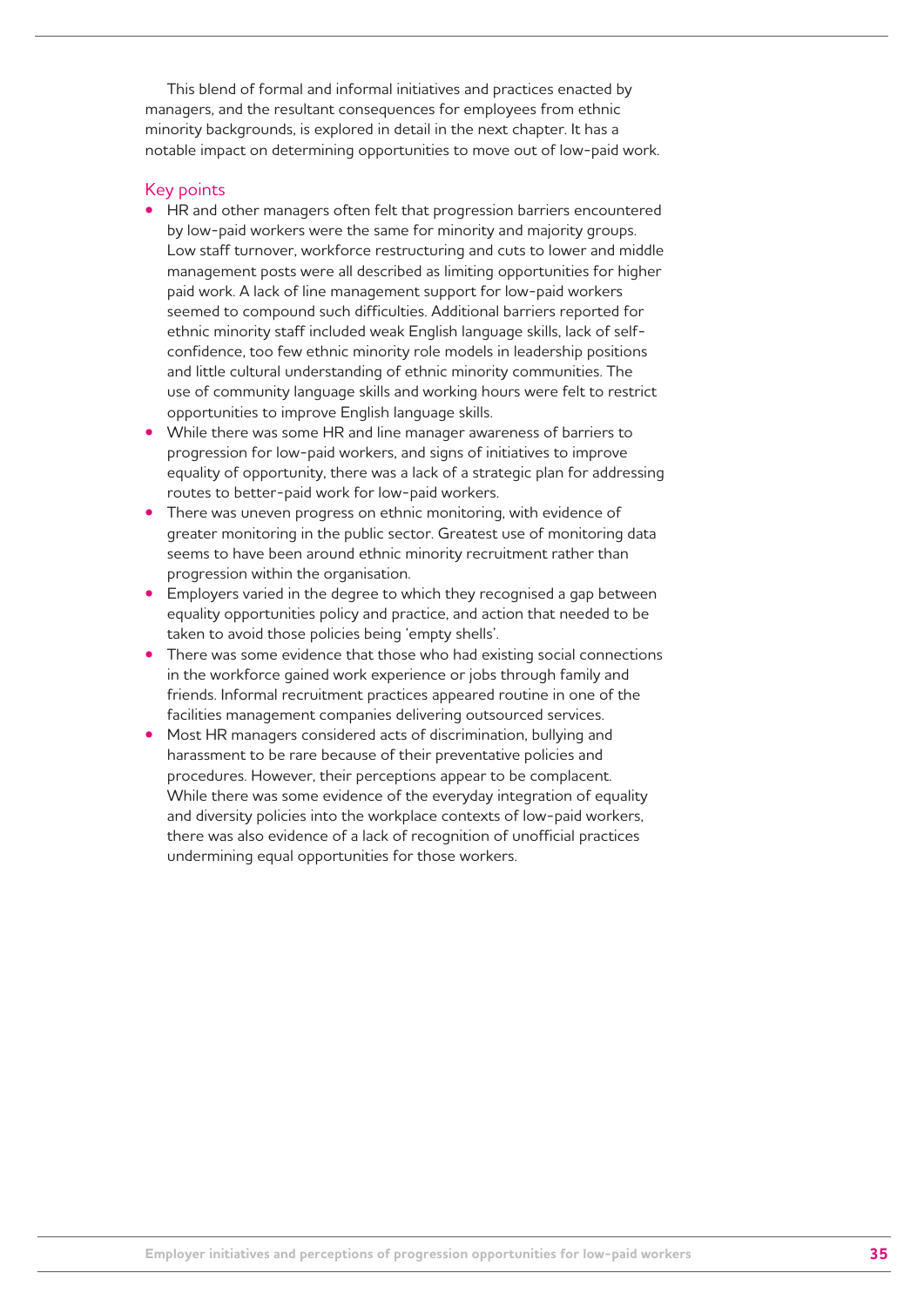## **4 FORMAL AND INFORMAL WORKPLACE PRACTICES AND OPPORTUNITIES FOR LOW-PAID WORKERS**

As we have seen, an individual's self-perception and the role of work in their life is an important influence on their attitude to work. This chapter explores the experiences of low-paid workers of formal and informal workplace practices, and the challenges they face in navigating organisational expectations and norms. It also considers how social networks, family ties and ethnic discrimination at work can affect access to opportunities

## **Low-paid worker perceptions and experiences of steps and challenges in career progression**

#### Performance development reviews

Performance management systems and, within those, performance development reviews (PDRs) are a central HR function, aiding the alignment of employee and organisational goals. In so doing, they may be seen as potential 'High Performance Working Practices' that aim to stimulate more effective employee involvement and commitment alongside full utilisation and further development of skills (UKCES, 2012). Our findings indicated that managers did not fully engage with the formal performance management systems in place, and this had a detrimental effect on the potential benefits employees could derive from the PDR process.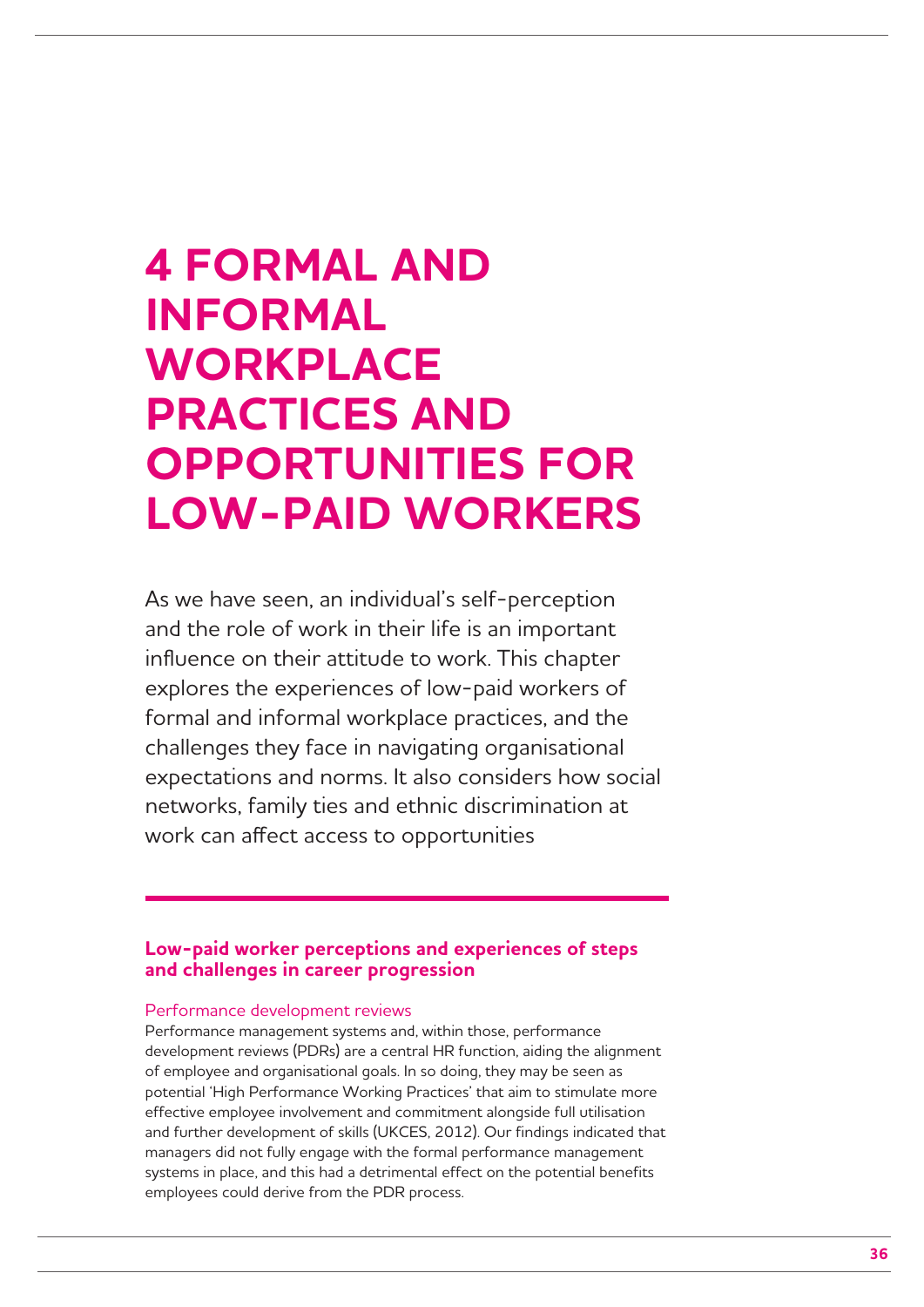Most participants reported that they had an appraisal at some point during their time in their organisations, but they did not find the process very helpful in terms of engendering commitment or organisational progression. For example, follow-up action to issues raised in PDRs was not guaranteed. While training opportunities were a feature of PDR discussions, they often focused on what was needed for the current job.

Workers from a range of ethnicities conveyed that some managers seemed more supportive than others. For example, one interviewee had built up good relationships with managers during, and following, a positive apprenticeship experience with Council1:

"I've been fortunate because I'm in HR, or I know some senior managers, but your PDR, yes, is about discussing your aims, your objectives, your aspirations, with your manager. A lot of people use it to talk about any training courses that they want to go on to develop themselves, but I don't just use that on my PDR. I mean if I've done my PDR and I think of something else, I still go to my manager and talk to them about it face-to-face and say, I want to go on this, what do you think? So I think, yes … it's a good process, but there's also other ways around developing, it's not just a PDR. I think if you can go forward, and if you can try and convince people why you should do something, they'd be willing to help you I think."

#### Council1, young British Bangladeshi man

However, a range of other examples suggested that both white and ethnic minority staff did not have positive experiences of the PDR process. For example, in an NHS Trust, an employee reported that staff did not have a "proper PDR […] more of a 15-minute conversation". In several other case studies the PDR process was described as a tick box exercise. Some ethnic minority staff, clustered in one of the facilities management companies, were unaware of PDRs and had never been invited to participate in an appraisal. There were other examples that highlighted the need for managers to value the PDR process, as this would then translate into a helpful process for their staff. For example, a woman who worked in a housing association, and who belonged to an ethnic minority group, described how the PDR process had been useful for her in the past. However, she felt that she needed more direct encouragement and support by her managers. Now feeling "stuck" in her role, she wanted her manager to be more understanding of the need to free up some of her time so she could engage in work that would offer more opportunities for development.

PDRs appeared to be used (and perceived) in different ways, even within the same organisation. While some ethnic minority staff felt that their experiences were similar to their white colleagues, others subtly hinted that their ethnicity might be a factor in shaping their opportunities to engage in effective PDRs and access to training. For example, a man from an ethnic minority group (in the same housing association as the woman above) argued that opportunities for development and progression might be available. However, he said that it was a matter of how one fitted into the mainstream organisational culture that was important in gaining access to, and making optimal use of, such opportunities. He seemed to imply a focus on ethnicity, but this could be extended to other social group characteristics, such as gender, class and religion: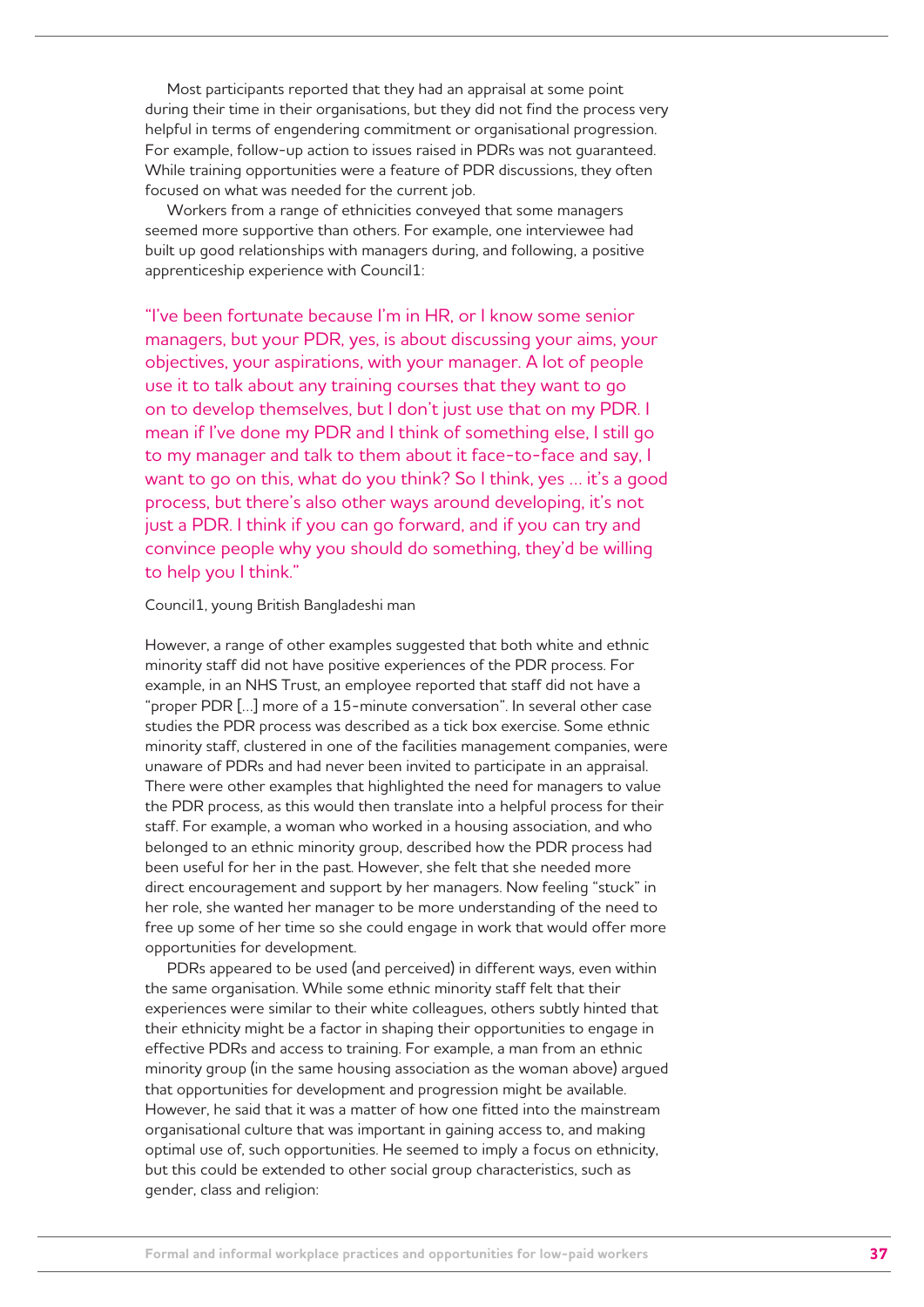" … the opportunities are there. I'm not saying there's not and there is, there is, but it's how your ... face fits, if you know what I mean?"

Housing association, man from an ethnic minority group

There were, therefore, mixed views in terms of whether ethnicity was a factor in how individuals experience the PDR process. In the accounts of low-paid workers from different ethnic backgrounds, there was an overall consensus that PDRs were not strategically or effectively implemented in their workplaces.

#### Individual experience of workplace training

Recent analysis of the Families and Children's Survey suggests an important role for work progression and retention (as well as work entry) in lifting families out of poverty. However, work progression and training opportunities need to improve in order to fulfil this potential (Browne and Paull, 2010). Evidence on the role of skills in the labour market suggests that, in the short-term, labour market returns from work-related training are greatest from qualifications gained within the workplace. However, the evidence is mixed on whether employer-funded or supported training has a significant effect on wages; and there has been a lack of attention to the impact of ethnicity (Cheung and McKay, 2010). The evidence is clearer that low-skilled people are concentrated in occupations with little training and are much less likely to receive training from their employers (Cheung and McKay, 2010; DfES and DWP, 2007, cited in Hendra *et al*., 2011). Those with few qualifications, low skill levels and with caring responsibilities are among groups with lower training take-up and skills development (Johnson *et al.*, 2009). The receipt of workplace learning is skewed to those with qualifications above level 2 (DfES and DWP, 2007) and the return to low-level qualifications is thought to be diminishing (Johnson *et al.*, 2009). This lack of a straightforward relationship between workplace training and progression for workers in low-paid roles is reflected in the themes emerging from this research, particularly strongly in worker perspectives.

Where access to extensive training opportunities was available, this was a major reason to remain within the organisation. In contrast, lack of training opportunities, particularly for those doing low-skilled work, was seen as limiting any form of progression:

# ''We're in that little categorised group where there's no other gates open, it's just one way in, one way out, that's it.''

#### Housing1, British Indian man

Access to relevant training, linked to a career progression pathway, had widened opportunities – even within the current context of job scarcity – as in the case of the following man who was completing an apprenticeship at Housing1. Starting the apprenticeship late in life, with a family to support, it had been a financial struggle but he was upbeat:

 ''I am quite optimistic because I do know I am in a win-win situation really. I mean the best outcome would be to qualify and then get taken on full-time by (Housing1). But failing that, I am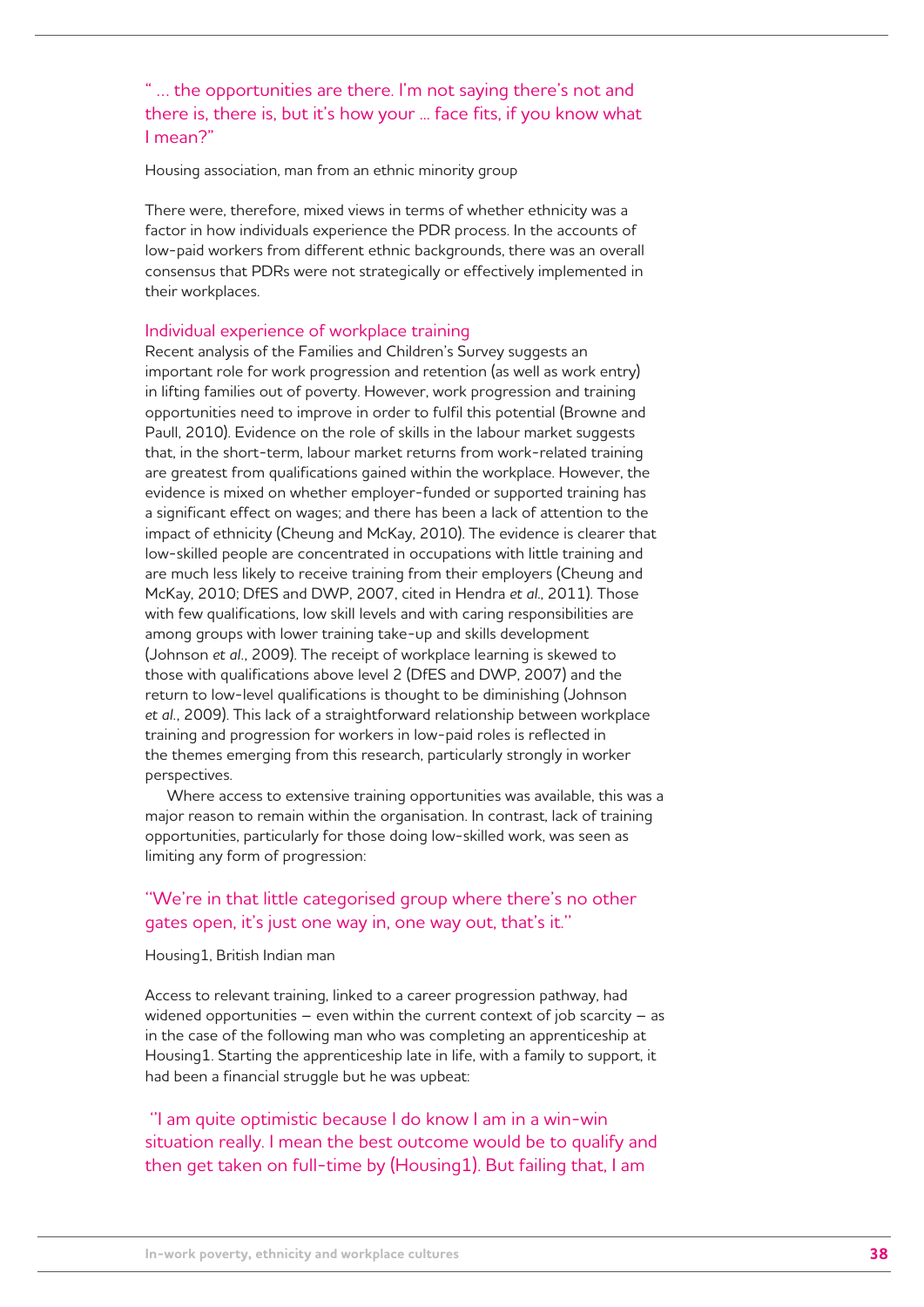# a qualified electrician, so my future is looking better than what it was a couple of years ago.''

Housing1, White British man

Successful completion of the apprenticeship provided the ability to meet job selection criteria. The ability to meet such criteria is a key facilitator in converting training into progression (Hendra *et al.*, 2011), This process is aided by workplace contexts with structured opportunities for training and promotion that enable people to feel supported in taking steps to advance at work (Ray *et al*., 2010).

Previous research has provided evidence of 'training floors', in other words minimum training standards, resilient in the face of economic downturns (Felstead and Green, 1994; Felstead *et al*., 2012). Statutory provisions and mandatory codes of conduct contribute to training floors, for example, in basic health and safety, and food hygiene. In this research, in many cases, opportunities for training seemed to be oriented to only doing the current job well, including meeting such minimum standards, with far fewer opportunities for preparing ambitious individuals for career progression or for acquiring skills of no direct relevance to the current job. In other words, as hinted at in the discussion of PDRs, training was geared towards 'learning to work' rather than 'working to learn' (Felstead *et al*., 2011). This distinction is important as it conveys how workplace contexts can expand or restrict opportunities for workplace learning. Expansive learning environments provide opportunities for training and qualifications, and engage with job content and job design. Thought is given to how staff can be empowered to learn and grow in organisations, including through social interaction with colleagues within and beyond their immediate work role. Restrictive learning contexts curtail such opportunities, particularly in the context of unequal power relations and where worker discretion is limited. Given that the return to low-level qualifications is thought to be diminishing, low-paid and low-skilled workers in restrictive learning environments are particularly disadvantaged.

Previous work on good employer practice in progressing low-paid staff has discussed inclusive and targeted approaches to progression (UKCES, 2012), for example by providing access to appropriate training, secondments, work shadowing or mentoring. However, in this study, the lack of transparency on available training courses or other valued developmental opportunities emerged as a barrier for many ethnic minority workers. The isolation of some ethnic minority workers meant that they did not benefit from the same informal flows of information on developmental opportunities as their White British or Scottish counterparts. Therefore, they were more reliant on more formal channels. Lack of knowledge of training opportunities could result in them being deliberately or unwittingly excluded from such opportunities:

''You need to be trained up to do that job, so you need the course … I had no idea that the course was on … Somebody said 'We were at this training. I thought … 'Why haven't I have been informed?' ''

Council worker, British Bangladeshi woman

Respondents' accounts suggest a barrier to training is that the most valuable training courses are only available to the most determined and ambitious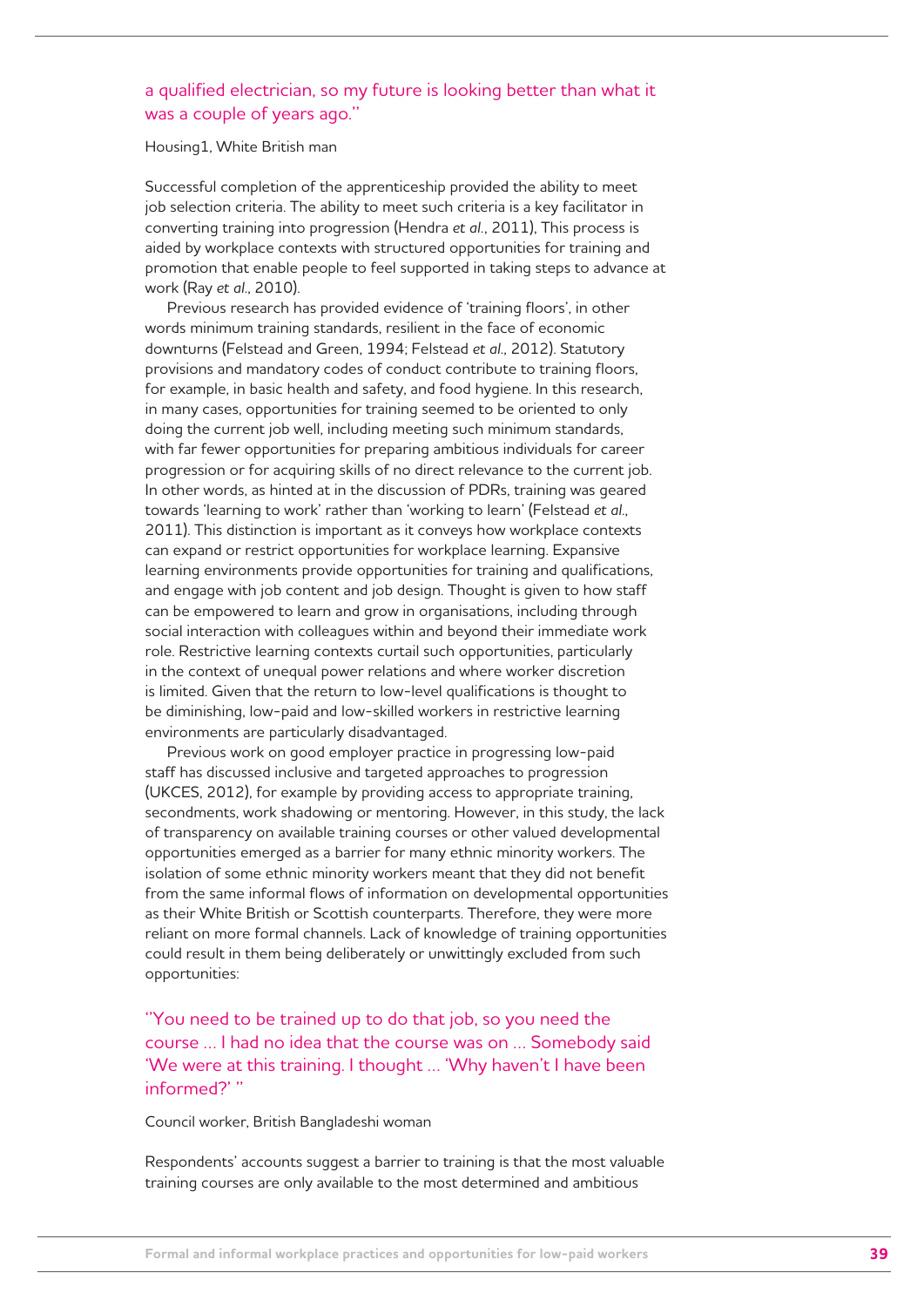employees: " … it is down to yourself asking, pushing and showing an enthusiasm". This meant that in such workplaces the less confident or openly ambitious employees are not given an equal chance to progress.

The fact that line managers determine access to training opportunities (particularly for more advanced courses that are costly to the organisation) reinforces the importance of having a good informal relationship with one's line manager. Some respondents mentioned that they were denied training opportunities because they did not have such a relationship. Others felt that their hard work, skills and abilities were recognised but that progression opportunities were hindered because managers wished to 'hang on' to them:

"The last [job] I applied for, I actually got turned down by my manager, saying that they couldn't release me … so I wasn't even shortlisted."

#### Council2, British Bangladeshi man

So, while research has shown that the quality of in-work performance by low-skilled employees is a key factor in management decisions to encourage and/or support progression (UKCES, 2012), an imbalance of power in the employment relationship influences the dynamics. Where line managers were suspected of hindering access to developmental opportunities, the freedom to independently select a training course was valued:

## 'This year, there will be the first time I can book a place myself, if I want, it doesn't need to be confirmed by my manager."

Housing2, Polish woman, resident in the UK for over 5 years

Informal learning in the form of the opportunity to develop new skills onthe-job or to shadow more experienced colleagues was also seen as valuable:

 ''I had a chef who always wanted me to get involved in the kitchen, rather than concentrating on the washing up. So he kept on pushing me … and I ended up being the breakfast chef."

## Store assistant, Ghanaian man

Support from employers in the form of flexibility to participate in off-thejob training was also appreciated. Reinforcing the point already made above, while such training was happening for some low-paid workers, it tended to focus on the existing job.

#### Career progression pathways: steps and challenges

Individuals reported having a number of workplace strategies to enable them to progress, including working hard, maintaining focus, 'keeping the right company', saving regularly, and target setting in order to accumulate sufficient resources for higher education and self-study. However, they also reported a number of challenges.

*Pursuing academic qualifications, English courses and vocational qualifications*  As discussed in Chapter 2, low-paid workers' attitudes to their workplace were influenced by personal aspirations, identity factors, caring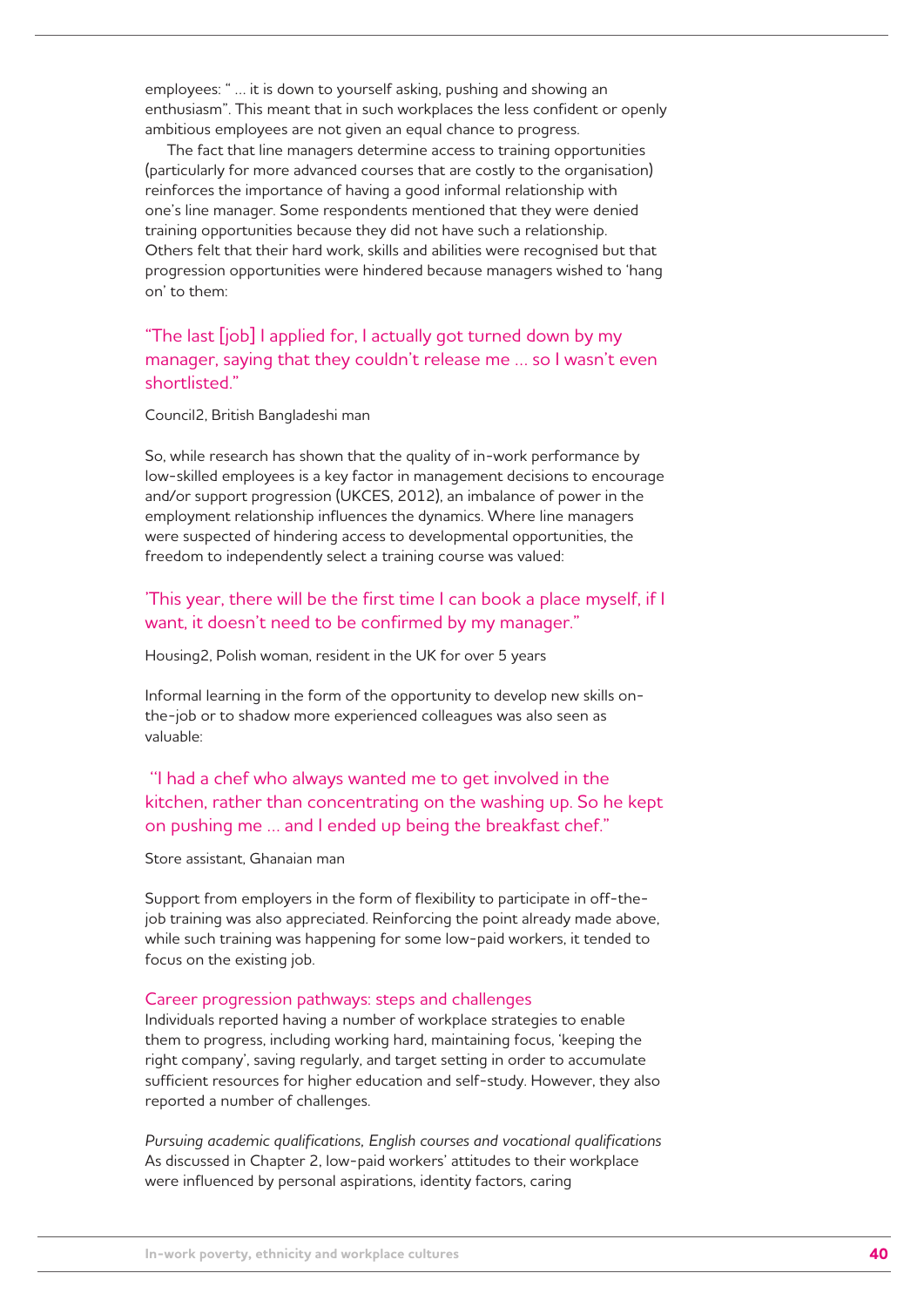responsibilities and family commitments. Gaining academic or vocational qualifications was viewed as a major route out of low-paid work by many in our sample. This was particularly the case with workers from ethnic minority groups who had recently migrated to the country and whose qualifications or skills obtained in their country of origin were not recognised. It also applied to those who had left school with few or no educational qualifications. Those with low levels of proficiency in English also viewed acquiring fluency in the language as key to widening employment opportunities and moving beyond manual work such as cleaning.

However, combining work and further/higher education or gaining fluency in English was challenging for many, due to work-related physical, mental and emotional fatigue:

''I have started college last year. I need to have at least one day to have time to study. Because when you come home from work in the evening … I was tired so I couldn't absorb anything from college.''

## FacilitiesCo2, Polish man

Working overtime, unsociable shift patterns or having more than one job compounded the difficulties of combining work with study.

Among those who wished to take up new educational qualifications, or build on existing ones, the financial costs involved – including the cost of the programme of study, as well as loss of income – was a major consideration. Funding or other forms of employer support, such as access to bursaries or flexibility in working hours, was viewed as very important. However, the lack of transparency around the allocation of bursaries was viewed as problematic among those from ethnic minority backgrounds. The lack of familiarity with career paths, qualification frameworks, certification, accreditation and ways of obtaining career advice was a barrier commonly mentioned by migrant respondents.

As implied earlier in this chapter, the assumption that those in low-paid work will progress through in-work training is not borne out by the evidence in the wider literature (Hendra *et al.*, 2011). Not all low-paid workers were of the view that equipping oneself with educational qualifications would necessarily lead to a better-paid job, referring to others who were better qualified but also in low-paid work. However, it is also worth noting that at least in some cases, degree holders did appear better placed to progress to higher-paid work. For instance, one individual had progressed from a front office role in a hotel, which was paid at an hourly rate, to a back-office salaried post within a few months. While having (unrecognised) educational qualifications did not directly help migrants with 'earning', it often provided them with the confidence and predisposition to pursue further 'learning'. Some respondents spoke of being held back by it being a norm in their home countries to wait for one's hard work to be recognised, rather than to actively put oneself forward for a promotion or training opportunities. This highlights the potential complexity of factors helping to shape take-up of workplace opportunities.

#### *Barriers to career progression*

The current economic climate was viewed as severely constraining opportunities for progression in general, resulting in lower staff turnover and fewer vacancies. Flatter organisational structures resulting in a lack of 'middle ground' was also a recurrent theme: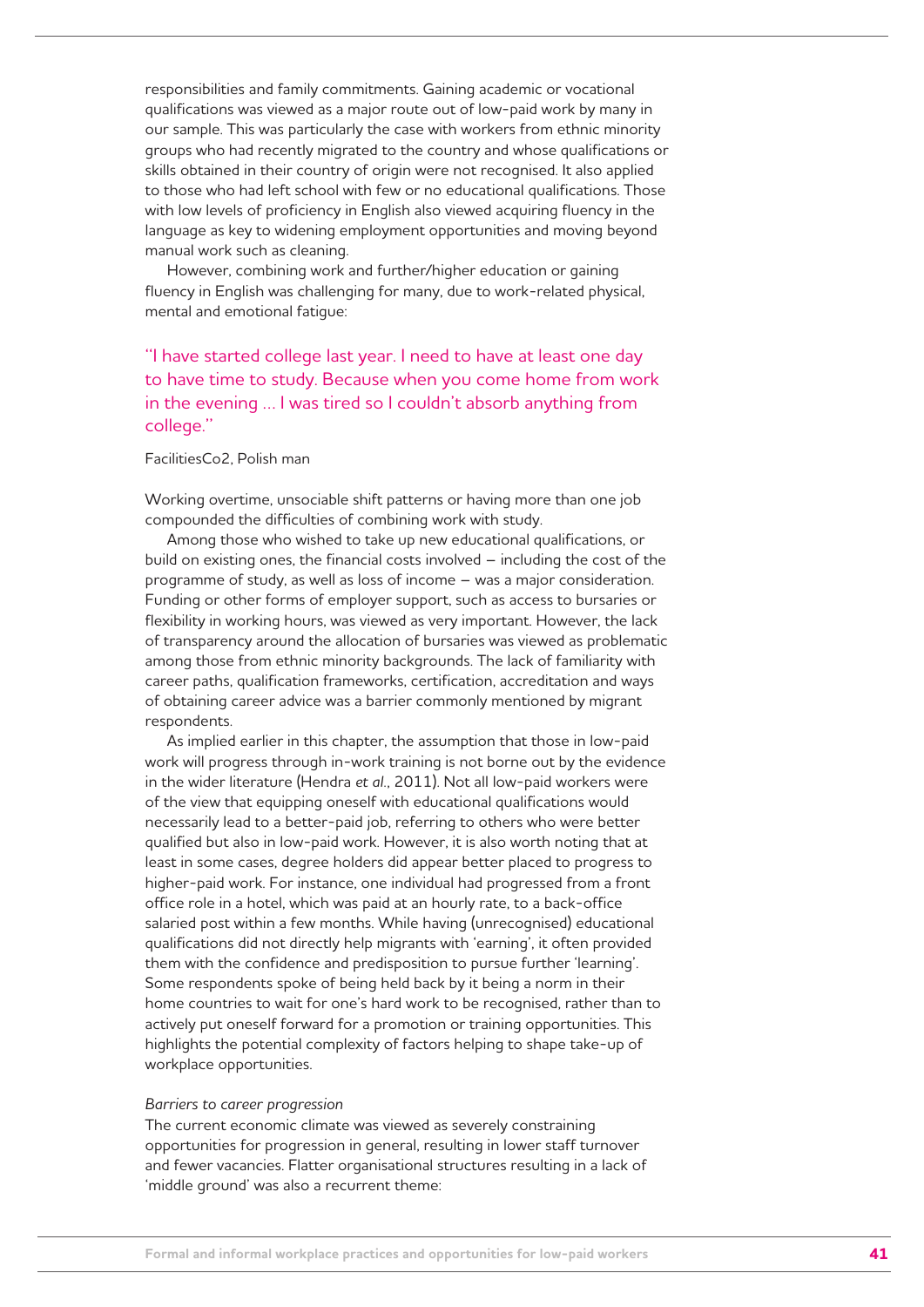# ''There seems to be a lot less managers and a lot more people on the front line. So any position that comes up will certainly be fought after if it became available.''

#### Housing2, British Indian man

These issues were perhaps more pronounced for all living in more rural locations where there are fewer employment opportunities.

Difficulties arose from a dearth of progression opportunities in the case study organisations. One strategy for dealing with the lack of opportunities for vertical progression was to consider lateral moves as a means of gaining knowledge and experience, and extending social networks. However, opportunities for such moves varied considerably, with one barrier being managers' reluctance to lose skilled workers within the team, and another being low-paid workers' own reluctance to 'rock the boat' by seeking out such opportunities.

Opportunities to 'act up' into roles is a feature of work organisation that can help staff progress (UKCES, 2012). For higher grade posts there were examples of people acting up into roles, taking on more responsibilities and using their language skills, and yet still not receiving appropriate recognition or remuneration for this. This was compounded by the lack of flexibility in requirements for progression.

Some extreme instances of talents and skills of ethnic minority workers being hidden in the workplace were also mentioned, for instance not receiving due recognition for their work:

## "My manager takes my reports and presents them as his."

#### BME3, Black African woman

While this experience may not be limited to ethnic minority workers alone, the impact on them in terms of increasing their invisibility within the organisation may be greater. Unsurprisingly, such experiences contributed to feelings of frustration at being held back and to potential not being realised. As will be explored further below, informal assessments and racist assumptions seemed to mask, and distort, decision-making processes to the detriment of potential, and actual, ethnic minority employees.

# **Low-wage traps, everyday integration and organisational subcultures**

So far this chapter has outlined a number of layers of disadvantage experienced by low-paid workers that limit their prospects for personal development and progression in the workplace. Essentially, workers found themselves in low-wage traps. Those with aspirations for a higherpaid position were unable to forge a pathway towards them, which was at least in part due to informal workplace cultures. Chapter 3 raised concerns about opportunities for lower-paid worker progression across all ethnicities. Employer policies and practices were reinforcing low-wage traps. Furthermore, visible and more hidden layers of disadvantage suggest that, for many of our low-paid workers, equal opportunities policies barely touched their working lives in practice. They lacked a sense of inclusion and of being valued in the workplace.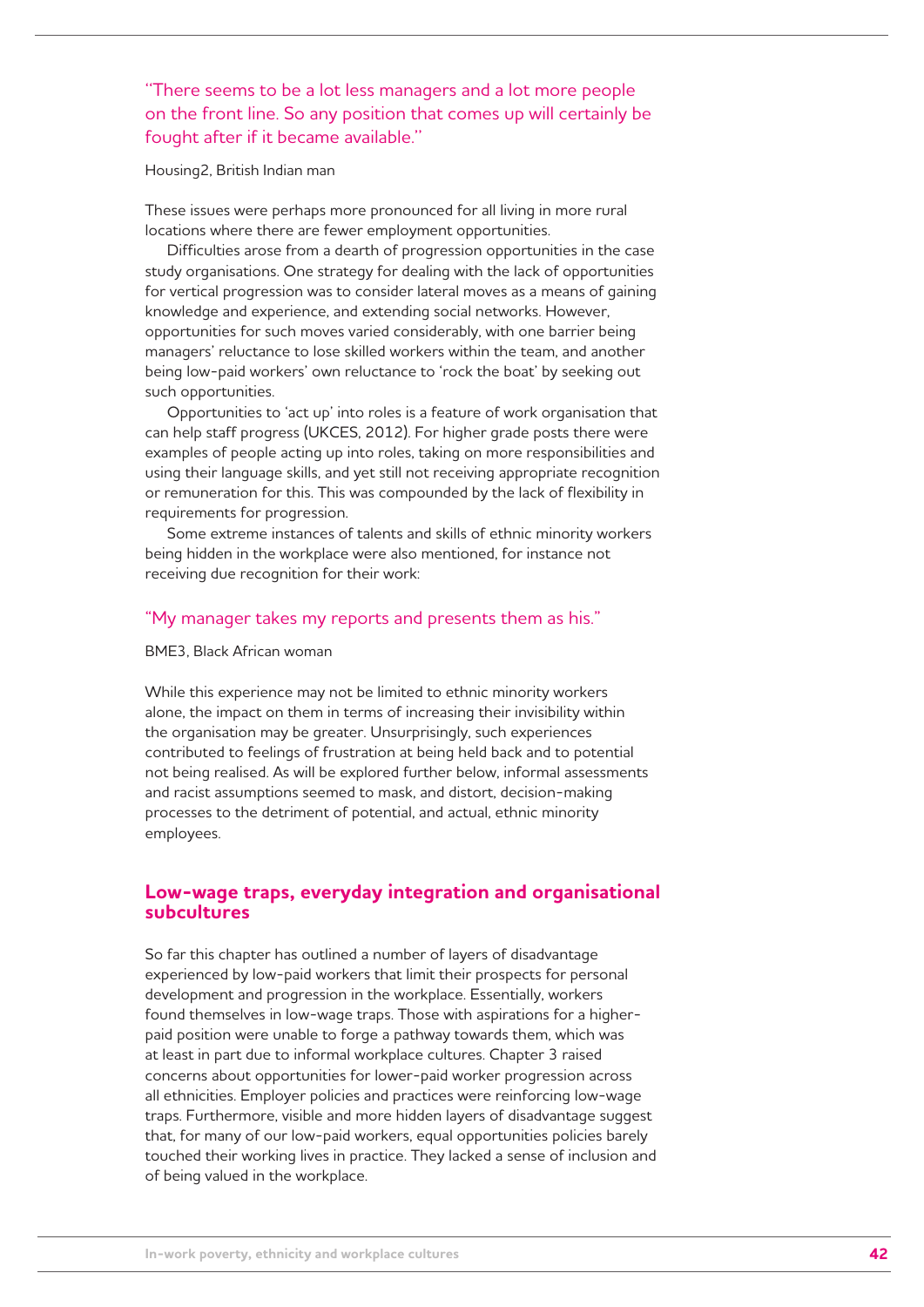An important part of the explanation for this is the gap between formal organisational cultures and different informal subcultures that we discerned in our case study organisations. The range of workplace factors at play in worker accounts of their working lives is summarised in Figure 2. It provides an overview of the informal culture and realities of low-paid work for some workers. Such experiences were common across all ethnicities, including White British, Scottish and ethnic minorities. However, as seen above and explored further below, there were additional barriers for ethnic minority workers suggestive of the systematic under-valuation and bypassing of their skills and potential in the workplace.



## **Figure 2: The informal culture and realities of low-paid work for some workers**

## Ethnicity and the gap between formal equal opportunities policies and organisational subcultures

While HR managers tended to emphasise that they had policies and procedures in place to support good equal opportunities practice, many low-paid worker accounts contradicted this, including experiences of ethnic discrimination.

*Personal relationships with managers and workplace progression* Opportunities for promotion and training for some low-paid workers were seen to be strongly shaped by personal relationships with supervisors and line managers. Good relationships with managers meant being favourably considered for developmental opportunities and progression within the organisation. Conversely, poor relationships with managers were seen as blocking opportunities for learning on the job and other developmental experiences, and could result in people becoming stuck in low-paid work, despite their experience and long-service. There were strong suggestions that ethnicity played a role in shaping workplace relationships, negatively influencing opportunities for career development and progression, and a sense of inclusion in the workplace. These concerns were not ubiquitous across the low-paid worker sample. That they arose frequently across the case studies seemed to indicate that practices in some pockets of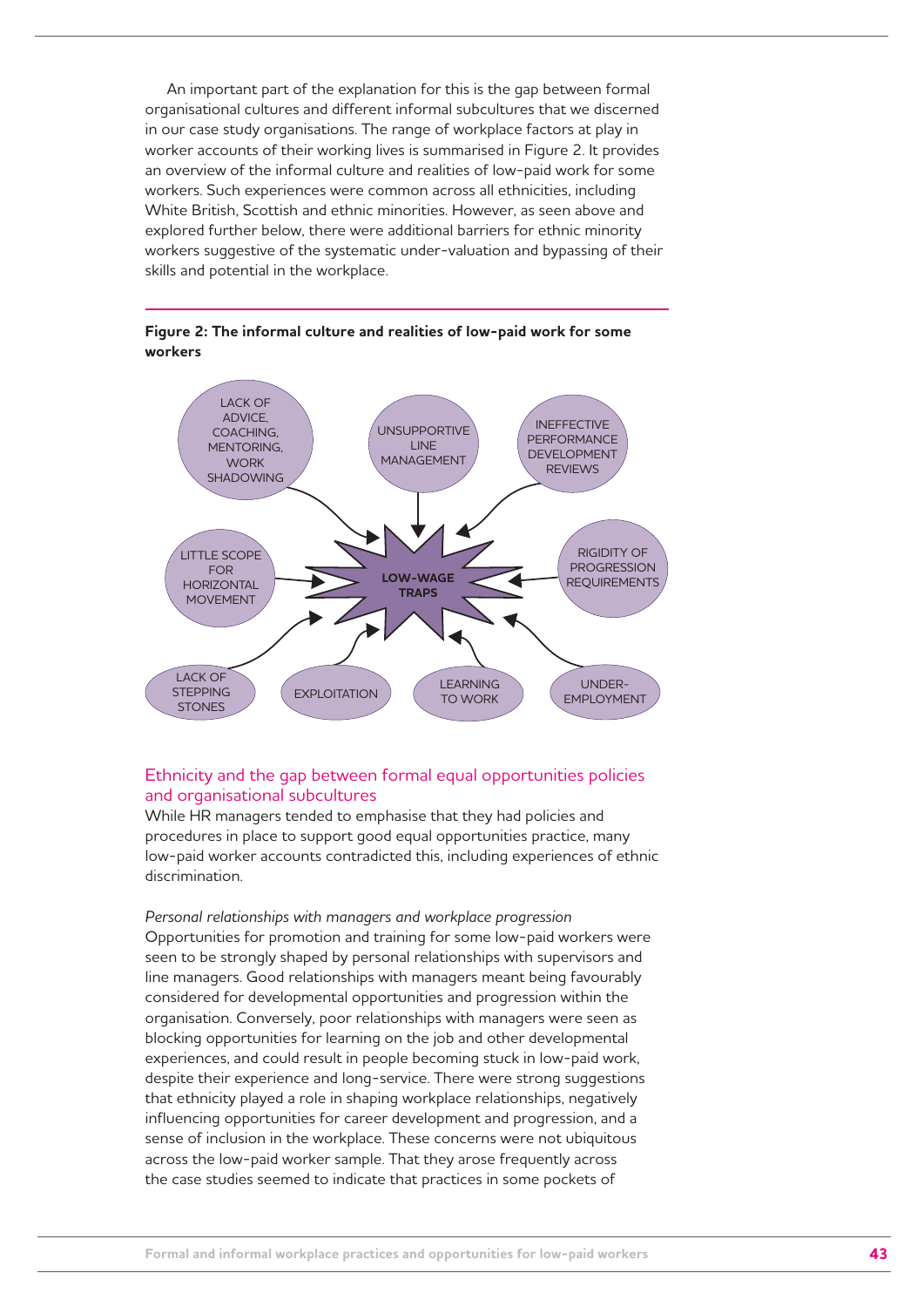organisations could be undermining practices being fostered by formal policies and procedures.

Across a range of ethnic groups, low-paid worker accounts included descriptions of some people being seen to more readily fit into some workplace roles than others, and alluded to the role played by social connections in facilitating recruitment into certain jobs. They described new staff being promoted above them and other colleagues, questioning whether these decisions were being made on the basis of merit or patronage. The following comments were typical:

"I think, to be honest, what I think is that Scottish people would rather give a job to Scottish people. And that's what I really see … I understand. I'm not in my country. Maybe they would rather to have a Scottish person instead of a Polish person. I understand. But I also have experience, I think I will be the same good as a Scottish person."

NHS, Polish man, in UK for last 5 years

"Well, I have known people to apply for jobs and you know they can do it, they have got all the qualifications, they have had all the right experience and everything. But then somebody else has got it because sometimes I do think it is the case of the face fits."

Housing association, British Muslim woman, resident in UK for 40 years

"I think with a lot of jobs … it is not what you know but who you know in this place and I really believe that because there is a lot of people come after me and different roles but they have kind of smiled in the right way … It depends who your managers are as well."

NHS, low-paid worker, older White British woman

Perceptions of positive associations between some managers and their employees led to a de-motivating effect upon others; for example, one line manager noted:

"Each and every manager [in this organisation] have their own favourites, which they are going to promote … everybody is thinking: "Why should I work so hard? I'm never going to be there' .''

Facilities Management Company, line manager, ethnic minority man

What is seen as favouritism to one person may be viewed by the individual who is seen to benefit from this and the manager concerned as recognition of 'merit', for example ability, hard work, reliability or substantial contribution to organisational goals. However, some low-paid worker accounts suggested that experience and rumours of favouritism (and resulting perceptions of decision-making) made people cynical about their prospects for promotion given perceived biases in workplace practices, and eroded their trust of management. Moreover, there were insights into how these biases might have a negative effect on worker efforts to get promoted or even prevent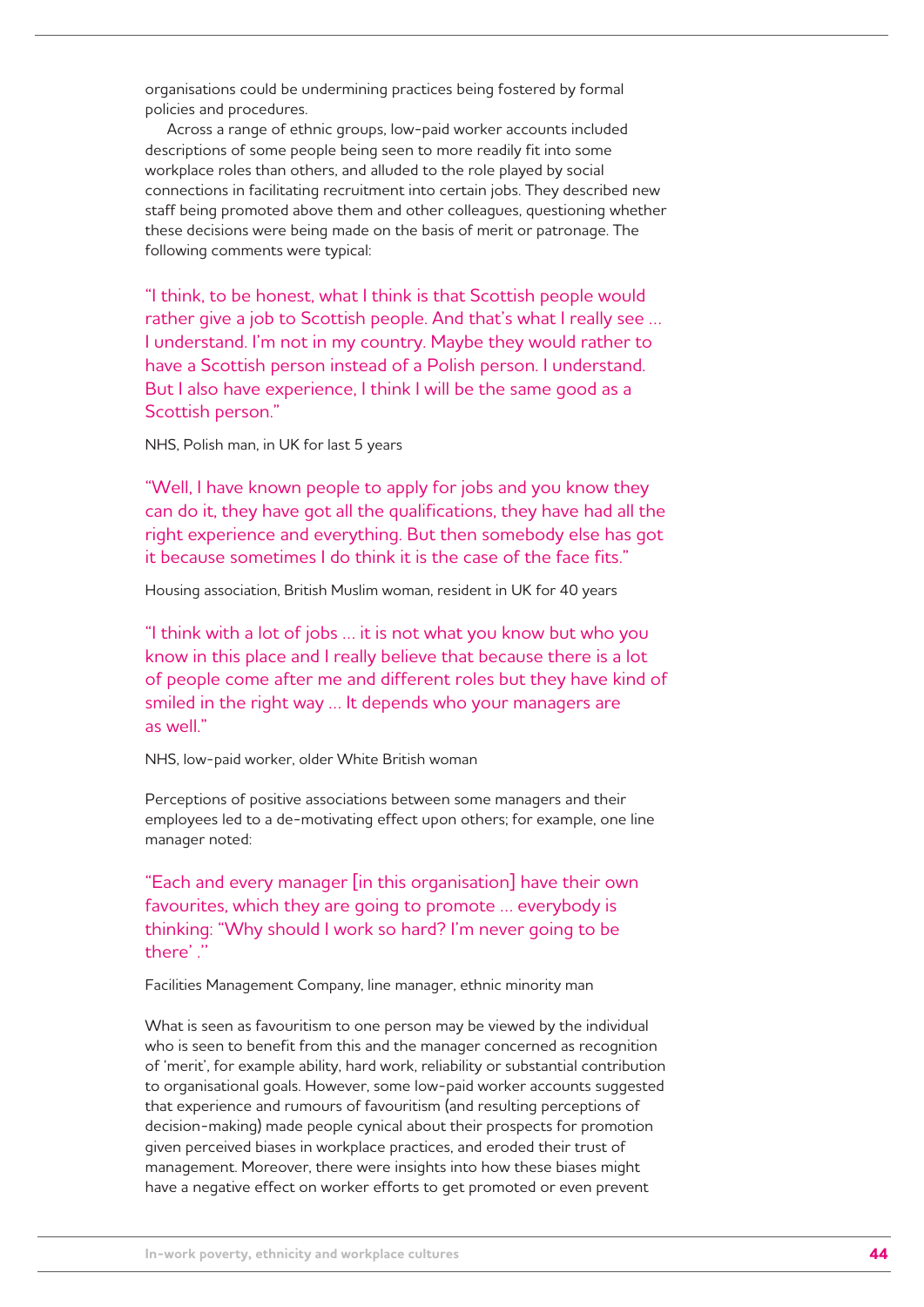them contemplating promotion in the first place, sometimes linked to strong accents or language barriers:

"So, to Scottish people we look like the idiot, you know, they treat us and they think we are like an idiot. But our mind is OK, it is a lack of communication. So I do my, what happened years ago, I never, ever think I could get promotion anywhere, because the first thing coming will be the Scottish people. You look like it, look like they are your favourites."

### NHS2, ethnic minority woman, in UK for over 20 years

While some ethnic minority workers did not perceive any racism to be at play in their experiences of favouritism (and some referred to the relevance of their gender or age), other workers felt that ethnicity was a clear dynamic at play, on some occasions subtle and on others not so subtle:

"This one person who came to the service, who had only been in the service for two years, and there was this job going as a manager. There had been so many people applying for it who had been in the service for a very long time … I mean the guy might have been good at his job, but there were [non-White] people who were better. But he was very close to one of the managers. Funnily he got the job and the rest were you know …"

#### Council2, young Bangladeshi man

Where ethnicity was seen to be complicit in favouritism, this contributed to a picture of additional layers of multiple disadvantage for some ethnic minority workers.

The accounts of workers from 'visible' minorities were suggestive of stereotypical attitudes beyond the workplace, permeating workplace interactions across a range of sectors. For example, an Asian woman working in the public sector spoke of how the faces of Asian women did not fit the stereotype of someone who should be allowed to progress in her department, whether in Western or traditional dress. She was keen to be promoted at work. However, she felt that subtle discrimination was holding her back, for example through not being told about a training programme that would have supported her progression. Only White British women in her department had been told about the training course. She questioned whether her employer could be described as an equal opportunities employer when a specific group of ethnic minority workers was not being supported in career progression. As a bilingual support worker, her experiences illustrate how some ethnic minority employees felt that they had been 'typecast' into certain roles, at least in part due to their language skills, and that this was a hidden barrier to progression. This has been described elsewhere as an 'ethnicisation of work', with cultural myths/ assumptions embedded in management thinking about ethnic minority women contributing to ethnic clusters (Essed, 1996). This kind of racist stereotyping might also be described as institutional racism (Macpherson, 1999; Bhavnani *et al*., 2005). It is often less overt than racist verbal abuse. As noted in Chapter 1, institutional racism can be detected in processes, attitudes or behaviour that amount to discrimination and marginalisation, due to unwitting prejudice or racist stereotyping.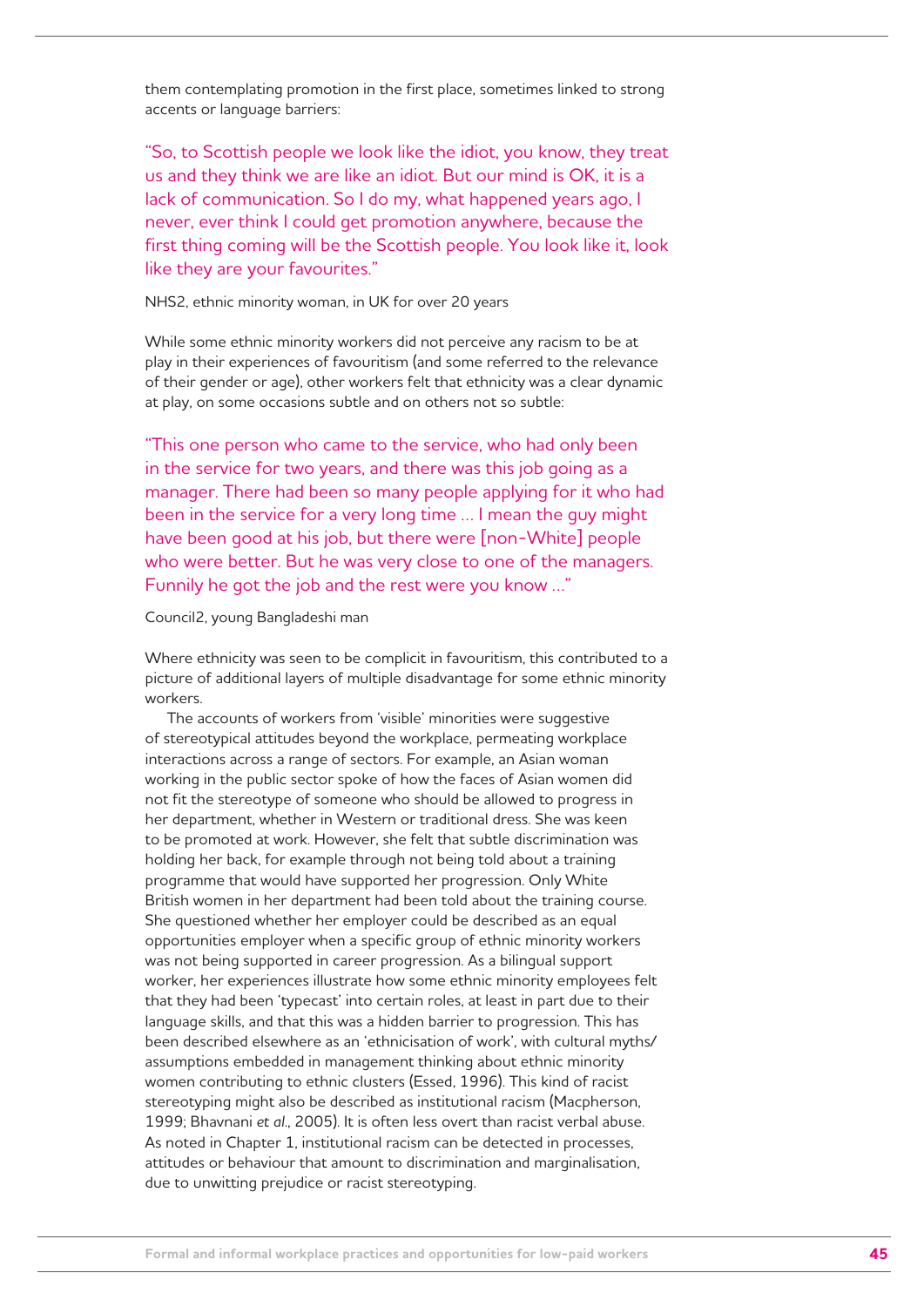Such processes of marginalisation were also apparent in the deliberate exclusion of ethnic minority workers from social interactions, for example through mono-ethnic clustering in the canteen, by colleagues failing to greet them or constantly getting their name wrong. 'Overly' confident individuals were sometimes deliberately ostracised. Such rebuffs were regarded as 'bad manners' by some, while others saw implicit racism, which they blamed on ignorance or stereotypes. A Muslim man was acutely aware of the potential for negative stereotyping on religious grounds relating to cultural dress, as well as the role of the media in shaping community and worker perceptions:

"They will see me, and think, you know, he looks like a terrorist. Because unfortunately, this is what the media has portrayed to the worldwide audience."

Housing worker, British Muslim man

Some ethnic minority workers recognised the dangers of becoming segregated and made deliberate efforts to integrate and to establish good relationships with their managers and fellow workers. This inevitably involved ethnic minority staff making compromises in order to 'fit in', for example by playing down religious requirements or tolerating racist banter.

The most negative manifestations of poor relationships with managers were reported incidents of bullying and harassment. This mainly took the form of verbal abuse, in the form of shouting and racist name-calling. While the most overt examples did appear to be addressed within the workplace, such instances are symptomatic of the tensions that can arise within an ethnically diverse workplace. The research suggests that these tensions are exacerbated by power imbalances in employment relationships.

*Management mindsets, conscious and unconscious bias, and social networks* Managers have a key role in determining and limiting opportunities. The above accounts of the circumstances and detail of favouritism, stereotyping, and bullying and harassment allude to the role of management mindsets in shaping such behaviours. They convey a contrast between the formal organisational cultures promoted by policy and the more informal micropolitics of organisational life and decision-making. In other words, bias is taking the form of acts of unconscious habit, as well as conscious intention (Beattie, 2013).

Some workers explicitly discussed the arbitrary exercise of management discretion and the manipulation of supposedly formal, and therefore fair, practices. Processes of recruitment and selection have undergone a process of formalisation as HR professionals seek to manage the risk of discrimination cases and assert their specialist influence. Formalisation of procedures ostensibly removes the risk of bias, inconsistency and prejudice. However, there is a growing body of research suggesting that, despite extensive processes of formalisation, informality remains in decision-making processes. In other words, managers can circumvent procedures and undermine fairness, either inadvertently or intentionally (e.g. Collinson *et al*., 1990; Noon *et al.*, 2012). This lends weight to concerns about institutional racism.

The dynamics are complex. In particular, social networks can be an important feature of processes of conscious and unconscious bias. Within workplaces, people frequently perceived networks to be offering unfair advantage, and that this reflected ethnic dimensions based on preferred social interactions, as well as language difficulties. It is well known,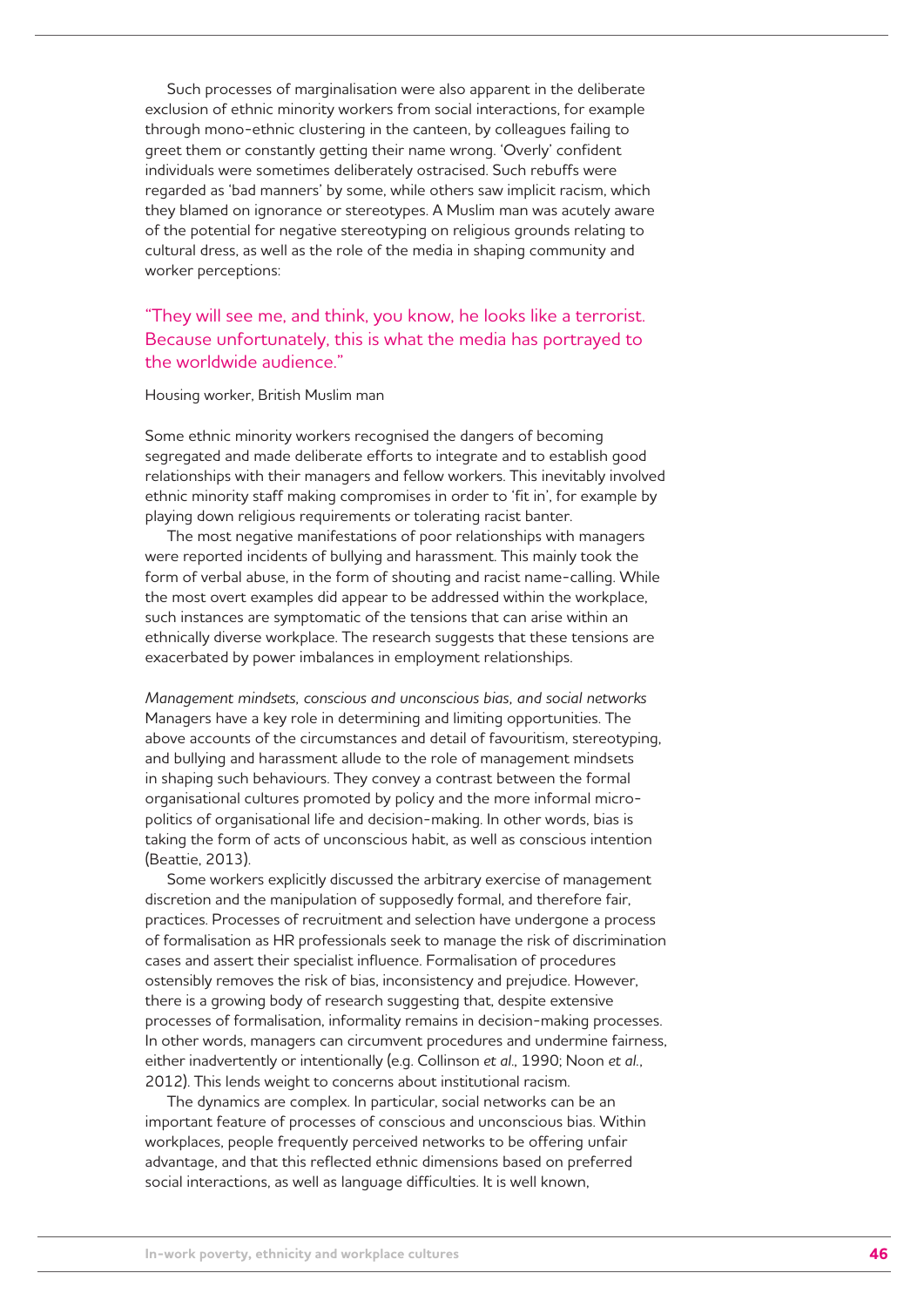anecdotally and through research (e.g. Granovetter, 1974; 6, 1997), that interpersonal and organisational networks provide, and also block, routes into and onwards through employment.

*Family and community ties as a mixed blessing for routes out of poverty* Kinship ties could contribute to barriers to potential routes out of poverty. For a variety of reasons, ethnic minority workers valued their social networks outside of employment and therefore chose to invest time and effort in friends and family. This was particularly so for migrant workers. Although in the main they acknowledged that it was good to find connections within the local community, leisure time was limited and interviewees reported that they prioritised spending time (and restricted budgets) with compatriots, including extended family (see also de Lima *et al.*, 2007). For long-resident and British-born workers, significant personal networks had evolved through religious affiliations, adult education classes, sports and community activities and other hobbies (de Lima, 2011). These were a source of support and solidarity, for example signposting to new work opportunities or external agencies.

Kinship ties could be seen over the long term as holding down disposable household incomes and restricting activities that might promote career advancement. As noted earlier, ethnic minority workers often found it difficult to make time for study. Among some individuals, commitment to children's schooling and/or the care of elderly parents created pressures to earn as much as possible and to send a high proportion of earnings back 'home' as remittances.

#### *Interpersonal networks as a double-edged sword*

In helping or hindering access to employment and progression, interpersonal networks (including kinship ties) are part of the Extended Internal Labour Market (Manwaring, 1984). In Chapter 3 it was signalled that the EILM held the danger of reducing the talent pools from which employers drew. Ethnic minority workers in our sample often heard about job opportunities from inside contacts: family members or friends already working there. This job referral information, combined with encouragement to apply, could give them a foothold that might lead to higher-level posts. There were examples of people being proactive in using their connections, even before vacancies were advertised, to put themselves forward. Sometimes this was on the basis of seeing a family member already in this line of work or on the receiving end of it, such as a social care service user.

There is anecdotal evidence of a growing trend of incentivising existing employees to find or recommend potential recruits, so reducing time and money spent on recruitment and circumventing equal opportunities procedures (Schwartz, 2013). This was borne out by the practice in one of the private sector case studies. A recent mixed methods study also suggests that the increasing employment share of migrant workers may have been assisted by the practice of job referrals and the role played by some recruitment consultancies (Chartered Institute of Personnel and Development, 2013).

Work-based connections shaped opportunities in ways that could enable or restrict recruitment and promotion, depending on the kinds of experience and contact people were able to build up. People often gained their first permanent post after several years of casual work or 'temping' through agencies. However, the overall impression given was that recruitment through social networks perpetuated the concentration of ethnic minority workers in low-paid jobs (Fernandez and Fernandez-Mateo, 2006). While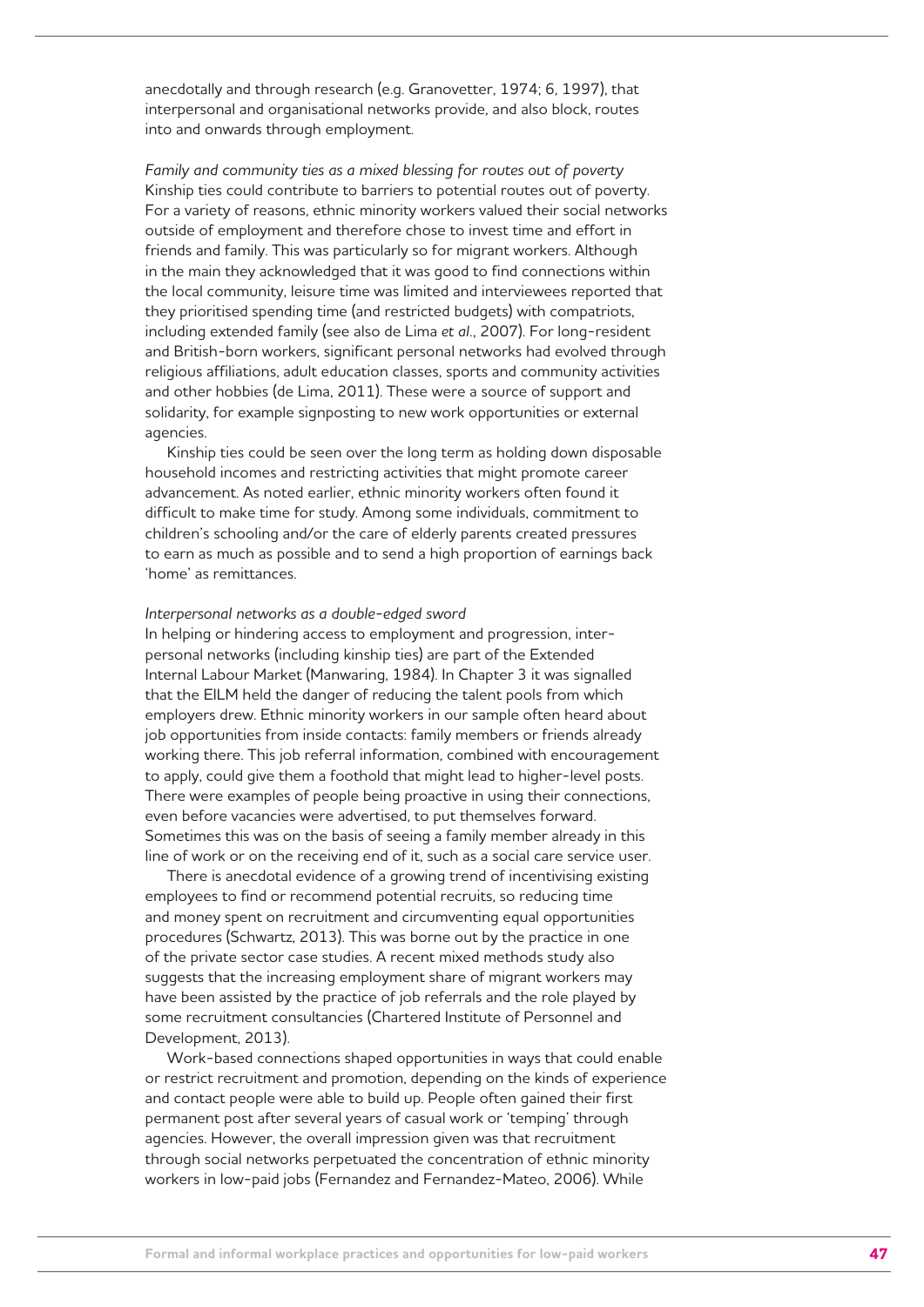the biases exercised through informal recruitment processes do not always involve bias against ethnic minority workers, our evidence suggests that such informal cultures are a double-edged sword in terms of the employment outcomes for disadvantaged groups.

# **Voice at work?**

Behaviours and attitudes that resulted in workers feeling marginalised, excluded or trapped in the workplace often manifested themselves through informal conversations and hidden interactions and practices. While some workers expressed concern about the exercise of arbitrary management discretion, staff seemed reluctant to complain or raise issues of unequal and unfair treatment through formal channels such as grievance procedures. As well as having a lack of faith in such channels, and sometimes feeling that unequal treatment was too subtle to prove, workers feared being seen as difficult and damaging relationships with senior colleagues. Also, they were not always aware their rights at work, which contributed to the overall impression of unequal treatment being under-reported at work.

Although workers drew on family and friends as a source of support and solidarity, helping them to deal privately with problems arising in the workplace, there seemed to be less engagement with trade unions on equalities issues, even among members. While managers are the gatekeepers of workplace opportunities, trade unions can play a role in supporting individuals, and many had joined a union for this reason. In our sample, ethnic minority workers were less likely than white workers to be members of trade unions; so, when faced with issues of discriminatory treatment, their potential voice was not as strong as that of their colleagues.

When low-paid workers were asked about their engagement with trade unions, there were mixed views on whether unions were fulfilling this role, especially in relation to equality and diversity practices. Where exclusionary practices were experienced, there was little inclination to turn to unions for support. Generally, union representatives were perceived as cautious or reluctant to engage with specific equalities issues when challenging workplace climates affected by austerity. However, unions were supportive of the policies geared towards promoting dignity at work, which is explored in the next chapter.

### Key points

- **•**  Low-paid workers suggested that key factors which facilitated progression included supportive line managers and colleagues who alerted staff to new opportunities, encouraged them to learn, and provided constructive feedback within and outside of PDRs.
- Many low-paid workers lacked a sense of inclusion in the workplace, largely due to informal practices in some pockets of organisations undermining practices being fostered by formal policies and procedures.
- The main factors reinforcing low-wage traps and contributing to wasted potential included:
	- a lack of line management support, and poor linkage of training and development opportunities to progression pathways;
	- ethnic minorities being further disadvantaged by a lack of transparency in information on training opportunities;
	- working hours, and family and community commitments and orientations compounding difficulties in participating in further education;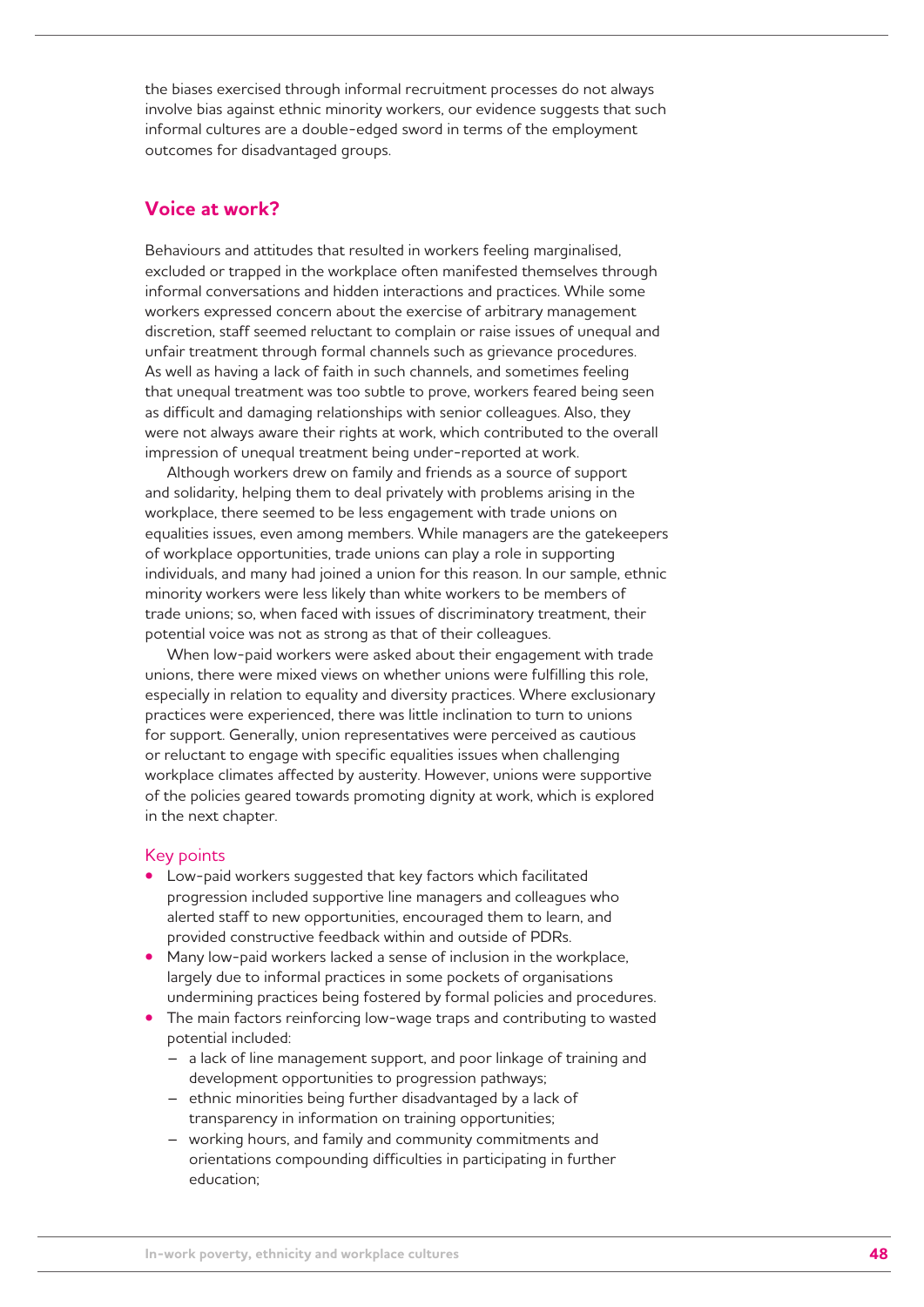- management acts of conscious and unconscious bias limiting access to opportunities and fueling workplace inequalities.
- **•**  Ethnic discrimination, in part reflecting cultures imported from outside of the workplace, emerged in accounts of workplace favouritism, stereotyping (including type-casting in certain roles) and underrecognition of skills and experience.
- **•** Recruitment through social networks appeared to be a double-edged sword. They contributed to favouritism and locked some ethnic minority workers into low-paid jobs.
- **•**  Unequal treatment was often hidden and under-reported because of workplace contexts that bred a reluctance to complain to management or trade unions.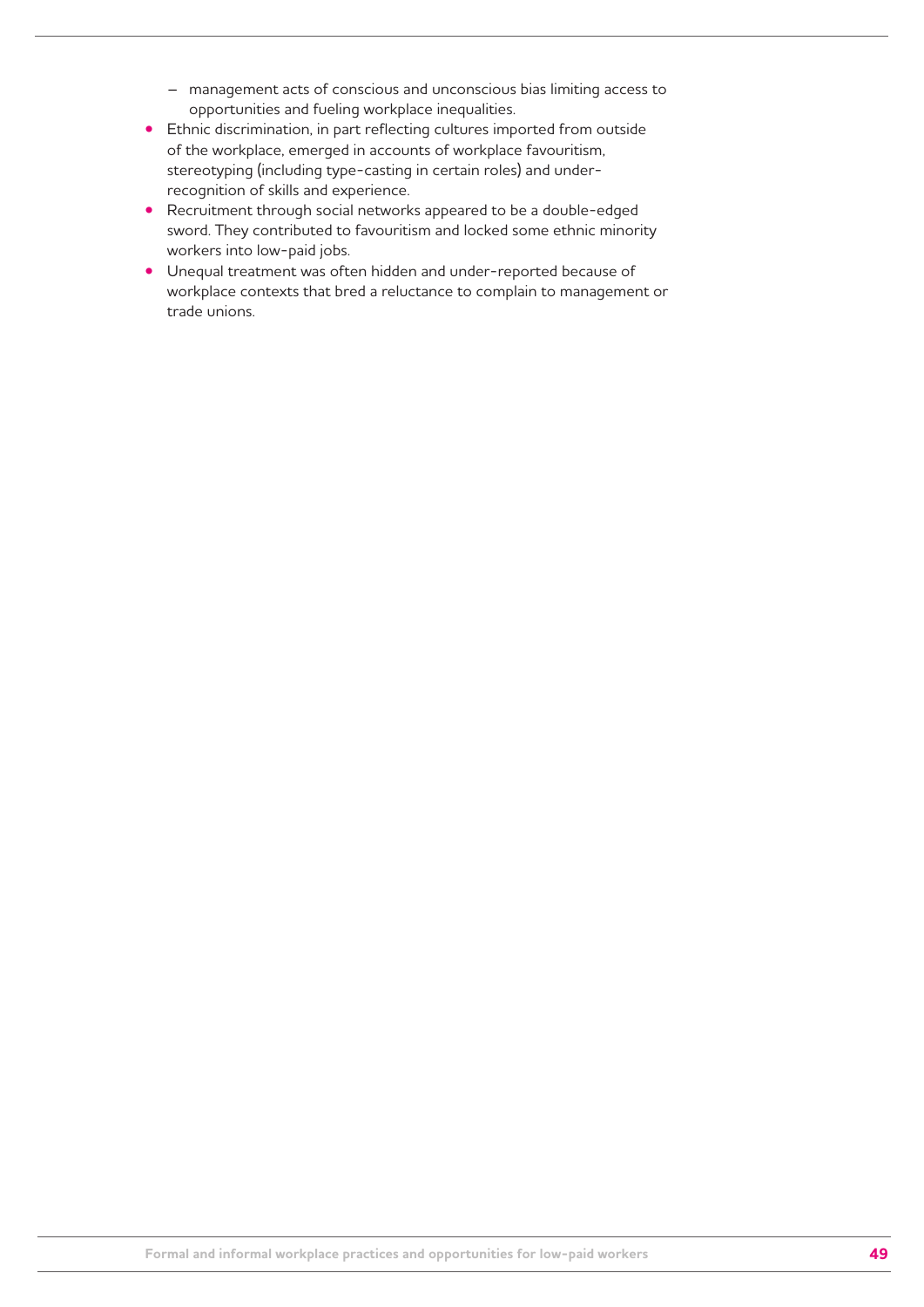# **5 CONCLUSIONS AND THE WAY FORWARD**

This chapter collates the key findings that relate to the main research aim of providing insights into the relationship between in-work poverty, ethnicity and workplace cultures. It considers how more inclusive informal workplace cultures might be promoted, and outlines recommendations for addressing in-work poverty, particularly for people from different ethnic minority groups

# **Informal workplace practices, ethnicity and in-work poverty**

Previous research has provided examples of good practice championing of low-paid worker progression being undertaken and supported at all levels of the organisation (UKCES, 2012), which fostered a culture of progression. However, considering the views of low-paid workers, as well as managers, the conclusions drawn from this study present a more negative picture of low-paid working lives. The research has mapped the multiple ways in which informal workplace practices can undermine equal opportunities policies and processes, trapping some workers in low-paid work and contributing to persistent in-work poverty.

Table 5 presents a typology of interrelated barriers to progression, summarising the common barriers experienced by most low-paid workers. It also shows the additional barriers that workers from ethnic minority groups are likely to experience, including those born in the UK and recent migrants. In so doing, it outlines commonalities in experience among migrant workers and among UK-born ethnic minority workers. The table draws on the findings of previous research (reviewed earlier in the report), as well as those from the current study.

The overall picture suggests that while low-paid workers of all ethnic backgrounds are susceptible to such low-wage traps, ethnic minority workers are disproportionately affected. They tend to be the biggest 'losers' since they face additional barriers to progressing to better-paid work. Such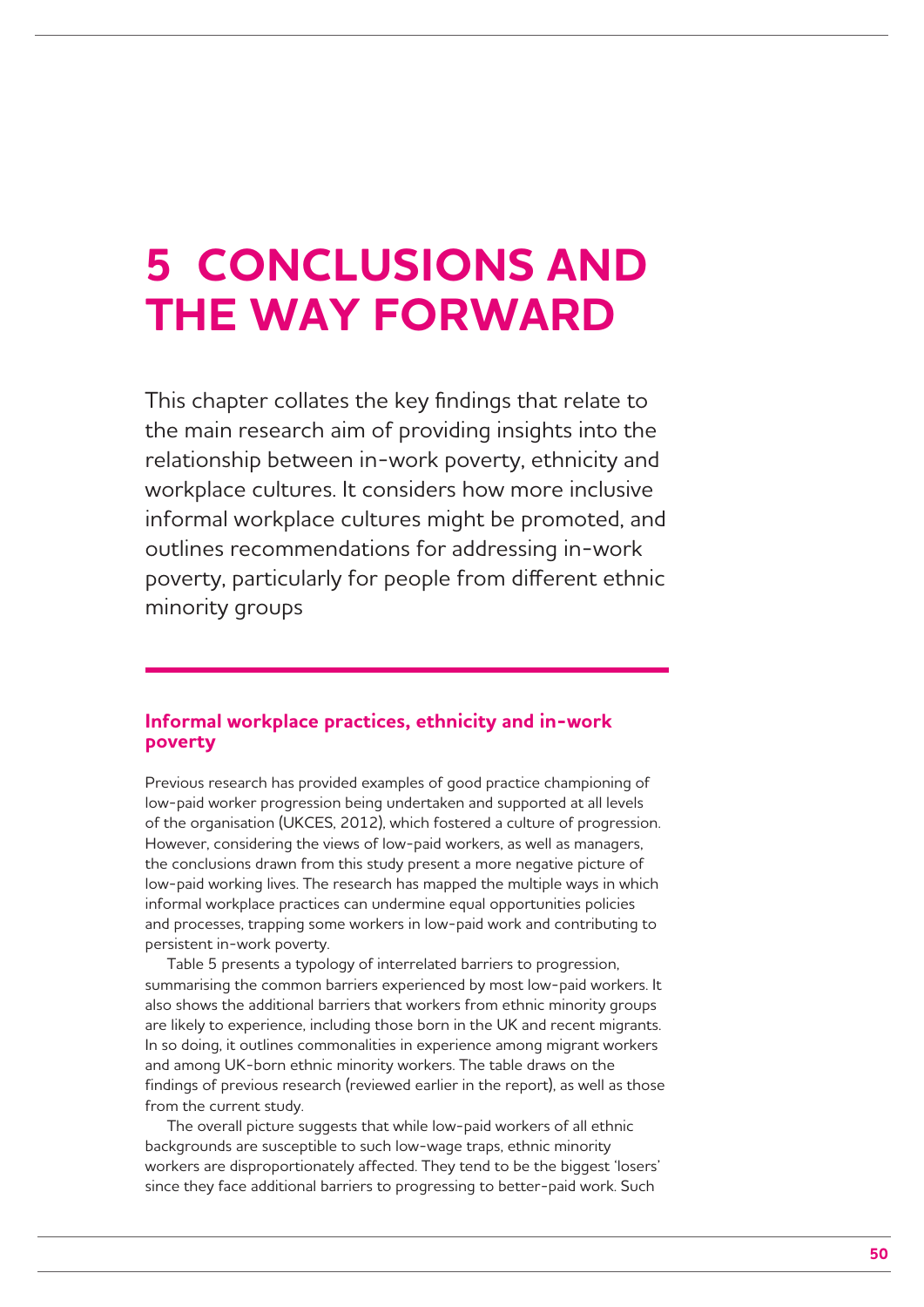barriers are due to a combination of differences in their living situation and informal workplace practices, which tend to operate to their disadvantage. An important step towards improving the position of all low-paid workers is to raise awareness of how informal workplace practices make it difficult for them to progress to better-paid work, and pose additional challenges for ethnic minority workers.

|                                                      | <b>Common barriers</b>                                                  | Additional barriers faced by<br>UK-born ethnic minorities                                                                               | Additional barriers faced by<br>recent migrants                                     |
|------------------------------------------------------|-------------------------------------------------------------------------|-----------------------------------------------------------------------------------------------------------------------------------------|-------------------------------------------------------------------------------------|
| PERSONAL AND<br><b>STRUCTURAL</b><br><b>BARRIERS</b> | Lack of financial resources to<br>pursue further education              | Certain ethnic groups (e.g.<br>Pakistani and Bangladeshi)<br>experience high levels of<br>socio-economic disadvantage                   |                                                                                     |
|                                                      | Difficulty of combining work<br>with study due to working<br>hours      |                                                                                                                                         | Need to develop fluency in<br>English                                               |
|                                                      | Childcare costs                                                         | Lack of access to culturally<br>sensitive childcare                                                                                     | Lack of access to informal<br>care by relatives since these<br>may be living abroad |
|                                                      |                                                                         | Lack of awareness of institutions and organisational activities                                                                         |                                                                                     |
| ORGANISATIONAL<br><b>BARRIERS</b>                    | Working at levels below skills<br>and qualifications                    | Under-recognition of skills<br>and experience                                                                                           | Lack of recognition of<br>overseas qualifications                                   |
|                                                      | Fewer working hours than<br>desired                                     |                                                                                                                                         |                                                                                     |
|                                                      | Working hours limit<br>opportunities for private study                  |                                                                                                                                         |                                                                                     |
|                                                      | Lack of access to<br>developmental opportunities                        | Community language skills can trap individuals into certain<br>job roles                                                                |                                                                                     |
|                                                      |                                                                         | Lack of transparency in information on training opportunities                                                                           |                                                                                     |
|                                                      | Training focused on current<br>job                                      | Stereotyping and prejudice; more likely to report unequal<br>treatment in developmental opportunities                                   |                                                                                     |
|                                                      | Lack of progression<br>opportunities; informal<br>recruitment practices | Lack of role models from ethnic minority communities; cultural<br>barriers to seeking promotion                                         |                                                                                     |
|                                                      | Lack of opportunities for<br>horizontal movement                        | Lack of social interaction with others in the organisation                                                                              |                                                                                     |
| COMMUNITY-<br><b>RELATED BARRIERS</b>                | Lack of useful connections in<br>areas of deprivation                   | Isolation beyond the workplace, lack of familiarity with cultural<br>context; exclusion from social activities with majority population |                                                                                     |

## **Table 5: Common barriers to better-paid work experienced by low-paid workers and additional barriers experienced by ethnic minorities**

Ethnic minority women experienced multiple disadvantages associated with both ethnicity and gender. This reflected their greater likelihood to be involved in the care of young children due to the younger demographic structure of the population. It also reflected a lack of affordable and appropriate childcare support and, in some cases, aspirations put on hold by limited opportunities for better-paid work commensurate with family commitments (see also Stewart *et al*., 2012). In many cases this was compounded by caring responsibilities for older or disabled people and the difficulty of finding appropriate alternatives to the care they provided (a theme explored further in Khan *et al.*, forthcoming<sup>2</sup>). In more rural areas, limited employment opportunities were a further constraint on strategies to move out of low-paid work, reinforcing low-wage traps and increasing the importance of within-work opportunities. More broadly, employee decisions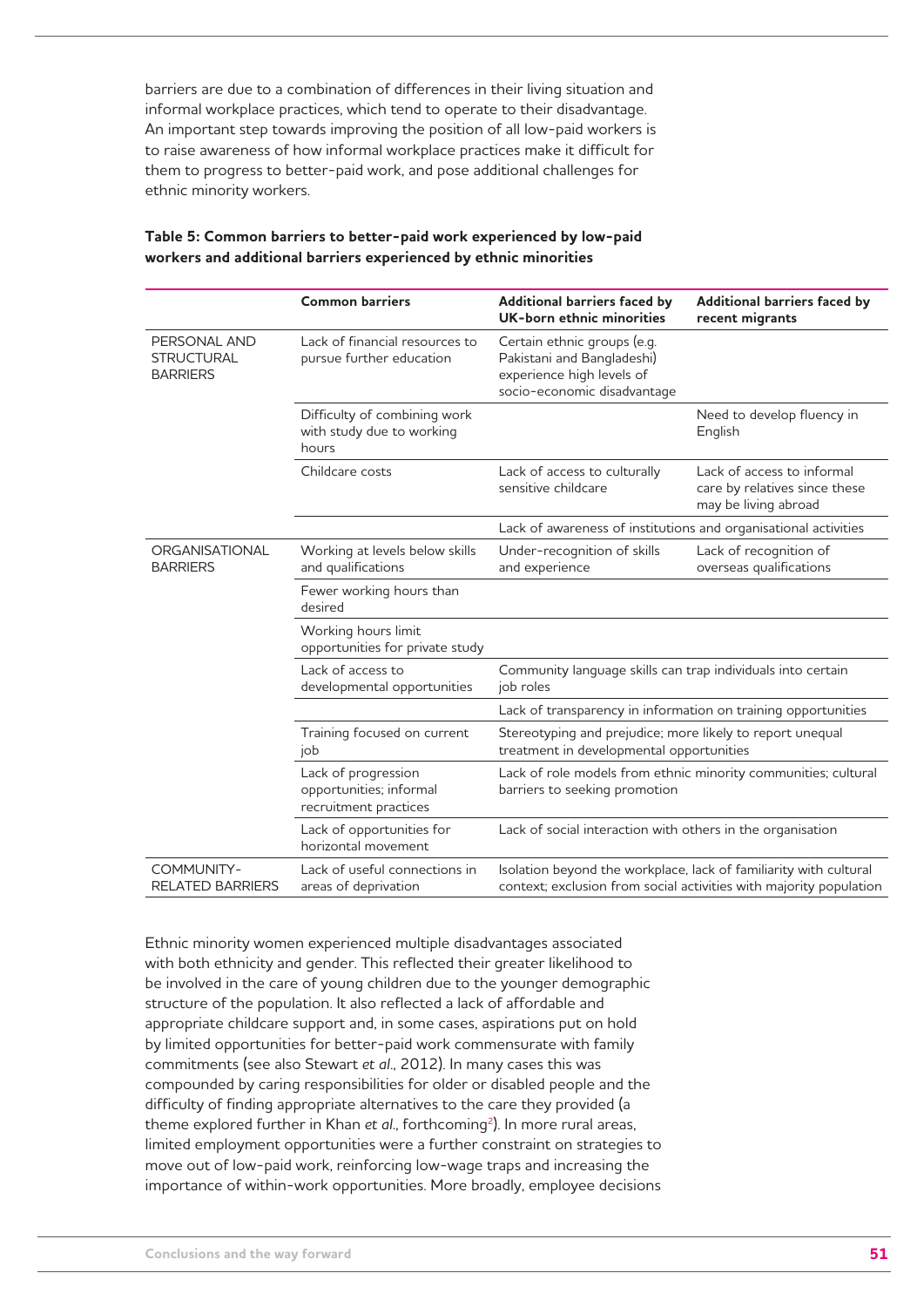regarding whether to stay with the same organisation or to risk moving elsewhere were influenced by:

- **•**  extensive organisational restructuring;
- **•** increasing trends toward the outsourcing of low-paid work;
- **•** limited opportunities for progression.

# **The balance between employer, and employee actions and attitudes**

The study has revealed how managerial mindsets and actions can result in conscious or unconscious biases that profoundly influence the attitudes and actions of low-paid workers, and the work opportunities available to them. Power imbalances between managers and low-paid workers shape patterns of daily social interaction, in which some workers are recognised and included, while others are marginalised. Therefore, while some low-paid workers may actively contribute to organisational goals and objectives or pursue further or higher education, the extent to which their efforts result in career advancement is dependent on managerial recognition and validation. In many cases, both recognition and validation appear to be strongly shaped by workers' ethnic identity. Ethnic minority low-paid workers were more likely to describe formal and informal under-recognition of their skills, experience and hard work. Workers from 'visible minorities' were more likely to attribute under-recognition to a mismatch between their ethnic identities and the organisational expectations and norms for managerial roles. The lack of ethnic minority role models in managerial positions served to both reinforce and reproduce progression ceilings. This could be attributed to the wider context of austerity, whereby managers were reluctant to address workforce inequalities, or simply to poor management skills. Either way, it was clear that such conscious and unconscious bias had the impact of lowering low-paid worker morale, aspirations and prospects for better-paid work.

# **Discrimination within the workplace**

The accounts of ethnic minority low-paid workers revealed many facets of subtle and less subtle discrimination within the workplace. This included a lack of equal access to key training opportunities, unevenly distributed workloads, stereotyping – in terms of roles they were expected to play within the organisation – and difficulties in integrating within the workplace. Typically, the latter was attributed to their ethnic or religious identity, accent or visible difference, rather than other aspects of their multiple identities, including gender, age, disability or sexuality. Commonly it was under-reported, with many stating that they found it difficult to challenge exclusionary practices within the workplace, due to a fear that this would increase the difficulties they faced. This study has revealed the links between workplace discrimination and persistent, in-work poverty, reinforcing the need to tackle such discrimination. In particular, barriers that hinder merit-based progression out of low pay could waste potential talent.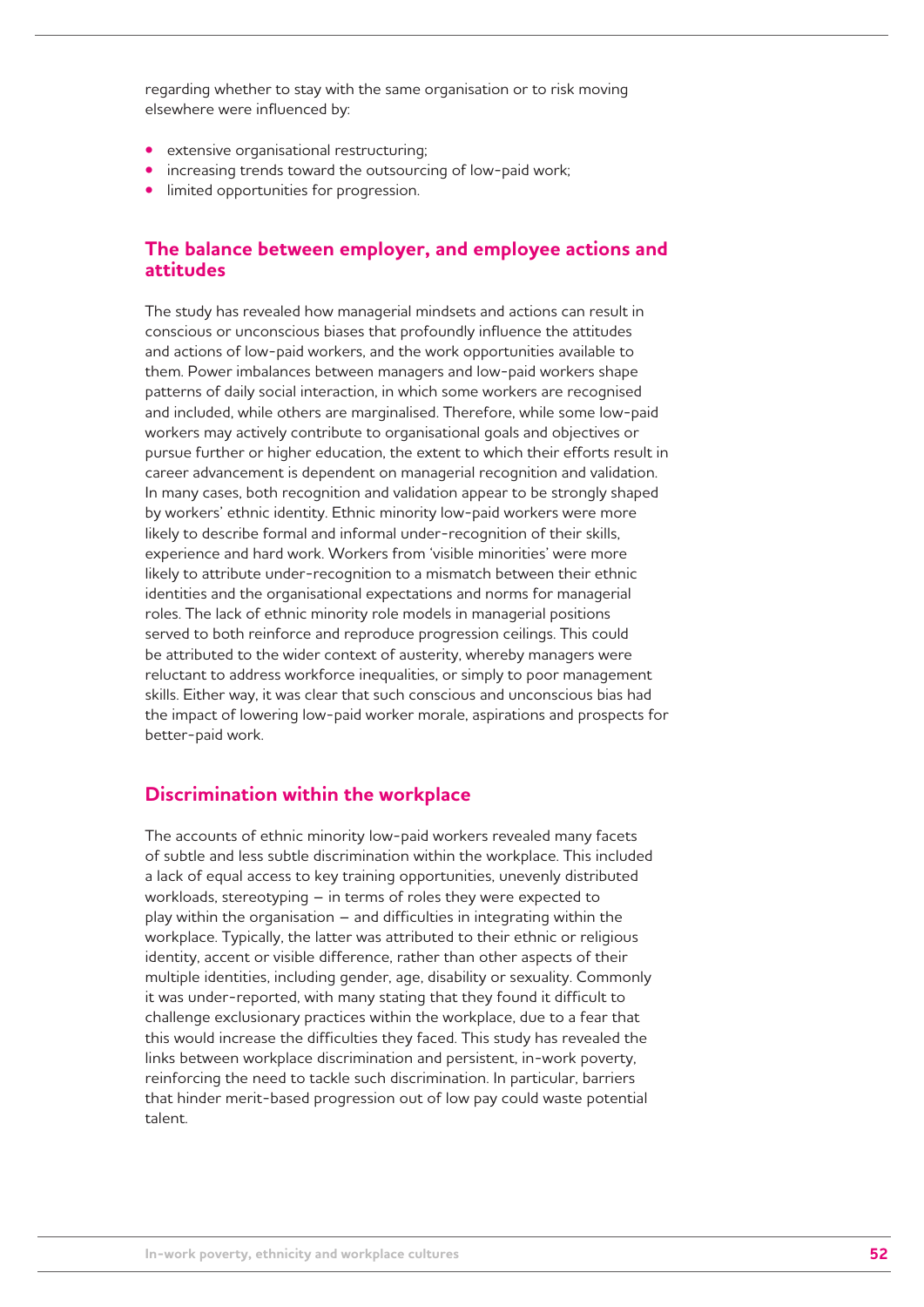# **Towards more progressive and inclusive workplace cultures**

Our focus now turns to measures that support workers in progressing to better-paid work, and towards greater workplace equality of opportunity in the wider context of social justice, corporate social responsibility and compliance with the legislation. There were signs of some good practice that might foster a positive workplace climate for low-paid worker progression in the case study organisations (see Chapter 3). Seven main areas are considered, along with references to useful approaches and examples of good practice:

- widening access to developmental opportunities;
- **•**  enhancing the role of managers in supporting staff;
- encouraging social interaction in the workplace;
- **•** implementing positive action strategies;
- **•**  equality proofing of procurement policies;
- benchmarking and monitoring of equality data;
- **•**  community engagement and collective mobilisation.

## Widening access to developmental opportunities and creating a culture of working to learn

In terms of boosting developmental opportunities for all low-paid workers, our findings suggest the need to invest in a variety of learning opportunities, underpinned by a cultural shift towards 'working to learn' (rather than 'learning to work'). In one NHS Trust, such support was viewed within a framework of lifelong learning. These approaches should be based on an awareness of the diversity of the low-paid workforce, in terms of existing skills and qualifications. For instance, in our sample, White British or White Scottish low-paid workers were more likely to possess few, or no, educational qualifications; ethnic minority workers who had grown up in this country were more likely to hold level 2 or 3 qualifications from school and/or further education colleges; while many recent migrants held degrees. The extent to which this may be generalised is not known.<sup>3</sup> yet such diversity indicates the need for more nuanced strategies to low-paid worker progression. At a national level, the longstanding issue of scrutinising the transferability of overseas qualifications remains relevant.

As noted earlier, the demand for workers with low skills has been estimated to be declining. High-quality apprenticeships could be an important feature of employer efforts to create 'working to learn' workplace cultures and raise skills. Modern Apprenticeships, covering a range of employment sectors, are a key government-funded means of promoting employability, and their numbers are set to increase. The Apprenticeships offer people over 16 a combination of paid employment, workplace training and off-the-job learning to enable them to gain new skills and recognised qualifications. While their quality has come in for criticism (National Audit Office, 2012), our research has presented several examples of them working well. However, our research has also reflected how apprenticeships are geared more towards younger, new entrants to the labour market, rather than longstanding staff; and reflected a view that it was easier to support the progression of new, younger, entrants. While youth unemployment is, and should be, a key concern (Chartered Institute of Personnel and Development, 2012); the potential of apprenticeship-type programmes to support the progression of existing (and older) low-paid workers should not be overlooked. There was also HR interest in the potential for unionlearn to support such workforce development initiatives.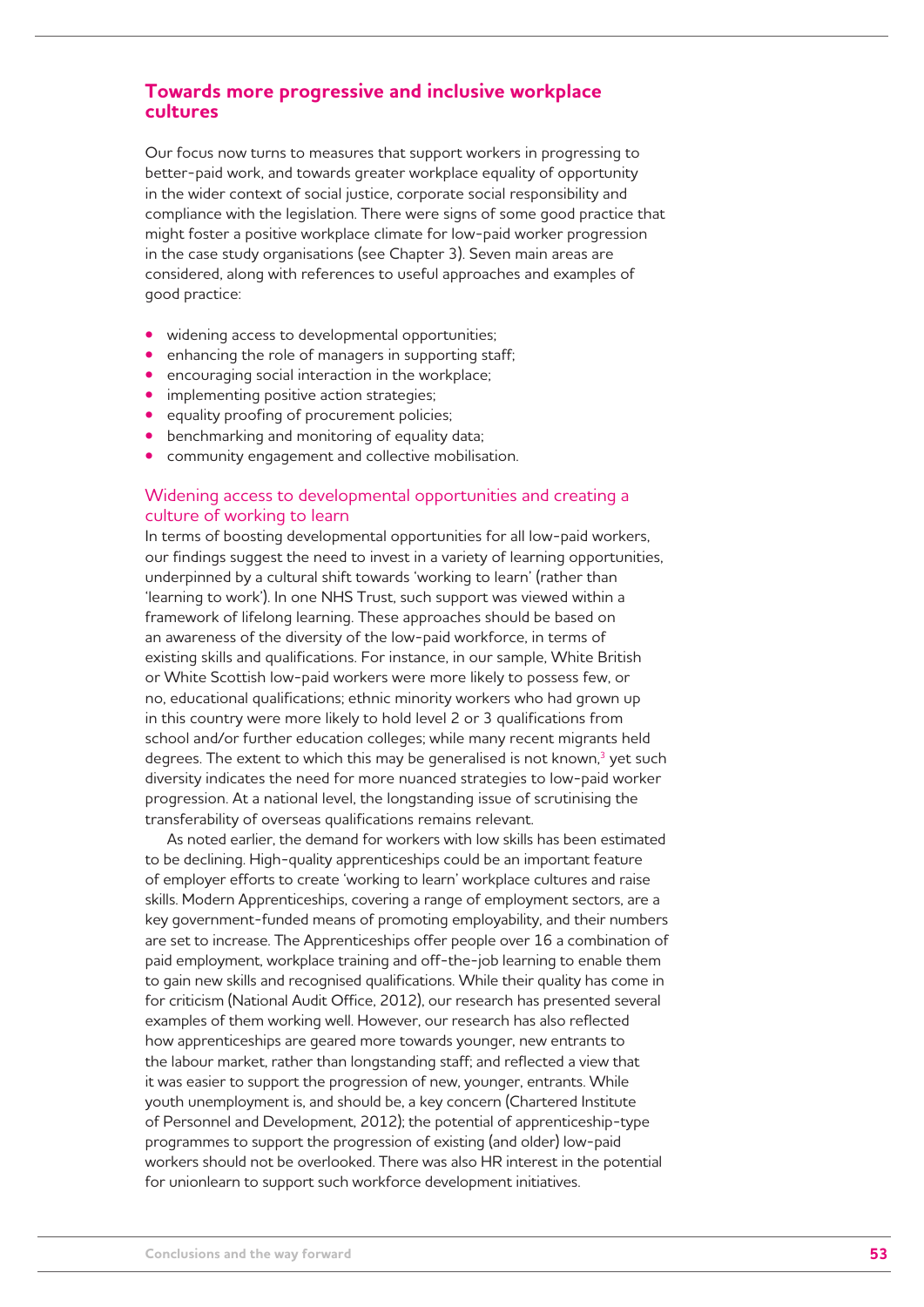Generally, supporting individuals from all ethnic backgrounds to take up vocational or other accredited qualifications, including through flexible working arrangements, potentially facilitates progression. However, fostering working-to-learn approaches is not only about qualifications and credentials (Felstead *et al.*, 2009). Informal on-the-job training, coaching, mentoring, secondments and placements offer additional possibilities for workers to increase their skills, with social relationships being a key vehicle for learning and development. This could be supplemented by a strategy of supporting internal applications and including relevant work experience in place of an over-emphasis on formal qualifications in the promotion process. One example of good practice in supporting routes into middle and senior management is described in Box 2. Higher ethnic minority representation at managerial levels plays an important role in signalling that it is possible for individuals from diverse ethnicities to progress through the organisation. It may also contribute to more managerial support for progressing ethnic minority workers.

### **Box 2: Talent Pools**

One case study council was in the process of introducing Talent Pools in order to help address the under-representation of ethnic minority communities in senior roles. The aim was to provide a non-qualification route to progression into middle and senior management grades, so helping to inject greater flexibility in progression requirements, while maintaining the principle of progression on merit. As part of a blended learning approach, staff recommended to the Talent Pool are to be provided with opportunities for work shadowing, secondments, project work, soft-skills training and coaching. These development opportunities are to be tied to an individual learning and development plan tailored to an individual's specific needs and, where possible, career aspirations.

Given the limitations of PDR processes discussed in Chapter 4, access to independent career advice within the organisation plays an important role. While less effective PDR processes negatively impact on low-paid workers from all ethnicities, ethnic minority workers are likely to be particularly affected, given their tendency to be cut off from informal flows of information. Publicising vacancies is essential, but low-paid workers may also need to be encouraged to consider vacancies that are not directly related to their current role:

"The policy is … that we should advertise all jobs internally … but I don't know if the Latvians, the Lithuanians and whoever else have this experience in their own country, would be sitting here thinking, actually I could do that. So should we not be encouraging them? I think so.''

#### NHS2, manager

It is also important to raise awareness of rights to apply for promotion, grants or bursaries, supported by explicit articulation of equal opportunities policies in these areas within organisations. Low levels of confidence among ethnic minority workers, as reported by some workers and managers, reinforce the case for providing personal support with job applications,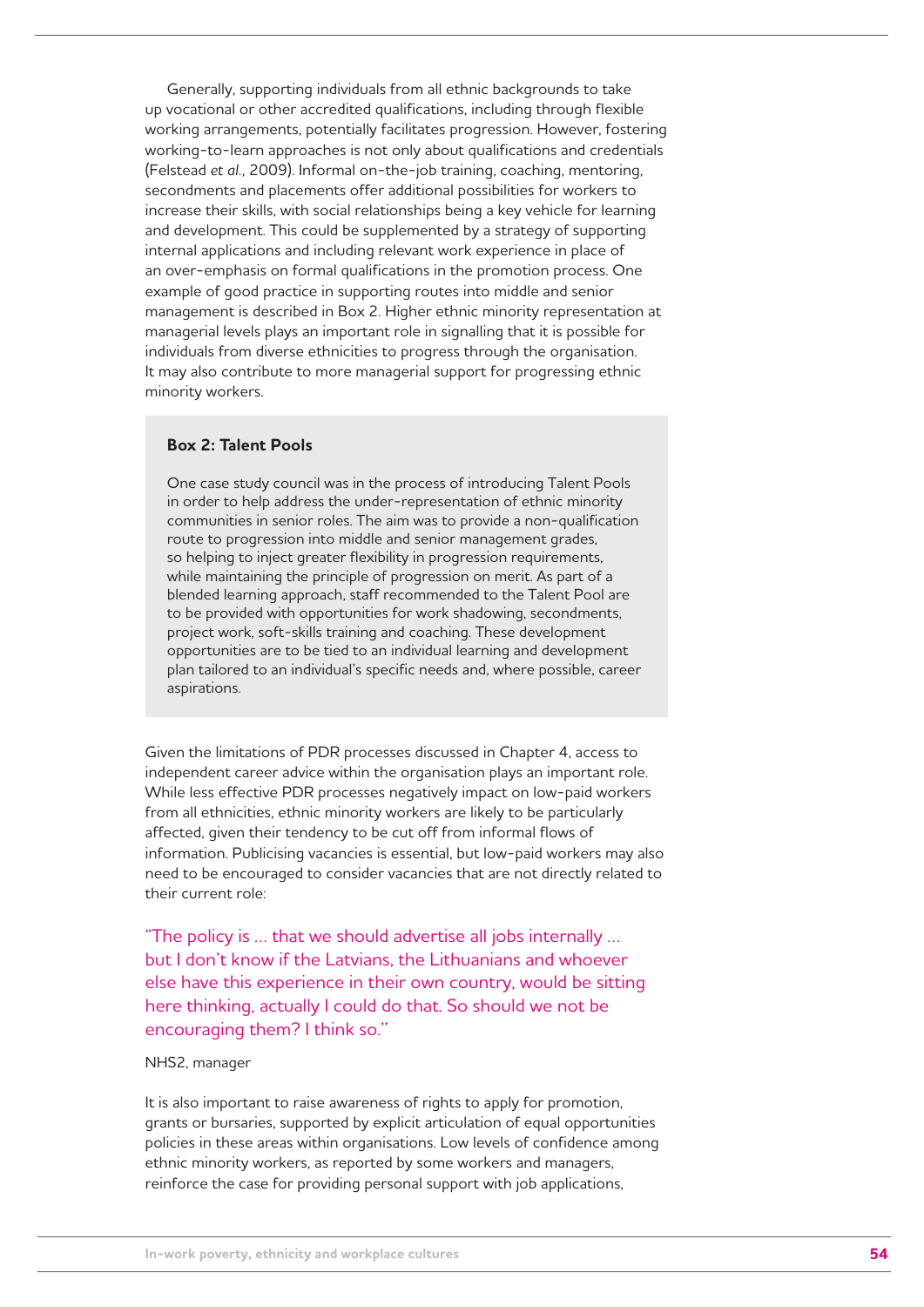including CV and interview preparation. This might be supported by HR for internal promotion applications, and by agencies such as Jobcentre Plus in initial recruitment processes. In the past, Jobcentres have had an Employer Engagement Strategy which aimed to provide a high quality, consistent service to employers and to get clients to work, particularly those at disadvantage in the labour market (Joyce *et al.*, 2006). Equality and Diversity Managers and Specialist Employment Advisers were roles developed in support of this strategy and helped to develop awareness of diversity issues. As implied in previous research (Hudson *et al*., 2006), support for these kinds of role can increase the scope for Jobcentre Plus to work with employers on diversity issues that engage with the disadvantage of some ethnic minority communities.

Many recent migrants recognised the need to acquire fluency in English as a means of progressing out of low-paid work. Examples of supportive workplace practices included the provision of work-based classes in one NHS Trust and bespoke English classes for a refugee trainee in Housing2. Such creative interventions are particularly important in the context of stakeholder concerns about a lack of supply of English language provision in Areas 1 and 2 (despite the emphasis on English skills in policy discourse on social integration and community cohesion).

Other factors to be taken into account in ensuring equal access to progression and promotion opportunities are the specific needs of women and disabled people. For instance, support for working mothers, including (lone) ethnic minority mothers, may take the form of facilitating access to affordable childcare (e.g. on-site crèche provision or childcare vouchers) and allowing flexitime. In terms of progression, more part-time jobs at higher levels might allow women in particular to fulfil their career-related aspirations alongside caring responsibilities. Disabled people might need to be supported by providing the equipment or help they need, and attention paid to ensuring due representation in the short-listing process.

More generally, different levels of (computer) literacy and shift patterns need to be considered in terms of ensuring more equal access to progression opportunities. For those on short-term contracts, more can also be done to support continuity of employment:

"If I'm Fred and I work in a contract near London Bridge, it may be that I need to go to another contract for the next opportunity, and I think we could do more creating, promoting those opportunities on other contracts."

#### FacilitiesCo1, HR manager

Key areas for action here include facilitating networking opportunities between staff in different departments and at different levels of the organisation. However, there is also the need for increased awareness of the discriminatory nature of informal recruitment processes. These appear to favour White British or White Scottish individuals over ethnic minority individuals in some of our case study organisations.

#### Enhancing the role of managers in supporting staff

As already discussed, the role of managers in supporting and encouraging staff to progress, and supporting equal opportunities, was seen as crucial by low-paid workers and some (though by no means all) managers. It is a longstanding theme in the workplace literature (Collinson *et al*., 1990; Greene and Kirton, 2009):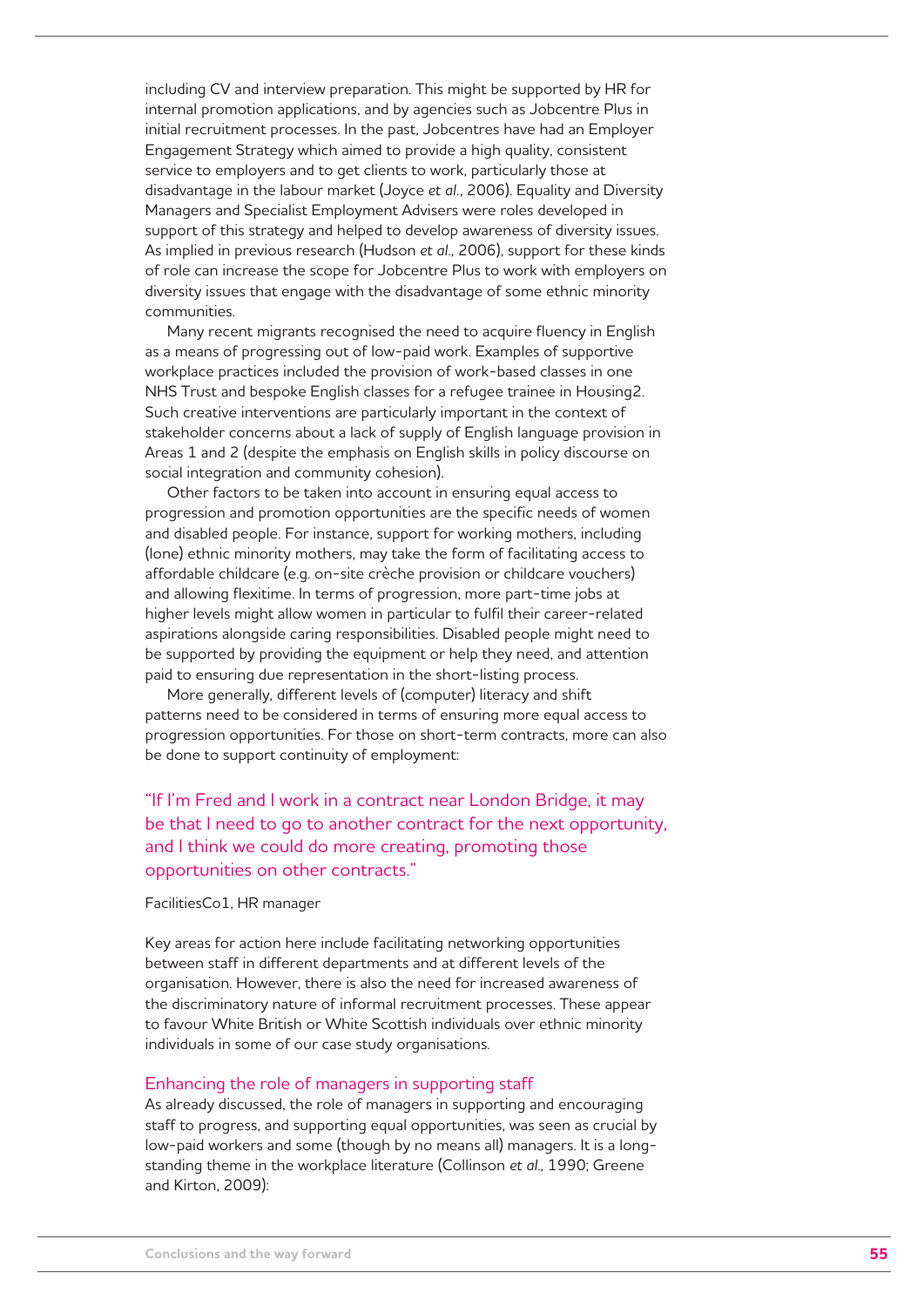"It comes down to having quality managers who are well educated in these issues. They're up to date with what they are required to do, what their obligations are, how the policies should be applied and stick to it … that's where the frontline interface is … And then others will, hopefully model themselves on that.''

### NHS2, HR manager

As part of this, managers had a key role to play in supporting access to developmental opportunities for both the current job and beyond, and acting as role models for continuous professional development. As in Council1, this could include identifying skills that could be transferred to other roles or departments to support deployment policies that accompany workplace restructuring or downsizing.

To support this, the availability of training that enabled managers to incorporate equal opportunities as an integral part of their role was advocated:

"You need to consider this alongside everything else you do … The ethos is try to not to see things in boxes, but try and see … things in the totality, think about the legislation, make sure that you are practising appropriately."

#### NHS2, HR manager

Greater emphasis on the managerial role in recognising potential among the low-paid workforce could also be reflected in Performance Development Reviews (PMRs).

Supporting career progression also involves removing informal blocks to progression – an issue identified by both managers and low-paid workers as discussed in Chapters 3 and 4. With specific relevance to ethnic minority workers in low-paid roles, it is important to ensure that organisational processes do not 'trap' them due to their links with specific communities and ability to communicate in languages in addition to English. It also involves ensuring that workload is fairly distributed in terms of both volume and complexity. This was an issue identified by several low-paid ethnic minority workers who felt that while expectations were higher of them, formal recognition of additional responsibility placed on them was lacking.

#### Social interactions, staff forums and bullying in the workplace

Chapter 4 discussed the importance of the relationship between low-paid workers and their managers, indicating the scope for positive relationships to contribute to better developmental opportunities, and negative ones to constrain such opportunities. Such evidence highlights the need for managers to ensure that their personal dispositions to low-paid workers, whether positive or negative, do not lead to the staff they manage being unfairly treated in terms of opportunities for career development and progression. Such awareness might be facilitated by equalities training or toolkits that illustrate the impact of conscious and unconscious bias in the workplace.

The research explored the existence and usefulness of staff forums organised around equalities groups. Such forums were at various stages of progress in NHS1 and NHS3, Council1 and Council2, and Housing1 and Housing2. Among the benefits identified by both managers and low-paid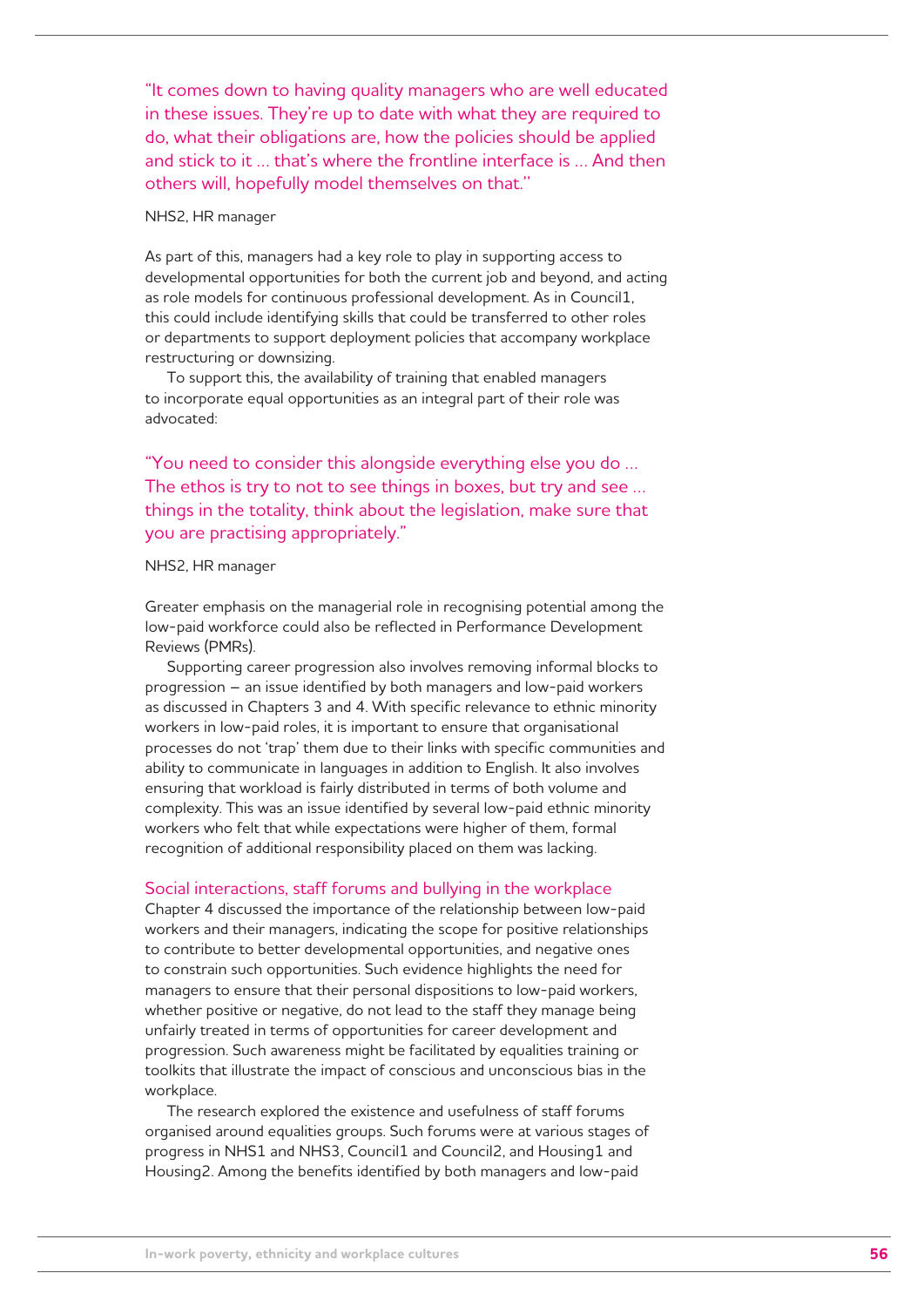workers was the potential for such forums to provide a collective voice on organisational policies and practices that might impact adversely on certain groups. Well-organised and resourced forums could also play a useful role in facilitating organisational change and promoting more inclusive workplace cultures, for example through highlighting, more generally, issues that were difficult to raise at an individual level, and by providing a mechanism for peer support and 'the powerful' to engage with 'the powerless'. As an example of a positive outcome identified by a staff forum for women, Housing2 reported that it was investigating the potential to introduce childcare provision within the organisation. Other benefits that were cited were the role of such forums in reducing isolation and marginalisation in the workplace, supporting research by Bhavnani and colleagues (2005). These findings also strike a chord with those presenting formal and informal peer support mechanisms as a complement to management support and guidance through progression pathways (UKCES, 2012). However, not all ethnic minority employees were aware of the existence of such forums in the organisations concerned, or felt the need to become members of such groups. One view was that membership of such groups by workers from ethnic minority groups could be counter-productive in emphasising 'difference' and 'outsider' status. Another issue raised was that the organising of staff forums required adequate resourcing in order to be effective and inclusive. There were particular challenges around the inclusion of low-paid workers, for example, due to shifts or part-time work. Yet, on balance, there certainly seemed sufficient merit in exploring the value of establishing and supporting staff forums for low-paid workers. In the words of one HR manager:

"Having such a platform where [low-paid workers] can air their views and offer support to one another and maybe from corporate provided support, would be, I would say, to the advantage of the organisation. Staff engagement is quite key, not just to the morale … but even the outputs. Happy staff, happy patients."

#### NHS1, HR manager

Reinforcing the value of such forums as a support mechanism for low-paid workers, this study found that the worst manifestations of negative personal relationships are the incidents of bullying and harassment perpetrated by managers. Such incidents contribute to unhealthy work environments, lower staff morale and hinder career development. Although managers in our case study organisations believed that adequate policies and processes were in place to prevent and tackle bullying and harassment, low-paid workers in some of our case study organisations told a different story, recounting mainly incidents of verbal abuse. One of the main solutions advocated by such workers was the opportunity to make complaints in confidence and the need for ongoing vigilance:

"Sometimes they have a meeting … and no-one is speaking. No-one says a word because the person bullying you is in front of you …You have to keep an eye on everyone … even someone who has worked there for 20 years … especially when someone worked long, they know all the tricks … Listen to people and let people talk … take it (feedback) from every colleague."

Vietnamese woman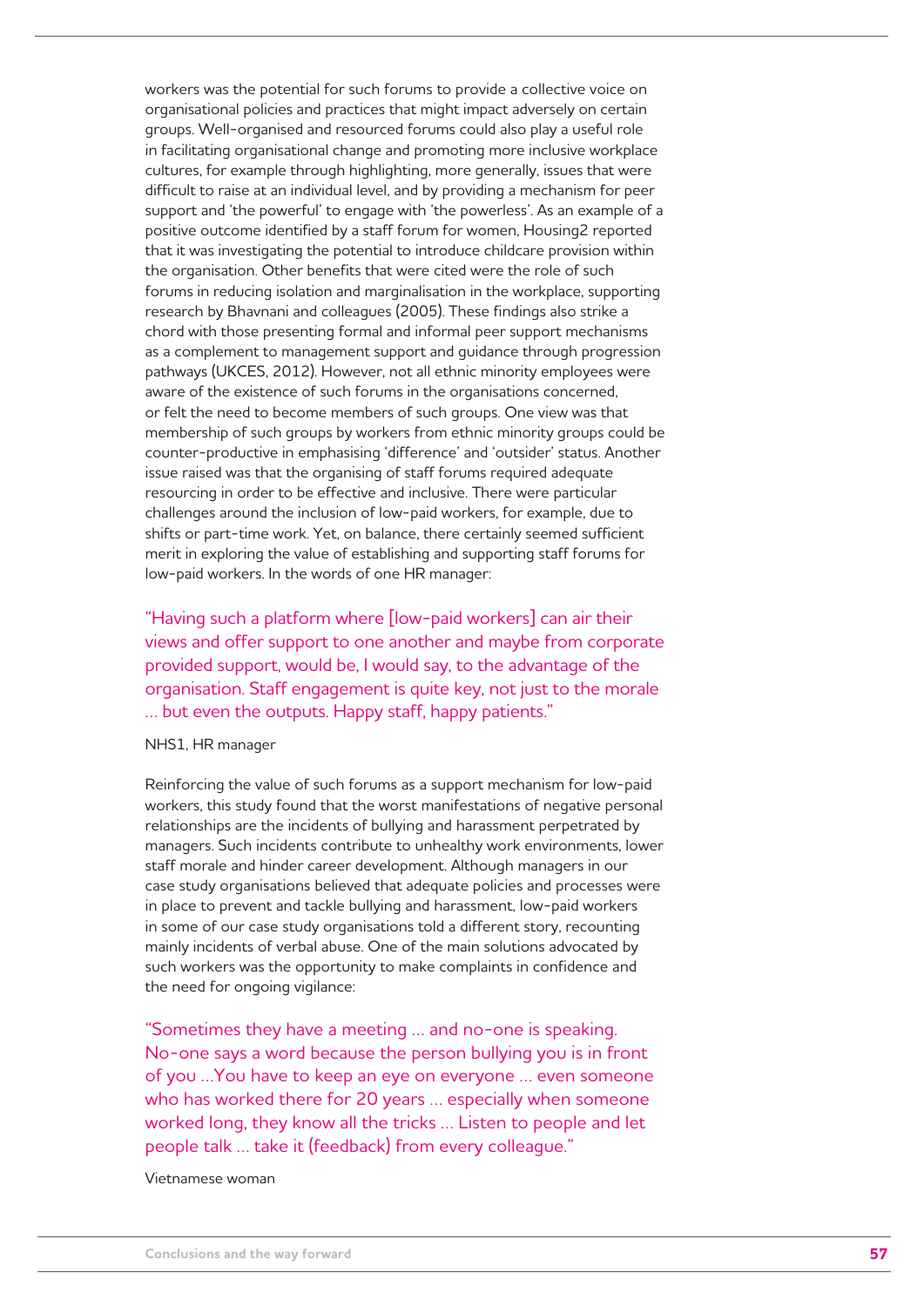Suggestions for addressing bullying or harassment included contacting unions or, more rarely, reporting such incidents to senior managers or noting such incidents for future action if necessary:

# "As ethnic minorities, we have a duty ourselves, as well to bring these things up, talk about it … Maybe in taking note when things happen."

#### Zimbabwean man

As an example of good practice, the international hotel chain case study provided an anonymous helpline to enable staff to report anonymously incidents of bullying or harassment, which would be brought to the attention of the management. Box 3 illustrates another example of good practice, this time within the NHS, to tackle bullying and harassment.

## **Box 3: Embedding Dignity at Work policies into workplace practice**

Dignity at Work policies have been introduced in the NHS in response to concerns about bullying and harassment in the workplace disproportionately affecting ethnic minority groups, and their reluctance to approach HR. For example, HR in NHS1 found that staff with complaints about bullying wanted to have someone to talk to in confidence about their experiences, rather than going straight into a stressful formal grievance procedure. Following advice from the Royal College of Nursing, a Dignity at Work Charter was developed, with trade union support, outlining desired values and behaviours. A training programme was devised for volunteer Dignity at Work advocates, supporting their skills development in listening to staff complaints, and providing advice and counselling. An extensive communications programme was planned across the Trust to raise awareness of the Charter, which was introduced to all new staff in mandatory inductions. Training sessions were run for middle managers to ensure their buyin to the Charter and Dignity at Work model. The aim was to roll out Dignity at Work advocates across the whole Trust to embed the model into workplace practice.

### Positive action

The potential for positive action to counter labour market discrimination in recruitment and promotion among ethnic minority workers has been established in UK law since the 1970s. Under the Equality Act 2010, the key form of positive action is the voluntary use of measures to enable persons who share 'a protected characteristic' (e.g. race/ethnicity or gender) to take full and equal advantage of opportunities in, for example, jobs, education and training; without this action they would remain disadvantaged.

The specific challenges faced by ethnic minority workers provide a powerful case for considering positive action to contribute to a level playing field.

Concurring with previous research, our study found that while positive action strategies have proved highly successful in improving opportunities for labour market progression, the understanding of the term is variable (Kamenou *et al*., 2012). When explained to them, many managers agreed with the need for measures to enable individuals from disadvantaged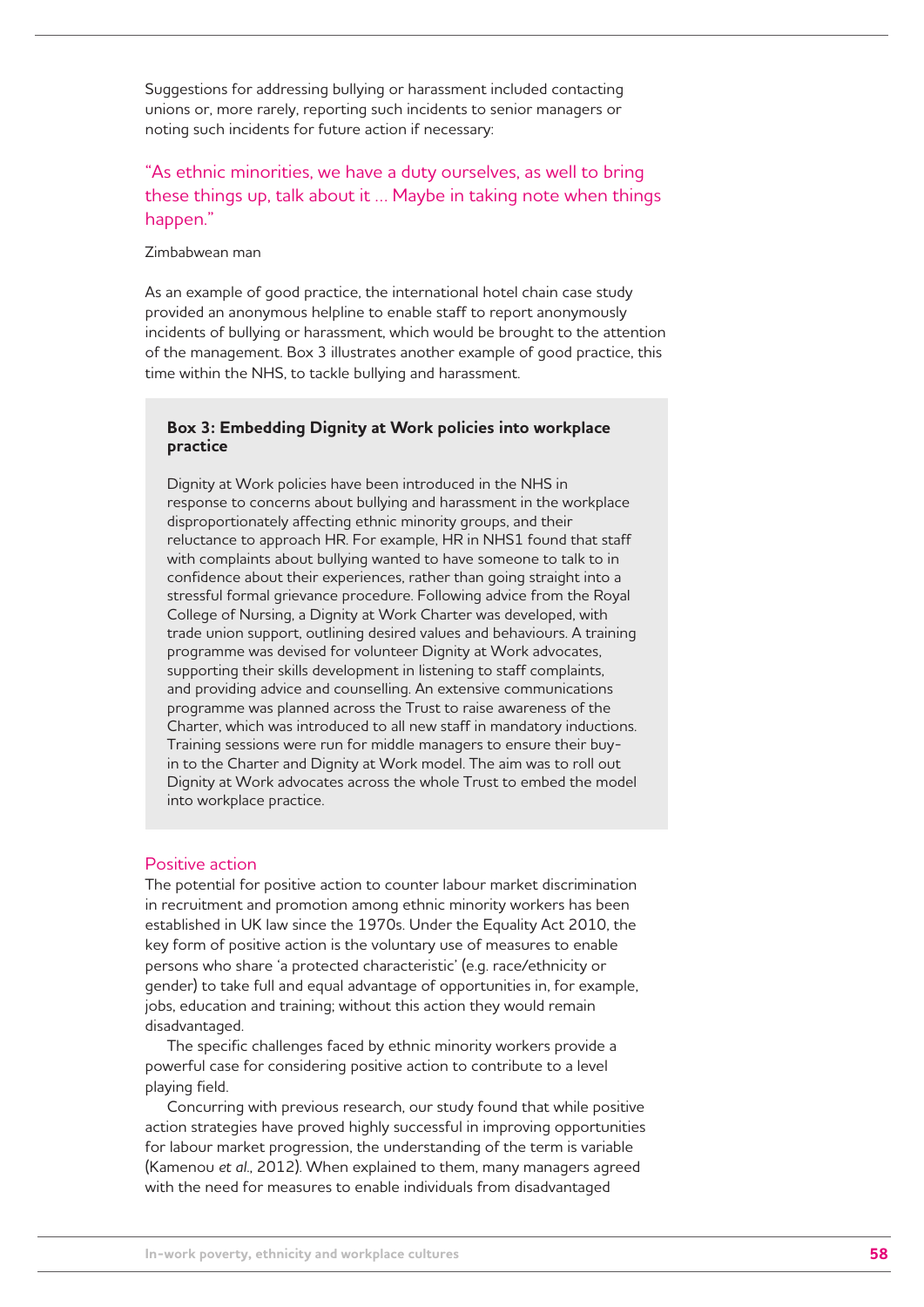backgrounds to compete for jobs on an equal footing. As pointed out by an ethnic minority low-paid worker:

"The most deprived people are going to stay deprived, if there is no support … we don't have people in our families whose higher income can support us, so who do we turn to? … If we don't get the right support … we are just going to stay at the bottom.''

Council worker, British Bangladeshi woman

Such action can take the form of targeting under-represented groups for specific work-based learning opportunities and support, such as traineeships, as illustrated in Box 4.

## **Box 4: Positive Action – PATH Trainee Schemes**

PATH Trainee Schemes are an example of long-standing forms of positive action to increase ethnic minority workforce representation, and were practised by both Housing1 and Housing2. Typically, PATH trainees work part-time for their employer, learning on the job in different parts of the organisation while also studying for a housing qualification on a part-time basis. Although there is no guarantee of a job at the end of the traineeship, many do get a job with the housing association. Currently such schemes act mainly as a means of recruiting ethnic minority employees, but there is undoubted potential to extend them to address 'glass ceilings' to managerial posts within the housing profession.

Another way in which positive action can be taken is through Modern Apprenticeships. Box 5 explains how one such scheme works and the impact of the programme. Given high levels of poverty in certain ethnic groups, the emphasis placed on such schemes and their potential to provide a structured route into employment, more attention should be paid to publicising such schemes in areas with a high concentration of ethnic minority communities. This can be undertaken through outreach activity, as in one NHS Trust. Similar outreach activity can also be extended to other under-represented groups, for instance, women and disabled people.

## **Box 5: Modern Apprenticeships – the NHS Cadetship**

The NHS Cadetship scheme is an example of a Modern Apprenticeship targeted at school leavers. It provides a pathway to a degree in nursing through part-time work in a hospital and part-time study over a 3-year period. Analysis of this scheme revealed that the aspects that facilitated successful completion of the programme included the assignment of workplace mentors to each apprentice and supportive line managers. Reported benefits of participating in the scheme included enhanced confidence, extended social networks, opportunities for learning on the job, experience of engaging with the public and other transferable skills, in addition to routes to permanent employment.

In contrast, perceptions of provisions for 'tie-breaker' situations under the Equality Act 2010 found mixed responses. The provisions allow for an under-represented candidate to be privileged over a White British or White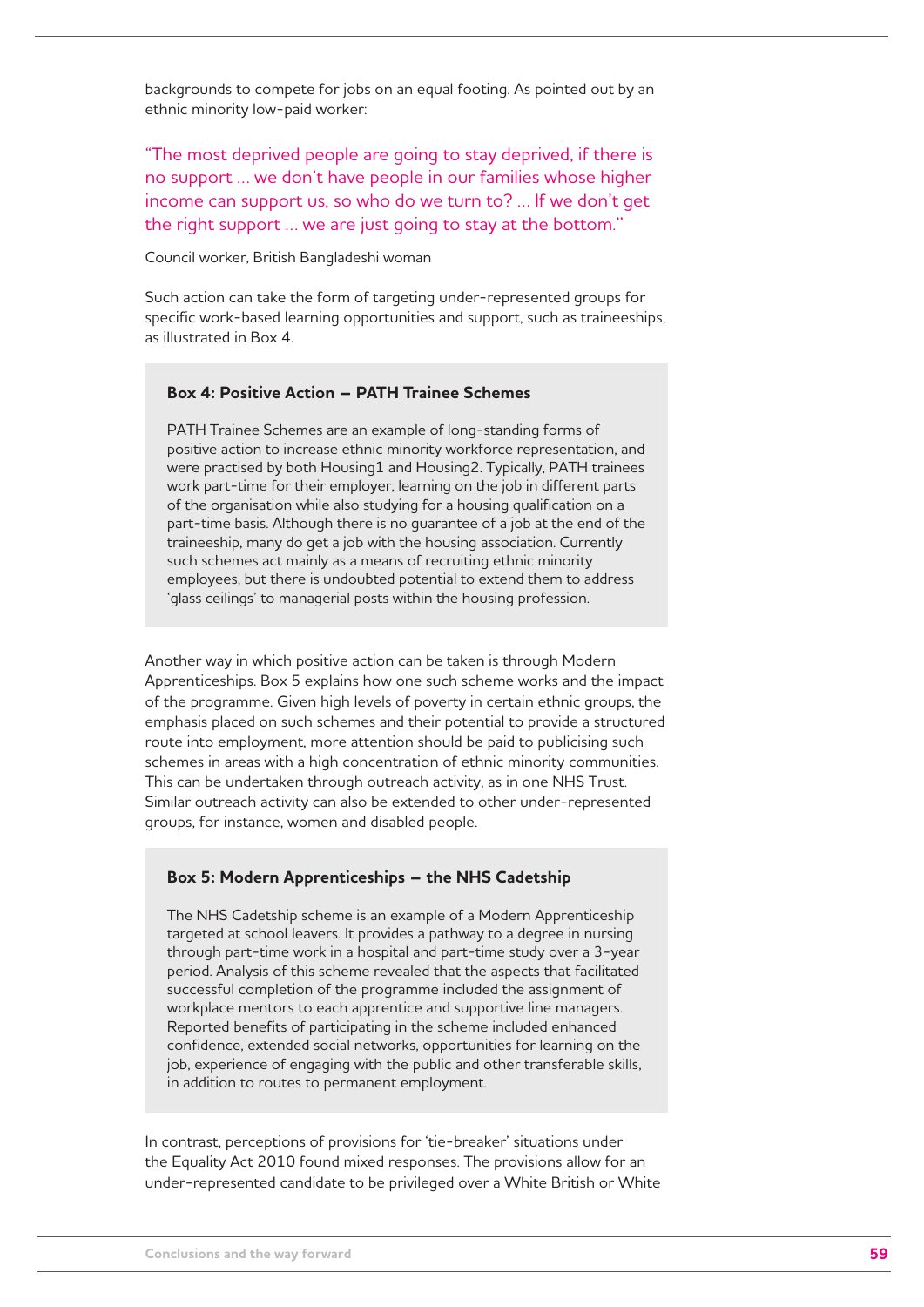Scottish candidate when two equally qualified candidates apply for a post. Reasons in favour of implementing such legislation included the potential to promote an ethnically diverse workforce and counter organisational tendencies to discriminate against ethnic minority applicants. Reasons against this included the potential for this measure to be viewed as taking jobs away from the majority population and undermining the credibility of the ethnic minority job holder. Alternatively, in situations where two candidates appeared to be equally qualified, suggestions included closer scrutiny of the requirements of the job and further appraisal of the relative merits of the two candidates.

#### Equality proofing procurement policies

A recurring theme in the deliberative workshops was the importance of equality proofing procurement policies. In neither facilities management case studies, typical of organisations currently meeting the demand for outsourcing, did equal opportunities appear to be a high priority. There also seemed to be a lack of awareness of good practice. While the facilities management companies had equal opportunities policies in place and clearly outlined a business case for diversity, they were arguably the least developed in terms of their implementation of these policies. We have also seen that informal recruitment practices appeared to be common in one of the facilities management companies.

These insights suggest that a potential agenda for change in workplace cultures and practices, particularly for public sector organisations, involves promoting equalities practices in supply chains. That is, seeking to influence the equal opportunities climate for low-paid workers who are potentially disadvantaged by the fragmentation of work and employment noted in Chapter 1. Only one of our case studies, Housing1, had a formal policy of cascading equalities requirements into supply chains. In NHS1, several managers felt that it was important to try to incorporate outsourced workers (e.g. porters, cleaners, security) into its emerging cultural change strategy:

# "There is the stuff I'd like to do more around the contracted staff, ideally around those supply chains as well. We should be an ethical employer in that sense."

#### NHS1, senior manager

The Equality and Human Rights Commission has produced good practice guidance around the mainstreaming of equalities in procurement, drawing out its relevance to meeting the requirements of the Public Sector Equalities Duties (Equality and Human Rights Commission, 2013). The potential for procurement to also engage with fair pay is illustrated by public sector examples of employers encouraging businesses and services with which they deal to adopt the Living Wage (see Chapter 3).

## Bench-marking, monitoring of equality data and mainstreaming of anti-poverty strategies

Another area for development that would enable organisations to review opportunities for progression among low-paid workers from all ethnic backgrounds is through ethnic monitoring and benchmarking of workforce data, including promotions and take-up of training and development opportunities. This should include the position of women, including ethnic minority women, who have higher rates of unemployment than ethnic minority men and white women. Among public sector organisations,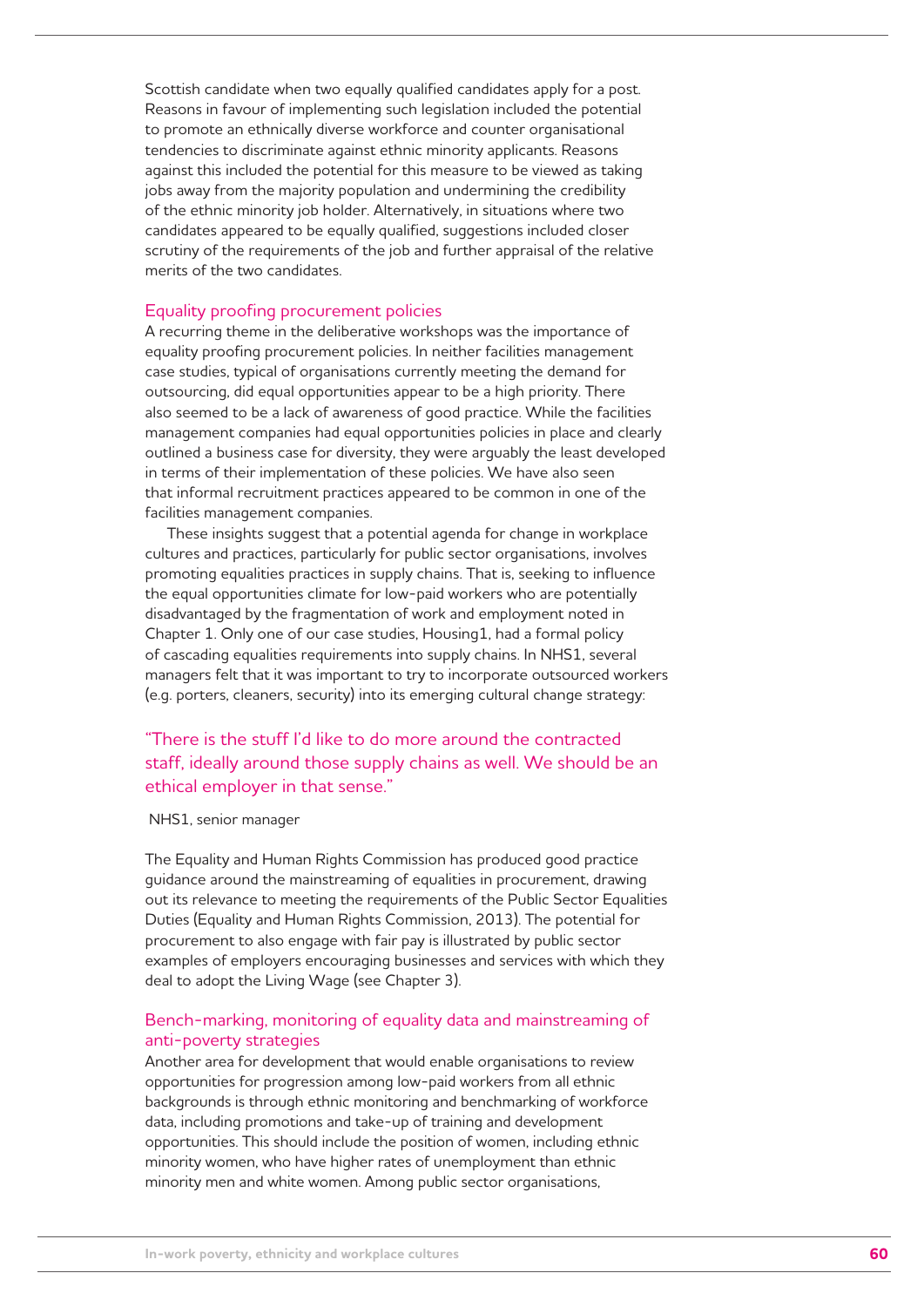this would ensure compliance with the Equality Act 2010, which places requirements to monitor and report on actions across their diversity strands. However, as a report by the EHRC (2012b) on publishing equality information points out, the collection (and review) of data is only useful if it informs decisions about policies and practice. One example of this might be outreach work or worklessness initiatives in particular geographical areas, where ethnic minority groups are heavily concentrated, as was being planned by Housing2.

At a local authority level, analysis of equality data on employment statistics should be used to inform anti-poverty policies and strategies, so helping to ensure explicit links between action on tackling worklessness and low pay–no pay cycles and labour market inequalities. At a national level, such data should be used to inform policy debates about the sensitivity of anti-poverty strategies to all sections of the population, including ethnic minority communities. This would help ensure clear and explicit links between anti-poverty and equality strategies. It is an area that should receive greater attention, given the considerable overlap between the groups of people with which both strategies are concerned.

## Community engagement and collective responses: a role for trade unions and community mobilisation

One potential area for development that would enable organisations to ensure that ethnic diversity is reflected at various levels of the workforce, and so counter potential bias against ethnic minority workers, is community engagement. The most common forms of engagement identified were proactive promotion of opportunities to people who may not be fully aware of the range and quality of jobs on offer. For example, managers from both the housing and health fields identified the need for more actively promoting the activities undertaken within their respective organisations, including among women from ethnic minority groups. More unusually, one housing association had engaged with a group of Polish tenants, initially as a means of assessing the impact of its new allocations policy. This led to the setting up of English classes for this group and the publicising of opportunities to gain access to grants and bursaries for further or higher education. The last example is illustrative of more sustainable forms of community engagement, which are more likely to influence organisational ethos and activities over time, and so merit greater attention.

To some extent, issues of low pay, lack of progression routes and informal discrimination in recruitment and promotion processes can be tackled through improving opportunities and support on an individual basis. In so doing, routes would be created that empower workers to move into secure jobs and up through the ranks according to their abilities and qualifications. However, in many cases a more collective strategy may be needed, where trade unions and community organisations campaign for a Living Wage, decent and equitable conditions at work, and for existing policies to be properly implemented. Such collective approaches are, of course, not without their challenges (Perrett and Martinez Lucio, 2009).

While the development of, and engagement with, staff networks and forums may help, difficulties in mobilising the workforce across different shifts and micro-workplaces, and overcoming language barriers, will need to be addressed. Good communication and leadership are crucial in developing a sense of solidarity among workers: a shared identity and confidence encourages people to challenge discrimination and gain access to better information (e.g. about wage rates, pay gaps, diversity monitoring and employment rights), perhaps using Freedom of Information requests in the case of public bodies.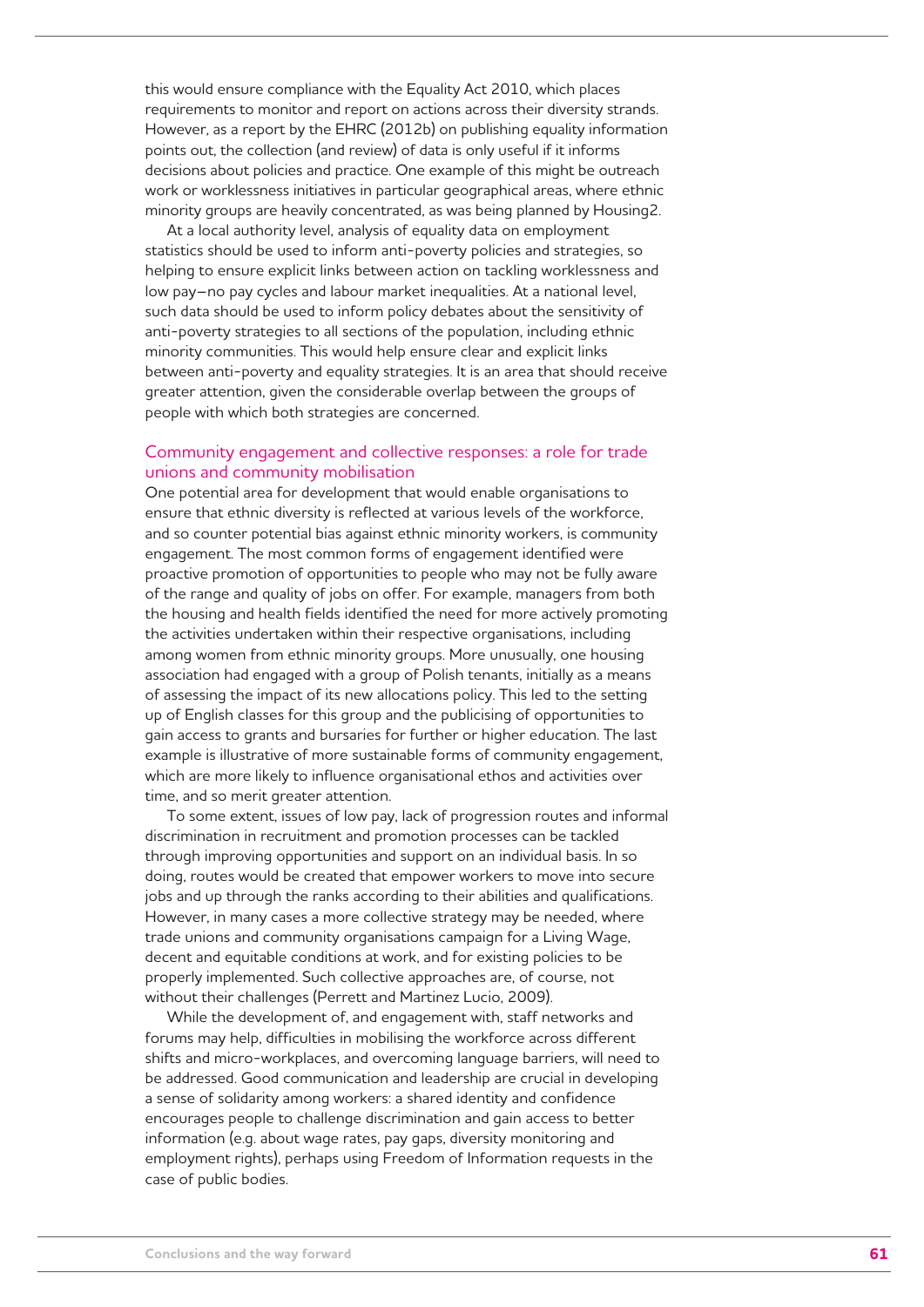By building up broad alliances involving a range of trade unions, local community and voluntary organisations, especially those concerned with poverty and race equality, workers may be able to exert a combination of collective pressure and evidence-based persuasion on employers to provide greater security, higher wages and fairer progression opportunities for ethnic minority workers. Links with agencies such as Citizens Advice Bureaux, law centres, local authorities' economic development or low-pay units, the Equality and Human Rights Commission (EHRC) and the Advisory, Conciliation and Arbitration Service (Acas), might supply useful information and advocacy in relation to legal frameworks and rights. Influencing key decision-makers to address low-pay issues – including temporary contracts – requires collective models of campaigning focused on a common set of demands. Such campaigning should be mobilised by champions outside, and change agents within, an employing organisation.

The next chapter presents recommendations to counter persistent poverty among low-paid workers, including ethnic minority workers.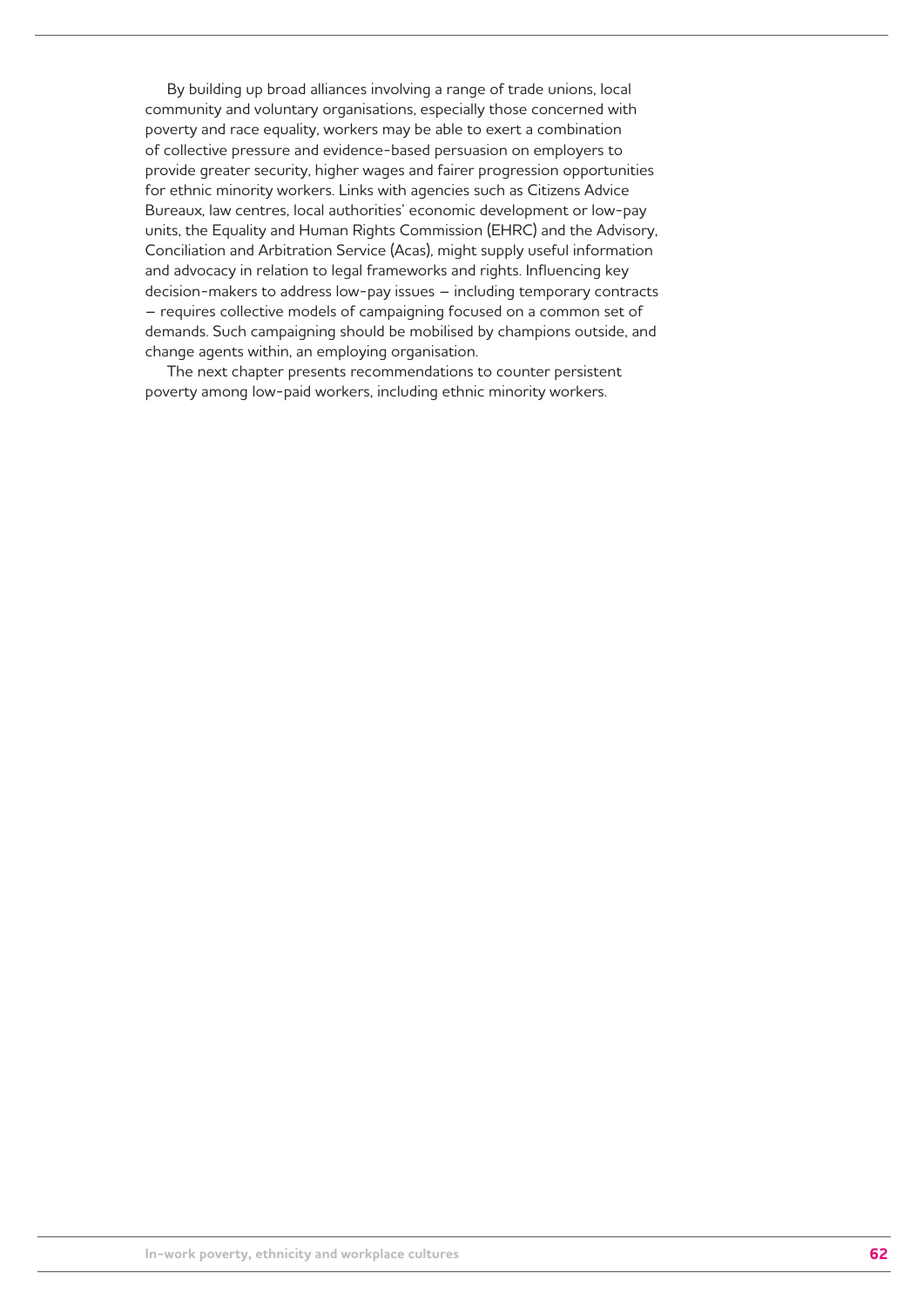# **6 RECOMMENDATIONS**

The following recommendations focus on the actions and support needs of large employers, who were the focus of this research, and other key stakeholders. As the gatekeepers to employment opportunities, employers have a crucial role to play in addressing in-work poverty and negative informal workplace cultures. Key stakeholders, including government, also have an important role to play in supporting and encouraging large employers to provide better progression opportunities for lowpaid workers of all ethnicities.

As noted in previous research (UKCES, 2012), while some employers do support progression for low-skilled workers, the challenge is to encourage more to do so. However, employers cannot tackle the issues alone; other stakeholders also have an important role to play. The recommendations engage with the personal, organisational and community-related barriers experienced by low-paid workers in general, as well as additional barriers encountered by ethnic minority workers (see Table 5). The recommendations reflect how entering into the spirit of the Public Sector Equalities Duty (and going beyond the bare minimum of activities) requires leadership and commitment to enabling low-paid workers to progress to better-paid work.

## What can employers do?

### *Taking a more strategic approach*

Employers should take a more strategic approach towards supporting career progression among low-paid workers from diverse ethnic backgrounds. Reinforcing the findings of previous research (UKCES, 2012), leadership from the top and clear organisational commitment is essential in fostering a culture of progression. Moreover, employers need to formulate action plans that address barriers to progression affecting all low-paid workers, as well as the additional barriers affecting ethnic minority workers.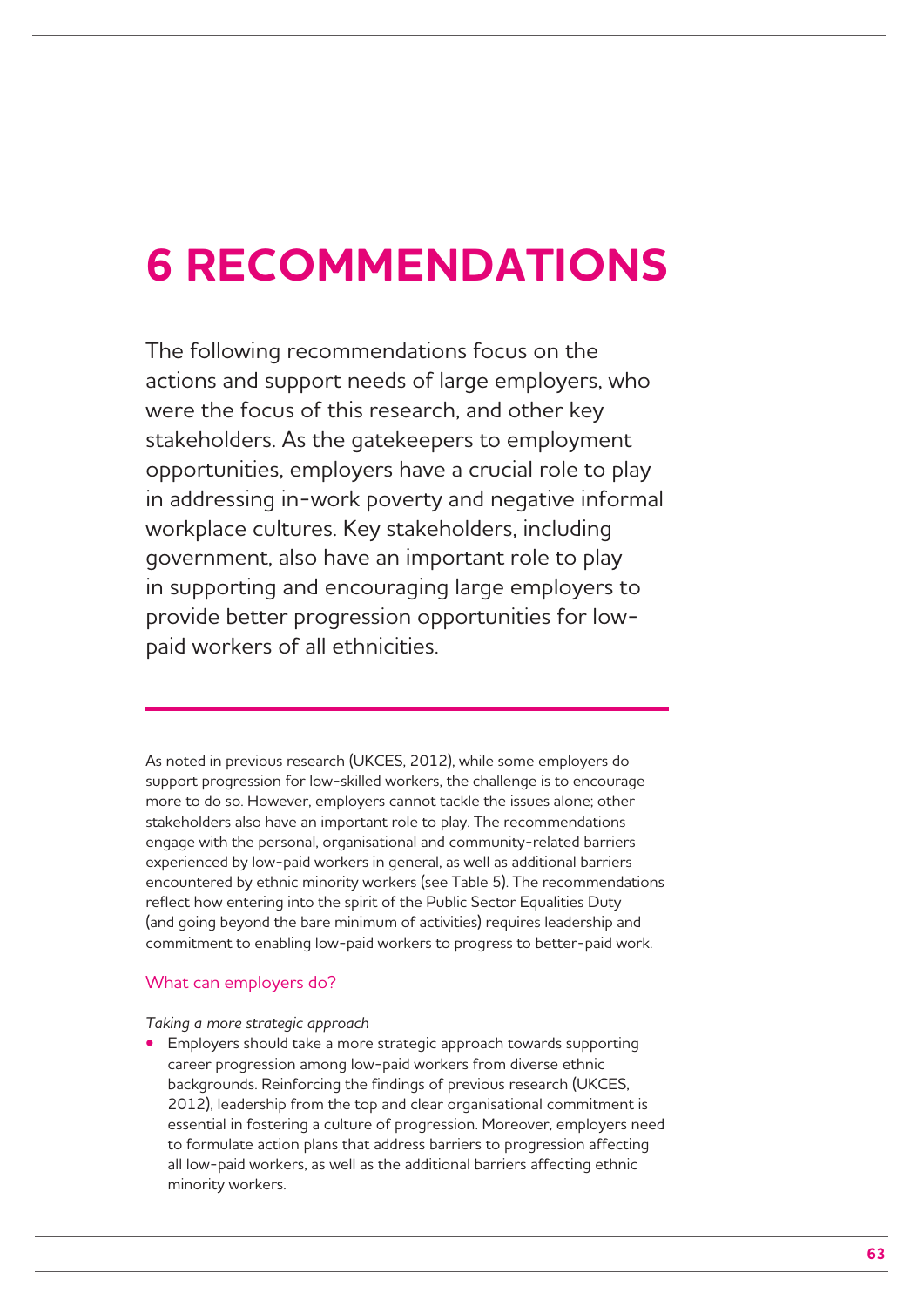*Addressing the barriers common to all low-paid workers* 

- Even those employers that have made considerable progress with equal opportunities and practices may need to address the issue of pockets of informal workplace culture within their organisation by raising awareness of the potential for exclusionary behaviour to limit developmental opportunities for all low-paid staff, and particularly those from ethnic minority groups.
- **•**  Providing developmental opportunities for all low-paid workers should be mainstreamed in the performance management systems. Managers' performance objectives should include team development and ensure an inclusive approach that supports the development of all team members.
- Employers should pay greater attention to building working-to-learn cultures. Opportunities for work-shadowing, coaching and mentoring are important in supporting cultures of progression for staff of all ethnic groups. This is part of the process of building in appropriate workplace support for training and promotion, with a view to enabling people to feel supported in taking steps to advance at work with their current (or a new) employer. Once established, these support structures should be evaluated to ensure that they are fit for purpose.
- **Employers should provide opportunities for low-paid workers to interact** with other employees in various organisational hierarchies, both within and across different departments.
- Procurement is an important tool for ensuring that low-paid workers providing outsourced services are supported to progress out of poverty. Policies that support progression and equal opportunities policies should be cascaded through supply chains and accompanied, where needed, by advice and support. They also need to be enforced, aided by active monitoring of contract performance that includes equalities progress and outcomes.
- Similarly, employers who have signed up to the Living Wage should promote it in their employer networks and supply chains, although the economic context of stagnation and austerity may hinder take-up.

### *Addressing additional barriers for ethnic minority workers*

- Employers should address the over-representation of low-paid ethnic minority workers. They need to be strongly encouraged to adopt benchmarking and monitoring. This pivotal activity should occur not just at recruitment, but also on progression, retention and development. Other employers should consider refining what they are doing, for example, by distinguishing between White British and Central and Eastern European migrant workers in ethnic monitoring data. On the basis of that data, they should formulate clear actions plans to address workplace inequalities and disadvantage.
- Employers need to be aware of the potential for unequal access to both formal and informal development opportunities among employees, and take measures to ensure transparency of access to such opportunities among all employees.
- Employers can take positive action to enable individuals from disadvantaged and ethnically diverse backgrounds to compete for more highly paid jobs on an equal footing. While some employers are taking positive action in some parts of their organisation, other employers need to understand and engage with the potential of positive action. Equalities training needs to increase understanding of the nature and value of positive action and how such action can be taken within the workplace, including effective communication to all staff on the reasons for such action.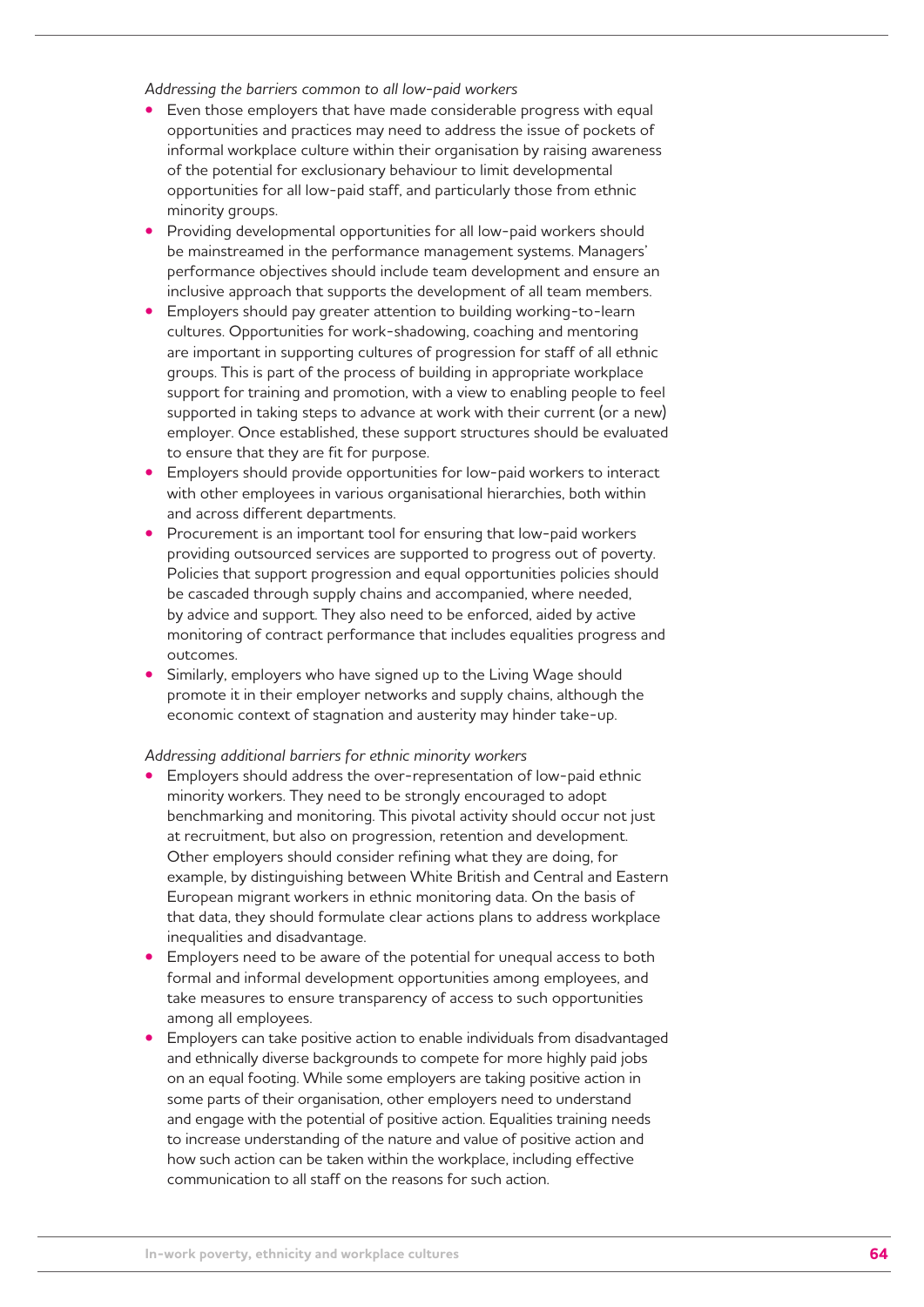- There is a need for ongoing training in equal opportunities policies, rather than such training being provided on an ad hoc basis. Toolkits may be a useful means of addressing hidden practices such as stereotyping that disproportionately impact on some ethnic minority workers.
- Employers should ensure ongoing vigilance and responsiveness to bullying and harassment, and other discriminatory practices in the workplace, including the use of confidential and safe mechanisms for reporting. Dignity at Work policies and related practices might be a vehicle for a wider organisational engagement with these negative aspects of workplace personal relationships. Dignity at Work advocates also provide scope for anonymous third-party reporting of bullying and harassment. This may help to overcome people's sense of vulnerability in reporting both the subtle and less subtle forms of discrimination that occur in employment relationships.
- Employers should consider setting up staff groups and networks within the workplace, including low-paid workers and equality groups. These structures can provide a forum for discussion on organisational policies and processes, where staff can build a collective voice on issues of concern. These groups should be adequately resourced and include mechanisms for communicating with senior managers. Where trade unions have a workplace presence, they have the potential to foster and support this activity. Such groups can also be a route into accessing mentoring, training and development opportunities, including peer support.
- Community engagement activity beyond the workplace should be supported to build links with local communities and to establish mechanisms for involving those communities in decision-making processes that impact on local services and employment opportunities. This activity should involve managers. Increased organisational understanding of a more diverse range of communities would also contribute to better workplace relationships.

### What can government agencies and equalities organisations do?

- **Preanisations such as Acas, EHRC, Race for Opportunity and Jobcentre** Plus need to be supported in the equalities work that they do with employers, including deepening understanding of the relationship between workplace cultures and progression opportunities. This may include developing employer guidance and toolkits, and sharing knowledge and experience with employers and each other.
- There should be support for increased employer awareness of good practice in benchmarking and monitoring. For example, through the work of Business in the Community's Race for Opportunity, and by engaging with in-work poverty, organisations can review how far different levels of the workforce reflect the local labour force, and how their practices affect employees of different ethnicities. Although the Race for Opportunity campaign is UK-wide, Business in the Community does not have an office in Scotland. This needs to be addressed so that stakeholders in Scotland are encouraged to engage with the Race.

### What can national and local government do?

Closer links between anti-poverty strategies and equality practices at the national levels are recommended.

**•** In England, the Ethnic Minority Stakeholder Group acts as a critical friend to the DWP in Westminster, on actions it might take to ensure ethnic minority groups do not face disproportionate barriers to achievement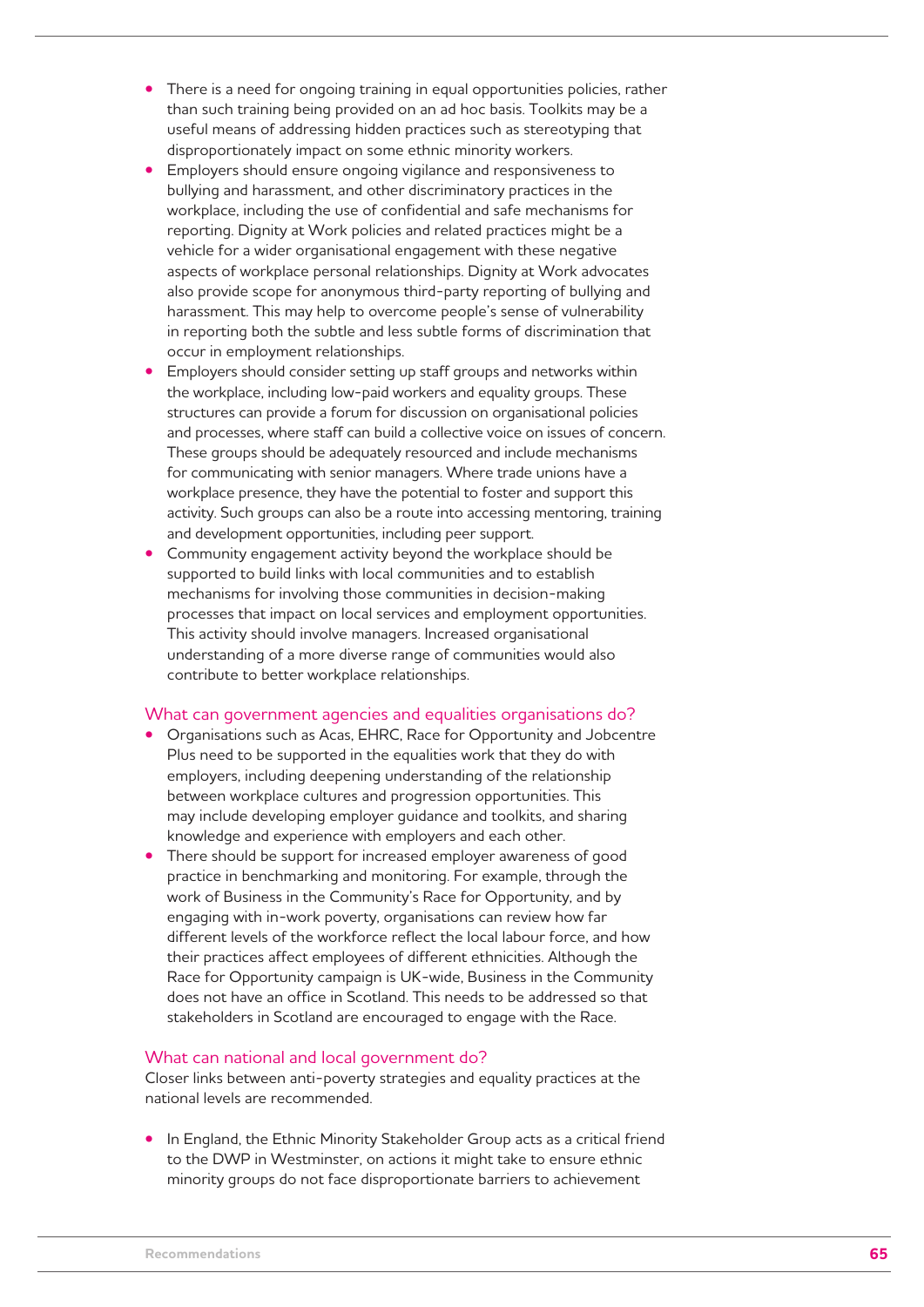in the labour market. Building on the work of this group and the current research requires increased joint planning and action between policy teams, to focus on anti-poverty and equality strategies. For example, as one important way of engaging with issues of labour market progression, employability schemes such as Modern Apprenticeships should have greater focus and transparency around take-up by ethnic minority communities. In particular, greater priority needs to be given to supporting (and requiring) employers to comply with the requirements of Public Sector Equality Duties (PSED), promoting workplace equality as part of anti-poverty strategies.

- The Scottish Government could make the development of low-paid workers, including ethnic minority groups, a ministerial priority under PSED and/or use the Equal Opportunities Committee to scrutinise progress.
- Government has a role in addressing the gap in provision for an adult careers service that might support employer efforts to develop workingto-learn workplace cultures and practices. This should include support with language learning, through ensuring adequate ESOL provision. Alongside this, support for women should involve access to culturally appropriate childcare. Financial barriers to further education for some low-paid workers should also be acknowledged by sharing the costs of further education and training.
- Since the Work Programme focuses on sustainable outcomes, Jobcentre Plus and Work Programme providers should monitor outcomes for clients from different ethnic backgrounds, including sustainability and progression in work, and publish this data. This should be done in the spirit of PSED.
- At the local level, there is potential for local authorities to work with stakeholders in Local Economic Partnerships to develop a focus on tackling in-work poverty. Drawing on this research, they can engage with employers (and employers' organisations such as Chambers of Commerce) to raise awareness of the realities of low-paid work for some workers. For example, local stakeholders can be brought together to discuss the causes of in-work poverty and solutions to in-work poverty locally. They can provide an opportunity to raise awareness of good practice, such as the use of existing toolkits for raising awareness of unconscious bias. Such stakeholder discussions can work towards the development of action plans suited to local needs. With adequate resources to prioritise work around equalities and in-work poverty, Race for Opportunity can provide support.

### What can trade unions and community organisations do?

- The pursuit of the Living Wage remains an important collective strategy for improving the position of low-paid workers. Similar community mobilisation around wider terms and conditions for ethnic minority workers is needed to support an agenda of closing the gap between workplace equal opportunities policy and practice. The newly formed Race Equality Coalition UK has the potential to engage with in-work poverty and campaign for progressive change.
- There needs be an active effort to raise awareness among HR managers of some of the good practice being developed by Union Learning Representatives (ULRs), This includes the potential for ULRs to play a more active role in helping individuals to access careers information and advice. There are currently over 23,000 ULRs in the UK.
- **CEMVO Scotland and Voice4Change England have a continuing role** to play by contributing their experience and knowledge of the factors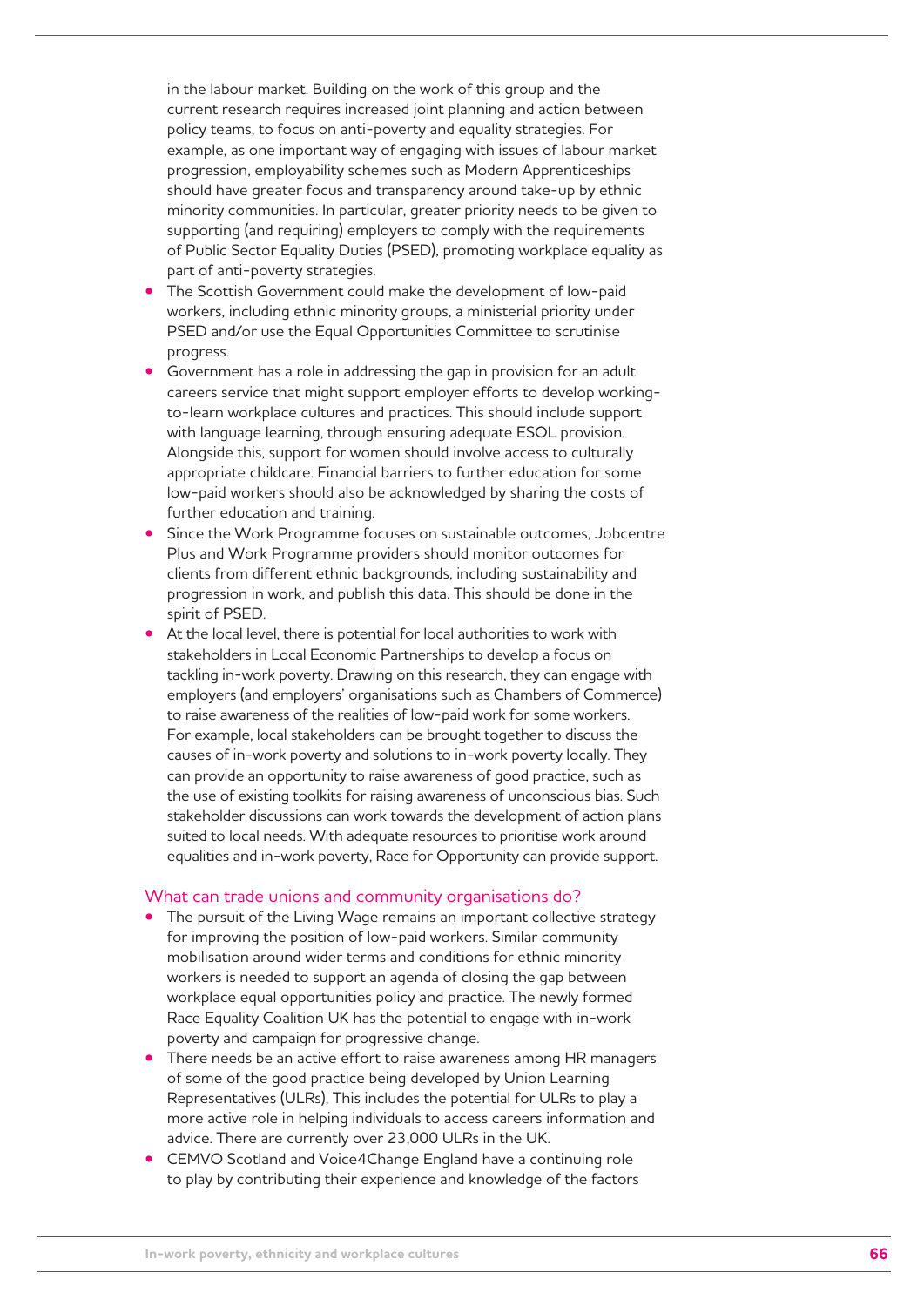that help create in-work poverty for ethnic minority communities. For example, those organisations could work with local and national stakeholders to address and regularly review the issue. Other organisations could also act with them, as community assessors of efforts to mainstream race equality.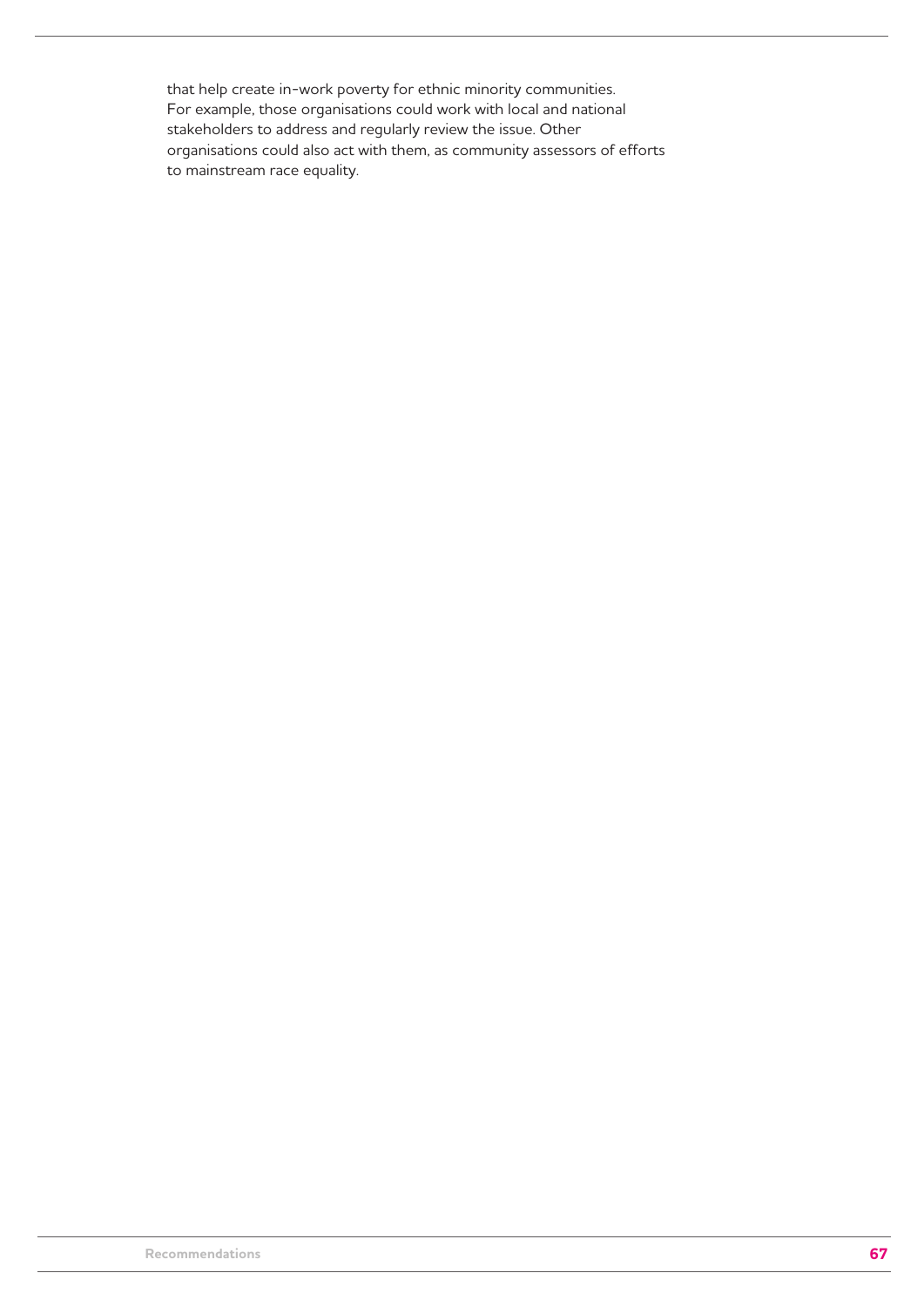# **NOTES**

- 1 Our point of reference for classifying qualifications into levels can be found at: https:// almanac.ukces.org.uk/Skills/What%20do%20qualifications%20levels%20equate%20to/ Forms/AllItems.aspx. For our analysis we provide an approximate conversion of overseas qualifications into the UK national qualification framework, relying on self-reporting.
- 2 This forthcoming poverty and ethnicity programme study explores the balancing of caring and earning for British Caribbean, Pakistani and Somali people.
- 3 A comparison of the qualifications of low-paid White British and ethnic minority workers could potentially be undertaken using the Labour Force Survey. However, there is a problem that for people with educational qualifications outside the UK it is difficult to 'convert' qualifications into UK classifications, therefore people may be put in a category of 'other' qualifications. There is also an issue about the reliability of low-pay data.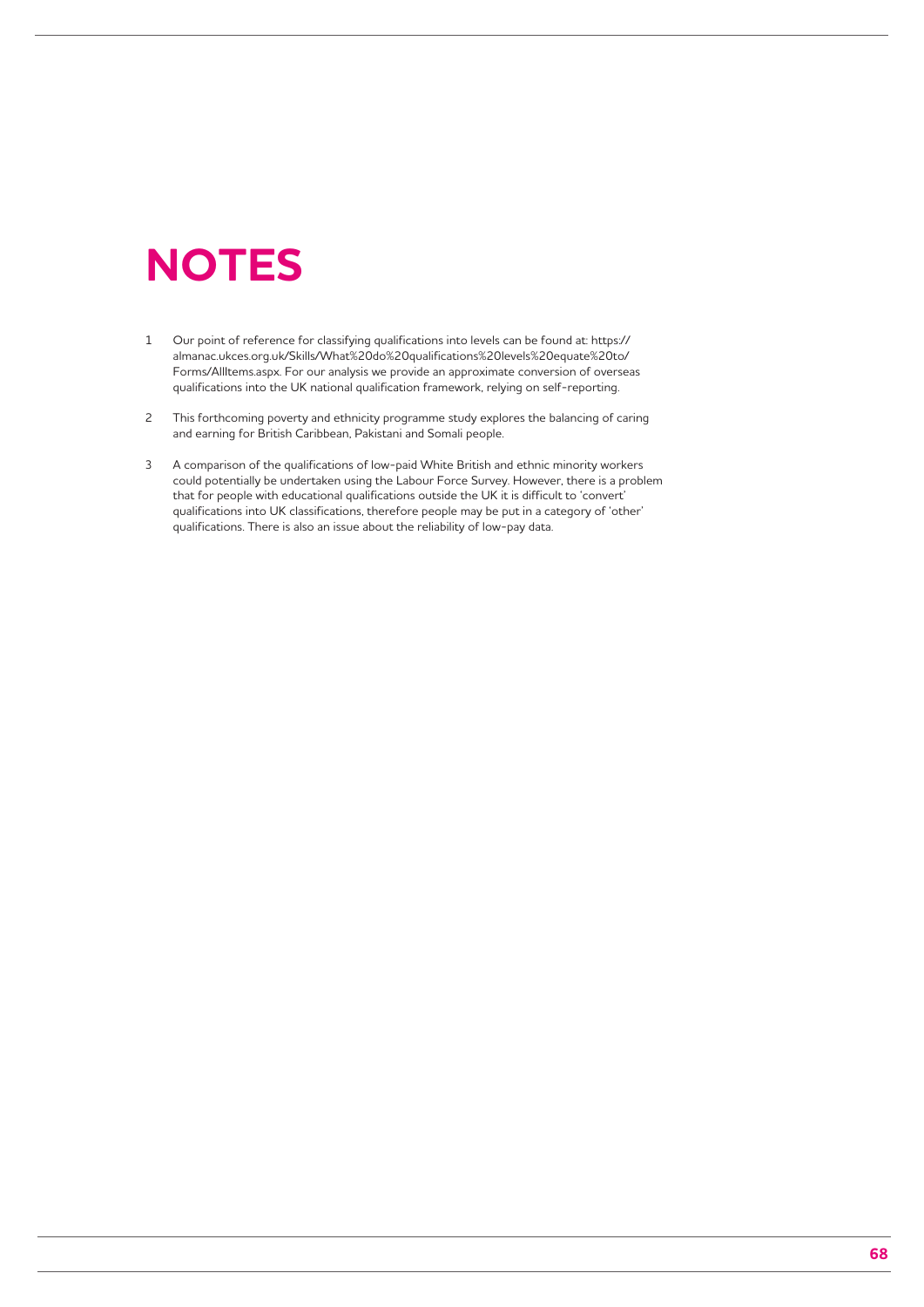# **REFERENCES**

- 6, P. (1997) *Escaping poverty: from safety nets to networks of opportunity*. London: Demos. Available at: http://www.demos.co.uk/files/escapingpoverty.pdf [Accessed 2 July 2013]
- Aldridge, H., Kenway, P., MacInnes, T. and Parekh, A. (2012) *Monitoring poverty and social exclusion*. York: Joseph Rowntree Foundation. Available at: http://www.jrf.org.uk/publications/ monitoring-poverty-2012 [Accessed 2 July 2013]
- All Party Parliamentary Group on Race and Community (2012) *Ethnic minority female unemployment: black, Pakistani and Bangladeshi heritage women*. First report of session 2012–2013. Available at: http://www.runnymedetrust.org/uploads/publications/pdfs/ APPGfemaleunemploymentReport-2012.pdf [Accessed 2 July 2013]
- Barnard, H. and Turner, C. (2011) *Poverty and ethnicity: a review of the evidence*. York: Joseph Rowntree Foundation. Available at: http://www.jrf.org.uk/sites/files/jrf/poverty-ethnicityevidence-summary.pdf [Accessed 2 July 2013]
- Beattie, G. (2013) *Our racist heart? An exploration of unconscious prejudice in everyday life.* Sussex: Routledge
- Bhavnani, R., Mirza, H. and Meetoo, V. (2005) *Tackling the roots of racism: lessons for success*. York: Joseph Rowntree Foundation
- Bradley, H., Healy, G., Forson, C. and Kaul, P. (2007). *Workplace cultures: what does and does not work*. Working Paper Series. Manchester: Equal Opportunities Commission
- Browne, J. and Paull, G. (2010) *Parents' work entry, progression and retention and child poverty.* Department for Work and Pensions Research Report No. 626. Available at: http://research. dwp.gov.uk/asd/asd5/rports2009-2010/rrep626.pdf [Accessed 2 July 2013]
- The Business Commission on Race Equality in the Workplace (2007) 60/76 The Business Commission on Race Equality in the Workplace. A report by the National Employment Panel. October. Available at: http://webarchive.nationalarchives.gov.uk/+/http://www.dwp.gov.uk/ ndpb/nep-pdfs/buscommissionreport.pdf
- CBI (2010) *Making it all add up: business priorities for numeracy and maths*. Available at: http://www. cbi.org.uk/media/935352/2010.08-making-it-all-add-up.pdf [Accessed 2 July 2013]
- Cedefop (2011) *Labour market polarization and elementary occupations in Europe: blip or long-term trend?* European Centre for the Development of Vocational Training Research Paper No 9. Luxembourg: Office of the European Union. Available at: http://www.cedefop.europa.eu/EN/ Files/5509\_en.pdf [Accessed 13 August 2013]
- Cheung, S. Y. and McKay, S. (2010) *Training and progession in the labour market*. Department for Work and Pensions Research Report No. 680. Available at: http://research.dwp.gov.uk/asd/ asd5/rports2009-2010/rrep680.pdf [Accessed 2 July 2013]
- Chartered Institute of Personnel and Development (2012) *Learning to work: survey report*. Available at: http://www.cipd.co.uk/hr-resources/survey-reports/youth-employmentrecruiting.aspx [Accessed 2 July 2013]
- Chartered Institute of Personnel and Development (2013) *The state of migration: employing migrant workers*. Available at: http://www.cipd.co.uk/binaries/6057%20Migration%20WEB.PDF [Accessed 2 July 2013]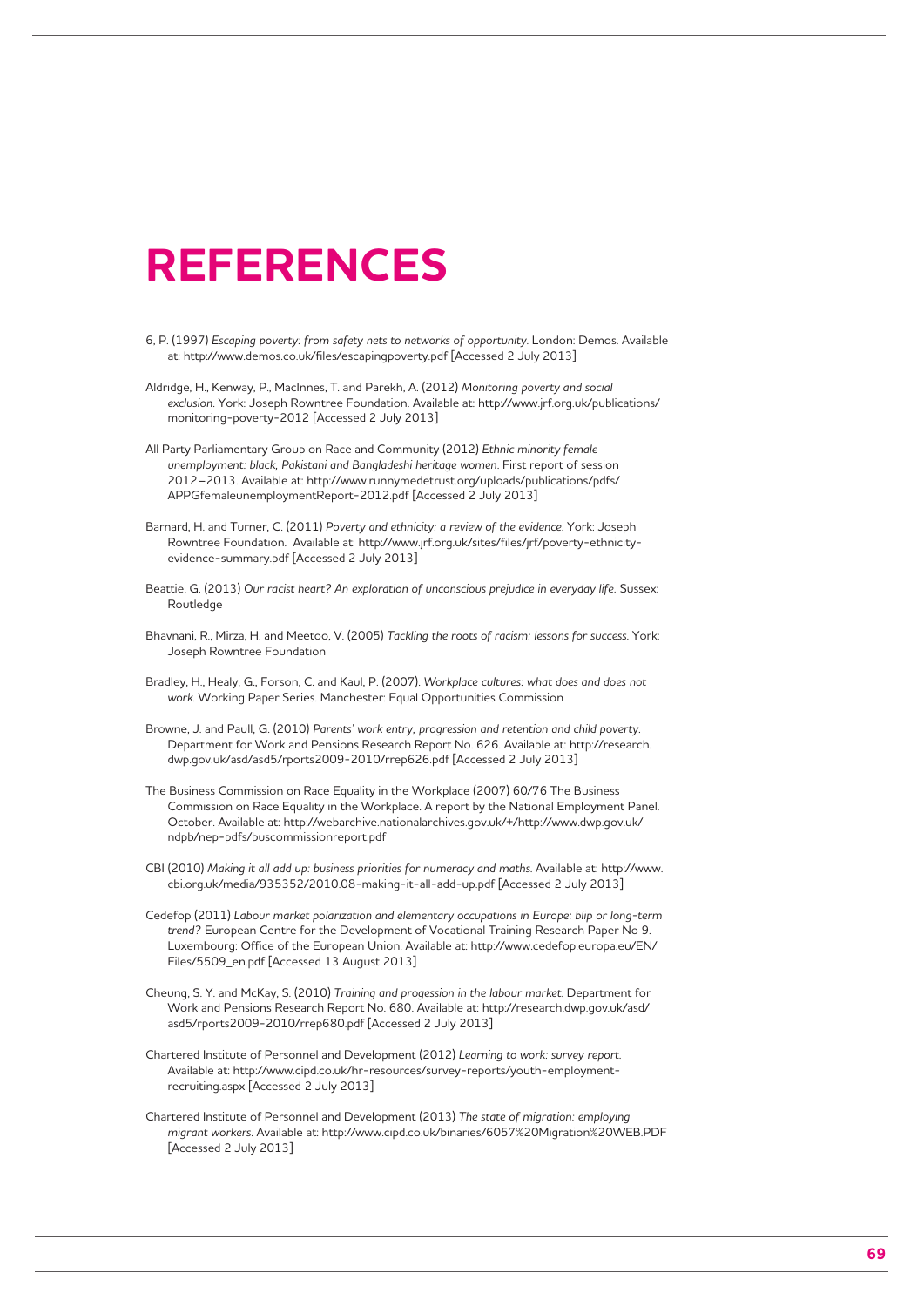Clark, K. and Drinkwater, S. (2007) *Ethnic minorities in the labour market: dynamics and diversity*. York: Joseph Rowntree Foundation. Available at: http://www.jrf.org.uk/publications/ethnicminorities-labour-market-dynamics-and-diversity

Colling, T. and Dickens, L. (1989) *Equality Bargaining – Why Not?* London: HMSO

Collinson, D., Knights, D. and Collinson, M. (1990) *Managing to discriminate*. London: Routledge

- Davis, A., Hirsch, D., Smith, N., Beckhelling, J. and Padley, M. (2012) *A minimum incomes standard for the UK in 2012*. York: Joseph Rowntree Foundation. Available at: http://www.jrf.org.uk/ sites/files/jrf/minimum-income-standards-2012-full.pdf [Accessed 2 July 2013]
- Department for Education and Skills (DfES) and Department for Work and Pensions (2007) *A shared evidence base: the role of skills in the labour market.* Available at: http://dera.ioe. ac.uk/6845/1/RW91.pdf [Accessed 7 August 2013]
- de Lima, P. (2011) 'Boundary crossings: migration, belonging/"un-belonging" in rural Scotland', in Hedberg and de Carmo (eds) *Translocal ruralism: mobility and connectivity in European rural space*. New York: Springer
- de Lima, P., Arshad, R., Bell, A. and Braunholtz-Speight, T. (2011) *Community consultation on poverty and ethnicity in Scotland*. York: Joseph Rowntree Foundation
- de Lima, P., Chaudhry, M., Whelton, R. and Arshad, R. (2007) *Study of migrant workers in Grampian*. Edinburgh: Communities Scotland
- de Lima, P. and Wright, S. (2009) 'Welcoming migrants? Migrant labour in rural Scotland'. *Social Policy and Society*, Issue 8(3): pp. 391–404
- Dickens, L. (1999) 'Beyond the business case: a three-pronged approach to equality action'. *Human Resource Management Journal*, 9(1), pp. 9–19
- Equality and Human Rights Commission (2012a) *Sex and power.* Available at: http://www. equalityhumanrights.com/key-projects/sexandpower [Accessed 2 July 2013]
- Equality and Human Rights Commission (2012b) *Publishing equality information: commitment, engagement and transparency*. Available at: http://www.equalityhumanrights.com/uploaded\_ files/PSD/publishing\_equality\_information\_final.pdf [Accessed 2 July 2013]
- Equality and Human Rights Commission (2013) *Buying better outcomes: mainstreaming equalities considerations in procurement. a guide for public authorities in England*. Available at: http://www. equalityhumanrights.com/uploaded\_files/EqualityAct/PSED/buying\_better\_outcomes\_final.pdf [Accessed 2 July 2013]
- Equal Opportunities Commission (2007) *Moving on up? The way forward:* Report of the EOC's investigation into Bangladishi, Pakistani and Black Caribbean women and work. Manchester: Equal Opportunities Commission
- Essed, P. (1996) *Diversity, gender, color and culture*. Amherst: University of Massachusetts Press
- Felstead, A., Fuller, A., Jewson, N. and Unwin, L. (2009) *Improving working as learning*. London: Routledge
- Felstead, A., Fuller, A., Jewson, N. and Unwin, L. (2011) *Working to Learn: learning to work*. Report for UK Commission on Employment and Skills
- Felstead, A. and Green, F. (1994) 'Training during the recession'. *Work, Employment and Society*, 8(2), pp. 199–219
- Felstead, A., Green, F. and Jewson, N. (2012) 'An analysis of the impact of the 2008–9 recession on the provision of training in the UK'. *Work, Employment and Society*, 26(6), pp. 968–96
- Fernandez, R. M. and Fernandez-Mateo, I. (2006) 'Networks, race and hiring'. *American Sociological Review*, 71(1), pp. 42–71

Fredman, S. (2011) 'The Public Sector Equality Duty'. *Industrial Law Journal*, 40(4), pp. 405–27

- Granovetter, M. (1974) *Getting a job: a study of contacts and careers*. Cambridge MA: Harvard University Press
- Greene, A. and Kirton, G. (2009) *Diversity management in the UK: organisational and stakeholder experiences*. Abingdon: Routledge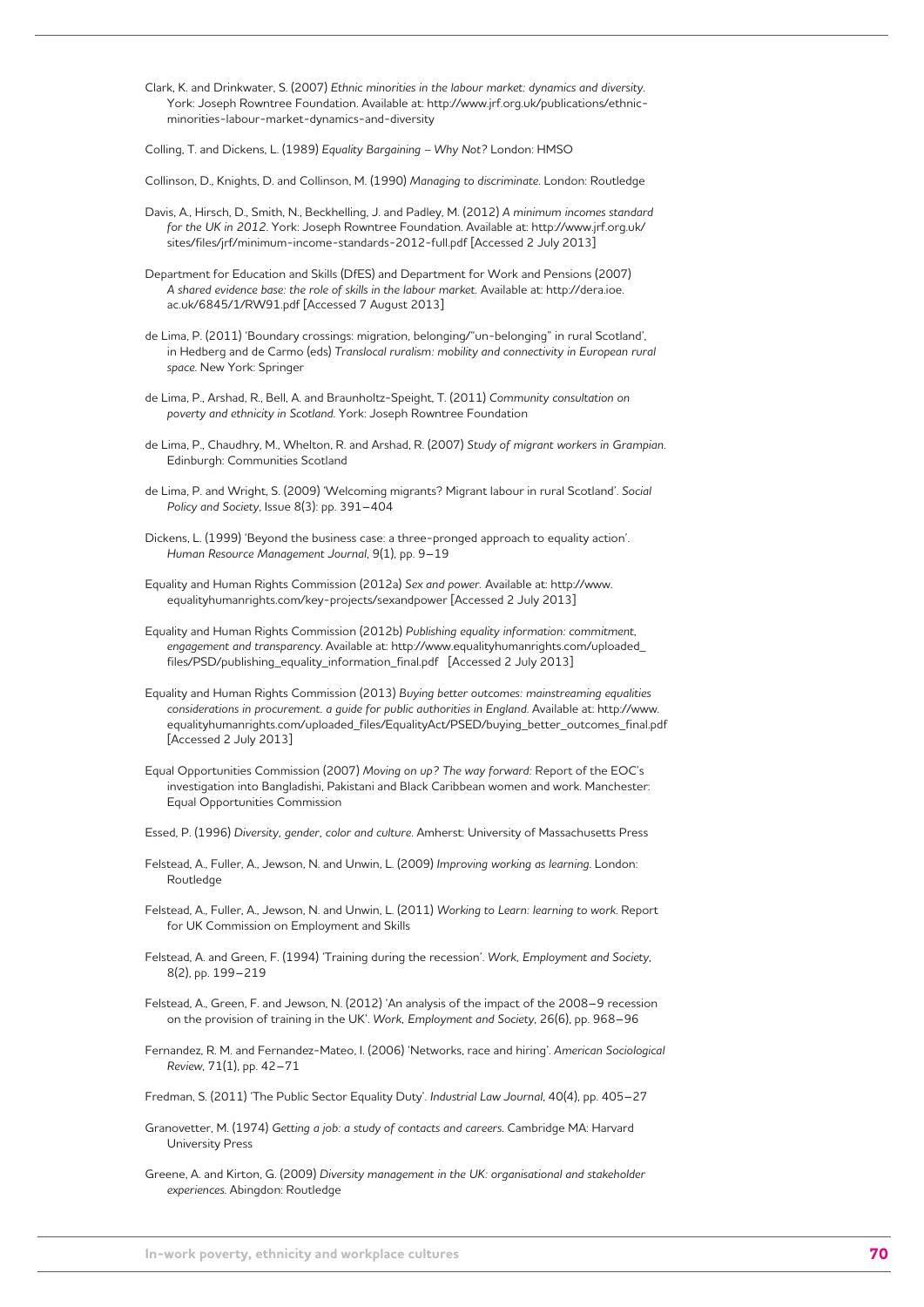Green. A., Owen, D. and Wilson, R. (2005) *Changing patterns of employment by ethnic group and for migrant workers*. Warwick: Institute of Employment Research, University of Warwick

- Hasluck, C. (2011) *Low skills and social disadvantage in a changing economy*. UK Commission for Employment and Skills Briefing Paper Series, September. London: UKCES
- Heath, A. and Cheung, S. Y. (2006), *Ethnic penalties in the labour market: employers and discrimination*. Department for Work and Pensions Research Report No.341. Available at: http://webarchive.nationalarchives.gov.uk/20130128102031/http://statistics.dwp.gov.uk/asd/ asd5/rports2005-2006/rrep341.pdf [Accessed 7 August 2013]
- Hendra, N., Ray, K., Vegeris, S., Hevenstone, D. and Hudson, M. (2011) *Employment Retention and Advancement (ERA) demonstration: delivery, take-up and outcomes of in-work training support for lone parents*. Department for Work and Pensions Research Report No. 727
- Holmes, C. (2011) *The implications of polarization for UK policymakers*. SKOPE Issues paper 26, April. Available at: http://www.skope.ox.ac.uk/sites/default/files/Issues%20Paper%2026.pdf [Accessed 13 August 2013]
- Hoque, K. and Noon, M. (2004) 'Equal opportunities policy and practice in Britain: evaluating the 'empty shell' hypothesis'. *Work, Employment and Society*, 18(3), pp. 481–586
- House of Commons Home Affairs Committee (2009) *The Macpherson Report ten years on*. Twelfth report of session 2008–2009. HC 427. Available at: http://www.publications. parliament.uk/pa/cm200809/cmselect/cmhaff/427/427.pdf [Accessed 1 August 2013]
- Hudson, M. (2012) *Diversity: The experience of discrimination on multiple grounds*. London: Acas. Available at: http://www.acas.org.uk/media/pdf/0/3/0112\_Multidiscrim\_Hudson-accessibleversion-Apr-2012.pdf [Accessed 2 July 2013]
- Hudson, M., Barnes, H., Brooks, S. and Taylor, R. (2007) *Race discrimination claims: unrepresented claimants' and employers' views on Acas' conciliation in employment tribunal cases*. London: Acas. Available at: http://www.acas.org.uk/media/pdf/0/d/Race-discrimination-claimsunrepresented-claimants-and-employers-views-on-Acas-conciliation-in-emplo.pdf [Accessed 2 July 2013]
- Hudson, M., Barnes, H., Ray, K. and Phillips, J. (2006) *Ethnic minority perceptions and experiences of Jobcentre Plus*. Department for Work and Pensions Research report No. 349
- Hudson, M. and Radu, D. (2011) *Ethnicity and Poverty Programme Paper: the role of employer attitudes and behaviour*. York: Joseph Rowntree Foundation. Available at: http://www.jrf.org.uk/ sites/files/jrf/employer-attitudes-behaviour-full.pdf [Accessed 2 July 2013]
- Huws, U. and Podro, S. (2012) *Outsourcing and the fragmentation of employment relations: the challenges ahead.* Acas Future of Workplace Relations Discussion Paper Series. Available at: http://www.acas.org.uk/media/pdf/p/8/Outsourcing-and-the-fragmentation-of-employmentrelations-the-challenges-ahead.pdf [Accessed 2 July 2013]
- IOM (2012) *Crushed hopes: underemployment and de-skilling among skilled migrant women.*  International Organisation for Migration. Available at: http://publications.iom.int/bookstore/ index.php?main\_page=product\_info&cPath=41\_7&products\_id=892 [Accessed 2 July 2013]
- IPPR (2004) *Race equality: the benefits for responsible business*. Task Force on Race Equality and Diversity in the Private Sector. Available at: http://www.ippr.org/publication/55/1312/raceequality-the-benefits-for-responsible-business [Accessed 2 July 2013]
- Jewson, N. and Mason, D. (1986) 'The theory and practice of equal opportunities policies: liberal and radical approaches'. *Sociological Review*, Volume 34, No.2. pp. 307–33
- Johnson, S., Sawicki, S., Pearson, C., Linday, C., McQuaid, R. and Dutton, M. (2009) *Employee demand for skills: a review of evidence and policy*. Evidence report No. 3. London: UKCES. Available at: http://www.ukces.org.uk/publications/ers3-employee-demand-for-skills [Accessed 2 July 2013]
- Joyce, L., Thomas, A., Green, E. and Rajkumar, R. (2006) *Employer engagement in Jobcentre Plus: qualitative research of the employer engagement strategy*. Department for Work and Pensions Research Report RR347
- Kamenou, N., Netto, G. and Fearfull, A. (2012) 'Ethnic minority women in the Scottish labour market: employers' perceptions'. *British Journal of Management*. Article first published online 6 March 2012. DOI: 10.1111/j.1467-8551.2012.00811.x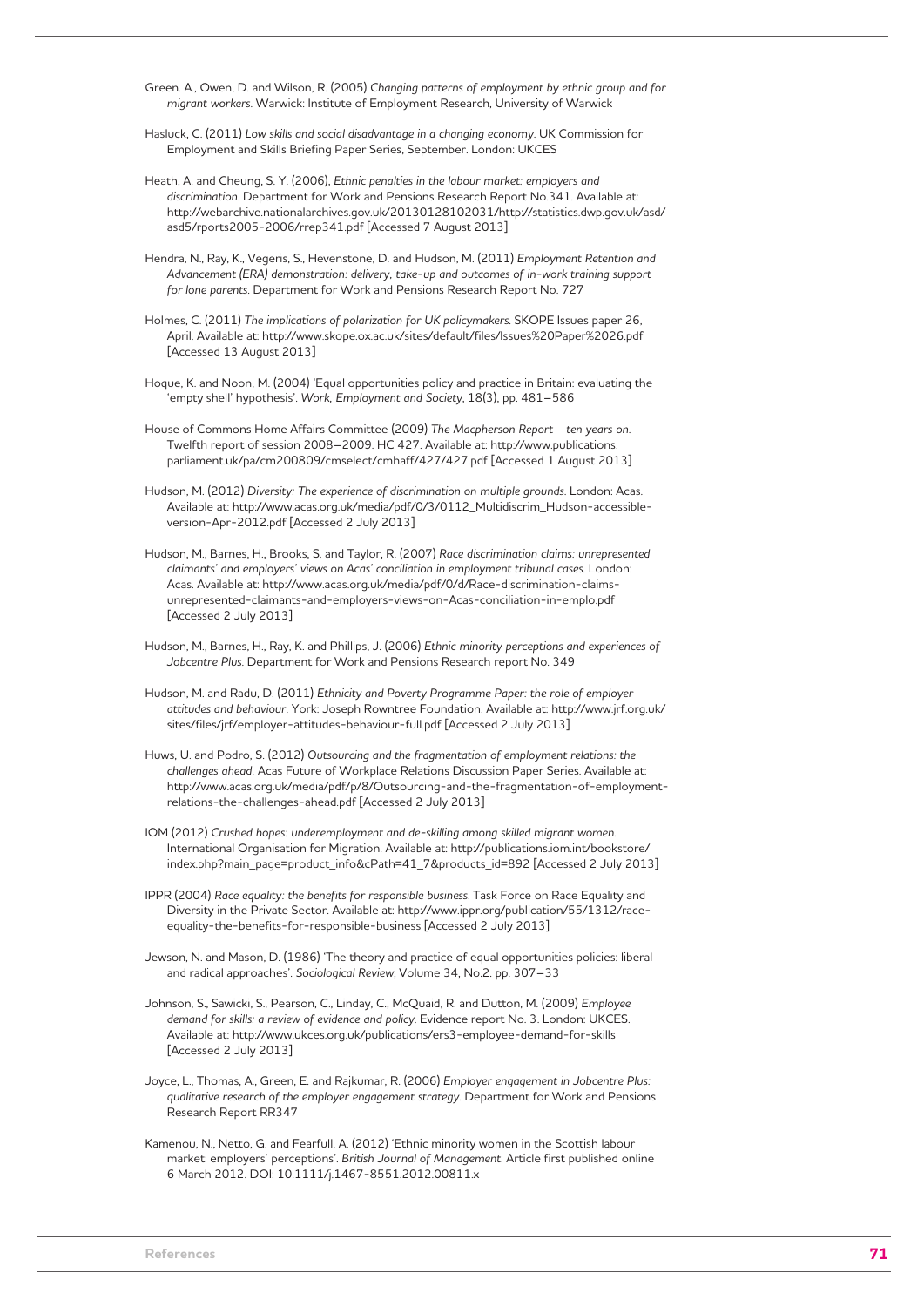Kenny, E. and Briner, R. (2013) 'Increases in salience of ethnic identity at work: The roles of ethnic assignation and ethnic identification'. *Human Relations*, 66, pp. 725–48

Low Pay Commission (2013) National minimum wage: Low Pay Commission Report 2013. Cm 8565. London: The Stationery Office. Available at: http://www.lowpay.gov.uk/lowpay/report/ pdf/9305-BIS-Low\_Pay-Accessible6.pdf [Accessed 2 July 2013]

Lucchino, P. and Portes, J. (2012) *Examining the relationships between immigration and unemployment using national insurance number registration data*. NIESR discussion paper No. 386. National Institute of Economic and Social Research. Available at: http://www.niesr.ac.uk/ pdf/090112\_163827.pdf [Accessed 2 July 2013]

Macpherson, W. (1999) *The Stephen Lawrence Inquiry: report of an inquiry by Sir William Macpherson of Cluny*. London: Stationery Office. Available at: http://www.archive.officialdocuments.co.uk/document/cm42/4262/4262.htm [Accessed 2 July 2013]

Manwaring, T. (1984) 'The extended internal labour market'. *Cambridge Journal of Economics*, 8, pp. 161–87

Markova, E. and Black, R. (2007) *New East European immigration and community cohesion*. York: Joseph Rowntree Foundation. Available at: http://www.jrf.org.uk/publications/east-europeanimmigration-and-community-cohesion [Accessed 2 July 2013]

Marsh, A., Callender, C., Finlayson, L., Ford, R., Green, A. and White, M. (1999) *Low-paid work in Britain: baseline surveys from the Earnings Top-Up pilot evaluation*. London: Department of Work and Pensions

Moosa, Z. and Woodroffe, J. (2009) *Poverty Pathways: ethnic minority women's livelihoods.* London: Fawcett Society

National Audit Office (2012) *Adult apprenticeships*. Available at: http://www.nao.org.uk/report/ adult-apprenticeships

Netto, G. (1998) 'I forget myself: the case for the provision of culturally sensitive respite services for minority ethnic carers of older people.' *Journal of Public Health Medicine*, 20(2), pp. 221–22

Netto, G. (2006) 'Vulnerability to homelessness, use of homelessness services and BME communities'. *Housing Studies*, 21(4), pp. 581–603

Netto, G. (2011) 'Refugee housing pathways, identity negotiation and place.' *Housing Theory and Society*, 28(2) pp. 123–43

Netto, G., Sosenko, F. and Bramley, G. (2011). *Poverty and ethnicity in Scotland: review of literature and main databases*. York: Joseph Rowntree Foundation. Available at: http://www.jrf.org.uk/ publications/review-poverty-and-ethnicity-scotland [Accessed 2 July 2013]

Noon, M. (2007) 'The fatal flaws of diversity and the business case for ethnic minorities'. *Work, Employment and Society*, 21(4), pp. 773–84

Noon, M., Healy, G., Forson, C. and Oikelome, F. (2012) 'The equality effects of the 'hyperformalization' of selection'. *British Journal of Management*. Available at: http://onlinelibrary. wiley.com/doi/10.1111/j.1467-8551.2011.00807.x/full [Accessed 2 July 2013]

Ogbonna, E. and Harris, L. C. (2006) 'The dynamics of employee relationships in an ethnically diverse workforce'. *Human Relations*, 59(3), pp. 379–407

ONS (2012) Office for National Statistics Migration Statistics Quarterly Report – Population by Country of Birth and Nationality report, August. Available at: http://www.ons.gov.uk/ons/rel/ migration1/migration-statistics-quarterly-report/august-2012/population-by-country-ofbirth-and-nationality.html [Accessed 2 July 2013]

Overall, S. (2012) *The blurring of control and responsibility: a response to the Acas paper outsourcing and the fragmentation of employment relations*. Acas Employment Relations Comment, December. Available at: http://www.acas.org.uk/media/pdf/k/b/The-blurring-of-control-andresponsibility-accessible-version.pdf [Accessed 2 July 2013]

Perrett, R. and Martinez Lucio, M. (2009) 'Trade unions and relations with black and minorityethnic community groups in the United Kingdom: the development of new alliances?' *Journal of Ethnic and Migration Studies*, 35(8), pp. 1295–314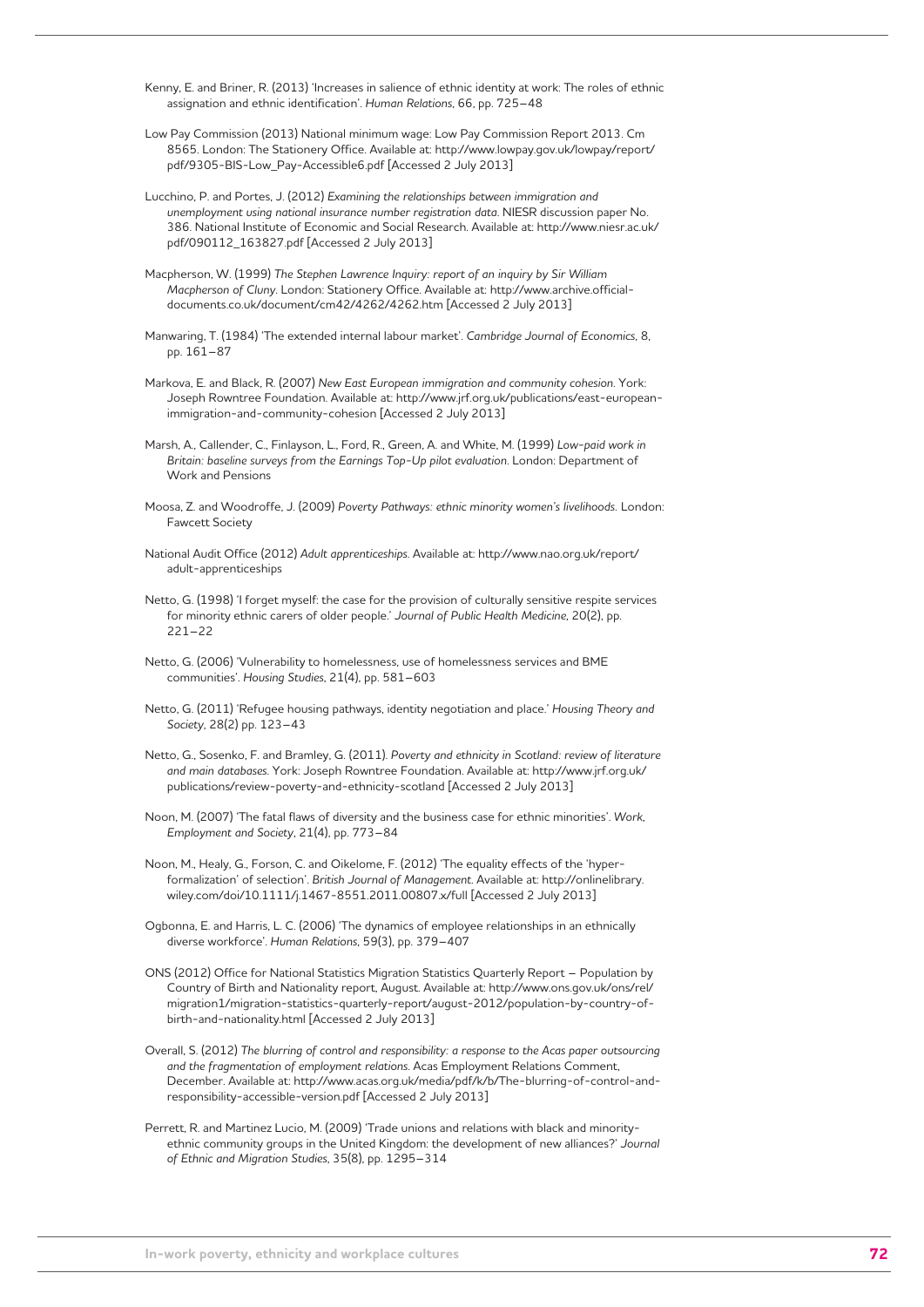Platt, L. (2007) *Poverty and ethnicity in the UK*. York: Joseph Rowntree Foundation. Available at: http://www.jrf.org.uk/sites/files/jrf/2006-ethnicity-poverty-uk.pdf [Accessed 2 July 2013]

- Poinasamy, D. (2011) *When work won't pay: in-work poverty in the UK*. Oxfam. Available at: http:// policy-practice.oxfam.org.uk/publications/when-work-wont-pay-in-work-poverty-in-theuk-197010 [Accessed 2 July 2013]
- Radu, D., Hudson, M. and Phillips, J. (2011) *Migrant workers' interactions with welfare benefits: a review of recent evidence and its relevance for the tax credits system*. HM Revenue and Customs, research report no. 115. Available at: http://www.revenuebenefits.org.uk/pdf/report115.pdf [Accessed 2 July 2013]
- Ray, K., Hoggart, L., Vegeris, S. and Taylor, R. (2010) *Better off working? Work, poverty and benefit cycling*. York: Joseph Rowntree Foundation. Available at: http://www.jrf.org.uk/publications/ better-off-working [Accessed 2 July 2013]

Runnymede Trust (2010) *'Snowy peaks': ethnic diversity at the top*. London: Runnymede Trust

- Schwartz, N. (2013) 'In hiring, a friend in need is a prospect indeed'. *New York Times*, 27 January 2013. Available at: http://www.nytimes.com/2013/01/28/business/employers-increasinglyrely-on-internal-referrals-in-hiring.html?pagewanted=all&\_r=0 [Accessed, 2 July 2013]
- Stewart, E., Curtis, D., Buck, R., Lanceley, L. and Gallagher, P. (2012) *Building a sustainable part-time recruitment market*. York: Joseph Rowntree Foundation. Available at: http://www.jrf.org.uk/ publications/sustainable-quality-part-time-recruitment [Accessed 2 July 2013]
- Tripney, J., Newman, M., Bangpan, M., Hempel-Jorgensen, A., Mackintosh, M.. Tucker, H. and Sinclair, J. (2009) *In-work poverty: a systematic review*. Department for Work and Pensions Research Report No. 549. Available at: http://eppi.ioe.ac.uk/cms/LinkClick.aspx?fileticket=clFa 4\_10kzk%3D&tabid=2970&mid=5578
- Trades Union Congress Commission on Vulnerable Workers (2008) *Hard work, hidden lives.*  London: TUC. Available at: http://www.vulnerableworkers.org.uk/files/CoVE\_full\_report.pdf [Accessed 2 July 2013]
- UKCES (2012) *Employer practice in progressing low paid staff*. Available at: http://www.ukces.org. uk/assets/ukces/docs/publications/employer-practice-in-progressing-low-paid-staff.pdf [Accessed 2 July 2013]
- Vertovec, S. (2007) 'Superdiversity and its implications'. *Ethnic and Racial Studies*, 29(6), pp. 1024–54
- Whittaker, M. (2013) *Squeezed Britain.* London: Resolution Foundation. Available at: http://www. resolutionfoundation.org/publications/squeezed-britain-2013 [Accessed 2 July 2013]
- Wills, J., Datta, K., Evans, Y., Herbert, J., May, J. and McIlwaine, C. (2010)

. London: Pluto Press

- Wills, J. and Linnekar, B. (2012) *The costs and benefits of the London living wage*. London: Queen Mary University of London. Available at: http://www.geog.qmul.ac.uk/livingwage/pdf/ Livingwagecostsandbenefits.pdf [Accessed 2 July 2013]
- Wright, J. and Sissons, P. (2012) *Skills dilemma skills underutilisation and low waged work*. A Bottom Ten Million Research Paper. London: Work Foundation. Available at: http://www. theworkfoundation.com/DownloadPublication/Report/307\_Skills%20Dilemma.pdf [Accessed 2 July 2013]
- Yeandle, S. and Buckner, L. (2007) *Carers, employment and services: time for a new social contract?* London: Carers UK. Available at: http://www.sociology.leeds.ac.uk/assets/files/research/circle/ carers-uk-report-6.pdf [Accessed 2 July 2013]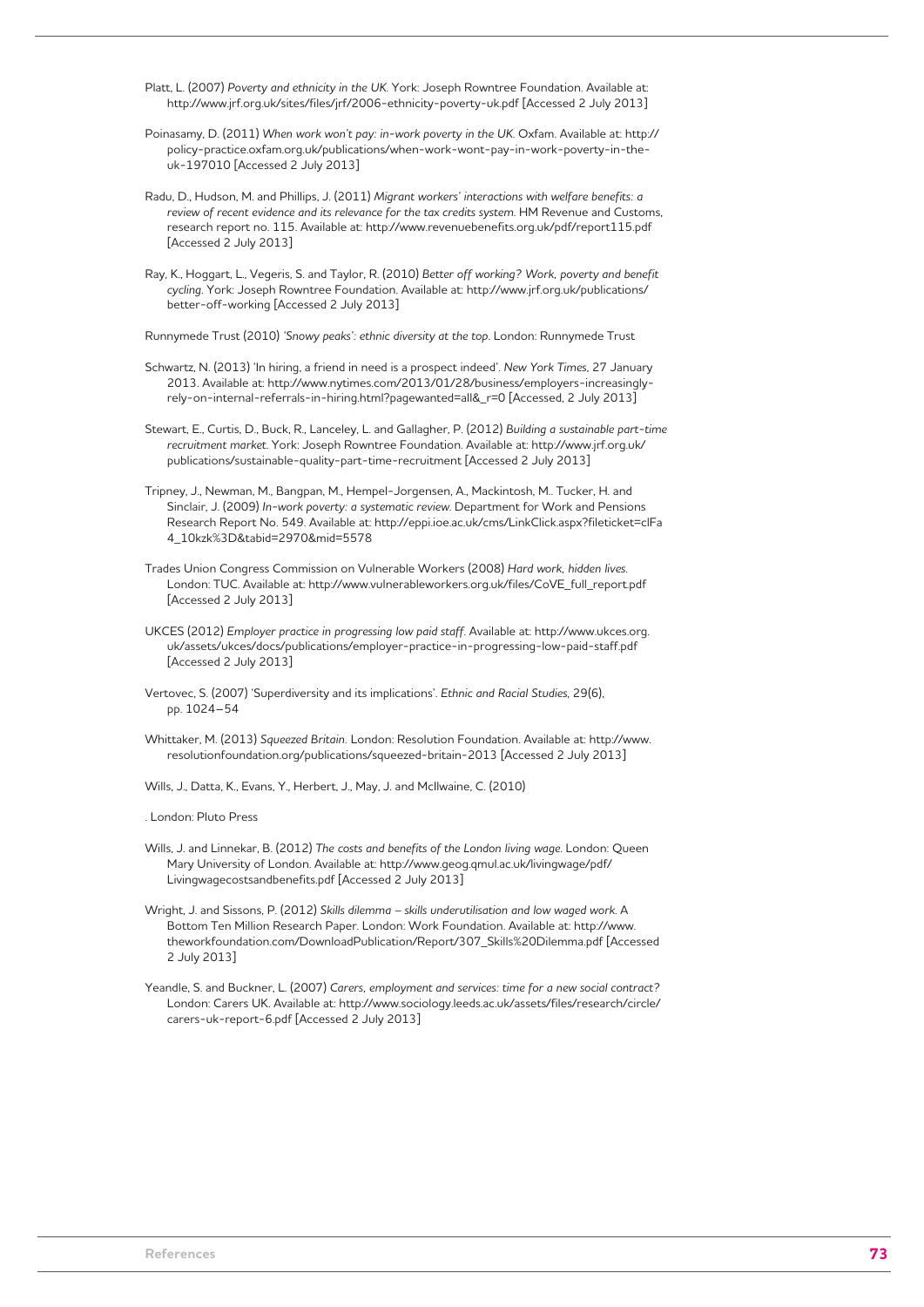# **APPENDIX**

# **The low-paid worker sample: characteristics**

The overall picture for the 65 low-paid workers

## **Status**

|                                | <b>Number</b> | ℅   |
|--------------------------------|---------------|-----|
| Migrant worker                 | 31            | 48  |
| British born/raised minorities | 17            | 26  |
| White British or Irish         | 17            | 26  |
| Grand total                    | 65            | 100 |

# **Gender**

|             | <b>Number</b> | %     |
|-------------|---------------|-------|
| Women       | 35            | 54    |
| Men         | 30            | 46    |
| Grand total | 65            | 1 N N |

#### **Age**

|             | <b>Number</b> | %             |
|-------------|---------------|---------------|
| Under 18    | 1             | $\mathcal{P}$ |
| $18 - 25$   | 12            | 18            |
| $26 - 35$   | 16            | 25            |
| $36 - 45$   | 15            | 23            |
| $46 - 55$   | 15            | 23            |
| $56 - 65$   | 6             | 9             |
| Grand total | 65            | 100           |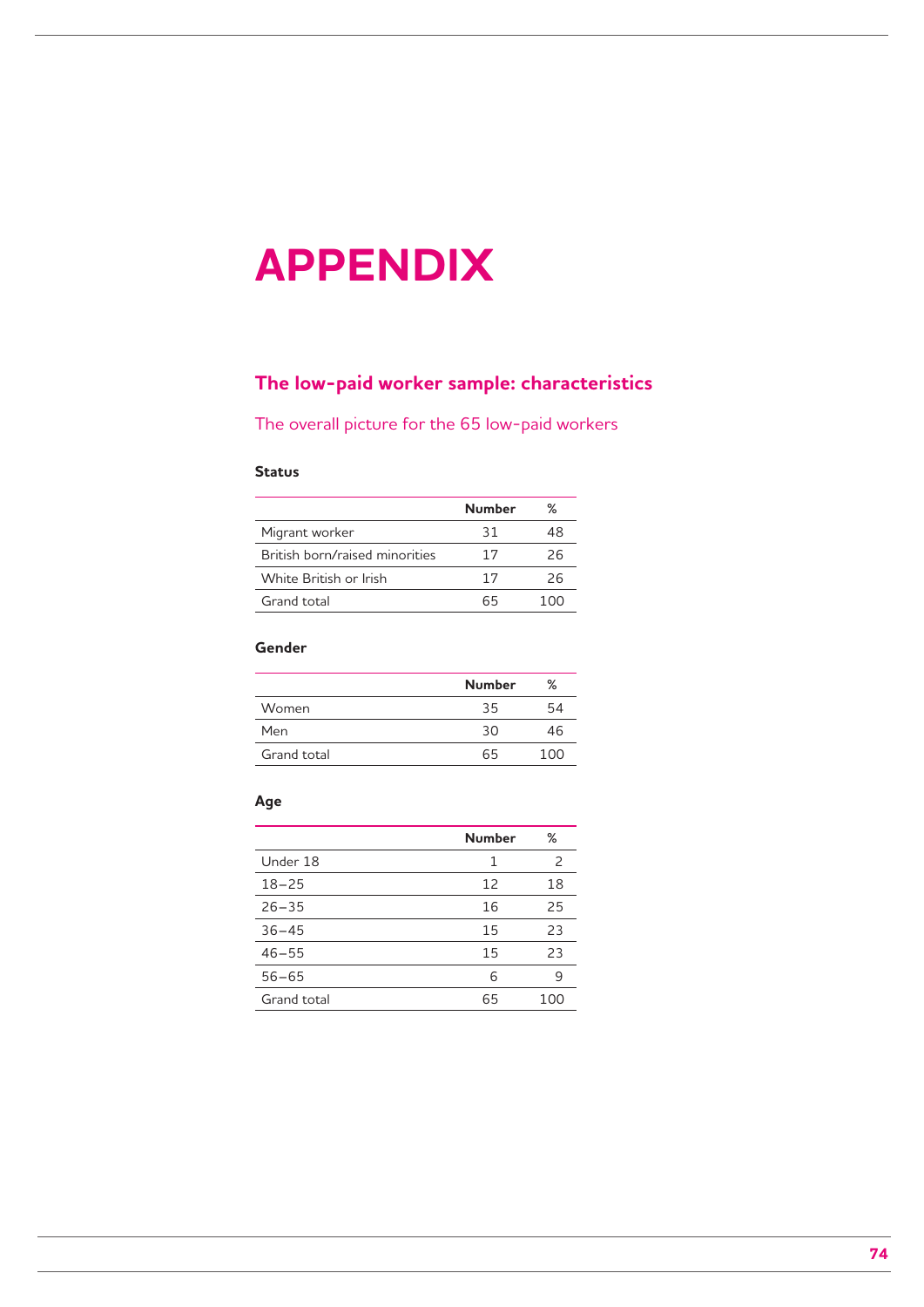### **Religion**

|                | <b>Number</b> | %             |
|----------------|---------------|---------------|
| <b>Buddist</b> | 1             | 2             |
| Catholic       | 17            | 26            |
| Christian      | 1             | 2             |
| Hindu          | 1             | 2             |
| Muslim         | 11            | 17            |
| None           | 6             | 9             |
| Protestant     | 1             | $\mathcal{P}$ |
| Sikh           | 1             | 2             |
| (blank)        | 26            | 40            |
| Grand total    | 65            | 100           |

#### **Disability**

|             | <b>Number</b> | %   |
|-------------|---------------|-----|
| No          | 27            | 41  |
| Yes         | ੨             | 5   |
| (blank)     | 35            | 54  |
| Grand total | 65            | 100 |

#### Characteristics of the migrant workers, recent and settled

The migrant subgroup comprised more women (20) than men (11). While the 26–35 age bracket was the most numerous (10), migrants were well represented in older age brackets (14 individuals aged 36–55).

While eight migrant respondents have lived in Britain for five years or less, those who have been resident for between 6 and 10 years were the most numerous group (19 individuals). The remaining four migrant respondents have lived in the UK for a very long time (21–37 years).

The migrant cohort was equally divided between non-EU (15) and EU (16) nationals. The latter group was dominated by Eastern European migrants (14 individuals) with Poles being the most numerous ethnic group (8). (This is unsurprising since they are the second largest ethnic minority in England and the largest in Scotland.) The non-EU cohort was dominated by respondents of African origin (8) followed by migrants from Asia (4).

#### **Age**

|             | Number |
|-------------|--------|
| $18 - 25$   | 6      |
| $26 - 35$   | 10     |
| $36 - 45$   | 7      |
| $46 - 55$   | 7      |
| $56 - 65$   | 1      |
| Grand total | 31     |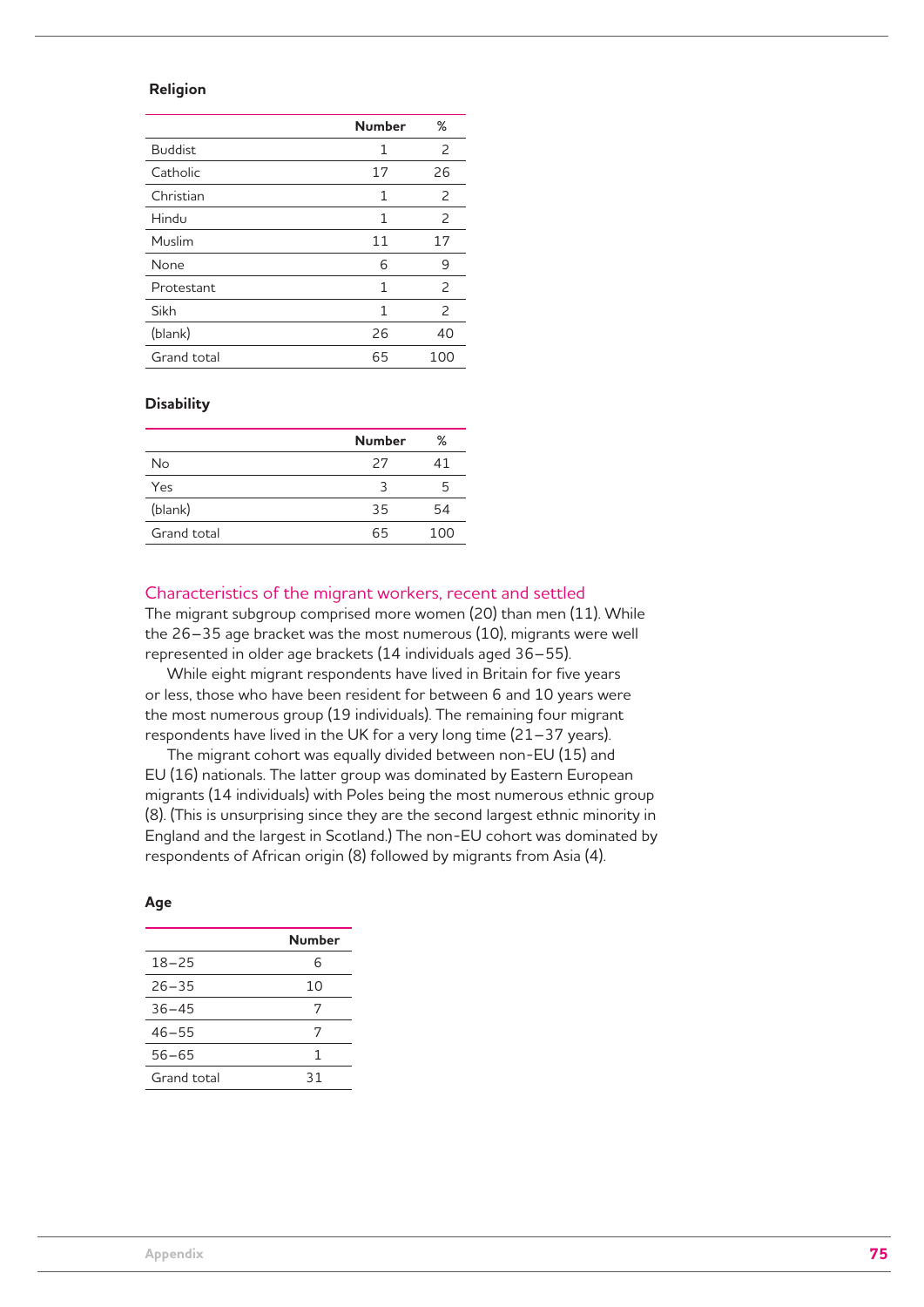## **Gender**

|             | Number |
|-------------|--------|
| Women       | 20     |
| Men         | 11     |
| Grand total | 31     |
|             |        |

# **Ethnicity**

| <b>Number</b>            |
|--------------------------|
| 1                        |
| 1                        |
| 1                        |
| 1                        |
| 1                        |
| 1                        |
| 1                        |
| 1                        |
| $\overline{c}$           |
| 1                        |
| 1                        |
| 1                        |
| 1                        |
| 3                        |
| $\overline{c}$           |
| $\overline{\phantom{0}}$ |
| 8                        |
| 1                        |
| 1                        |
| 31                       |
|                          |

# **Migration history 1: length of time in UK**

| Years          | <b>Number of workers</b> |
|----------------|--------------------------|
| 1              | 1                        |
| 2              | 2                        |
| 3              | 1                        |
| $\overline{4}$ | $\overline{c}$           |
| 5              | 2                        |
| 6              | 4                        |
| 7              | 5                        |
| 8              | 3                        |
| 9              | 5                        |
| 10             | 2                        |
| 21             | 1                        |
| 25             | 1                        |
| 34             | 1                        |
| 37             | 1                        |
| Grand total    | 31                       |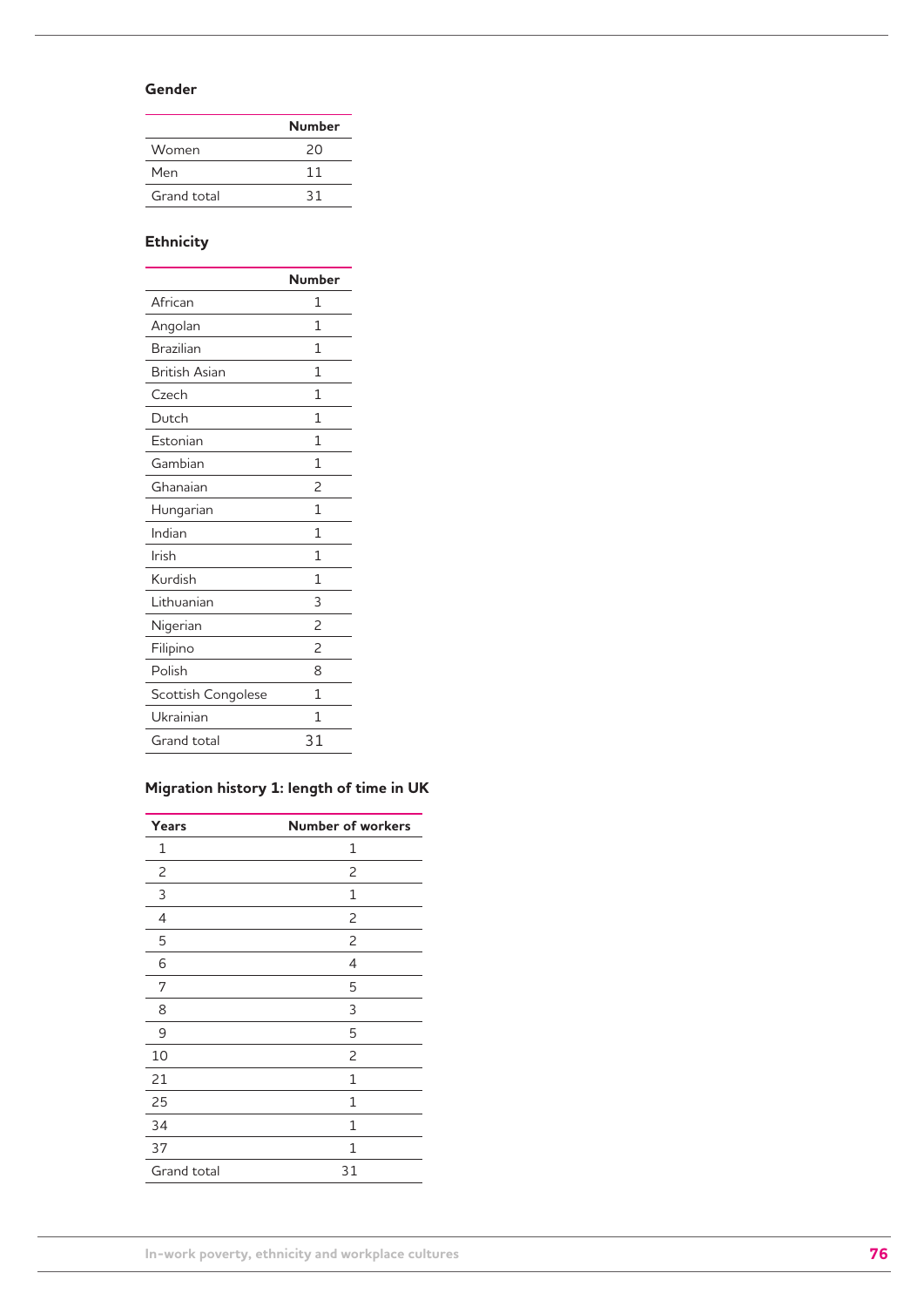## **Religion**

|                 | <b>Number</b> |
|-----------------|---------------|
| <b>Buddhist</b> | 1             |
| Catholic        | 12            |
| Christian       | 1             |
| Muslim          | 3             |
| None            | $\mathcal{P}$ |
| (blank)         | 12            |
| Grand total     | 31            |

## Characteristics of the ethnic minority workers born/brought up in the UK

The 17 ethnic minority respondents born or brought up in the UK were evenly represented in all age brackets, as well as evenly spread in terms of gender. 'British Bangladeshi' was the most represented (7) of ethnic identities reported by ethnic minority respondents, followed by 'British Muslim' (3), 'British Asian' (3) and 'Black British' (2). Islam was the dominant reported religion (8).

#### **Age**

|             | Number                   |
|-------------|--------------------------|
| $18 - 25$   | 3                        |
| $26 - 35$   | 5                        |
| $36 - 45$   | $\overline{\mathcal{A}}$ |
| $46 - 55$   | $\mathcal{P}$            |
| $56 - 65$   | $\mathcal{P}$            |
| Under 18    | 1                        |
| Grand total | 17                       |

### **Gender**

|             | <b>Number</b> |
|-------------|---------------|
| Women       | a             |
| Men         | 8             |
| Grand total | 17            |

## **Ethnicity**

|                             | Number        |
|-----------------------------|---------------|
| <b>Black British</b>        | 1             |
| British African             | 1             |
| British Asian (Bangladeshi) | 1             |
| British Bangladeshi         | 6             |
| British Indian              | $\mathcal{P}$ |
| British Muslim (Asian)      | 1             |
| British Muslim (Indian)     | 1             |
| British Muslim (Ugandan)    | 1             |
| <b>Rritish Pakistani</b>    | 1             |
| English                     | 1             |
| Maltese                     | 1             |
| Grand total                 | 17            |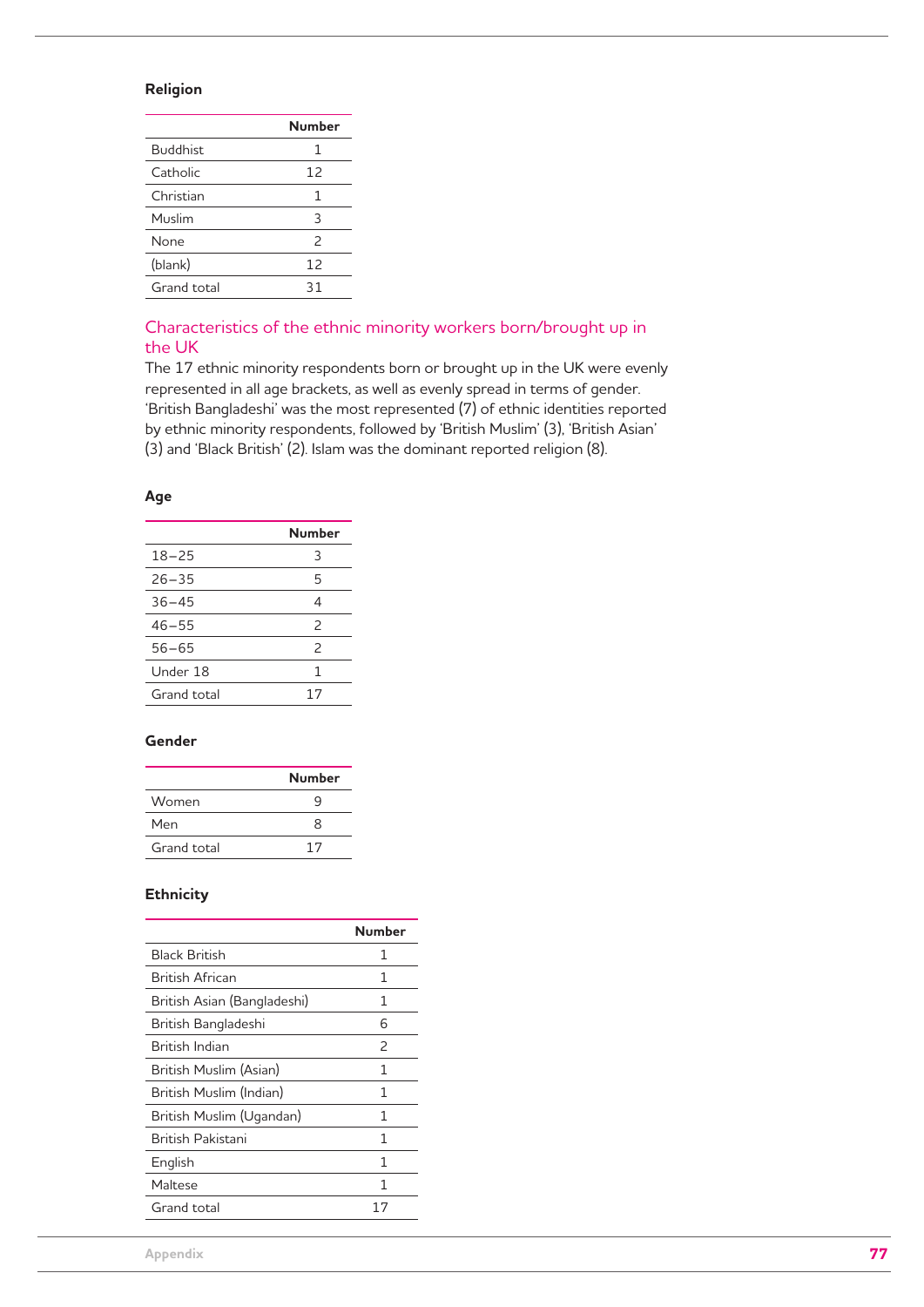## **Religion**

|             | Number |
|-------------|--------|
| Hindu       | 1      |
| Muslim      | 8      |
| Sikh        | 1      |
| (blank)     | 7      |
| Grand total | 17     |

# Characteristics of the White British/Scottish/Irish workers

Respondents who characterised themselves as above were concentrated in the 36–55 age bracket (10 out of 17 individuals). There were more men (11) than women (6) in this group. Five respondents described themselves as Catholic and one as Protestant.

## **Age**

|             | Number      |
|-------------|-------------|
| $18 - 25$   | 3           |
| $26 - 35$   | $\mathbf 1$ |
| $36 - 45$   | 4           |
| $46 - 55$   | 6           |
| $56 - 65$   | 3           |
| Grand total | 17          |

## **Gender**

|             | <b>Number</b> |
|-------------|---------------|
| Women       | ิค            |
| Men         | 11            |
| Grand total | 17            |

## **Ethnicity**

|             | <b>Number</b> |
|-------------|---------------|
| Catholic    | 5             |
| None        | ٦             |
| Protestant  |               |
| (blank)     | x             |
| Grand total | 17            |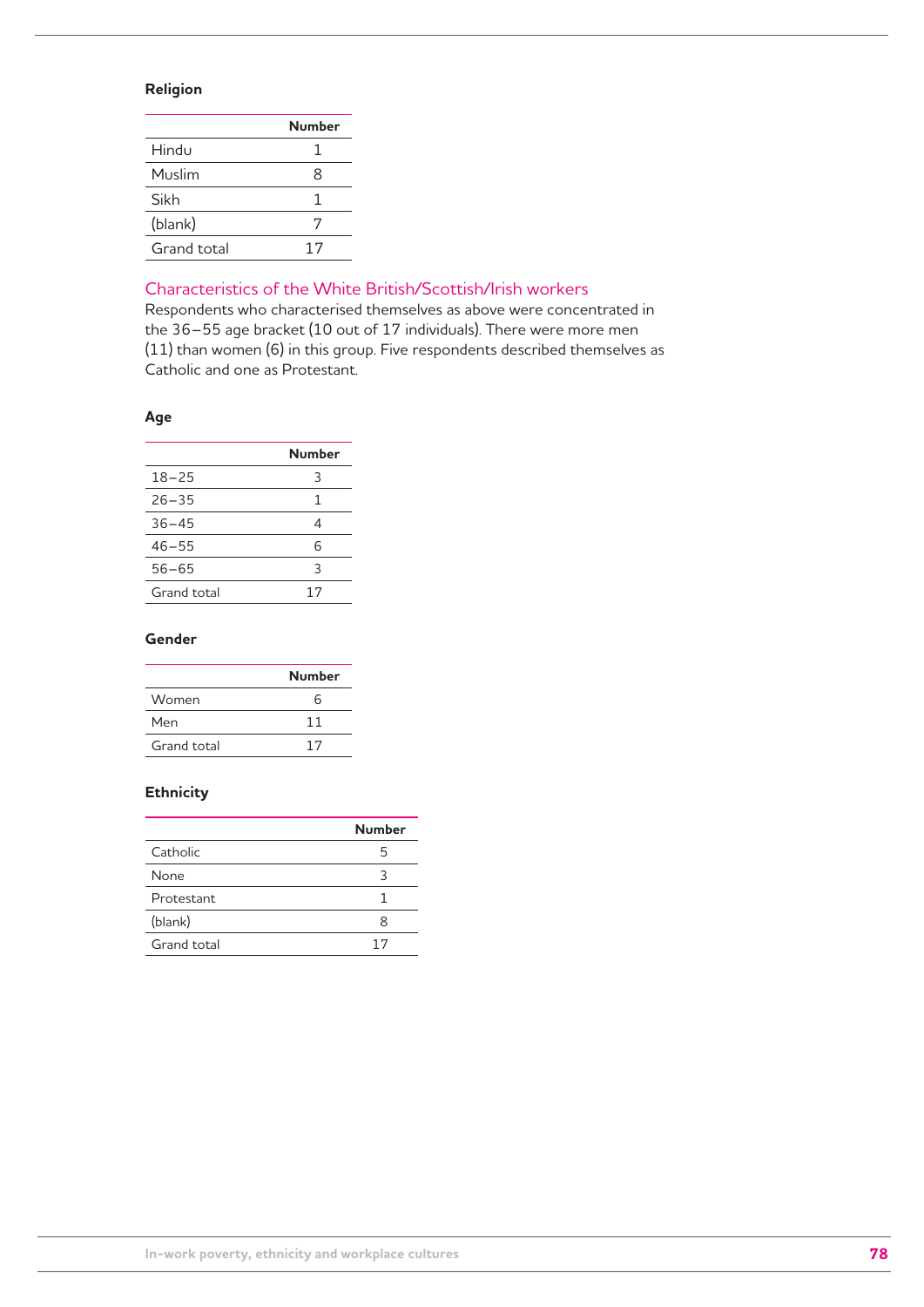# **ACKNOWLEDGEMENTS**

The authors are grateful to the Joseph Rowntree Foundation for supporting this study, and for the encouragement and practical support provided by Helen Barnard and Grahame Whitfield at JRF. We are also grateful for the valuable advice and encouragement provided by the Advisory Group established by JRF at different stages of the research.

The research would not have been possible without the co-operation and contributions of employers and employees in the four fieldwork areas across England and Scotland. To preserve anonymity, organisations and participants have not been named.

Our thanks also go to the many participants in our key informant and deliberative workshops who provided a very useful sounding board in discussions of our research aims, methods, findings and recommendations.

Responsibility for the content and conclusions of the report rests solely with the authors.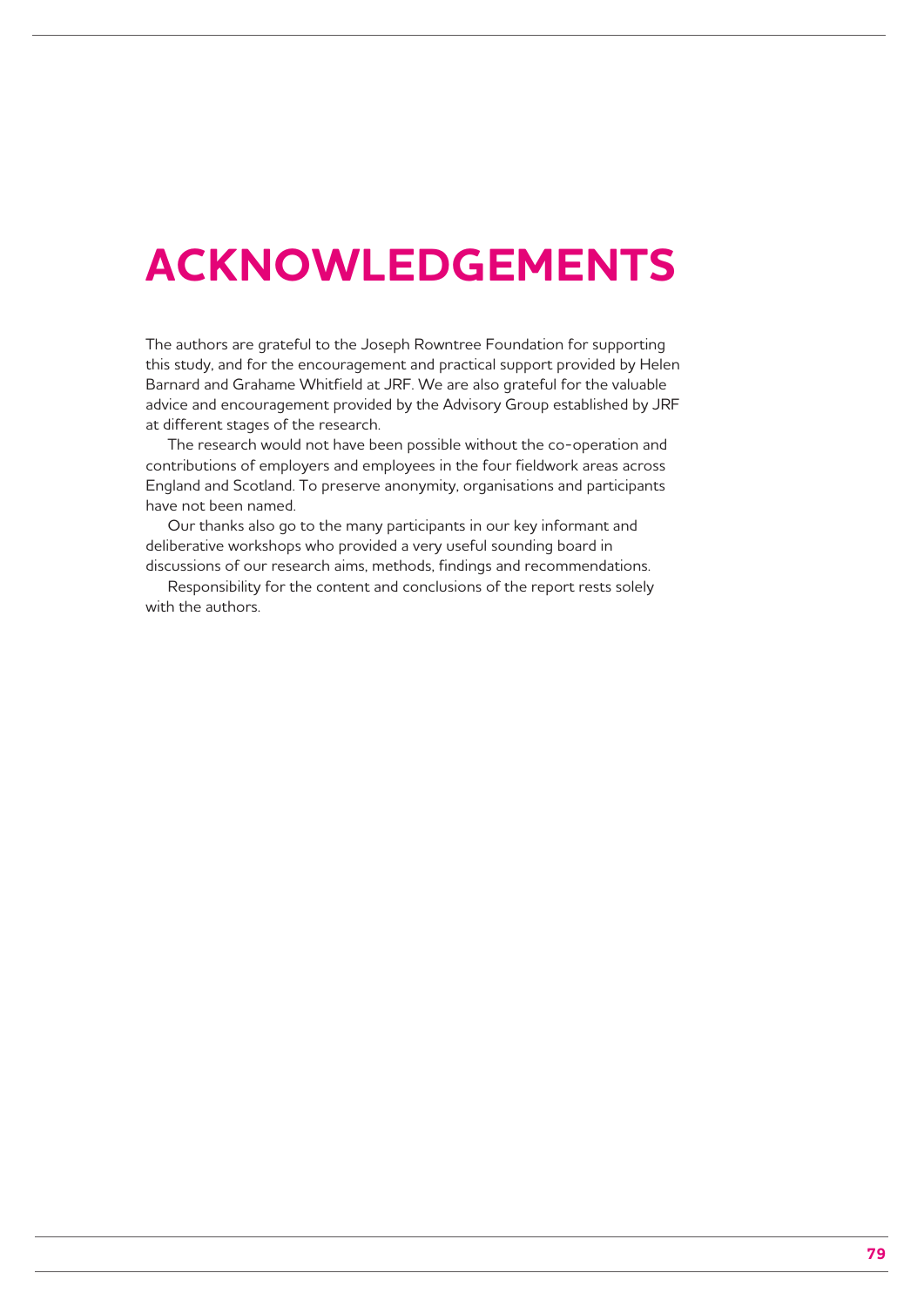# **ABOUT THE PARTNERS**

**CEMVO Scotland** aims to improve the quality of life for all ethnic minority communities through improving access to social welfare, social justice, health, employment, housing, education and social enterprise. It pursues this challenge by directly building the capacity of the ethnic minority voluntary sector and its communities, while at the same time working collaboratively and strategically with statutory, public, government and mainstream voluntary sector agencies in policy development and service provision.

**Voice4Change England** is a national advocate for the Black and Minority Ethnic (BME) voluntary and community sector. Its aim is to promote equality and diversity, racial harmony and social inclusion, and to develop capacity and skills for its members. Its vision is to achieve a stronger and inclusive civil society to meet the needs of BME and other disadvantaged communities.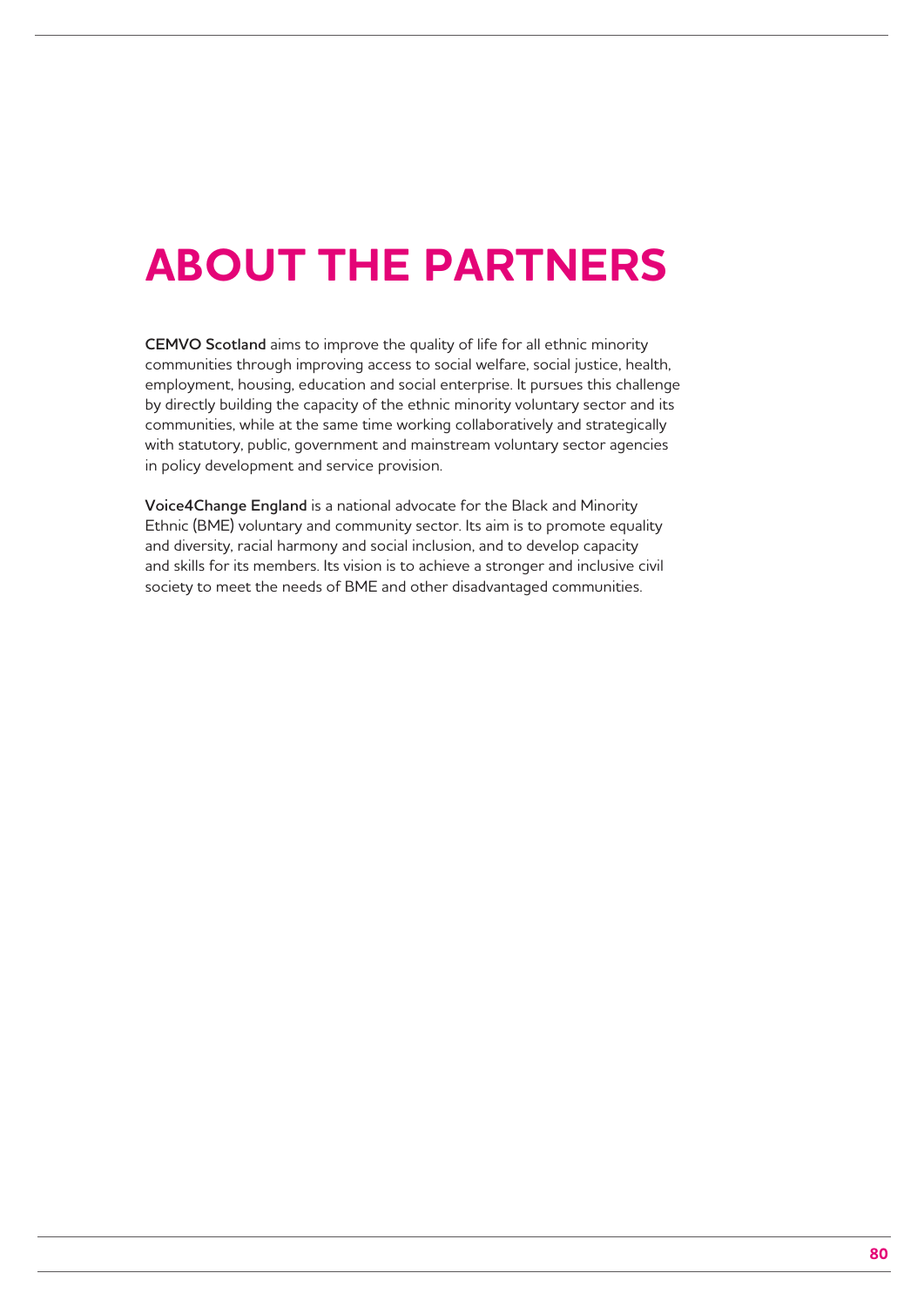# **ABOUT THE AUTHORS**

**Philomena de Lima** is the Director of the UHI Centre for Remote and Rural Studies at the University of the Highlands and Islands. Her research interests focus on social justice issues with a particular emphasis on rural areas within a trans-local context.

**Alison Gilchrist** is an independent consultant offering skills in research, training, group facilitation, organisation development and policy advice. She combines work as a practitioner, researcher, writer and trainer, and has particular areas of expertise in community development theory, empowerment, equalities practice, social inclusion and networking.

**Maria Hudson** is an Employment and Social Policy Researcher and Analyst. Her research has explored race/multiple discrimination and disadvantage, social cohesion and exclusion, and welfare-to-work policies. Her current interests include low-paid working lives, labour market inequalities and the dynamics of in-work poverty traps.

**Nicolina Kamenou-Aigbekaen** is a Senior Lecturer in Human Resource Management and Diversity Management at Heriot-Watt University, Edinburgh. Her research interests lie in equality and diversity in the workplace, mainly around the intersection of ethnicity, gender, class and culture. She is also interested in work–life balance and cross-cultural management. She is an Academic Fellow of CIPD.

**Gina Netto** is a Reader in the School of the Built Environment, Heriot-Watt University. Her research has focused on exploring the relationships between poverty, ethnicity and social justice in key policy areas, including housing, health, social care and employment. She has also written on identity negotiation and multiculturalism.

**Mike Noon** is Professor of Human Resource Management at Queen Mary University of London. His main research focuses on workplace equality and diversity, including employee experiences, management initiatives, and local and national policy. His most recent publications critically question what might be considered 'mainstream' approaches to the challenges of equality, such as the business case, managing diversity and positive action initiatives.

**Filip Sosenko** is a Research Associate at the Institute for Housing, Urban and Real Estate Research (IHURER), Heriot-Watt University. His research interests include poverty and social exclusion, equalities and community cohesion (particularly the social integration of new economic migrants to the UK).